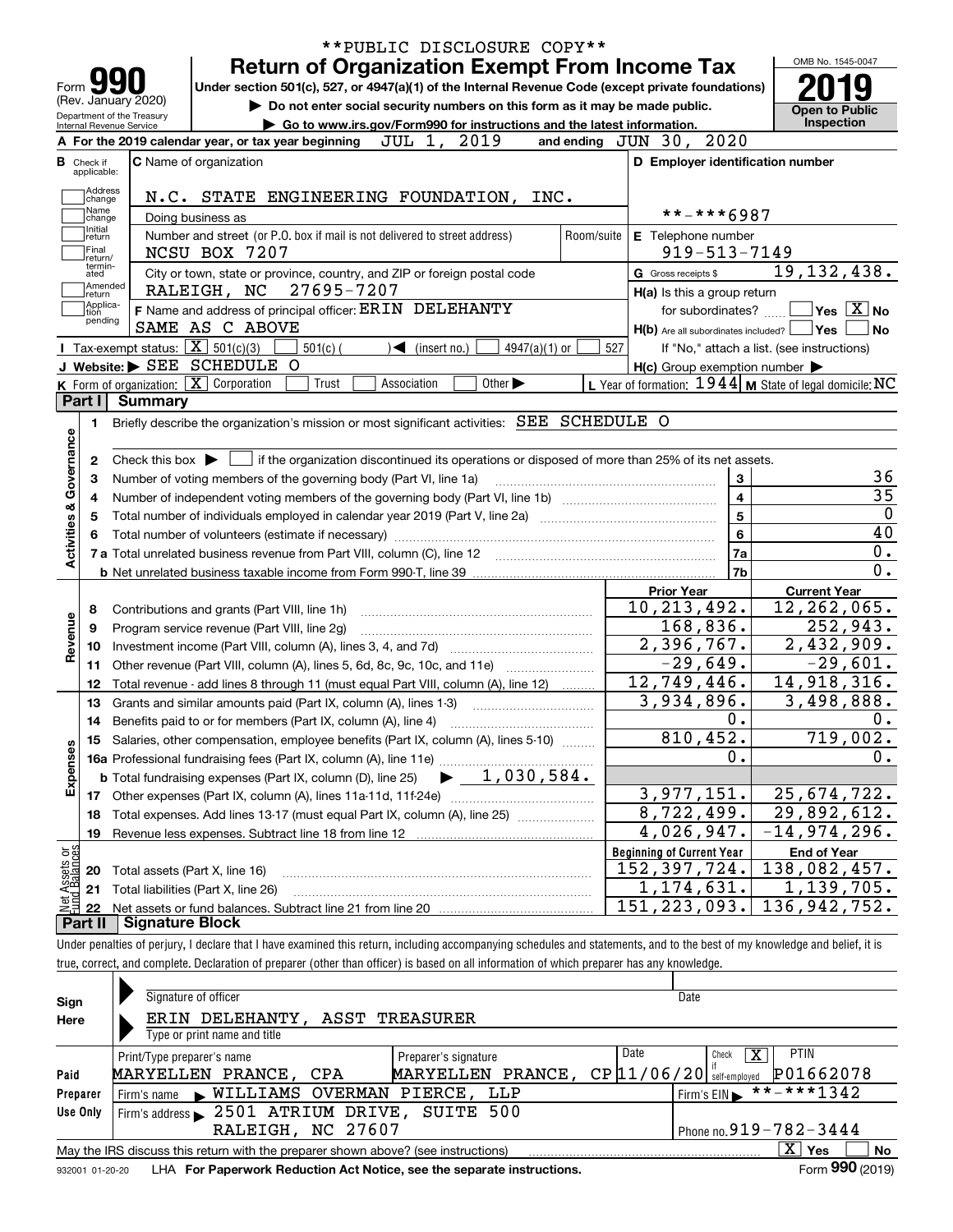|              | **-***6987<br>N.C. STATE ENGINEERING FOUNDATION, INC.<br>Page $2$<br>Form 990 (2019)                                                                                                                                                                                                                                                                                                   |
|--------------|----------------------------------------------------------------------------------------------------------------------------------------------------------------------------------------------------------------------------------------------------------------------------------------------------------------------------------------------------------------------------------------|
|              | Part III   Statement of Program Service Accomplishments                                                                                                                                                                                                                                                                                                                                |
| $\mathbf{1}$ | Briefly describe the organization's mission:                                                                                                                                                                                                                                                                                                                                           |
|              | TO AID AND PROMOTE, BY FINANCIAL ASSISTANCE AND OTHERWISE,                                                                                                                                                                                                                                                                                                                             |
|              | EDUCATIONAL, RESEARCH, AND EXTENSION IN THE COLLEGE OF ENGINEERING AT                                                                                                                                                                                                                                                                                                                  |
|              | NORTH CAROLINA STATE UNIVERSITY                                                                                                                                                                                                                                                                                                                                                        |
|              |                                                                                                                                                                                                                                                                                                                                                                                        |
| $\mathbf{2}$ | Did the organization undertake any significant program services during the year which were not listed on the                                                                                                                                                                                                                                                                           |
|              | $\boxed{\phantom{1}}$ Yes $\boxed{\text{X}}$ No                                                                                                                                                                                                                                                                                                                                        |
|              | If "Yes." describe these new services on Schedule O.                                                                                                                                                                                                                                                                                                                                   |
| 3            |                                                                                                                                                                                                                                                                                                                                                                                        |
|              | If "Yes," describe these changes on Schedule O.                                                                                                                                                                                                                                                                                                                                        |
| 4            | Describe the organization's program service accomplishments for each of its three largest program services, as measured by expenses.                                                                                                                                                                                                                                                   |
|              | Section 501(c)(3) and 501(c)(4) organizations are required to report the amount of grants and allocations to others, the total expenses, and                                                                                                                                                                                                                                           |
|              | revenue, if any, for each program service reported.<br>4a (Code: 18, 198, 28, 302, 846. including grants of \$2, 498, 888. ) (Revenue \$2, 198, 1988. ) (Revenue \$2, 198, 1988. ) (Revenue \$2, 198, 1988. ) (Revenue \$2, 1986. ) (Revenue \$2, 1986. ) (Revenue \$2, 1986. ) (Revenue \$2,<br>252,943.                                                                              |
|              | AIDS AND PROMOTES, BY FINANCIAL ASSISTANCE AND OTHERWISE, EDUCATIONAL,                                                                                                                                                                                                                                                                                                                 |
|              | RESEARCH, AND EXTENSION IN THE COLLEGE OF ENGINEERING AT NORTH CAROLINA                                                                                                                                                                                                                                                                                                                |
|              | STATE UNIVERSITY                                                                                                                                                                                                                                                                                                                                                                       |
|              |                                                                                                                                                                                                                                                                                                                                                                                        |
|              |                                                                                                                                                                                                                                                                                                                                                                                        |
|              |                                                                                                                                                                                                                                                                                                                                                                                        |
|              |                                                                                                                                                                                                                                                                                                                                                                                        |
|              |                                                                                                                                                                                                                                                                                                                                                                                        |
|              |                                                                                                                                                                                                                                                                                                                                                                                        |
|              |                                                                                                                                                                                                                                                                                                                                                                                        |
|              |                                                                                                                                                                                                                                                                                                                                                                                        |
|              |                                                                                                                                                                                                                                                                                                                                                                                        |
| 4b           |                                                                                                                                                                                                                                                                                                                                                                                        |
|              |                                                                                                                                                                                                                                                                                                                                                                                        |
|              |                                                                                                                                                                                                                                                                                                                                                                                        |
|              |                                                                                                                                                                                                                                                                                                                                                                                        |
|              |                                                                                                                                                                                                                                                                                                                                                                                        |
|              |                                                                                                                                                                                                                                                                                                                                                                                        |
|              |                                                                                                                                                                                                                                                                                                                                                                                        |
|              |                                                                                                                                                                                                                                                                                                                                                                                        |
|              |                                                                                                                                                                                                                                                                                                                                                                                        |
|              |                                                                                                                                                                                                                                                                                                                                                                                        |
|              |                                                                                                                                                                                                                                                                                                                                                                                        |
|              |                                                                                                                                                                                                                                                                                                                                                                                        |
| 4с           | $\text{(Code:}\n\begin{picture}(1,0) \put(0,0){\dashbox{0.5}(1,0){ }} \put(1,0){\dashbox{0.5}(1,0){ }} \put(2,0){\dashbox{0.5}(1,0){ }} \put(3,0){\dashbox{0.5}(1,0){ }} \put(4,0){\dashbox{0.5}(1,0){ }} \put(5,0){\dashbox{0.5}(1,0){ }} \put(6,0){\dashbox{0.5}(1,0){ }} \put(6,0){\dashbox{0.5}(1,0){ }} \put(6,0){\dashbox{0.5}(1,0){ }} \put(6,0){\dashbox{0.5}(1,0){ }} \put(6$ |
|              |                                                                                                                                                                                                                                                                                                                                                                                        |
|              |                                                                                                                                                                                                                                                                                                                                                                                        |
|              |                                                                                                                                                                                                                                                                                                                                                                                        |
|              |                                                                                                                                                                                                                                                                                                                                                                                        |
|              |                                                                                                                                                                                                                                                                                                                                                                                        |
|              |                                                                                                                                                                                                                                                                                                                                                                                        |
|              |                                                                                                                                                                                                                                                                                                                                                                                        |
|              |                                                                                                                                                                                                                                                                                                                                                                                        |
|              |                                                                                                                                                                                                                                                                                                                                                                                        |
|              |                                                                                                                                                                                                                                                                                                                                                                                        |
|              |                                                                                                                                                                                                                                                                                                                                                                                        |
|              |                                                                                                                                                                                                                                                                                                                                                                                        |
| 4d -         | Other program services (Describe on Schedule O.)<br>(Revenue \$                                                                                                                                                                                                                                                                                                                        |
| 4е           | (Expenses \$<br>including grants of \$<br>28,302,846.<br>Total program service expenses                                                                                                                                                                                                                                                                                                |
|              | $F_{\text{arm}}$ 990 (2010)                                                                                                                                                                                                                                                                                                                                                            |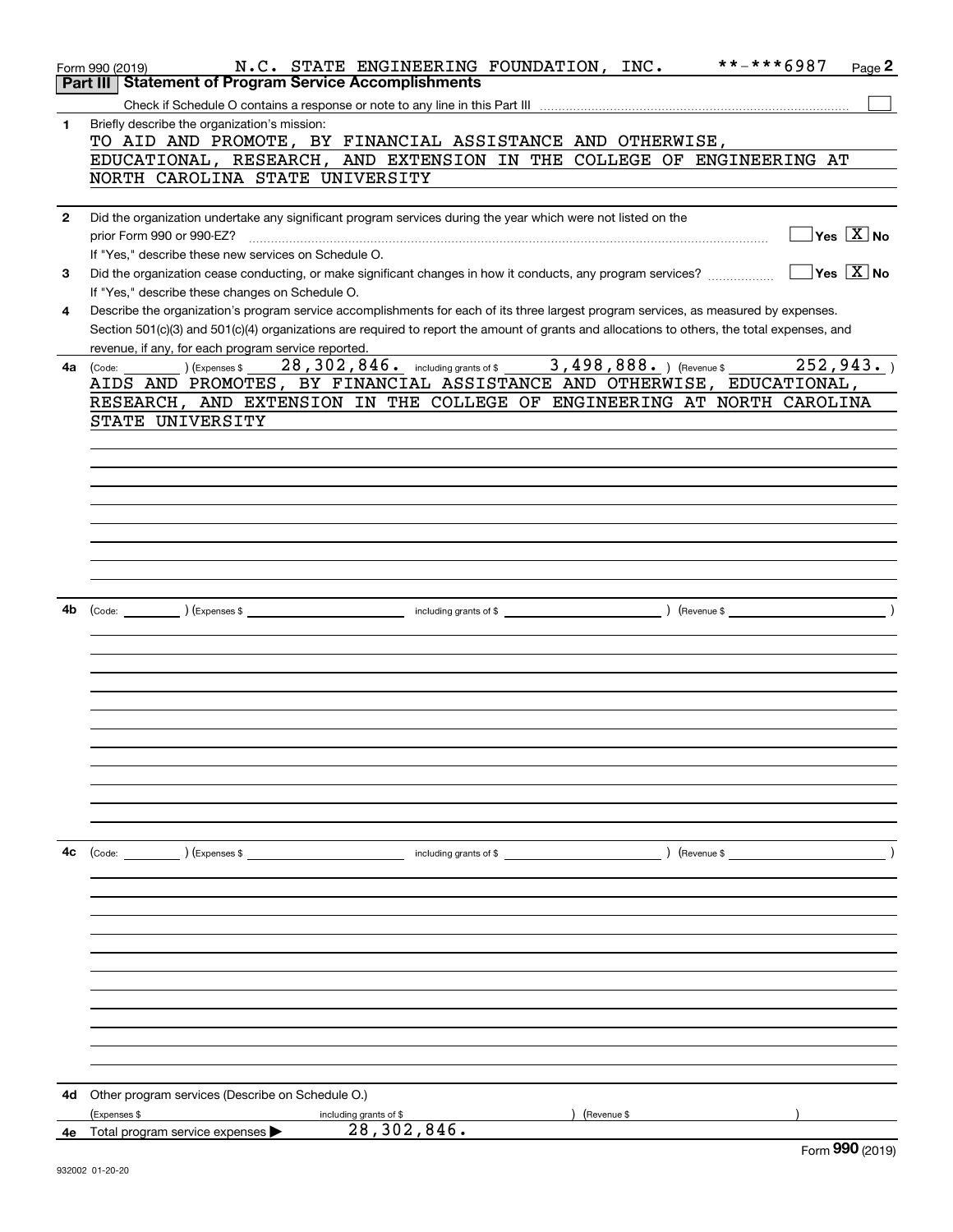|  | Form 990 (2019) |  |
|--|-----------------|--|

|     |                                                                                                                                                                                                                                                   |                 |                         | Yes   No                |
|-----|---------------------------------------------------------------------------------------------------------------------------------------------------------------------------------------------------------------------------------------------------|-----------------|-------------------------|-------------------------|
| 1   | Is the organization described in section $501(c)(3)$ or $4947(a)(1)$ (other than a private foundation)?                                                                                                                                           |                 |                         |                         |
|     |                                                                                                                                                                                                                                                   | 1               | х                       |                         |
| 2   |                                                                                                                                                                                                                                                   | $\overline{2}$  | $\overline{\mathbf{x}}$ |                         |
| 3   | Did the organization engage in direct or indirect political campaign activities on behalf of or in opposition to candidates for                                                                                                                   |                 |                         |                         |
|     |                                                                                                                                                                                                                                                   | 3               |                         | x                       |
| 4   | Section 501(c)(3) organizations. Did the organization engage in lobbying activities, or have a section 501(h) election in effect                                                                                                                  |                 |                         |                         |
|     |                                                                                                                                                                                                                                                   | 4               |                         | x                       |
| 5   | Is the organization a section 501(c)(4), 501(c)(5), or 501(c)(6) organization that receives membership dues, assessments, or                                                                                                                      |                 |                         |                         |
|     |                                                                                                                                                                                                                                                   | 5               |                         | x                       |
| 6   | Did the organization maintain any donor advised funds or any similar funds or accounts for which donors have the right to                                                                                                                         |                 |                         |                         |
|     | provide advice on the distribution or investment of amounts in such funds or accounts? If "Yes," complete Schedule D, Part I                                                                                                                      | 6               |                         | x                       |
| 7   | Did the organization receive or hold a conservation easement, including easements to preserve open space,                                                                                                                                         |                 |                         |                         |
|     |                                                                                                                                                                                                                                                   | $\overline{7}$  |                         | x                       |
| 8   | Did the organization maintain collections of works of art, historical treasures, or other similar assets? If "Yes," complete                                                                                                                      |                 |                         |                         |
|     |                                                                                                                                                                                                                                                   | 8               |                         | x                       |
| 9   | Did the organization report an amount in Part X, line 21, for escrow or custodial account liability, serve as a custodian for                                                                                                                     |                 |                         |                         |
|     | amounts not listed in Part X; or provide credit counseling, debt management, credit repair, or debt negotiation services?                                                                                                                         |                 |                         |                         |
|     |                                                                                                                                                                                                                                                   | 9               |                         | x                       |
| 10  | Did the organization, directly or through a related organization, hold assets in donor-restricted endowments                                                                                                                                      |                 |                         |                         |
|     |                                                                                                                                                                                                                                                   | 10              | х                       |                         |
| 11  | If the organization's answer to any of the following questions is "Yes," then complete Schedule D, Parts VI, VII, VIII, IX, or X                                                                                                                  |                 |                         |                         |
|     | as applicable.                                                                                                                                                                                                                                    |                 |                         |                         |
|     | a Did the organization report an amount for land, buildings, and equipment in Part X, line 10? If "Yes," complete Schedule D.                                                                                                                     |                 |                         |                         |
|     |                                                                                                                                                                                                                                                   | 11a             |                         | x                       |
|     | <b>b</b> Did the organization report an amount for investments - other securities in Part X, line 12, that is 5% or more of its total                                                                                                             |                 |                         |                         |
|     |                                                                                                                                                                                                                                                   | 11b             | х                       |                         |
|     | c Did the organization report an amount for investments - program related in Part X, line 13, that is 5% or more of its total                                                                                                                     |                 |                         |                         |
|     |                                                                                                                                                                                                                                                   | 11c             |                         | x                       |
|     | d Did the organization report an amount for other assets in Part X, line 15, that is 5% or more of its total assets reported in                                                                                                                   |                 |                         | x                       |
|     |                                                                                                                                                                                                                                                   | 11d             | X                       |                         |
|     |                                                                                                                                                                                                                                                   | <b>11e</b>      |                         |                         |
| f.  | Did the organization's separate or consolidated financial statements for the tax year include a footnote that addresses                                                                                                                           |                 | х                       |                         |
|     | the organization's liability for uncertain tax positions under FIN 48 (ASC 740)? If "Yes," complete Schedule D, Part X<br>12a Did the organization obtain separate, independent audited financial statements for the tax year? If "Yes," complete | 11f             |                         |                         |
|     |                                                                                                                                                                                                                                                   | 12a             | х                       |                         |
|     | <b>b</b> Was the organization included in consolidated, independent audited financial statements for the tax year?                                                                                                                                |                 |                         |                         |
|     | If "Yes," and if the organization answered "No" to line 12a, then completing Schedule D, Parts XI and XII is optional                                                                                                                             | 12 <sub>b</sub> |                         |                         |
| 13  |                                                                                                                                                                                                                                                   | 13              |                         | 43.<br>X                |
| 14a | Did the organization maintain an office, employees, or agents outside of the United States?                                                                                                                                                       | 14a             |                         | X                       |
| b   | Did the organization have aggregate revenues or expenses of more than \$10,000 from grantmaking, fundraising, business,                                                                                                                           |                 |                         |                         |
|     | investment, and program service activities outside the United States, or aggregate foreign investments valued at \$100,000                                                                                                                        |                 |                         |                         |
|     |                                                                                                                                                                                                                                                   | 14b             |                         | X                       |
| 15  | Did the organization report on Part IX, column (A), line 3, more than \$5,000 of grants or other assistance to or for any                                                                                                                         |                 |                         |                         |
|     |                                                                                                                                                                                                                                                   | 15              |                         | X                       |
| 16  | Did the organization report on Part IX, column (A), line 3, more than \$5,000 of aggregate grants or other assistance to                                                                                                                          |                 |                         |                         |
|     |                                                                                                                                                                                                                                                   | 16              |                         | X                       |
| 17  | Did the organization report a total of more than \$15,000 of expenses for professional fundraising services on Part IX,                                                                                                                           |                 |                         |                         |
|     |                                                                                                                                                                                                                                                   | 17              |                         | X                       |
| 18  | Did the organization report more than \$15,000 total of fundraising event gross income and contributions on Part VIII, lines                                                                                                                      |                 |                         |                         |
|     |                                                                                                                                                                                                                                                   | 18              | х                       |                         |
| 19  | Did the organization report more than \$15,000 of gross income from gaming activities on Part VIII, line 9a? If "Yes."                                                                                                                            |                 |                         |                         |
|     |                                                                                                                                                                                                                                                   | 19              |                         | X                       |
| 20a |                                                                                                                                                                                                                                                   | 20a             |                         | $\overline{\mathbf{X}}$ |
|     | b If "Yes" to line 20a, did the organization attach a copy of its audited financial statements to this return?                                                                                                                                    | 20b             |                         |                         |
| 21  | Did the organization report more than \$5,000 of grants or other assistance to any domestic organization or                                                                                                                                       |                 |                         |                         |
|     |                                                                                                                                                                                                                                                   | 21              | х                       |                         |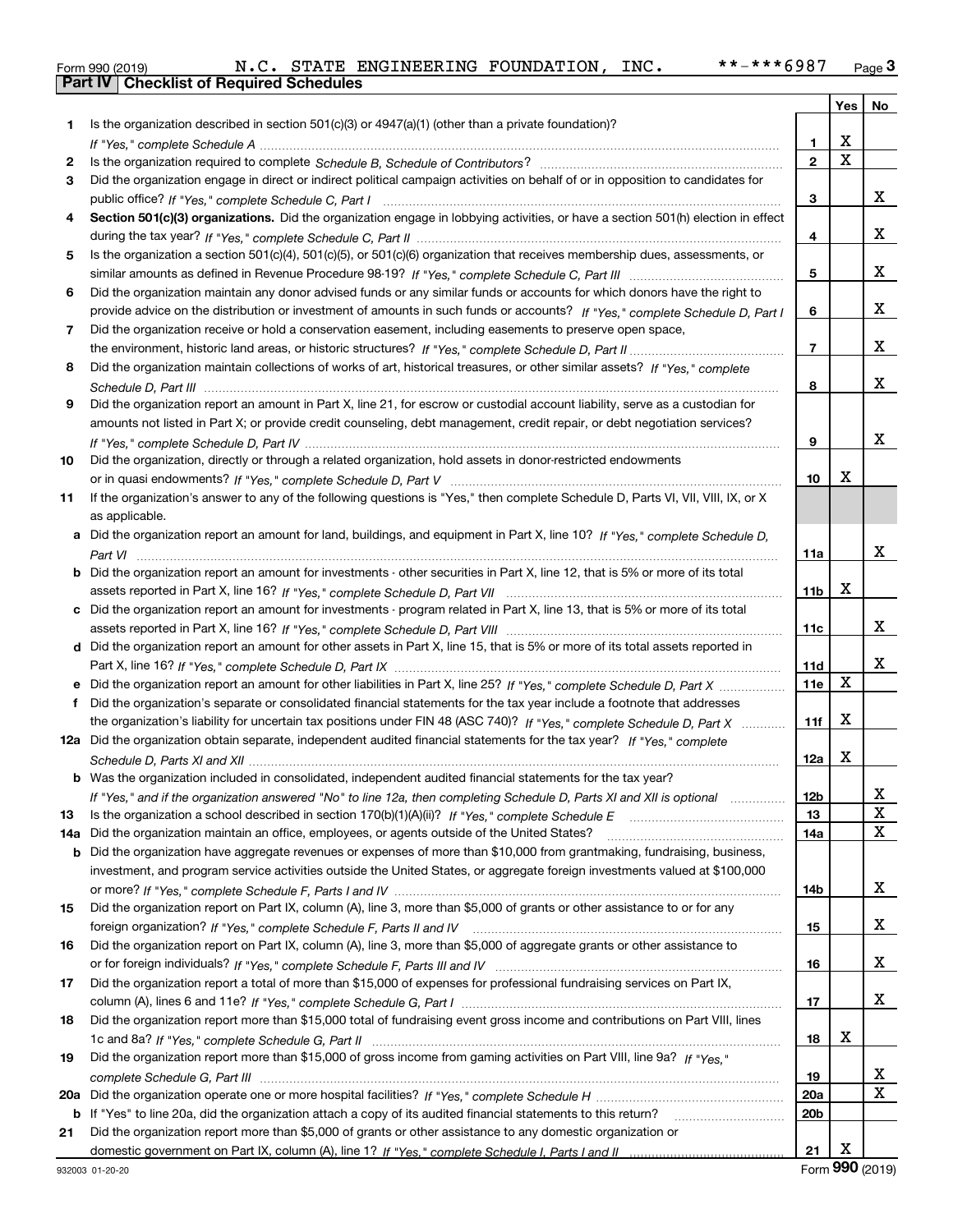|  | Form 990 (2019) |
|--|-----------------|
|  |                 |

*(continued)*

|               |                                                                                                                                                                                                                          |                 | Yes | No     |
|---------------|--------------------------------------------------------------------------------------------------------------------------------------------------------------------------------------------------------------------------|-----------------|-----|--------|
| 22            | Did the organization report more than \$5,000 of grants or other assistance to or for domestic individuals on                                                                                                            |                 |     |        |
|               |                                                                                                                                                                                                                          | 22              |     | х      |
| 23            | Did the organization answer "Yes" to Part VII, Section A, line 3, 4, or 5 about compensation of the organization's current                                                                                               |                 |     |        |
|               | and former officers, directors, trustees, key employees, and highest compensated employees? If "Yes." complete                                                                                                           |                 |     |        |
|               |                                                                                                                                                                                                                          | 23              | X   |        |
|               | 24a Did the organization have a tax-exempt bond issue with an outstanding principal amount of more than \$100,000 as of the                                                                                              |                 |     |        |
|               | last day of the year, that was issued after December 31, 2002? If "Yes," answer lines 24b through 24d and complete                                                                                                       |                 |     |        |
|               |                                                                                                                                                                                                                          | 24a             |     | x      |
|               |                                                                                                                                                                                                                          | 24 <sub>b</sub> |     |        |
|               | c Did the organization maintain an escrow account other than a refunding escrow at any time during the year to defease                                                                                                   | 24c             |     |        |
|               |                                                                                                                                                                                                                          | 24d             |     |        |
|               | 25a Section 501(c)(3), 501(c)(4), and 501(c)(29) organizations. Did the organization engage in an excess benefit                                                                                                         |                 |     |        |
|               |                                                                                                                                                                                                                          | 25a             |     | x      |
|               | b Is the organization aware that it engaged in an excess benefit transaction with a disqualified person in a prior year, and                                                                                             |                 |     |        |
|               | that the transaction has not been reported on any of the organization's prior Forms 990 or 990-EZ? If "Yes." complete                                                                                                    |                 |     |        |
|               | Schedule L, Part I                                                                                                                                                                                                       | 25 <sub>b</sub> |     | x      |
| 26            | Did the organization report any amount on Part X, line 5 or 22, for receivables from or payables to any current                                                                                                          |                 |     |        |
|               | or former officer, director, trustee, key employee, creator or founder, substantial contributor, or 35%                                                                                                                  |                 |     |        |
|               | controlled entity or family member of any of these persons? If "Yes," complete Schedule L, Part II                                                                                                                       | 26              |     | x      |
| 27            | Did the organization provide a grant or other assistance to any current or former officer, director, trustee, key employee,                                                                                              |                 |     |        |
|               | creator or founder, substantial contributor or employee thereof, a grant selection committee member, or to a 35% controlled                                                                                              |                 |     |        |
|               | entity (including an employee thereof) or family member of any of these persons? If "Yes," complete Schedule L, Part III                                                                                                 | 27              |     | x      |
| 28            | Was the organization a party to a business transaction with one of the following parties (see Schedule L, Part IV                                                                                                        |                 |     |        |
|               | instructions, for applicable filing thresholds, conditions, and exceptions):                                                                                                                                             |                 |     |        |
|               | a A current or former officer, director, trustee, key employee, creator or founder, or substantial contributor? If                                                                                                       |                 |     |        |
|               |                                                                                                                                                                                                                          | 28a             |     | х<br>x |
|               |                                                                                                                                                                                                                          | 28 <sub>b</sub> |     |        |
|               | c A 35% controlled entity of one or more individuals and/or organizations described in lines 28a or 28b? If                                                                                                              | 28c             |     | х      |
| 29            |                                                                                                                                                                                                                          | 29              | X   |        |
| 30            | Did the organization receive contributions of art, historical treasures, or other similar assets, or qualified conservation                                                                                              |                 |     |        |
|               |                                                                                                                                                                                                                          | 30              |     | x      |
| 31            | Did the organization liquidate, terminate, or dissolve and cease operations? If "Yes," complete Schedule N, Part I                                                                                                       | 31              |     | X      |
| 32            | Did the organization sell, exchange, dispose of, or transfer more than 25% of its net assets? If "Yes," complete                                                                                                         |                 |     |        |
|               |                                                                                                                                                                                                                          | 32              |     | x      |
| 33            | Did the organization own 100% of an entity disregarded as separate from the organization under Regulations                                                                                                               |                 |     |        |
|               |                                                                                                                                                                                                                          | 33              |     | х      |
| 34            | Was the organization related to any tax-exempt or taxable entity? If "Yes," complete Schedule R, Part II, III, or IV, and                                                                                                |                 |     |        |
|               |                                                                                                                                                                                                                          | 34              | х   |        |
|               | 35a Did the organization have a controlled entity within the meaning of section 512(b)(13)?                                                                                                                              | 35a             |     | X      |
|               | b If "Yes" to line 35a, did the organization receive any payment from or engage in any transaction with a controlled entity                                                                                              |                 |     |        |
|               |                                                                                                                                                                                                                          | 35b             |     |        |
| 36            | Section 501(c)(3) organizations. Did the organization make any transfers to an exempt non-charitable related organization?                                                                                               |                 |     |        |
|               |                                                                                                                                                                                                                          | 36              |     | х      |
| 37            | Did the organization conduct more than 5% of its activities through an entity that is not a related organization                                                                                                         |                 |     |        |
|               |                                                                                                                                                                                                                          | 37              |     | х      |
| 38            | Did the organization complete Schedule O and provide explanations in Schedule O for Part VI, lines 11b and 19?                                                                                                           |                 | х   |        |
| <b>Part V</b> | Note: All Form 990 filers are required to complete Schedule O<br><u>ne i Sun Sav mers are required to compiete Schedule On Communication and Compliance</u><br>Statements Regarding Other IRS Filings and Tax Compliance | 38              |     |        |
|               | Check if Schedule O contains a response or note to any line in this Part V                                                                                                                                               |                 |     |        |
|               |                                                                                                                                                                                                                          |                 | Yes | No     |
|               | 1a Enter the number reported in Box 3 of Form 1096. Enter -0- if not applicable<br>1a                                                                                                                                    |                 |     |        |
| b             | 0<br>Enter the number of Forms W-2G included in line 1a. Enter -0- if not applicable<br>1b                                                                                                                               |                 |     |        |
|               | Did the organization comply with backup withholding rules for reportable payments to vendors and reportable gaming                                                                                                       |                 |     |        |
|               | (gambling) winnings to prize winners?                                                                                                                                                                                    | 1c              | X   |        |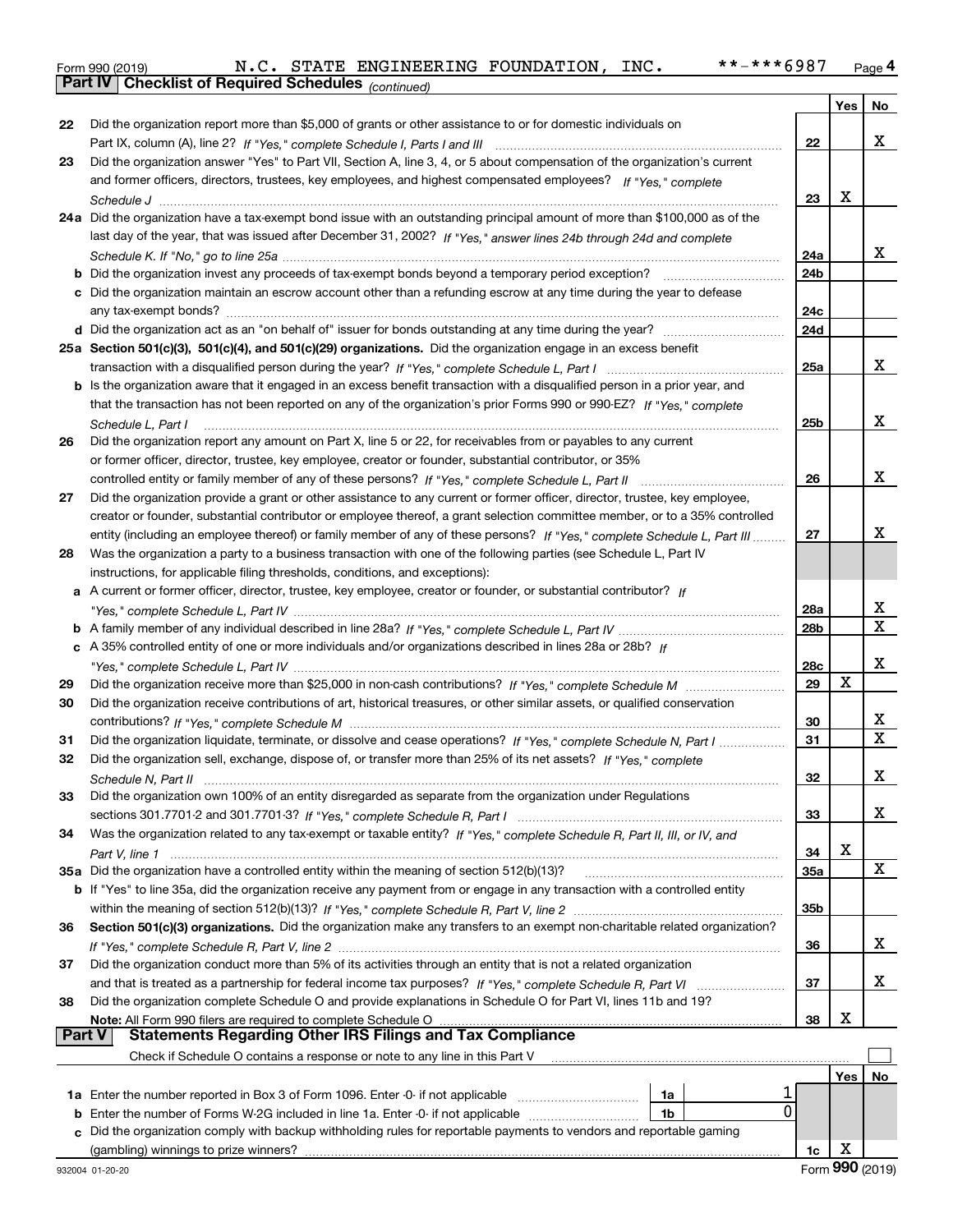|               | **-***6987<br>N.C. STATE ENGINEERING FOUNDATION, INC.<br>Form 990 (2019)                                                                        |                |                | $_{\text{Page}}$ 5 |
|---------------|-------------------------------------------------------------------------------------------------------------------------------------------------|----------------|----------------|--------------------|
| <b>Part V</b> | Statements Regarding Other IRS Filings and Tax Compliance (continued)                                                                           |                |                |                    |
|               |                                                                                                                                                 |                | Yes            | No                 |
|               | 2a Enter the number of employees reported on Form W-3, Transmittal of Wage and Tax Statements,                                                  |                |                |                    |
|               | $\mathbf 0$<br>filed for the calendar year ending with or within the year covered by this return<br>2a                                          |                |                |                    |
|               |                                                                                                                                                 | 2 <sub>b</sub> |                |                    |
|               |                                                                                                                                                 |                |                |                    |
|               | 3a Did the organization have unrelated business gross income of \$1,000 or more during the year?                                                | 3a             |                | x                  |
|               |                                                                                                                                                 | 3b             |                |                    |
|               | 4a At any time during the calendar year, did the organization have an interest in, or a signature or other authority over, a                    |                |                |                    |
|               | financial account in a foreign country (such as a bank account, securities account, or other financial account)?                                | 4a             |                | х                  |
|               | <b>b</b> If "Yes," enter the name of the foreign country $\triangleright$                                                                       |                |                |                    |
|               | See instructions for filing requirements for FinCEN Form 114, Report of Foreign Bank and Financial Accounts (FBAR).                             |                |                |                    |
|               | 5a Was the organization a party to a prohibited tax shelter transaction at any time during the tax year?                                        | 5a             |                | х                  |
|               |                                                                                                                                                 | 5 <sub>b</sub> |                | X                  |
|               |                                                                                                                                                 | 5с             |                |                    |
|               | 6a Does the organization have annual gross receipts that are normally greater than \$100,000, and did the organization solicit                  |                |                |                    |
|               | any contributions that were not tax deductible as charitable contributions?                                                                     | 6a             |                | X.                 |
|               | <b>b</b> If "Yes," did the organization include with every solicitation an express statement that such contributions or gifts                   |                |                |                    |
|               | were not tax deductible?                                                                                                                        | 6b             |                |                    |
| 7             | Organizations that may receive deductible contributions under section 170(c).                                                                   |                |                |                    |
| а             | Did the organization receive a payment in excess of \$75 made partly as a contribution and partly for goods and services provided to the payor? | 7a             |                | x                  |
|               | <b>b</b> If "Yes," did the organization notify the donor of the value of the goods or services provided?                                        | 7b             |                |                    |
|               | c Did the organization sell, exchange, or otherwise dispose of tangible personal property for which it was required                             |                |                |                    |
|               |                                                                                                                                                 | 7c             | х              |                    |
|               | 1<br>7d<br>d If "Yes," indicate the number of Forms 8282 filed during the year manufactured in the second of the New York                       |                |                |                    |
| е             |                                                                                                                                                 | 7е             |                | Х<br>X             |
| Ť             | Did the organization, during the year, pay premiums, directly or indirectly, on a personal benefit contract?                                    | 7f             | N/R            |                    |
| g             | If the organization received a contribution of qualified intellectual property, did the organization file Form 8899 as required?                | 7g             | N/R            |                    |
| h.            | If the organization received a contribution of cars, boats, airplanes, or other vehicles, did the organization file a Form 1098-C?              | 7h             |                |                    |
| 8             | Sponsoring organizations maintaining donor advised funds. Did a donor advised fund maintained by the<br>N/A                                     |                |                |                    |
|               | sponsoring organization have excess business holdings at any time during the year?                                                              | 8              |                |                    |
| 9             | Sponsoring organizations maintaining donor advised funds.<br>N/A                                                                                |                |                |                    |
| а             | Did the sponsoring organization make any taxable distributions under section 4966?<br>N/A                                                       | 9а             |                |                    |
|               | <b>b</b> Did the sponsoring organization make a distribution to a donor, donor advisor, or related person?                                      | 9b             |                |                    |
| 10            | Section 501(c)(7) organizations. Enter:<br>N/A                                                                                                  |                |                |                    |
|               | 10a<br>Gross receipts, included on Form 990, Part VIII, line 12, for public use of club facilities<br>10 <sub>b</sub>                           |                |                |                    |
|               |                                                                                                                                                 |                |                |                    |
| 11            | Section 501(c)(12) organizations. Enter:<br>N/A<br>11a<br><b>a</b> Gross income from members or shareholders                                    |                |                |                    |
|               | b Gross income from other sources (Do not net amounts due or paid to other sources against                                                      |                |                |                    |
|               | 11 <sub>b</sub>                                                                                                                                 |                |                |                    |
|               | 12a Section 4947(a)(1) non-exempt charitable trusts. Is the organization filing Form 990 in lieu of Form 1041?                                  | 12a            |                |                    |
|               | <b>b</b> If "Yes," enter the amount of tax-exempt interest received or accrued during the year $\ldots \mathbf{N}/\mathbf{A}$ .<br>12b          |                |                |                    |
| 13            | Section 501(c)(29) qualified nonprofit health insurance issuers.                                                                                |                |                |                    |
|               | N/A<br>a Is the organization licensed to issue qualified health plans in more than one state?                                                   | 13a            |                |                    |
|               | Note: See the instructions for additional information the organization must report on Schedule O.                                               |                |                |                    |
|               | <b>b</b> Enter the amount of reserves the organization is required to maintain by the states in which the                                       |                |                |                    |
|               | 13 <sub>b</sub>                                                                                                                                 |                |                |                    |
|               | 13c                                                                                                                                             |                |                |                    |
| 14a           | Did the organization receive any payments for indoor tanning services during the tax year?                                                      | 14a            |                | X                  |
|               |                                                                                                                                                 | 14b            |                |                    |
| 15            | Is the organization subject to the section 4960 tax on payment(s) of more than \$1,000,000 in remuneration or                                   |                |                |                    |
|               |                                                                                                                                                 | 15             |                | х                  |
|               | If "Yes," see instructions and file Form 4720, Schedule N.                                                                                      |                |                |                    |
| 16            | Is the organization an educational institution subject to the section 4968 excise tax on net investment income?                                 | 16             |                | х                  |
|               | If "Yes," complete Form 4720, Schedule O.                                                                                                       |                |                |                    |
|               |                                                                                                                                                 |                | <u>nnn 100</u> |                    |

| Form 990 (2019) |  |  |
|-----------------|--|--|
|-----------------|--|--|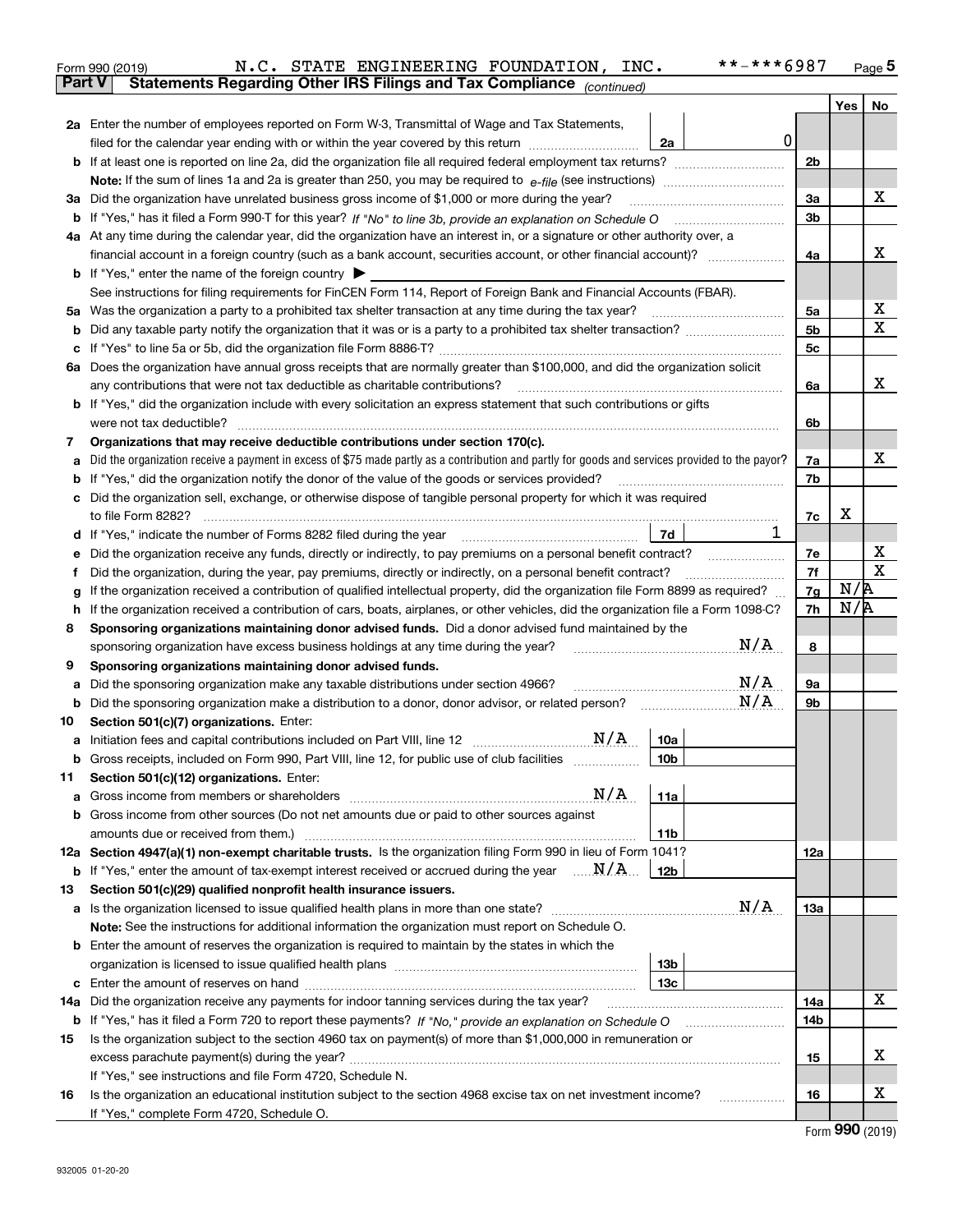|  | Form 990 (2019) |
|--|-----------------|
|  |                 |

*For each "Yes" response to lines 2 through 7b below, and for a "No" response to line 8a, 8b, or 10b below, describe the circumstances, processes, or changes on Schedule O. See instructions.* Form 990 (2019) **M.C. STATE ENGINEERING FOUNDATION, INC.** \*\*-\*\*\*6987 Page 6<br>**Part VI Governance, Management, and Disclosure** *For each "Yes" response to lines 2 through 7b below, and for a "No" response* 

|    | Check if Schedule O contains a response or note to any line in this Part VI                                                                                                                                                    |                         |         | $\lfloor x \rfloor$ |
|----|--------------------------------------------------------------------------------------------------------------------------------------------------------------------------------------------------------------------------------|-------------------------|---------|---------------------|
|    | Section A. Governing Body and Management                                                                                                                                                                                       |                         |         |                     |
|    |                                                                                                                                                                                                                                |                         | Yes $ $ | No                  |
|    | 36<br>1a<br><b>1a</b> Enter the number of voting members of the governing body at the end of the tax year                                                                                                                      |                         |         |                     |
|    | If there are material differences in voting rights among members of the governing body, or if the governing                                                                                                                    |                         |         |                     |
|    | body delegated broad authority to an executive committee or similar committee, explain on Schedule O.                                                                                                                          |                         |         |                     |
| b  | 35<br>Enter the number of voting members included on line 1a, above, who are independent<br>1b                                                                                                                                 |                         |         |                     |
| 2  | Did any officer, director, trustee, or key employee have a family relationship or a business relationship with any other                                                                                                       |                         |         |                     |
|    | officer, director, trustee, or key employee?                                                                                                                                                                                   | 2                       |         | x                   |
| 3  | Did the organization delegate control over management duties customarily performed by or under the direct supervision                                                                                                          |                         |         |                     |
|    | of officers, directors, trustees, or key employees to a management company or other person?                                                                                                                                    | 3                       |         | х                   |
| 4  | Did the organization make any significant changes to its governing documents since the prior Form 990 was filed?                                                                                                               | $\overline{\mathbf{4}}$ | X       |                     |
| 5  | Did the organization become aware during the year of a significant diversion of the organization's assets?                                                                                                                     | 5                       |         | X                   |
| 6  | Did the organization have members or stockholders?                                                                                                                                                                             | 6                       |         | $\mathbf X$         |
| 7a | Did the organization have members, stockholders, or other persons who had the power to elect or appoint one or                                                                                                                 |                         |         |                     |
|    | more members of the governing body?                                                                                                                                                                                            | 7a                      |         | х                   |
|    | <b>b</b> Are any governance decisions of the organization reserved to (or subject to approval by) members, stockholders, or                                                                                                    |                         |         |                     |
|    | persons other than the governing body?                                                                                                                                                                                         | 7b                      |         | х                   |
| 8  | Did the organization contemporaneously document the meetings held or written actions undertaken during the year by the following:                                                                                              |                         |         |                     |
| a  |                                                                                                                                                                                                                                | 8а                      | х       |                     |
| b  | Each committee with authority to act on behalf of the governing body?                                                                                                                                                          | 8b                      | X       |                     |
| 9  | Is there any officer, director, trustee, or key employee listed in Part VII, Section A, who cannot be reached at the                                                                                                           |                         |         |                     |
|    |                                                                                                                                                                                                                                | 9                       |         | х                   |
|    | Section B. Policies <sub>(This Section B requests information about policies not required by the Internal Revenue Code.)</sub>                                                                                                 |                         |         |                     |
|    |                                                                                                                                                                                                                                |                         | Yes     | No                  |
|    |                                                                                                                                                                                                                                | 10a                     |         | Х                   |
|    | <b>b</b> If "Yes," did the organization have written policies and procedures governing the activities of such chapters, affiliates,                                                                                            |                         |         |                     |
|    | and branches to ensure their operations are consistent with the organization's exempt purposes?                                                                                                                                | 10 <sub>b</sub>         |         |                     |
|    | 11a Has the organization provided a complete copy of this Form 990 to all members of its governing body before filing the form?                                                                                                | 11a                     | Х       |                     |
|    | <b>b</b> Describe in Schedule O the process, if any, used by the organization to review this Form 990.                                                                                                                         |                         |         |                     |
|    |                                                                                                                                                                                                                                | 12a                     | х       |                     |
|    |                                                                                                                                                                                                                                | 12 <sub>b</sub>         | X       |                     |
|    | c Did the organization regularly and consistently monitor and enforce compliance with the policy? If "Yes," describe                                                                                                           |                         |         |                     |
|    | in Schedule O how this was done with the contract of the control of the control of the control of the control o                                                                                                                | 12c                     | х       |                     |
| 13 | Did the organization have a written whistleblower policy?                                                                                                                                                                      | 13                      | X       |                     |
| 14 | Did the organization have a written document retention and destruction policy?                                                                                                                                                 | 14                      | X       |                     |
| 15 | Did the process for determining compensation of the following persons include a review and approval by independent                                                                                                             |                         |         |                     |
|    | persons, comparability data, and contemporaneous substantiation of the deliberation and decision?                                                                                                                              |                         |         |                     |
|    | a The organization's CEO, Executive Director, or top management official manufactured content content of the organization's CEO, Executive Director, or top management official manufactured content of the state of the state | 15a                     | х       |                     |
|    | b Other officers or key employees of the organization manufactured content to the organization manufactured by Other officers or key employees of the organization                                                             | 15b                     | х       |                     |
|    | If "Yes" to line 15a or 15b, describe the process in Schedule O (see instructions).                                                                                                                                            |                         |         |                     |
|    | 16a Did the organization invest in, contribute assets to, or participate in a joint venture or similar arrangement with a                                                                                                      |                         |         |                     |
|    | taxable entity during the year?                                                                                                                                                                                                | 16a                     |         | х                   |
|    | b If "Yes," did the organization follow a written policy or procedure requiring the organization to evaluate its participation                                                                                                 |                         |         |                     |
|    | in joint venture arrangements under applicable federal tax law, and take steps to safeguard the organization's                                                                                                                 |                         |         |                     |
|    | exempt status with respect to such arrangements?                                                                                                                                                                               | 16b                     |         |                     |
|    | <b>Section C. Disclosure</b>                                                                                                                                                                                                   |                         |         |                     |
| 17 | <b>NONE</b><br>List the states with which a copy of this Form 990 is required to be filed $\blacktriangleright$                                                                                                                |                         |         |                     |
| 18 | Section 6104 requires an organization to make its Forms 1023 (1024 or 1024-A, if applicable), 990, and 990-T (Section 501(c)(3)s only) available                                                                               |                         |         |                     |
|    | for public inspection. Indicate how you made these available. Check all that apply.                                                                                                                                            |                         |         |                     |
|    | X   Own website<br>$ \mathbf{X} $ Upon request<br>Another's website<br>Other (explain on Schedule O)                                                                                                                           |                         |         |                     |
| 19 | Describe on Schedule O whether (and if so, how) the organization made its governing documents, conflict of interest policy, and financial                                                                                      |                         |         |                     |
|    | statements available to the public during the tax year.                                                                                                                                                                        |                         |         |                     |
| 20 | State the name, address, and telephone number of the person who possesses the organization's books and records                                                                                                                 |                         |         |                     |
|    | ERIN DELEHANTY - 919-513-7149                                                                                                                                                                                                  |                         |         |                     |
|    | NCSU BOX 7207, RALEIGH, NC<br>27695                                                                                                                                                                                            |                         |         |                     |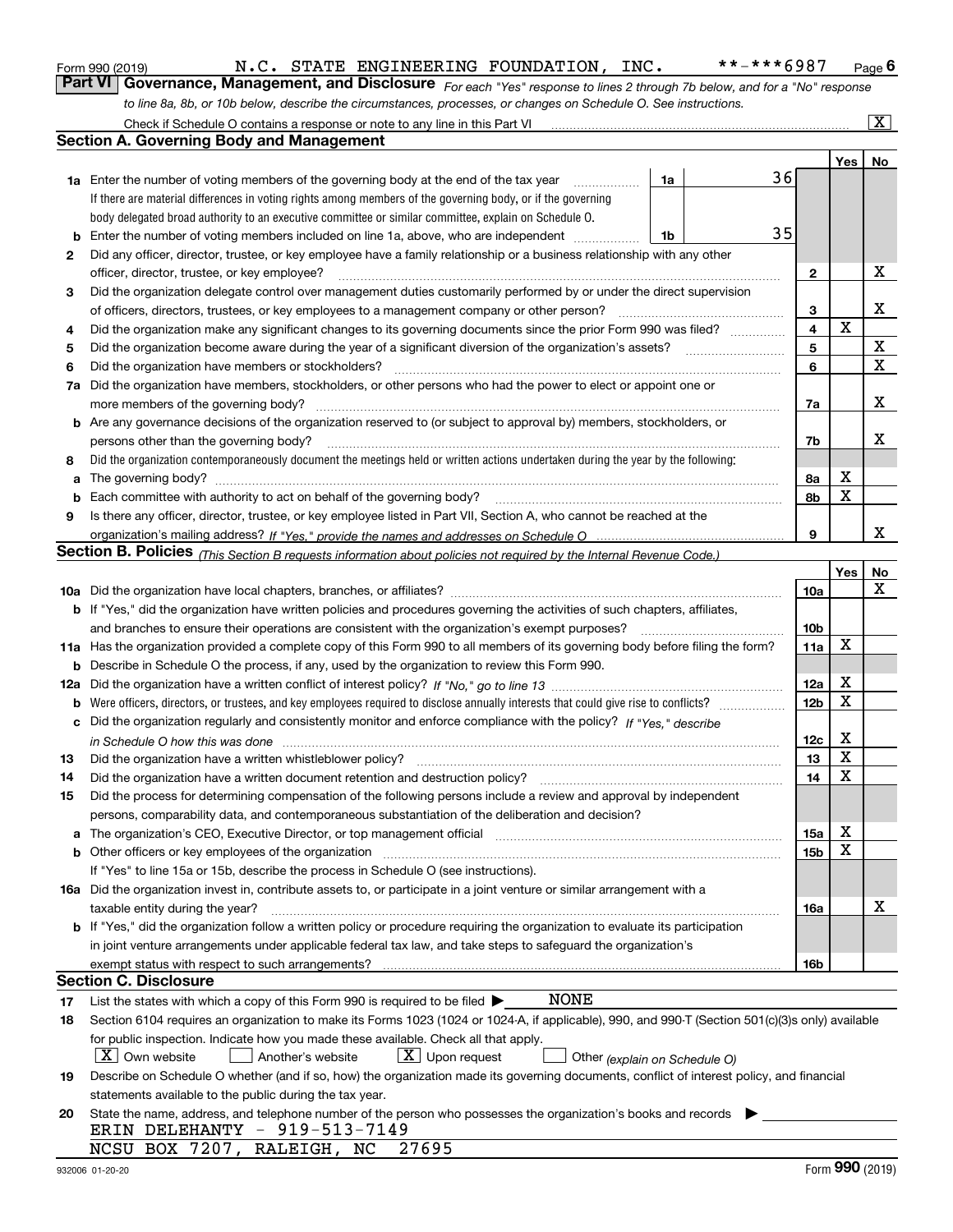| Form 990 (2019) |                                               |  | N.C. STATE ENGINEERING FOUNDATION, INC.                                                    |  | **-***6987 | Page 7 |
|-----------------|-----------------------------------------------|--|--------------------------------------------------------------------------------------------|--|------------|--------|
|                 |                                               |  | Part VII Compensation of Officers, Directors, Trustees, Key Employees, Highest Compensated |  |            |        |
|                 | <b>Employees, and Independent Contractors</b> |  |                                                                                            |  |            |        |

Check if Schedule O contains a response or note to any line in this Part VII

**Section A. Officers, Directors, Trustees, Key Employees, and Highest Compensated Employees**

**1a**  Complete this table for all persons required to be listed. Report compensation for the calendar year ending with or within the organization's tax year. **•** List all of the organization's current officers, directors, trustees (whether individuals or organizations), regardless of amount of compensation.

Enter -0- in columns (D), (E), and (F) if no compensation was paid.

 $\bullet$  List all of the organization's  $\,$ current key employees, if any. See instructions for definition of "key employee."

**•** List the organization's five current highest compensated employees (other than an officer, director, trustee, or key employee) who received reportable compensation (Box 5 of Form W-2 and/or Box 7 of Form 1099-MISC) of more than \$100,000 from the organization and any related organizations.

**•** List all of the organization's former officers, key employees, and highest compensated employees who received more than \$100,000 of reportable compensation from the organization and any related organizations.

**former directors or trustees**  ¥ List all of the organization's that received, in the capacity as a former director or trustee of the organization, more than \$10,000 of reportable compensation from the organization and any related organizations.

See instructions for the order in which to list the persons above.

Check this box if neither the organization nor any related organization compensated any current officer, director, or trustee.  $\mathcal{L}^{\text{max}}$ 

| (A)                               | (B)                                                                  |                               |                                                                                                 | (C)      |              |                                  |        | (D)                                    | (E)                                        | (F)                                                                      |
|-----------------------------------|----------------------------------------------------------------------|-------------------------------|-------------------------------------------------------------------------------------------------|----------|--------------|----------------------------------|--------|----------------------------------------|--------------------------------------------|--------------------------------------------------------------------------|
| Name and title                    | Average<br>hours per<br>week                                         |                               | (do not check more than one<br>box, unless person is both an<br>officer and a director/trustee) | Position |              |                                  |        | Reportable<br>compensation<br>from     | Reportable<br>compensation<br>from related | Estimated<br>amount of<br>other                                          |
|                                   | (list any<br>hours for<br>related<br>organizations<br>below<br>line) | ndividual trustee or director | nstitutional trustee                                                                            | Officer  | Key employee | Highest compensated<br> employee | Former | the<br>organization<br>(W-2/1099-MISC) | organizations<br>(W-2/1099-MISC)           | compensation<br>from the<br>organization<br>and related<br>organizations |
| BRUCE R BALDWIN<br>(1)            | 1.00                                                                 |                               |                                                                                                 |          |              |                                  |        |                                        |                                            |                                                                          |
| <b>DIRECTOR</b>                   |                                                                      | $\rm X$                       |                                                                                                 |          |              |                                  |        | $\mathbf 0$ .                          | $\mathbf 0$ .                              | $0_{.}$                                                                  |
| (2)<br><b>ASHLEY S BARNES</b>     | 1.00                                                                 |                               |                                                                                                 |          |              |                                  |        |                                        |                                            |                                                                          |
| <b>DIRECTOR</b>                   |                                                                      | $\overline{\textbf{X}}$       |                                                                                                 |          |              |                                  |        | $\mathbf 0$ .                          | $\mathbf 0$ .                              | $0_{.}$                                                                  |
| SUZANNE M BECKSTOFFER<br>(3)      | 1.00                                                                 |                               |                                                                                                 |          |              |                                  |        |                                        |                                            |                                                                          |
| <b>DIRECTOR</b>                   |                                                                      | $\rm X$                       |                                                                                                 |          |              |                                  |        | $\mathbf 0$ .                          | $\mathbf 0$ .                              | $\mathbf 0$ .                                                            |
| MICHAEL<br><b>BROADERS</b><br>(4) | 1.00                                                                 |                               |                                                                                                 |          |              |                                  |        |                                        |                                            |                                                                          |
| <b>DIRECTOR</b>                   |                                                                      | $\overline{\textbf{X}}$       |                                                                                                 |          |              |                                  |        | $\mathbf 0$ .                          | $\mathbf 0$ .                              | $\mathbf 0$ .                                                            |
| ROBERT L BROOKS<br>(5)            | 1.00                                                                 |                               |                                                                                                 |          |              |                                  |        |                                        |                                            |                                                                          |
| <b>DIRECTOR</b>                   |                                                                      | $\overline{\textbf{X}}$       |                                                                                                 |          |              |                                  |        | $\mathbf 0$ .                          | $\mathbf 0$ .                              | $\mathbf 0$ .                                                            |
| (6)<br>LINDA H BUTLER             | 1.00                                                                 |                               |                                                                                                 |          |              |                                  |        |                                        |                                            |                                                                          |
| <b>DIRECTOR</b>                   |                                                                      | $\overline{\textbf{X}}$       |                                                                                                 |          |              |                                  |        | $\mathbf 0$ .                          | $\mathbf 0$ .                              | $\mathbf 0$ .                                                            |
| CALVIN H CARTER<br>(7)            | 1.00                                                                 |                               |                                                                                                 |          |              |                                  |        |                                        |                                            |                                                                          |
| <b>DIRECTOR</b>                   |                                                                      | $\rm X$                       |                                                                                                 |          |              |                                  |        | $\mathbf 0$ .                          | $\mathbf 0$ .                              | $\mathbf 0$ .                                                            |
| WORLEY H CLARK, JR.<br>(8)        | 1.00                                                                 |                               |                                                                                                 |          |              |                                  |        |                                        |                                            |                                                                          |
| <b>DIRECTOR</b>                   |                                                                      | $\overline{\textbf{X}}$       |                                                                                                 |          |              |                                  |        | $\mathbf 0$ .                          | $\mathbf 0$ .                              | $\mathbf 0$ .                                                            |
| WESLEY B COVELL<br>(9)            | 1.00                                                                 |                               |                                                                                                 |          |              |                                  |        |                                        |                                            |                                                                          |
| <b>DIRECTOR</b>                   |                                                                      | $\rm X$                       |                                                                                                 |          |              |                                  |        | $\mathbf 0$ .                          | $\mathbf 0$ .                              | $\mathbf 0$ .                                                            |
| (10) MICHAEL W CREED              | 1.00                                                                 |                               |                                                                                                 |          |              |                                  |        |                                        |                                            |                                                                          |
| <b>DIRECTOR</b>                   |                                                                      | $\overline{\textbf{X}}$       |                                                                                                 |          |              |                                  |        | $\mathbf 0$ .                          | $\mathbf 0$ .                              | $\mathbf 0$ .                                                            |
| (11) MARION CASEY DEAN            | 1.00                                                                 |                               |                                                                                                 |          |              |                                  |        |                                        |                                            |                                                                          |
| <b>DIRECTOR</b>                   |                                                                      | $\rm X$                       |                                                                                                 |          |              |                                  |        | $\mathbf 0$ .                          | $\mathbf 0$ .                              | $\mathbf 0$ .                                                            |
| (12) HEATHER<br><b>DENNY</b>      | 1.00                                                                 |                               |                                                                                                 |          |              |                                  |        |                                        |                                            |                                                                          |
| <b>DIRECTOR</b>                   |                                                                      | $\overline{\textbf{X}}$       |                                                                                                 |          |              |                                  |        | $\mathbf 0$ .                          | $\mathbf 0$ .                              | $\mathbf 0$ .                                                            |
| $(13)$ DAVID<br><b>DOVE</b>       | 1.00                                                                 |                               |                                                                                                 |          |              |                                  |        |                                        |                                            |                                                                          |
| <b>DIRECTOR</b>                   |                                                                      | $\rm X$                       |                                                                                                 |          |              |                                  |        | $\mathbf 0$ .                          | $\mathbf 0$ .                              | $\mathbf 0$ .                                                            |
| (14) JOHN L FREEMAN               | 1.00                                                                 |                               |                                                                                                 |          |              |                                  |        |                                        |                                            |                                                                          |
| <b>DIRECTOR</b>                   |                                                                      | $\overline{\textbf{X}}$       |                                                                                                 |          |              |                                  |        | $\mathbf 0$ .                          | $\mathbf 0$ .                              | $\mathbf 0$ .                                                            |
| (15) LEONARD H HABAS              | 1.00                                                                 |                               |                                                                                                 |          |              |                                  |        |                                        |                                            |                                                                          |
| <b>DIRECTOR</b>                   |                                                                      | $\rm X$                       |                                                                                                 |          |              |                                  |        | $\mathbf 0$ .                          | $\mathbf 0$ .                              | $\mathbf 0$ .                                                            |
| (16) RASHIDA A HODGE              | 1.00                                                                 |                               |                                                                                                 |          |              |                                  |        |                                        |                                            |                                                                          |
| <b>DIRECTOR</b>                   |                                                                      | $\overline{\textbf{X}}$       |                                                                                                 |          |              |                                  |        | 0.                                     | $\mathbf 0$ .                              | $0_{.}$                                                                  |
| (17) SENECA<br><b>JACOBS</b>      | 1.00                                                                 |                               |                                                                                                 |          |              |                                  |        |                                        |                                            |                                                                          |
| <b>DIRECTOR</b>                   |                                                                      | $\rm X$                       |                                                                                                 |          |              |                                  |        | $\mathbf 0$ .                          | $\mathbf 0$ .                              | $\mathbf 0$ .                                                            |

 $\mathcal{L}^{\text{max}}$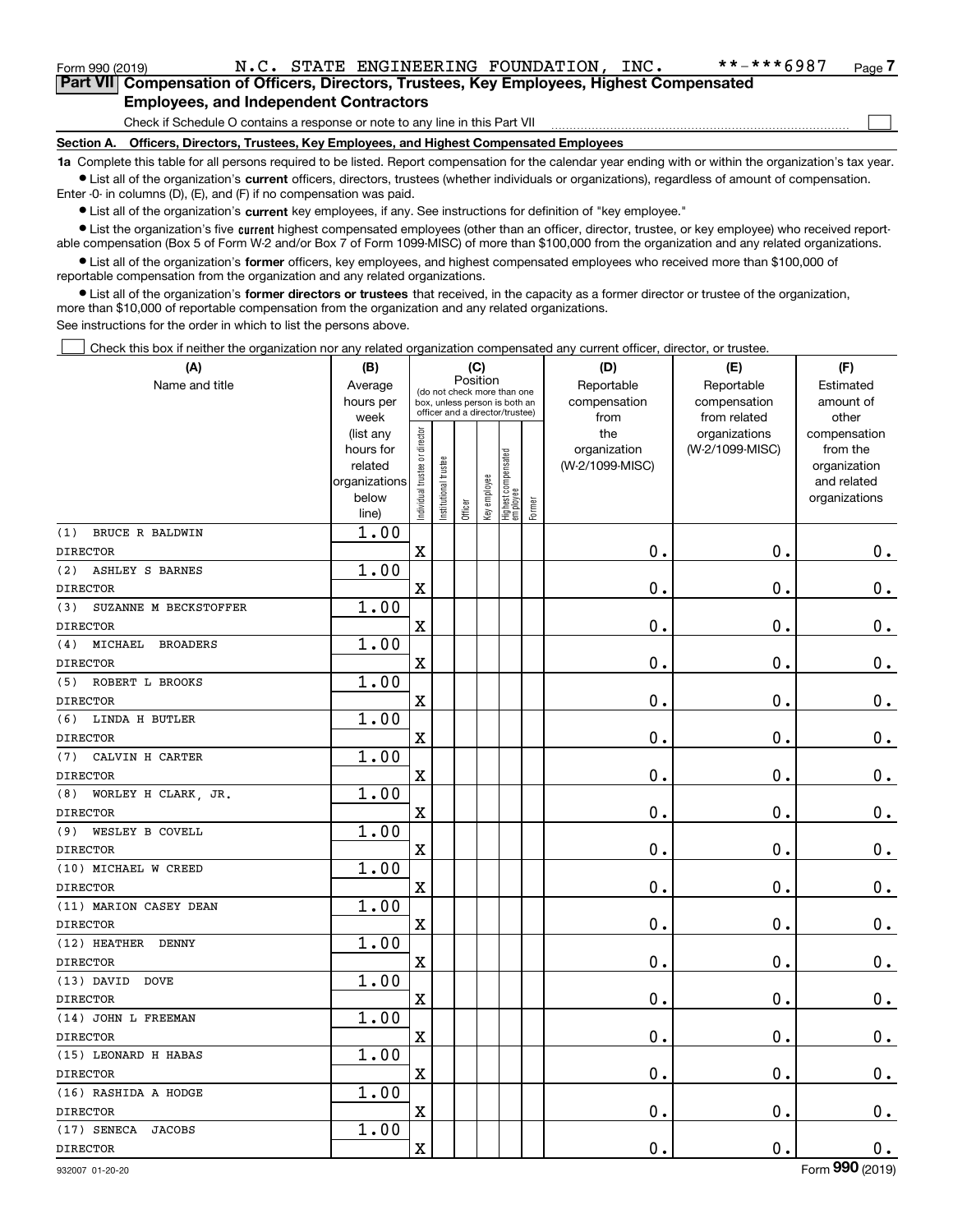| Form 990 (2019)                                                                                                                           |                        |                                |                      |          |              |                                                              |        | N.C. STATE ENGINEERING FOUNDATION, INC. | **-***6987       |   |               | Page 8           |
|-------------------------------------------------------------------------------------------------------------------------------------------|------------------------|--------------------------------|----------------------|----------|--------------|--------------------------------------------------------------|--------|-----------------------------------------|------------------|---|---------------|------------------|
| <b>Part VII</b><br>Section A. Officers, Directors, Trustees, Key Employees, and Highest Compensated Employees (continued)                 |                        |                                |                      |          |              |                                                              |        |                                         |                  |   |               |                  |
| (A)                                                                                                                                       | (B)                    |                                |                      | (C)      |              |                                                              |        | (D)                                     | (E)              |   | (F)           |                  |
| Name and title                                                                                                                            | Average                |                                |                      | Position |              |                                                              |        | Reportable                              | Reportable       |   | Estimated     |                  |
|                                                                                                                                           | hours per              |                                |                      |          |              | (do not check more than one<br>box, unless person is both an |        | compensation                            | compensation     |   | amount of     |                  |
|                                                                                                                                           | week                   |                                |                      |          |              | officer and a director/trustee)                              |        | from                                    | from related     |   | other         |                  |
|                                                                                                                                           | (list any              |                                |                      |          |              |                                                              |        | the                                     | organizations    |   | compensation  |                  |
|                                                                                                                                           | hours for              |                                |                      |          |              |                                                              |        | organization                            | (W-2/1099-MISC)  |   | from the      |                  |
|                                                                                                                                           | related                |                                |                      |          |              |                                                              |        | (W-2/1099-MISC)                         |                  |   | organization  |                  |
|                                                                                                                                           | organizations<br>below |                                |                      |          |              |                                                              |        |                                         |                  |   | and related   |                  |
|                                                                                                                                           | line)                  | Individual trustee or director | nstitutional trustee | Officer  | Key employee | Highest compensated<br>  employee                            | Former |                                         |                  |   | organizations |                  |
| (18) ROBERT S LOFTIS                                                                                                                      | 1.00                   |                                |                      |          |              |                                                              |        |                                         |                  |   |               |                  |
| <b>DIRECTOR</b>                                                                                                                           |                        | X                              |                      |          |              |                                                              |        | 0.                                      | 0.               |   |               | $0$ .            |
| (19) HELENE G LOLLIS                                                                                                                      | 1.00                   |                                |                      |          |              |                                                              |        |                                         |                  |   |               |                  |
| <b>DIRECTOR</b>                                                                                                                           |                        | X                              |                      |          |              |                                                              |        | 0.                                      | $\mathbf 0$ .    |   |               | $\mathbf 0$ .    |
| (20) LOUIS A MARTIN-VEGA                                                                                                                  | 1.00                   |                                |                      |          |              |                                                              |        |                                         |                  |   |               |                  |
| <b>DIRECTOR</b>                                                                                                                           |                        | X                              |                      |          |              |                                                              |        | 0.                                      | $\mathbf 0$ .    |   |               | $\mathbf 0$ .    |
| (21) SAMUEL G MCCACHERN                                                                                                                   | 1.00                   |                                |                      |          |              |                                                              |        |                                         |                  |   |               |                  |
| <b>DIRECTOR</b>                                                                                                                           |                        | X                              |                      |          |              |                                                              |        | 0.                                      | 0.               |   |               | 0.               |
| (22) DUNG C<br>NGUYEN                                                                                                                     | 1.00                   |                                |                      |          |              |                                                              |        |                                         |                  |   |               |                  |
| <b>DIRECTOR</b>                                                                                                                           |                        | X                              |                      |          |              |                                                              |        | 0.                                      | 0.               |   |               | 0.               |
| (23) MARK A NORCROSS                                                                                                                      | 1.00                   |                                |                      |          |              |                                                              |        |                                         |                  |   |               |                  |
| <b>DIRECTOR</b>                                                                                                                           |                        | $\mathbf x$                    |                      |          |              |                                                              |        | 0.                                      | 0.               |   |               | $\mathbf 0$ .    |
| $(24)$ CARL<br>S STUTTS JR.                                                                                                               | 1.00                   |                                |                      |          |              |                                                              |        |                                         |                  |   |               |                  |
| <b>DIRECTOR</b>                                                                                                                           |                        | X                              |                      |          |              |                                                              |        | 0.                                      | $\mathbf 0$ .    |   |               | $\mathbf 0$ .    |
| (25) HANNIBAL G WARREN, JR.                                                                                                               | 1.00                   |                                |                      |          |              |                                                              |        |                                         |                  |   |               |                  |
| <b>DIRECTOR</b>                                                                                                                           |                        | X                              |                      |          |              |                                                              |        | 0.                                      | $\mathbf 0$ .    |   |               | $\mathbf 0$ .    |
| (26) GREGORY N WASHINGTON                                                                                                                 | 1.00                   |                                |                      |          |              |                                                              |        |                                         |                  |   |               |                  |
| <b>DIRECTOR</b>                                                                                                                           |                        | $\mathbf x$                    |                      |          |              |                                                              |        | 0.                                      | $\mathbf 0$ .    |   |               | $\mathbf 0$ .    |
| 1b Subtotal                                                                                                                               |                        |                                |                      |          |              |                                                              |        | $\overline{0}$ .                        | $\overline{0}$ . |   |               | $\overline{0}$ . |
| c Total from continuation sheets to Part VII, Section A                                                                                   |                        |                                |                      |          |              |                                                              |        | $\overline{0}$ .                        | 606, 777.        |   | 97,710.       |                  |
| d Total (add lines 1b and 1c)                                                                                                             |                        |                                |                      |          |              |                                                              |        | 0.                                      | 606,777.         |   | 97,710.       |                  |
| Total number of individuals (including but not limited to those listed above) who received more than \$100,000 of reportable<br>2         |                        |                                |                      |          |              |                                                              |        |                                         |                  |   |               |                  |
| compensation from the organization $\blacktriangleright$                                                                                  |                        |                                |                      |          |              |                                                              |        |                                         |                  |   |               | 0                |
|                                                                                                                                           |                        |                                |                      |          |              |                                                              |        |                                         |                  |   | <b>Yes</b>    | No               |
| Did the organization list any former officer, director, trustee, key employee, or highest compensated employee on<br>3                    |                        |                                |                      |          |              |                                                              |        |                                         |                  |   |               |                  |
| line 1a? If "Yes," complete Schedule J for such individual manufactured contained and the Ves," complete Schedule J for such individual   |                        |                                |                      |          |              |                                                              |        |                                         |                  | 3 |               | х                |
| For any individual listed on line 1a, is the sum of reportable compensation and other compensation from the organization<br>4             |                        |                                |                      |          |              |                                                              |        |                                         |                  |   |               |                  |
|                                                                                                                                           |                        |                                |                      |          |              |                                                              |        |                                         |                  | 4 | х             |                  |
| Did any person listed on line 1a receive or accrue compensation from any unrelated organization or individual for services<br>5           |                        |                                |                      |          |              |                                                              |        |                                         |                  |   |               |                  |
|                                                                                                                                           |                        |                                |                      |          |              |                                                              |        |                                         |                  | 5 |               | x                |
| <b>Section B. Independent Contractors</b>                                                                                                 |                        |                                |                      |          |              |                                                              |        |                                         |                  |   |               |                  |
| Complete this table for your five highest compensated independent contractors that received more than \$100,000 of compensation from<br>1 |                        |                                |                      |          |              |                                                              |        |                                         |                  |   |               |                  |
| the organization. Report compensation for the calendar year ending with or within the organization's tax year.                            |                        |                                |                      |          |              |                                                              |        |                                         |                  |   |               |                  |
| (A)                                                                                                                                       |                        |                                |                      |          |              |                                                              |        | (B)                                     |                  |   | (C)           |                  |
| Name and business address                                                                                                                 |                        |                                | <b>NONE</b>          |          |              |                                                              |        | Description of services                 |                  |   | Compensation  |                  |
|                                                                                                                                           |                        |                                |                      |          |              |                                                              |        |                                         |                  |   |               |                  |
|                                                                                                                                           |                        |                                |                      |          |              |                                                              |        |                                         |                  |   |               |                  |
|                                                                                                                                           |                        |                                |                      |          |              |                                                              |        |                                         |                  |   |               |                  |
|                                                                                                                                           |                        |                                |                      |          |              |                                                              |        |                                         |                  |   |               |                  |
|                                                                                                                                           |                        |                                |                      |          |              |                                                              |        |                                         |                  |   |               |                  |
|                                                                                                                                           |                        |                                |                      |          |              |                                                              |        |                                         |                  |   |               |                  |
|                                                                                                                                           |                        |                                |                      |          |              |                                                              |        |                                         |                  |   |               |                  |
| Total number of independent contractors (including but not limited to those listed above) who received more than<br>2                     |                        |                                |                      |          |              |                                                              |        |                                         |                  |   |               |                  |

0

\$100,000 of compensation from the organization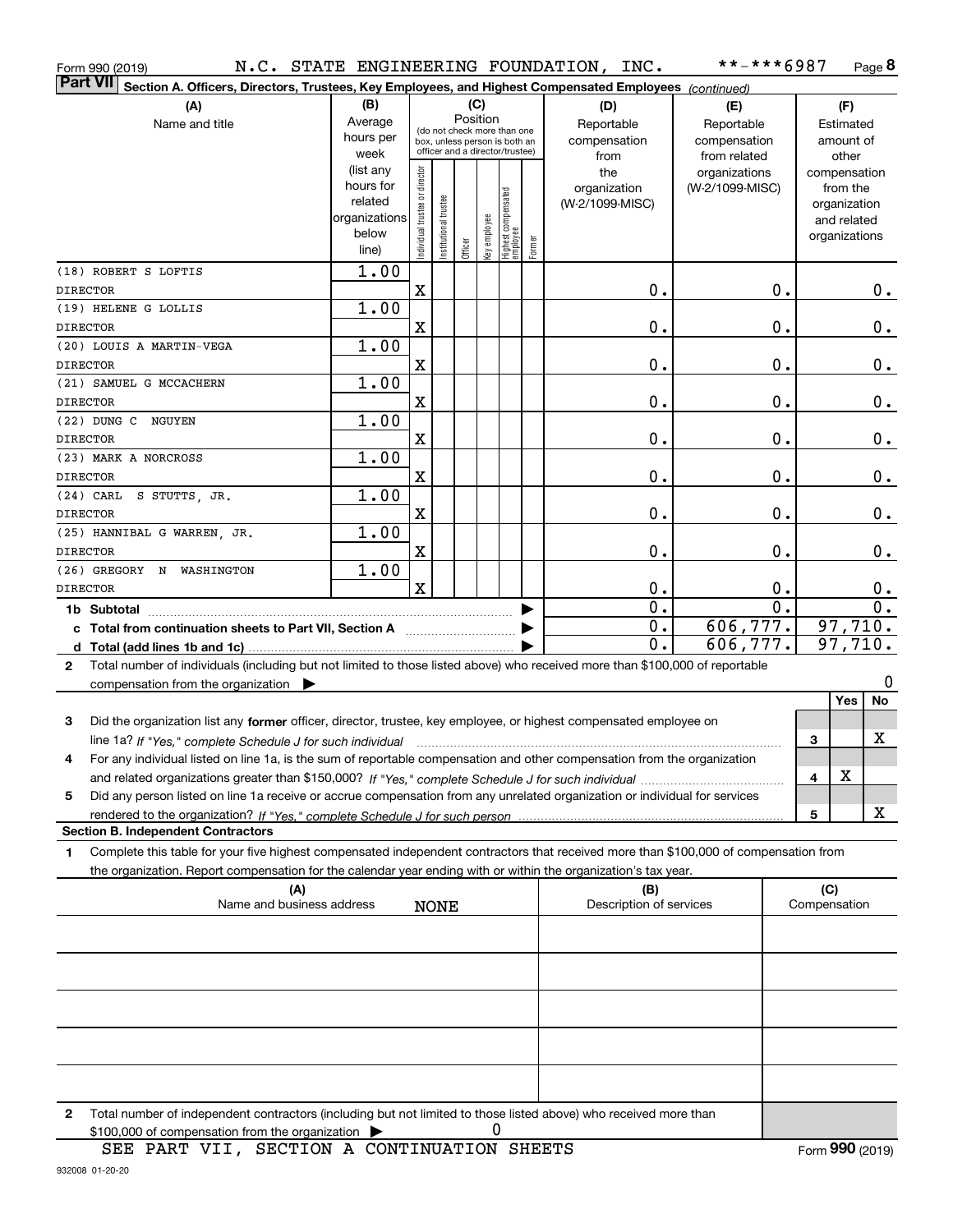| Form 990                                                                                                                  |                      |                                |                        |                         |              |                              |              | N.C. STATE ENGINEERING FOUNDATION, INC. | **-***6987      |                             |
|---------------------------------------------------------------------------------------------------------------------------|----------------------|--------------------------------|------------------------|-------------------------|--------------|------------------------------|--------------|-----------------------------------------|-----------------|-----------------------------|
| <b>Part VII</b><br>Section A. Officers, Directors, Trustees, Key Employees, and Highest Compensated Employees (continued) |                      |                                |                        |                         |              |                              |              |                                         |                 |                             |
| (A)                                                                                                                       | (B)                  |                                |                        |                         | (C)          |                              |              | (D)                                     | (E)             | (F)                         |
| Name and title                                                                                                            | Average              | Position                       |                        |                         |              |                              |              | Reportable                              | Reportable      | Estimated                   |
|                                                                                                                           | hours                |                                | (check all that apply) |                         |              |                              | compensation | compensation                            | amount of       |                             |
|                                                                                                                           | per                  |                                |                        |                         |              |                              |              | from                                    | from related    | other                       |
|                                                                                                                           | week                 |                                |                        |                         |              |                              |              | the                                     | organizations   | compensation                |
|                                                                                                                           | (list any            |                                |                        |                         |              |                              |              | organization                            | (W-2/1099-MISC) | from the                    |
|                                                                                                                           | hours for<br>related |                                |                        |                         |              |                              |              | (W-2/1099-MISC)                         |                 | organization<br>and related |
|                                                                                                                           | organizations        |                                |                        |                         |              |                              |              |                                         |                 | organizations               |
|                                                                                                                           | below                | Individual trustee or director | nstitutional trustee   |                         | Key employee | Highest compensated employee |              |                                         |                 |                             |
|                                                                                                                           | line)                |                                |                        | Officer                 |              |                              | Former       |                                         |                 |                             |
| (27) DAVID H WHITLEY                                                                                                      | 1.00                 |                                |                        |                         |              |                              |              |                                         |                 |                             |
| <b>DIRECTOR</b>                                                                                                           |                      | $\mathbf X$                    |                        |                         |              |                              |              | 0.                                      | $0$ .           | 0.                          |
| (28) MARK D WYATT                                                                                                         | 1.00                 |                                |                        |                         |              |                              |              |                                         |                 |                             |
| <b>DIRECTOR</b>                                                                                                           |                      | $\mathbf X$                    |                        |                         |              |                              |              | 0.                                      | $0$ .           | 0.                          |
| (29) RALPH G EDWARDS, JR                                                                                                  | 1.00                 |                                |                        |                         |              |                              |              |                                         |                 |                             |
| COLLEGE RELATIONS CHAIR                                                                                                   |                      | $\mathbf x$                    |                        | $\overline{\textbf{X}}$ |              |                              |              | $\mathbf 0$ .                           | $\mathbf 0$ .   | 0.                          |
| (30) SUZANNE S GORDON                                                                                                     | 1.00                 |                                |                        |                         |              |                              |              |                                         |                 |                             |
| IMMEDIATE PAST PRESIDENT                                                                                                  |                      | $\mathbf x$                    |                        | $\overline{\textbf{X}}$ |              |                              |              | $\mathbf 0$ .                           | $\mathbf 0$ .   | 0.                          |
| (31) V. NELSON PEELER                                                                                                     | 1.00                 |                                |                        |                         |              |                              |              |                                         |                 |                             |
| PRESIDENT                                                                                                                 |                      | $\mathbf X$                    |                        | $\overline{\textbf{X}}$ |              |                              |              | Ο.                                      | $\mathbf 0$ .   | 0.                          |
| (32) D. SCOTT STABLER                                                                                                     | 1.00                 |                                |                        |                         |              |                              |              |                                         |                 |                             |
| FINANCE & AUDIT CHAIR                                                                                                     |                      | $\mathbf X$                    |                        | $\overline{\textbf{X}}$ |              |                              |              | Ο.                                      | $\mathbf 0$ .   | 0.                          |
| (33) ALVIN SUMTER                                                                                                         | 1.00                 |                                |                        |                         |              |                              |              |                                         |                 |                             |
| NORC CHAIR                                                                                                                |                      | $\mathbf X$                    |                        | $\mathbf X$             |              |                              |              | 0.                                      | $\mathbf 0$ .   | 0.                          |
| (34) PAMELA B TOWNSEND                                                                                                    | 1.00                 |                                |                        |                         |              |                              |              |                                         |                 |                             |
| ADVOCACY CHAIR                                                                                                            |                      | $\mathbf X$                    |                        | $\mathbf X$             |              |                              |              | 0.                                      | $\mathbf 0$ .   | 0.                          |
| (35) ROBERT R WOMACK                                                                                                      | 1.00                 |                                |                        |                         |              |                              |              |                                         |                 |                             |
| DEVELOPMENT CHAIR                                                                                                         |                      | $\mathbf x$                    |                        | $\mathbf X$             |              |                              |              | 0.                                      | $\mathbf 0$ .   | 0.                          |
| (36) DEBORAH B YOUNG                                                                                                      | 1.00                 |                                |                        |                         |              |                              |              |                                         |                 |                             |
| VICE PRESIDENT                                                                                                            |                      | $\mathbf x$                    |                        | $\overline{\textbf{X}}$ |              |                              |              | $\mathbf 0$ .                           | $\mathbf 0$ .   | 0.                          |
| (37) ERIN DELEHANTY                                                                                                       | 1.00                 |                                |                        |                         |              |                              |              |                                         |                 |                             |
| <b>ASSISTANT TREASURER</b>                                                                                                | 40.00                |                                |                        | $\overline{\textbf{X}}$ |              |                              |              | 0.                                      | 136,856.        | 32,645.                     |
| (38) GRIFFIN R LAMB                                                                                                       | $\overline{1.00}$    |                                |                        |                         |              |                              |              |                                         |                 |                             |
| <b>SECRETARY</b>                                                                                                          | 40.00                |                                |                        | $\overline{\textbf{X}}$ |              |                              |              | $\mathbf 0$ .                           | 145,000.        | 21,544.                     |
| (39) MARY T PELOQUIN-DODD                                                                                                 | 1.00                 |                                |                        |                         |              |                              |              |                                         |                 |                             |
| <b>TREASURER</b>                                                                                                          | 40.00                |                                |                        | $\rm X$                 |              |                              |              | $\mathbf 0$ .                           | 324,921.        | 43,521.                     |
|                                                                                                                           |                      |                                |                        |                         |              |                              |              |                                         |                 |                             |
|                                                                                                                           |                      |                                |                        |                         |              |                              |              |                                         |                 |                             |
|                                                                                                                           |                      |                                |                        |                         |              |                              |              |                                         |                 |                             |
|                                                                                                                           |                      |                                |                        |                         |              |                              |              |                                         |                 |                             |
|                                                                                                                           |                      |                                |                        |                         |              |                              |              |                                         |                 |                             |
|                                                                                                                           |                      |                                |                        |                         |              |                              |              |                                         |                 |                             |
|                                                                                                                           |                      |                                |                        |                         |              |                              |              |                                         |                 |                             |
|                                                                                                                           |                      |                                |                        |                         |              |                              |              |                                         |                 |                             |
|                                                                                                                           |                      |                                |                        |                         |              |                              |              |                                         |                 |                             |
|                                                                                                                           |                      |                                |                        |                         |              |                              |              |                                         |                 |                             |
|                                                                                                                           |                      |                                |                        |                         |              |                              |              |                                         |                 |                             |
|                                                                                                                           |                      |                                |                        |                         |              |                              |              |                                         |                 |                             |
|                                                                                                                           |                      |                                |                        |                         |              |                              |              |                                         |                 |                             |
|                                                                                                                           |                      |                                |                        |                         |              |                              |              |                                         |                 |                             |
| Total to Part VII, Section A, line 1c                                                                                     |                      |                                |                        |                         |              |                              |              |                                         | 606, 777.       | 97,710.                     |
|                                                                                                                           |                      |                                |                        |                         |              |                              |              |                                         |                 |                             |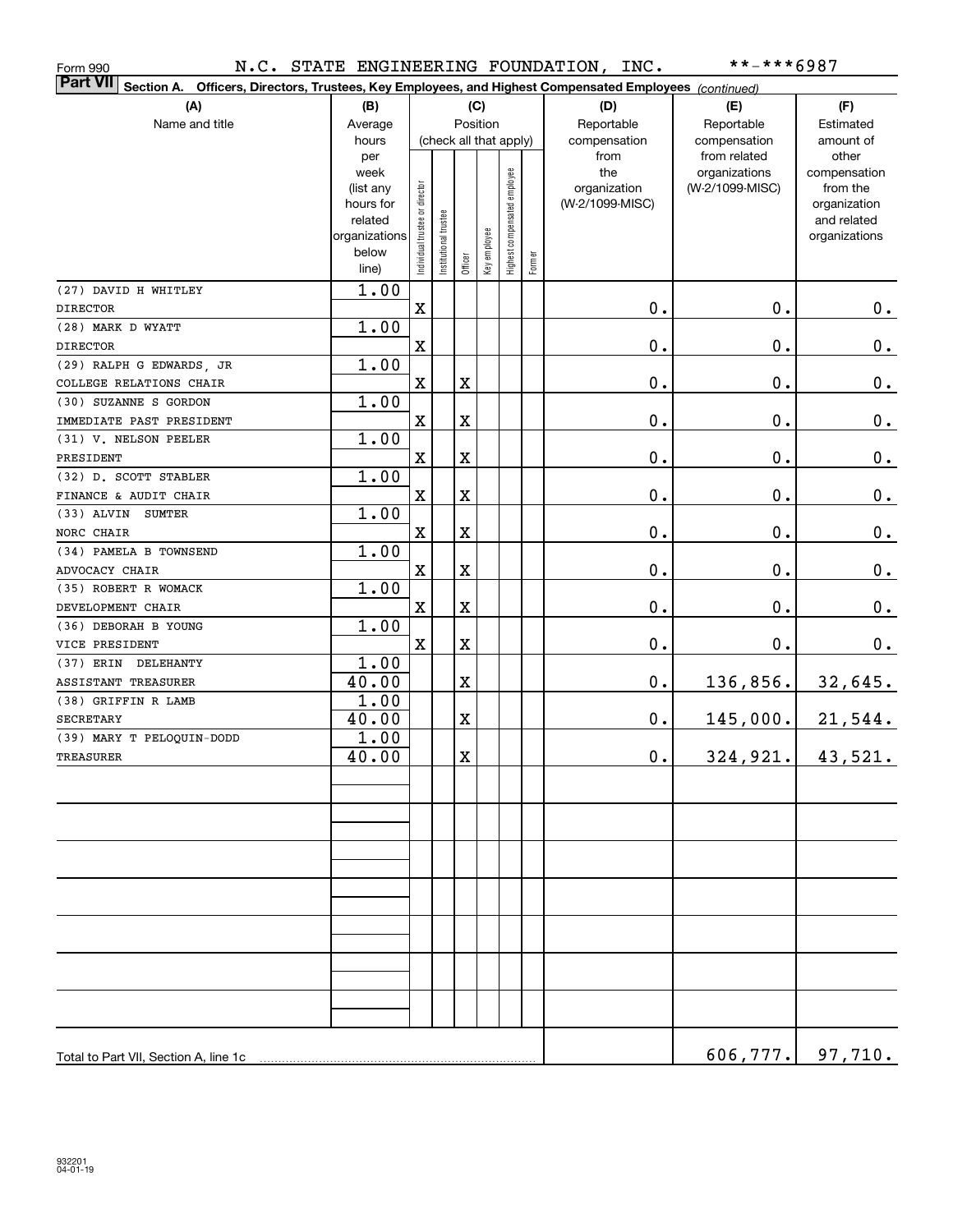|                                                           | Form 990 (2019)<br><b>Part VIII</b> | <b>Statement of Revenue</b>                                                   |              |                          |                        |               | N.C. STATE ENGINEERING FOUNDATION, INC. | **-***6987 | Page 9                               |
|-----------------------------------------------------------|-------------------------------------|-------------------------------------------------------------------------------|--------------|--------------------------|------------------------|---------------|-----------------------------------------|------------|--------------------------------------|
|                                                           |                                     |                                                                               |              |                          |                        |               |                                         |            |                                      |
|                                                           |                                     | Check if Schedule O contains a response or note to any line in this Part VIII |              |                          |                        | (A)           | $\overline{)}$ (B) $\overline{)}$ (C)   |            | (D)                                  |
|                                                           |                                     |                                                                               |              |                          |                        | Total revenue | Related or exempt                       | Unrelated  | Revenue excluded                     |
|                                                           |                                     |                                                                               |              |                          |                        |               | function revenue business revenue       |            | from tax under<br>sections 512 - 514 |
|                                                           |                                     | 1 a Federated campaigns                                                       |              | 1a                       |                        |               |                                         |            |                                      |
|                                                           |                                     | <b>b</b> Membership dues                                                      |              | 1 <sub>b</sub>           |                        |               |                                         |            |                                      |
|                                                           |                                     |                                                                               |              | 1 <sub>c</sub>           | 48,500.                |               |                                         |            |                                      |
|                                                           |                                     | c Fundraising events<br>d Related organizations                               |              | 1 <sub>d</sub>           |                        |               |                                         |            |                                      |
|                                                           |                                     | e Government grants (contributions)                                           |              | 1e                       |                        |               |                                         |            |                                      |
|                                                           |                                     | f All other contributions, gifts, grants, and                                 |              |                          |                        |               |                                         |            |                                      |
|                                                           |                                     | similar amounts not included above                                            |              | 1f                       | 12, 213, 565.          |               |                                         |            |                                      |
| Contributions, Gifts, Grants<br>and Other Similar Amounts |                                     | Noncash contributions included in lines 1a-1f                                 |              | $1g$ \$                  | 1,978,300.             |               |                                         |            |                                      |
|                                                           |                                     |                                                                               |              |                          |                        | 12,262,065.   |                                         |            |                                      |
|                                                           |                                     |                                                                               |              |                          | <b>Business Code</b>   |               |                                         |            |                                      |
|                                                           | 2a                                  | PROGRAM REVENUES                                                              |              |                          | 611710                 | 252,943.      | 252,943.                                |            |                                      |
|                                                           | b                                   |                                                                               |              |                          |                        |               |                                         |            |                                      |
|                                                           | c                                   |                                                                               |              |                          |                        |               |                                         |            |                                      |
|                                                           | d                                   |                                                                               |              |                          |                        |               |                                         |            |                                      |
| Program Service<br>Revenue                                | е                                   |                                                                               |              |                          |                        |               |                                         |            |                                      |
|                                                           |                                     | f All other program service revenue                                           |              |                          |                        |               |                                         |            |                                      |
|                                                           |                                     |                                                                               |              |                          |                        | 252,943.      |                                         |            |                                      |
|                                                           | 3                                   | Investment income (including dividends, interest, and                         |              |                          |                        |               |                                         |            |                                      |
|                                                           |                                     |                                                                               |              |                          |                        | 881,741.      |                                         |            | 881,741.                             |
|                                                           | 4                                   | Income from investment of tax-exempt bond proceeds                            |              |                          |                        |               |                                         |            |                                      |
|                                                           | 5                                   |                                                                               |              |                          |                        |               |                                         |            |                                      |
|                                                           |                                     |                                                                               |              | (i) Real                 | (ii) Personal          |               |                                         |            |                                      |
|                                                           |                                     | 6 a Gross rents                                                               | 6a           |                          |                        |               |                                         |            |                                      |
|                                                           | b                                   | Less: rental expenses                                                         | 6b           |                          |                        |               |                                         |            |                                      |
|                                                           | c                                   | Rental income or (loss)                                                       | 6c           |                          |                        |               |                                         |            |                                      |
|                                                           | d                                   | Net rental income or (loss)                                                   |              |                          |                        |               |                                         |            |                                      |
|                                                           |                                     | 7 a Gross amount from sales of                                                |              | (i) Securities           | (ii) Other             |               |                                         |            |                                      |
|                                                           |                                     | assets other than inventory                                                   | 7a           | 4,862,725.               | 872,964.               |               |                                         |            |                                      |
|                                                           |                                     | <b>b</b> Less: cost or other basis                                            |              |                          |                        |               |                                         |            |                                      |
| enue                                                      |                                     | and sales expenses                                                            | 7b<br>7c     | 3,268,521.<br>1,594,204. | 916,000.<br>$-43,036.$ |               |                                         |            |                                      |
|                                                           |                                     | c Gain or (loss)                                                              |              |                          |                        | 1,551,168.    |                                         |            | 1,551,168.                           |
|                                                           |                                     |                                                                               |              |                          |                        |               |                                         |            |                                      |
| Other Rev                                                 |                                     | 8 a Gross income from fundraising events (not<br>including \$                 | $48,500.$ of |                          |                        |               |                                         |            |                                      |
|                                                           |                                     | contributions reported on line 1c). See                                       |              |                          |                        |               |                                         |            |                                      |
|                                                           |                                     |                                                                               |              | l 8a                     | 0.                     |               |                                         |            |                                      |
|                                                           | b                                   | Less: direct expenses                                                         |              | 8b                       | 29,601.                |               |                                         |            |                                      |
|                                                           | c                                   | Net income or (loss) from fundraising events                                  |              |                          |                        | $-29,601.$    |                                         |            | $-29,601.$                           |
|                                                           |                                     | 9 a Gross income from gaming activities. See                                  |              |                          |                        |               |                                         |            |                                      |
|                                                           |                                     |                                                                               |              | 9a                       |                        |               |                                         |            |                                      |
|                                                           |                                     |                                                                               |              | 9b                       |                        |               |                                         |            |                                      |
|                                                           |                                     | c Net income or (loss) from gaming activities                                 |              |                          |                        |               |                                         |            |                                      |
|                                                           |                                     | 10 a Gross sales of inventory, less returns                                   |              |                          |                        |               |                                         |            |                                      |
|                                                           |                                     |                                                                               |              | 10a                      |                        |               |                                         |            |                                      |
|                                                           |                                     | <b>b</b> Less: cost of goods sold                                             |              | 10b                      |                        |               |                                         |            |                                      |
|                                                           |                                     | c Net income or (loss) from sales of inventory                                |              |                          |                        |               |                                         |            |                                      |
|                                                           |                                     |                                                                               |              |                          | <b>Business Code</b>   |               |                                         |            |                                      |
|                                                           | 11 a                                |                                                                               |              |                          |                        |               |                                         |            |                                      |
| Miscellaneous<br>Revenue                                  | b                                   |                                                                               |              |                          |                        |               |                                         |            |                                      |
|                                                           | с                                   |                                                                               |              |                          |                        |               |                                         |            |                                      |
|                                                           |                                     |                                                                               |              |                          |                        |               |                                         |            |                                      |
|                                                           |                                     |                                                                               |              |                          | ▶                      |               |                                         |            |                                      |
|                                                           | 12                                  |                                                                               |              |                          |                        | 14,918,316.   | 252,943.                                | 0.         | 2,403,308.                           |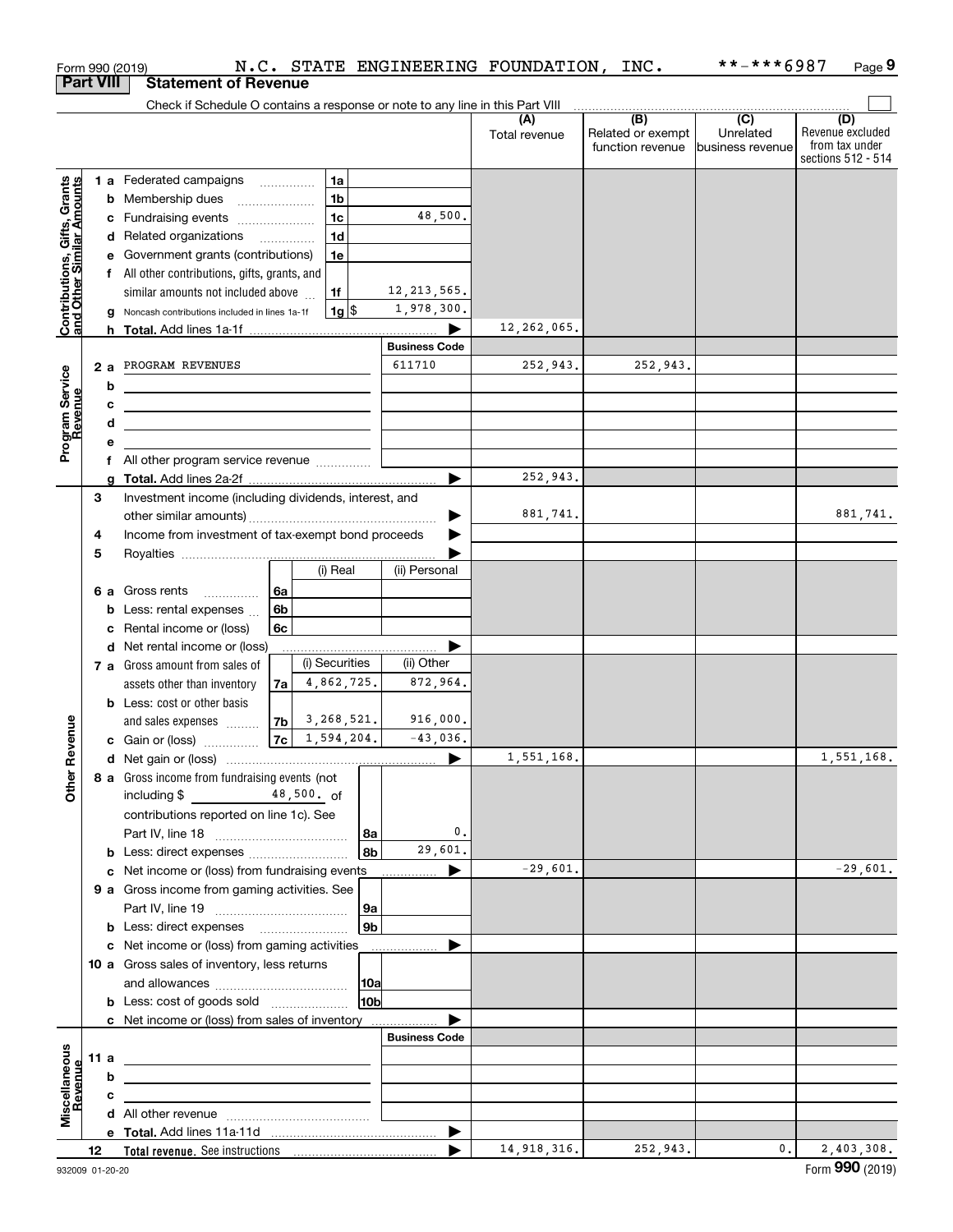#### Form 990 (2019) Page **Part IX Statement of Functional Expenses 10** N.C. STATE ENGINEERING FOUNDATION, INC. \*\*-\*\*\*6987

*Section 501(c)(3) and 501(c)(4) organizations must complete all columns. All other organizations must complete column (A).*

|              |                                                                                                      |                       |                                    |                                                               | $\overline{\mathbf{X}}$        |
|--------------|------------------------------------------------------------------------------------------------------|-----------------------|------------------------------------|---------------------------------------------------------------|--------------------------------|
|              | Do not include amounts reported on lines 6b,<br>7b, 8b, 9b, and 10b of Part VIII.                    | (A)<br>Total expenses | (B)<br>Program service<br>expenses | $\overline{\text{(C)}}$<br>Management and<br>general expenses | (D)<br>Fundraising<br>expenses |
| 1.           | Grants and other assistance to domestic organizations                                                |                       |                                    |                                                               |                                |
|              | and domestic governments. See Part IV, line 21                                                       | 3,498,888.            | 3,498,888.                         |                                                               |                                |
| $\mathbf{2}$ | Grants and other assistance to domestic                                                              |                       |                                    |                                                               |                                |
|              | individuals. See Part IV, line 22                                                                    |                       |                                    |                                                               |                                |
| 3            | Grants and other assistance to foreign                                                               |                       |                                    |                                                               |                                |
|              | organizations, foreign governments, and foreign                                                      |                       |                                    |                                                               |                                |
|              | individuals. See Part IV, lines 15 and 16                                                            |                       |                                    |                                                               |                                |
| 4            | Benefits paid to or for members                                                                      |                       |                                    |                                                               |                                |
| 5            | Compensation of current officers, directors,                                                         |                       |                                    |                                                               |                                |
|              | trustees, and key employees                                                                          |                       |                                    |                                                               |                                |
| 6            | Compensation not included above to disqualified                                                      |                       |                                    |                                                               |                                |
|              | persons (as defined under section $4958(f)(1)$ ) and                                                 |                       |                                    |                                                               |                                |
|              | persons described in section 4958(c)(3)(B)                                                           |                       |                                    |                                                               |                                |
| 7            | Other salaries and wages                                                                             | 719,002.              |                                    |                                                               | 719,002.                       |
| 8            | Pension plan accruals and contributions (include                                                     |                       |                                    |                                                               |                                |
|              | section 401(k) and 403(b) employer contributions)                                                    |                       |                                    |                                                               |                                |
| 9            |                                                                                                      |                       |                                    |                                                               |                                |
| 10           |                                                                                                      |                       |                                    |                                                               |                                |
| 11           | Fees for services (nonemployees):                                                                    |                       |                                    |                                                               |                                |
| а            |                                                                                                      | 11,194.               | 5,000.                             |                                                               | $\overline{6,194}$ .           |
| b            |                                                                                                      | 74,000.               |                                    | 74,000.                                                       |                                |
| c<br>d       |                                                                                                      |                       |                                    |                                                               |                                |
| е            | Professional fundraising services. See Part IV, line 17                                              |                       |                                    |                                                               |                                |
| f            | Investment management fees                                                                           | 485,182.              |                                    | 485,182.                                                      |                                |
| g            | Other. (If line 11g amount exceeds 10% of line 25,                                                   |                       |                                    |                                                               |                                |
|              | column (A) amount, list line 11g expenses on Sch O.)                                                 |                       |                                    |                                                               |                                |
| 12           |                                                                                                      | 80, 236.              | 72,645.                            |                                                               |                                |
| 13           |                                                                                                      | 97,054.               | 22,330.                            |                                                               | $\frac{7,591.74,724.724.}$     |
| 14           |                                                                                                      |                       |                                    |                                                               |                                |
| 15           |                                                                                                      |                       |                                    |                                                               |                                |
| 16           |                                                                                                      | 48,803.               | 48,803.                            |                                                               |                                |
| 17           | Travel                                                                                               | 502, 714.             | 466,948.                           |                                                               | 35,766.                        |
| 18           | Payments of travel or entertainment expenses                                                         |                       |                                    |                                                               |                                |
|              | for any federal, state, or local public officials                                                    |                       |                                    |                                                               |                                |
| 19           | Conferences, conventions, and meetings                                                               | 94,621.               | 79, 148.                           |                                                               | 15,473.                        |
| 20           | Interest                                                                                             |                       |                                    |                                                               |                                |
| 21           |                                                                                                      |                       |                                    |                                                               |                                |
| 22           | Depreciation, depletion, and amortization                                                            | 14,238.               | 8,222.                             |                                                               | 6,016.                         |
| 23<br>24     | Insurance<br>Other expenses. Itemize expenses not covered                                            |                       |                                    |                                                               |                                |
|              | above (List miscellaneous expenses on line 24e. If                                                   |                       |                                    |                                                               |                                |
|              | line 24e amount exceeds 10% of line 25, column (A)<br>amount, list line 24e expenses on Schedule O.) |                       |                                    |                                                               |                                |
| a            | CAPITAL TRANSFERS                                                                                    | 21,863,393.           | 21,863,393.                        |                                                               |                                |
| b            | MISC. SERVICES & FEES                                                                                | 1,539,138.            | 1,514,703.                         |                                                               | 24,435.                        |
| c            | <b>SUPPLIES</b>                                                                                      | 447,943.              | 436, 259.                          |                                                               | 11,684.                        |
| d            | PRINTING                                                                                             | 155, 482.             | 61,968.                            |                                                               | 93,514.                        |
| е            | SEE SCH O<br>All other expenses                                                                      | 260, 724.             | 224,539.                           |                                                               | 36, 185.                       |
| 25           | Total functional expenses. Add lines 1 through 24e                                                   | 29,892,612.           | 28,302,846.                        | 559, 182.                                                     | 1,030,584.                     |
| 26           | Joint costs. Complete this line only if the organization                                             |                       |                                    |                                                               |                                |
|              | reported in column (B) joint costs from a combined                                                   |                       |                                    |                                                               |                                |
|              | educational campaign and fundraising solicitation.                                                   |                       |                                    |                                                               |                                |
|              | Check here $\blacktriangleright$<br>if following SOP 98-2 (ASC 958-720)                              |                       |                                    |                                                               |                                |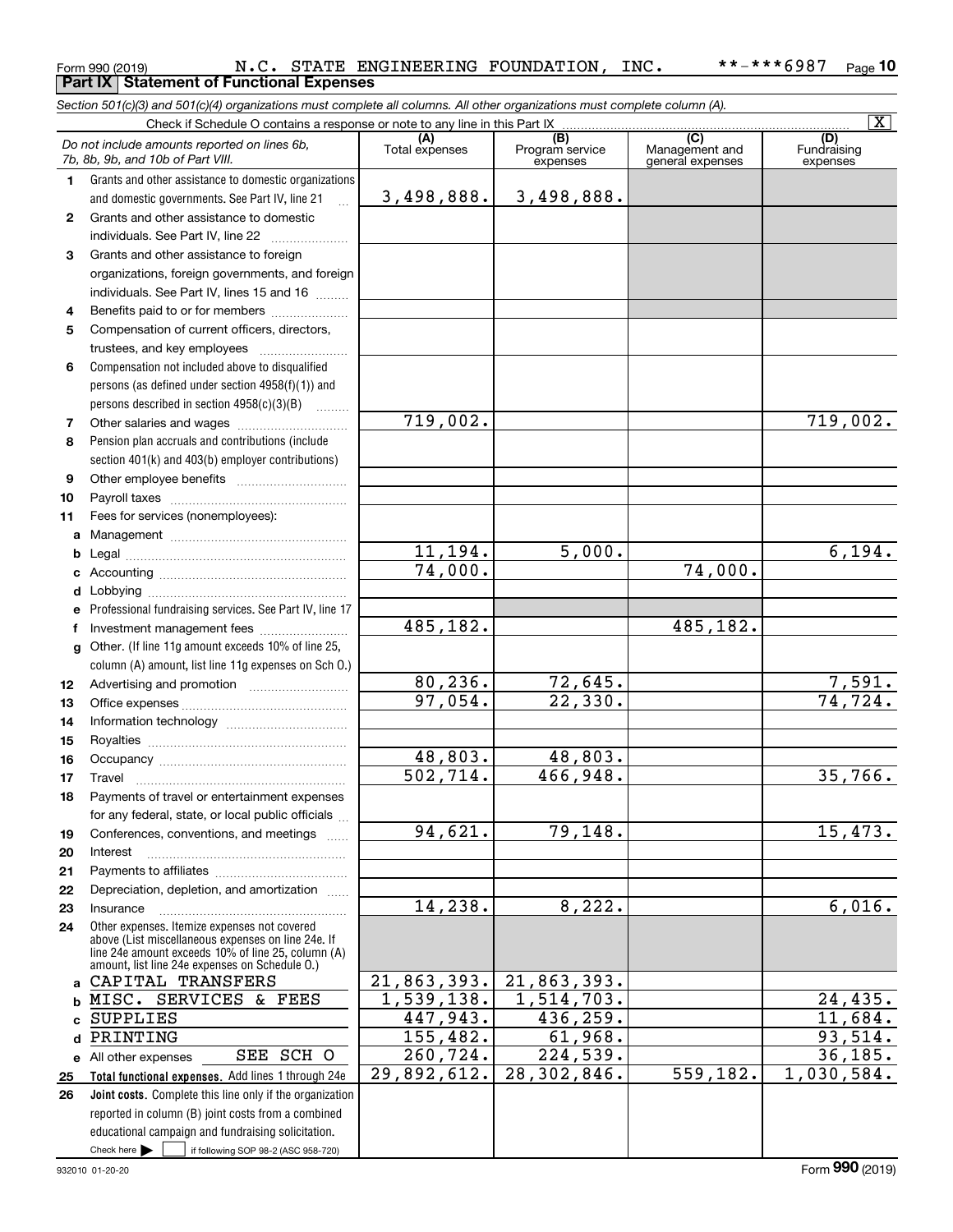|  | 932011 01-20-20 |
|--|-----------------|
|--|-----------------|

|                      |    |                                                                                                                                                                                                                                |           | (A)<br>Beginning of year |              | (B)<br>End of year               |          |
|----------------------|----|--------------------------------------------------------------------------------------------------------------------------------------------------------------------------------------------------------------------------------|-----------|--------------------------|--------------|----------------------------------|----------|
|                      | 1. | Cash - non-interest-bearing                                                                                                                                                                                                    |           |                          | 1            |                                  |          |
|                      | 2  |                                                                                                                                                                                                                                |           | 37,641,737.              | $\mathbf{2}$ | 32,396,896.                      |          |
|                      | з  |                                                                                                                                                                                                                                |           | 23,816,479.              | $\mathbf{3}$ | 10, 282, 136.                    |          |
|                      | 4  |                                                                                                                                                                                                                                |           |                          | 4            |                                  |          |
|                      | 5  | Loans and other receivables from any current or former officer, director,                                                                                                                                                      |           |                          |              |                                  |          |
|                      |    | trustee, key employee, creator or founder, substantial contributor, or 35%                                                                                                                                                     |           |                          |              |                                  |          |
|                      |    | controlled entity or family member of any of these persons                                                                                                                                                                     |           |                          | 5            |                                  |          |
|                      | 6  | Loans and other receivables from other disqualified persons (as defined                                                                                                                                                        |           |                          |              |                                  |          |
|                      |    | under section $4958(f)(1)$ , and persons described in section $4958(c)(3)(B)$                                                                                                                                                  | 1.1.1.1.1 |                          | 6            |                                  |          |
|                      | 7  |                                                                                                                                                                                                                                |           |                          | 7            |                                  |          |
| Assets               | 8  |                                                                                                                                                                                                                                |           |                          | 8            |                                  |          |
|                      | 9  | Prepaid expenses and deferred charges                                                                                                                                                                                          |           |                          | 9            |                                  |          |
|                      |    | <b>10a</b> Land, buildings, and equipment: cost or other                                                                                                                                                                       |           |                          |              |                                  |          |
|                      |    | basis. Complete Part VI of Schedule D  10a                                                                                                                                                                                     |           |                          |              |                                  |          |
|                      |    | $\frac{10b}{100}$<br><b>b</b> Less: accumulated depreciation                                                                                                                                                                   |           |                          | 10c          |                                  |          |
|                      | 11 |                                                                                                                                                                                                                                |           |                          | 11           |                                  |          |
|                      | 12 |                                                                                                                                                                                                                                |           | 90,883,602.              | 12           | 95,286,362.                      |          |
|                      | 13 |                                                                                                                                                                                                                                |           |                          | 13           |                                  |          |
|                      | 14 |                                                                                                                                                                                                                                |           |                          | 14           |                                  |          |
|                      | 15 |                                                                                                                                                                                                                                |           | 55,906.                  | 15           |                                  | 117,063. |
|                      | 16 |                                                                                                                                                                                                                                |           | 152, 397, 724.           | 16           | 138,082,457.                     |          |
|                      | 17 |                                                                                                                                                                                                                                |           | 100,797.                 | 17           |                                  | 82,057.  |
|                      | 18 |                                                                                                                                                                                                                                |           |                          | 18           |                                  |          |
|                      | 19 | Deferred revenue manual contracts and contracts are all the manual contracts and contracts are contracted and contracts are contracted and contract are contracted and contract are contracted and contract are contracted and |           |                          | 19           |                                  |          |
|                      | 20 |                                                                                                                                                                                                                                |           |                          | 20           |                                  |          |
|                      | 21 | Escrow or custodial account liability. Complete Part IV of Schedule D                                                                                                                                                          | .         |                          | 21           |                                  |          |
|                      | 22 | Loans and other payables to any current or former officer, director,                                                                                                                                                           |           |                          |              |                                  |          |
| Liabilities          |    | trustee, key employee, creator or founder, substantial contributor, or 35%                                                                                                                                                     |           |                          |              |                                  |          |
|                      |    | controlled entity or family member of any of these persons                                                                                                                                                                     |           |                          | 22           |                                  |          |
|                      | 23 | Secured mortgages and notes payable to unrelated third parties                                                                                                                                                                 |           |                          | 23           |                                  |          |
|                      | 24 |                                                                                                                                                                                                                                |           |                          | 24           |                                  |          |
|                      | 25 | Other liabilities (including federal income tax, payables to related third                                                                                                                                                     |           |                          |              |                                  |          |
|                      |    | parties, and other liabilities not included on lines 17-24). Complete Part X                                                                                                                                                   |           |                          |              |                                  |          |
|                      |    | of Schedule D                                                                                                                                                                                                                  |           | <u>1,073,834.</u>        | 25           | 1,057,648.                       |          |
|                      | 26 | Total liabilities. Add lines 17 through 25                                                                                                                                                                                     |           | $\overline{1,174,631}$ . | 26           | 1,139,705.                       |          |
|                      |    | Organizations that follow FASB ASC 958, check here $\blacktriangleright \boxed{X}$                                                                                                                                             |           |                          |              |                                  |          |
|                      |    | and complete lines 27, 28, 32, and 33.                                                                                                                                                                                         |           |                          |              |                                  |          |
|                      | 27 | Net assets without donor restrictions                                                                                                                                                                                          |           | <u>5,842,232.</u>        | 27           | $6, 242, 616.$<br>130, 700, 136. |          |
| <b>Fund Balances</b> | 28 |                                                                                                                                                                                                                                |           | 145, 380, 861.           | 28           |                                  |          |
|                      |    | Organizations that do not follow FASB ASC 958, check here $\blacktriangleright$                                                                                                                                                |           |                          |              |                                  |          |
|                      |    | and complete lines 29 through 33.                                                                                                                                                                                              |           |                          |              |                                  |          |
| Net Assets or        | 29 |                                                                                                                                                                                                                                |           |                          | 29           |                                  |          |
|                      | 30 | Paid-in or capital surplus, or land, building, or equipment fund                                                                                                                                                               |           |                          | 30           |                                  |          |
|                      | 31 | Retained earnings, endowment, accumulated income, or other funds                                                                                                                                                               | .         |                          | 31           |                                  |          |
|                      | 32 |                                                                                                                                                                                                                                |           | 151, 223, 093.           | 32           | 136, 942, 752.<br>138,082,457.   |          |
|                      | 33 |                                                                                                                                                                                                                                |           | 152,397,724.             | 33           |                                  |          |

Form 990 (2019) N.C. STATE ENGINEERING FOUNDATION, INC. \*\*-\*\*\*6987 <sub>Page</sub> 11

Form (2019) **990**

Check if Schedule O contains a response or note to any line in this Part X

**Part X Balance Sheet**

 $\mathcal{L}^{\text{max}}$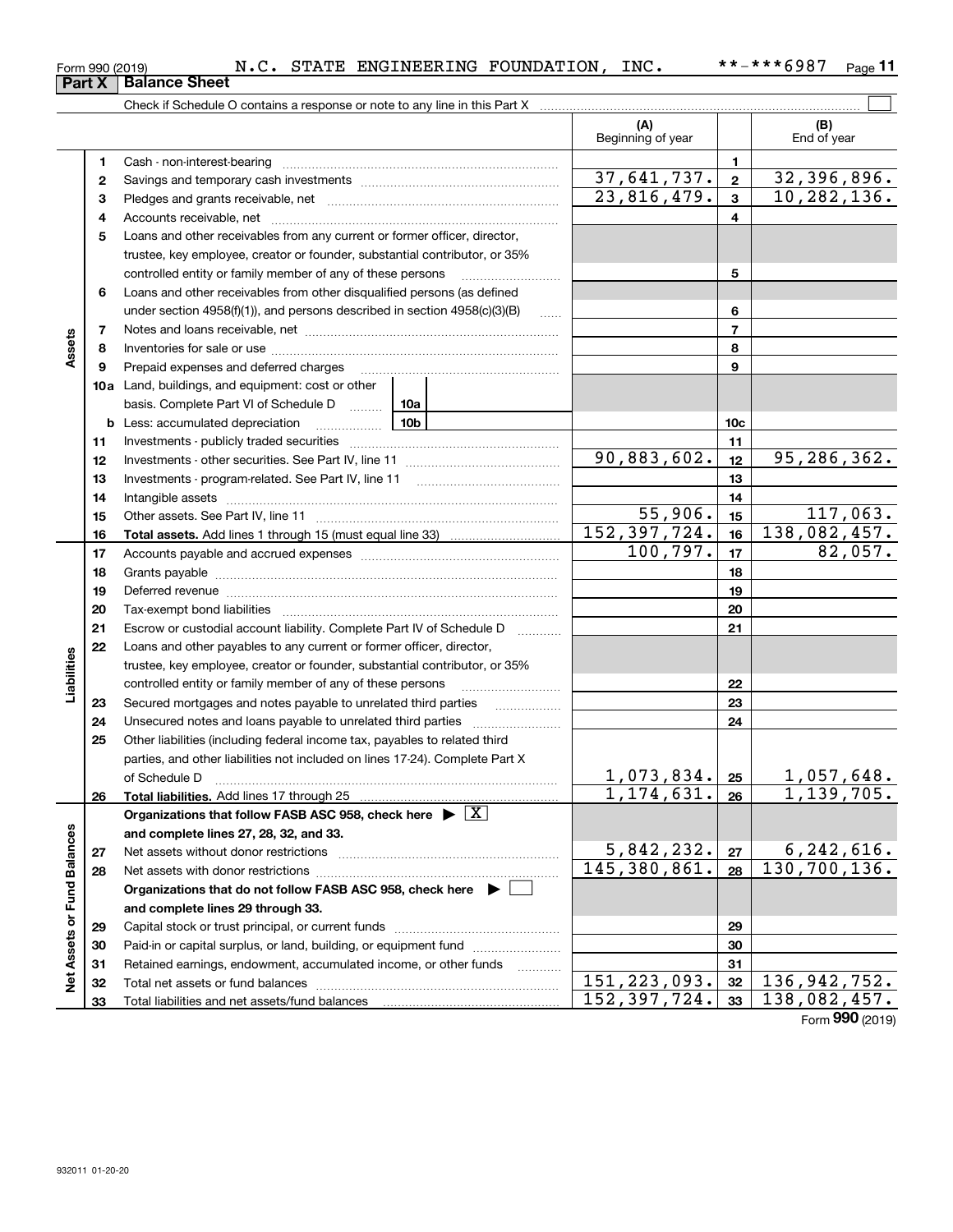|    | N.C. STATE ENGINEERING FOUNDATION, INC.<br>Form 990 (2019)                                                                      |                | **-***6987     |          | Page $12$               |
|----|---------------------------------------------------------------------------------------------------------------------------------|----------------|----------------|----------|-------------------------|
|    | <b>Reconciliation of Net Assets</b><br><b>Part XI</b>                                                                           |                |                |          |                         |
|    |                                                                                                                                 |                |                |          | $\overline{\mathbf{X}}$ |
|    |                                                                                                                                 |                |                |          |                         |
| 1  | Total revenue (must equal Part VIII, column (A), line 12)                                                                       | $\mathbf{1}$   | 14,918,316.    |          |                         |
| 2  | Total expenses (must equal Part IX, column (A), line 25)                                                                        | $\mathbf{2}$   | 29,892,612.    |          |                         |
| з  | Revenue less expenses. Subtract line 2 from line 1                                                                              | 3              | $-14,974,296.$ |          |                         |
| 4  |                                                                                                                                 | $\overline{4}$ | 151, 223, 093. |          |                         |
| 5  | Net unrealized gains (losses) on investments                                                                                    | 5              |                | 674,677. |                         |
| 6  |                                                                                                                                 | 6              |                |          |                         |
| 7  |                                                                                                                                 | $\overline{7}$ |                |          |                         |
| 8  | Prior period adjustments                                                                                                        | 8              |                |          |                         |
| 9  | Other changes in net assets or fund balances (explain on Schedule O)                                                            | $\mathbf{Q}$   |                | 19,278.  |                         |
| 10 | Net assets or fund balances at end of year. Combine lines 3 through 9 (must equal Part X, line 32,                              |                |                |          |                         |
|    |                                                                                                                                 | 10             | 136,942,752.   |          |                         |
|    | Part XII Financial Statements and Reporting                                                                                     |                |                |          |                         |
|    |                                                                                                                                 |                |                |          |                         |
|    |                                                                                                                                 |                |                | Yes      | No                      |
| 1. | $\boxed{\mathbf{X}}$ Accrual<br>Accounting method used to prepare the Form 990: <u>I</u> Cash<br>Other                          |                |                |          |                         |
|    | If the organization changed its method of accounting from a prior year or checked "Other," explain in Schedule O.               |                |                |          |                         |
|    | 2a Were the organization's financial statements compiled or reviewed by an independent accountant?                              |                | 2a             |          | Χ                       |
|    | If "Yes," check a box below to indicate whether the financial statements for the year were compiled or reviewed on a            |                |                |          |                         |
|    | separate basis, consolidated basis, or both:                                                                                    |                |                |          |                         |
|    | Separate basis<br><b>Consolidated basis</b><br>Both consolidated and separate basis                                             |                |                |          |                         |
|    | <b>b</b> Were the organization's financial statements audited by an independent accountant?                                     |                | 2 <sub>b</sub> | Χ        |                         |
|    | If "Yes," check a box below to indicate whether the financial statements for the year were audited on a separate basis,         |                |                |          |                         |
|    | consolidated basis, or both:                                                                                                    |                |                |          |                         |
|    | $X$ Separate basis<br><b>Consolidated basis</b><br>Both consolidated and separate basis                                         |                |                |          |                         |
| c  | If "Yes" to line 2a or 2b, does the organization have a committee that assumes responsibility for oversight of the audit,       |                |                |          |                         |
|    | review, or compilation of its financial statements and selection of an independent accountant?                                  |                | 2c             | Χ        |                         |
|    | If the organization changed either its oversight process or selection process during the tax year, explain on Schedule O.       |                |                |          |                         |
|    | 3a As a result of a federal award, was the organization required to undergo an audit or audits as set forth in the Single Audit |                |                |          |                         |
|    |                                                                                                                                 |                | За             |          | x                       |
|    | b If "Yes," did the organization undergo the required audit or audits? If the organization did not undergo the required audit   |                |                |          |                         |
|    |                                                                                                                                 |                | 3b             |          |                         |

Form (2019) **990**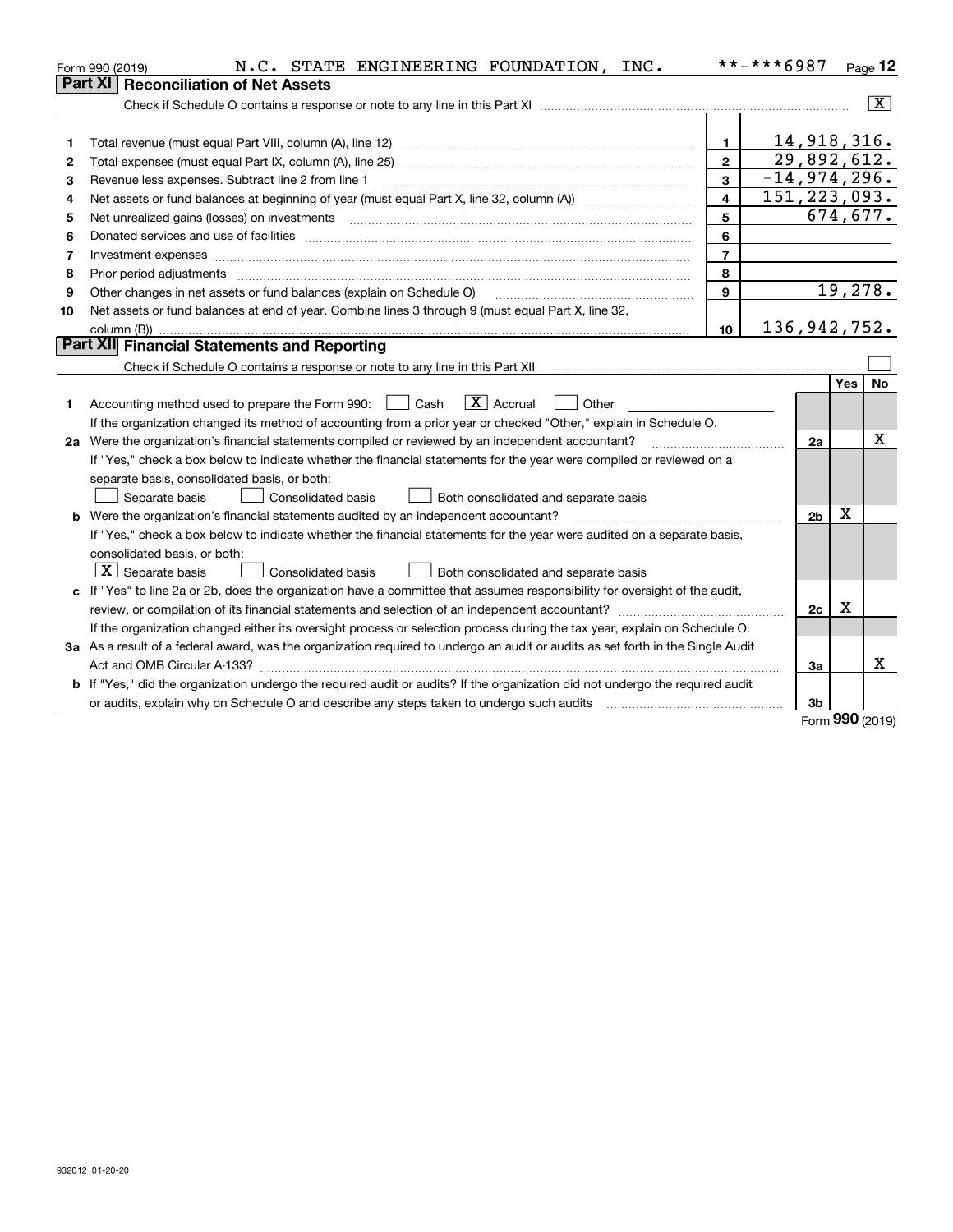Department of the Treasury

# **Public Charity Status and Public Support**

**Complete if the organization is a section 501(c)(3) organization or a section 4947(a)(1) nonexempt charitable trust.**

| Attach to Form 990 or Form 990-EZ. |  |  |  |  |
|------------------------------------|--|--|--|--|
|                                    |  |  |  |  |

| OMB No. 1545-0047                   |
|-------------------------------------|
| $\overline{\phantom{a}}$            |
| <b>Open to Public</b><br>Inspection |

| Internal Revenue Service<br>Go to www.irs.gov/Form990 for instructions and the latest information. |                                                                                                                                                          |                                                                                                                                            |  |                                                                        |                                                                                                                                                                                                                                                 | Inspection |                                 |                                                      |  |                                                    |
|----------------------------------------------------------------------------------------------------|----------------------------------------------------------------------------------------------------------------------------------------------------------|--------------------------------------------------------------------------------------------------------------------------------------------|--|------------------------------------------------------------------------|-------------------------------------------------------------------------------------------------------------------------------------------------------------------------------------------------------------------------------------------------|------------|---------------------------------|------------------------------------------------------|--|----------------------------------------------------|
|                                                                                                    |                                                                                                                                                          | Name of the organization                                                                                                                   |  |                                                                        |                                                                                                                                                                                                                                                 |            |                                 |                                                      |  | <b>Employer identification number</b>              |
|                                                                                                    | **-***6987<br>N.C. STATE ENGINEERING FOUNDATION, INC.<br>Reason for Public Charity Status (All organizations must complete this part.) See instructions. |                                                                                                                                            |  |                                                                        |                                                                                                                                                                                                                                                 |            |                                 |                                                      |  |                                                    |
| Part I                                                                                             |                                                                                                                                                          |                                                                                                                                            |  |                                                                        |                                                                                                                                                                                                                                                 |            |                                 |                                                      |  |                                                    |
|                                                                                                    |                                                                                                                                                          | The organization is not a private foundation because it is: (For lines 1 through 12, check only one box.)                                  |  |                                                                        |                                                                                                                                                                                                                                                 |            |                                 |                                                      |  |                                                    |
| 1                                                                                                  |                                                                                                                                                          | A church, convention of churches, or association of churches described in section 170(b)(1)(A)(i).                                         |  |                                                                        |                                                                                                                                                                                                                                                 |            |                                 |                                                      |  |                                                    |
| 2                                                                                                  |                                                                                                                                                          |                                                                                                                                            |  |                                                                        | A school described in section 170(b)(1)(A)(ii). (Attach Schedule E (Form 990 or 990-EZ).)                                                                                                                                                       |            |                                 |                                                      |  |                                                    |
| 3                                                                                                  |                                                                                                                                                          |                                                                                                                                            |  |                                                                        | A hospital or a cooperative hospital service organization described in section 170(b)(1)(A)(iii).                                                                                                                                               |            |                                 |                                                      |  |                                                    |
| 4                                                                                                  |                                                                                                                                                          | A medical research organization operated in conjunction with a hospital described in section 170(b)(1)(A)(iii). Enter the hospital's name, |  |                                                                        |                                                                                                                                                                                                                                                 |            |                                 |                                                      |  |                                                    |
| 5                                                                                                  | $\lfloor x \rfloor$                                                                                                                                      | city, and state:                                                                                                                           |  |                                                                        | An organization operated for the benefit of a college or university owned or operated by a governmental unit described in                                                                                                                       |            |                                 |                                                      |  |                                                    |
|                                                                                                    |                                                                                                                                                          |                                                                                                                                            |  | section 170(b)(1)(A)(iv). (Complete Part II.)                          |                                                                                                                                                                                                                                                 |            |                                 |                                                      |  |                                                    |
| 6                                                                                                  |                                                                                                                                                          |                                                                                                                                            |  |                                                                        | A federal, state, or local government or governmental unit described in section 170(b)(1)(A)(v).                                                                                                                                                |            |                                 |                                                      |  |                                                    |
| 7                                                                                                  |                                                                                                                                                          |                                                                                                                                            |  |                                                                        | An organization that normally receives a substantial part of its support from a governmental unit or from the general public described in                                                                                                       |            |                                 |                                                      |  |                                                    |
|                                                                                                    |                                                                                                                                                          |                                                                                                                                            |  | section 170(b)(1)(A)(vi). (Complete Part II.)                          |                                                                                                                                                                                                                                                 |            |                                 |                                                      |  |                                                    |
| 8                                                                                                  |                                                                                                                                                          |                                                                                                                                            |  |                                                                        | A community trust described in section 170(b)(1)(A)(vi). (Complete Part II.)                                                                                                                                                                    |            |                                 |                                                      |  |                                                    |
| 9                                                                                                  |                                                                                                                                                          |                                                                                                                                            |  |                                                                        | An agricultural research organization described in section 170(b)(1)(A)(ix) operated in conjunction with a land-grant college                                                                                                                   |            |                                 |                                                      |  |                                                    |
|                                                                                                    |                                                                                                                                                          |                                                                                                                                            |  |                                                                        | or university or a non-land-grant college of agriculture (see instructions). Enter the name, city, and state of the college or                                                                                                                  |            |                                 |                                                      |  |                                                    |
|                                                                                                    |                                                                                                                                                          | university:                                                                                                                                |  |                                                                        |                                                                                                                                                                                                                                                 |            |                                 |                                                      |  |                                                    |
| 10                                                                                                 |                                                                                                                                                          |                                                                                                                                            |  |                                                                        | An organization that normally receives: (1) more than 33 1/3% of its support from contributions, membership fees, and gross receipts from                                                                                                       |            |                                 |                                                      |  |                                                    |
|                                                                                                    |                                                                                                                                                          |                                                                                                                                            |  |                                                                        | activities related to its exempt functions - subject to certain exceptions, and (2) no more than 33 1/3% of its support from gross investment                                                                                                   |            |                                 |                                                      |  |                                                    |
|                                                                                                    |                                                                                                                                                          |                                                                                                                                            |  |                                                                        | income and unrelated business taxable income (less section 511 tax) from businesses acquired by the organization after June 30, 1975.                                                                                                           |            |                                 |                                                      |  |                                                    |
|                                                                                                    |                                                                                                                                                          |                                                                                                                                            |  | See section 509(a)(2). (Complete Part III.)                            |                                                                                                                                                                                                                                                 |            |                                 |                                                      |  |                                                    |
| 11                                                                                                 |                                                                                                                                                          |                                                                                                                                            |  |                                                                        | An organization organized and operated exclusively to test for public safety. See section 509(a)(4).                                                                                                                                            |            |                                 |                                                      |  |                                                    |
| 12                                                                                                 |                                                                                                                                                          |                                                                                                                                            |  |                                                                        | An organization organized and operated exclusively for the benefit of, to perform the functions of, or to carry out the purposes of one or                                                                                                      |            |                                 |                                                      |  |                                                    |
|                                                                                                    |                                                                                                                                                          |                                                                                                                                            |  |                                                                        | more publicly supported organizations described in section 509(a)(1) or section 509(a)(2). See section 509(a)(3). Check the box in                                                                                                              |            |                                 |                                                      |  |                                                    |
|                                                                                                    |                                                                                                                                                          |                                                                                                                                            |  |                                                                        | lines 12a through 12d that describes the type of supporting organization and complete lines 12e, 12f, and 12g.                                                                                                                                  |            |                                 |                                                      |  |                                                    |
| а                                                                                                  |                                                                                                                                                          |                                                                                                                                            |  |                                                                        | Type I. A supporting organization operated, supervised, or controlled by its supported organization(s), typically by giving                                                                                                                     |            |                                 |                                                      |  |                                                    |
|                                                                                                    |                                                                                                                                                          |                                                                                                                                            |  |                                                                        | the supported organization(s) the power to regularly appoint or elect a majority of the directors or trustees of the supporting                                                                                                                 |            |                                 |                                                      |  |                                                    |
|                                                                                                    |                                                                                                                                                          |                                                                                                                                            |  | organization. You must complete Part IV, Sections A and B.             |                                                                                                                                                                                                                                                 |            |                                 |                                                      |  |                                                    |
| b                                                                                                  |                                                                                                                                                          |                                                                                                                                            |  |                                                                        | Type II. A supporting organization supervised or controlled in connection with its supported organization(s), by having<br>control or management of the supporting organization vested in the same persons that control or manage the supported |            |                                 |                                                      |  |                                                    |
|                                                                                                    |                                                                                                                                                          |                                                                                                                                            |  | organization(s). You must complete Part IV, Sections A and C.          |                                                                                                                                                                                                                                                 |            |                                 |                                                      |  |                                                    |
| с                                                                                                  |                                                                                                                                                          |                                                                                                                                            |  |                                                                        | Type III functionally integrated. A supporting organization operated in connection with, and functionally integrated with,                                                                                                                      |            |                                 |                                                      |  |                                                    |
|                                                                                                    |                                                                                                                                                          |                                                                                                                                            |  |                                                                        | its supported organization(s) (see instructions). You must complete Part IV, Sections A, D, and E.                                                                                                                                              |            |                                 |                                                      |  |                                                    |
| d                                                                                                  |                                                                                                                                                          |                                                                                                                                            |  |                                                                        | Type III non-functionally integrated. A supporting organization operated in connection with its supported organization(s)                                                                                                                       |            |                                 |                                                      |  |                                                    |
|                                                                                                    |                                                                                                                                                          |                                                                                                                                            |  |                                                                        | that is not functionally integrated. The organization generally must satisfy a distribution requirement and an attentiveness                                                                                                                    |            |                                 |                                                      |  |                                                    |
|                                                                                                    |                                                                                                                                                          |                                                                                                                                            |  |                                                                        | requirement (see instructions). You must complete Part IV, Sections A and D, and Part V.                                                                                                                                                        |            |                                 |                                                      |  |                                                    |
| е                                                                                                  |                                                                                                                                                          |                                                                                                                                            |  |                                                                        | Check this box if the organization received a written determination from the IRS that it is a Type I, Type II, Type III                                                                                                                         |            |                                 |                                                      |  |                                                    |
|                                                                                                    |                                                                                                                                                          |                                                                                                                                            |  |                                                                        | functionally integrated, or Type III non-functionally integrated supporting organization.                                                                                                                                                       |            |                                 |                                                      |  |                                                    |
|                                                                                                    |                                                                                                                                                          | f Enter the number of supported organizations                                                                                              |  |                                                                        |                                                                                                                                                                                                                                                 |            |                                 |                                                      |  |                                                    |
|                                                                                                    |                                                                                                                                                          |                                                                                                                                            |  | Provide the following information about the supported organization(s). |                                                                                                                                                                                                                                                 |            | (iv) Is the organization listed |                                                      |  |                                                    |
|                                                                                                    |                                                                                                                                                          | (i) Name of supported<br>organization                                                                                                      |  | (ii) EIN                                                               | (iii) Type of organization<br>(described on lines 1-10                                                                                                                                                                                          |            | in your governing document?     | (v) Amount of monetary<br>support (see instructions) |  | (vi) Amount of other<br>support (see instructions) |
|                                                                                                    |                                                                                                                                                          |                                                                                                                                            |  |                                                                        | above (see instructions))                                                                                                                                                                                                                       | Yes        | No                              |                                                      |  |                                                    |
|                                                                                                    |                                                                                                                                                          |                                                                                                                                            |  |                                                                        |                                                                                                                                                                                                                                                 |            |                                 |                                                      |  |                                                    |
|                                                                                                    |                                                                                                                                                          |                                                                                                                                            |  |                                                                        |                                                                                                                                                                                                                                                 |            |                                 |                                                      |  |                                                    |
|                                                                                                    |                                                                                                                                                          |                                                                                                                                            |  |                                                                        |                                                                                                                                                                                                                                                 |            |                                 |                                                      |  |                                                    |
|                                                                                                    |                                                                                                                                                          |                                                                                                                                            |  |                                                                        |                                                                                                                                                                                                                                                 |            |                                 |                                                      |  |                                                    |
|                                                                                                    |                                                                                                                                                          |                                                                                                                                            |  |                                                                        |                                                                                                                                                                                                                                                 |            |                                 |                                                      |  |                                                    |
|                                                                                                    |                                                                                                                                                          |                                                                                                                                            |  |                                                                        |                                                                                                                                                                                                                                                 |            |                                 |                                                      |  |                                                    |
|                                                                                                    |                                                                                                                                                          |                                                                                                                                            |  |                                                                        |                                                                                                                                                                                                                                                 |            |                                 |                                                      |  |                                                    |
|                                                                                                    |                                                                                                                                                          |                                                                                                                                            |  |                                                                        |                                                                                                                                                                                                                                                 |            |                                 |                                                      |  |                                                    |
|                                                                                                    |                                                                                                                                                          |                                                                                                                                            |  |                                                                        |                                                                                                                                                                                                                                                 |            |                                 |                                                      |  |                                                    |
| Total                                                                                              |                                                                                                                                                          |                                                                                                                                            |  |                                                                        |                                                                                                                                                                                                                                                 |            |                                 |                                                      |  |                                                    |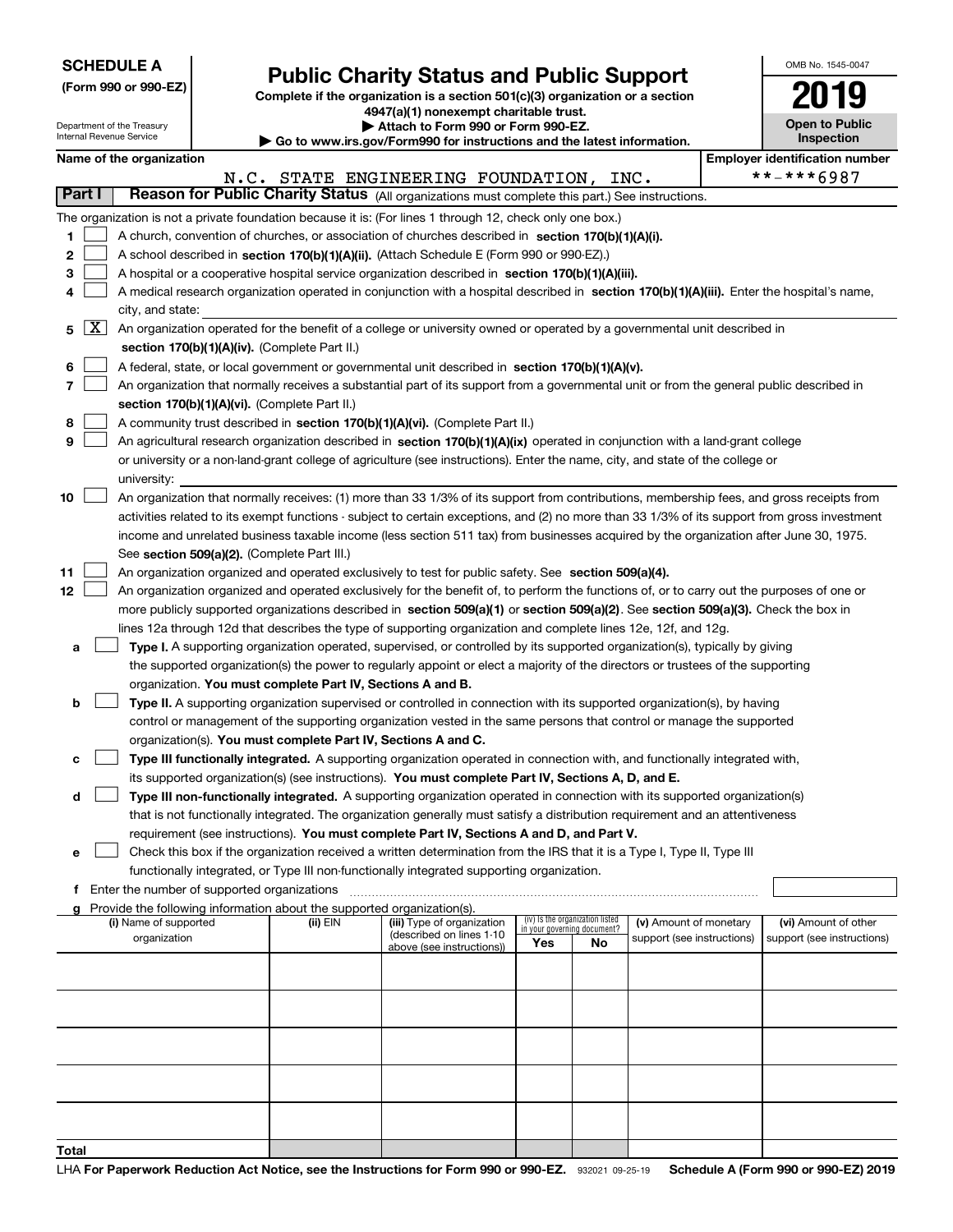#### **2** Schedule A (Form 990 or 990-EZ) 2019  $\, {\bf N}$  ,  $\, {\bf C}$  ,  $\,$  STATE  $\,$  ENGINEERING <code>FOUNDATION</code> ,  $\,$  <code>INC</code> ,  $\,$  \* \* – \* \* \* 6  $987$   $\,$  Page **Part II Support Schedule for Organizations Described in Sections 170(b)(1)(A)(iv) and 170(b)(1)(A)(vi)**

(Complete only if you checked the box on line 5, 7, or 8 of Part I or if the organization failed to qualify under Part III. If the organization fails to qualify under the tests listed below, please complete Part III.)

| <b>Section A. Public Support</b>                                                                                                                                                                                                                                    |                                                        |            |                                                        |            |          |            |
|---------------------------------------------------------------------------------------------------------------------------------------------------------------------------------------------------------------------------------------------------------------------|--------------------------------------------------------|------------|--------------------------------------------------------|------------|----------|------------|
| Calendar year (or fiscal year beginning in) $\blacktriangleright$                                                                                                                                                                                                   | (a) 2015                                               | $(b)$ 2016 | $(c)$ 2017                                             | $(d)$ 2018 | (e) 2019 | (f) Total  |
| 1 Gifts, grants, contributions, and                                                                                                                                                                                                                                 |                                                        |            |                                                        |            |          |            |
| membership fees received. (Do not                                                                                                                                                                                                                                   |                                                        |            |                                                        |            |          |            |
| include any "unusual grants.")                                                                                                                                                                                                                                      | 21391400.12256078.29149474.10213492.12262065.85272509. |            |                                                        |            |          |            |
| 2 Tax revenues levied for the organ-                                                                                                                                                                                                                                |                                                        |            |                                                        |            |          |            |
| ization's benefit and either paid to                                                                                                                                                                                                                                |                                                        |            |                                                        |            |          |            |
| or expended on its behalf                                                                                                                                                                                                                                           |                                                        |            |                                                        |            |          |            |
| 3 The value of services or facilities                                                                                                                                                                                                                               |                                                        |            |                                                        |            |          |            |
| furnished by a governmental unit to                                                                                                                                                                                                                                 |                                                        |            |                                                        |            |          |            |
| the organization without charge                                                                                                                                                                                                                                     |                                                        |            |                                                        |            |          |            |
| 4 Total. Add lines 1 through 3                                                                                                                                                                                                                                      |                                                        |            | 21391400.12256078.29149474.10213492.12262065.85272509. |            |          |            |
| 5 The portion of total contributions                                                                                                                                                                                                                                |                                                        |            |                                                        |            |          |            |
| by each person (other than a                                                                                                                                                                                                                                        |                                                        |            |                                                        |            |          |            |
| governmental unit or publicly                                                                                                                                                                                                                                       |                                                        |            |                                                        |            |          |            |
| supported organization) included                                                                                                                                                                                                                                    |                                                        |            |                                                        |            |          |            |
| on line 1 that exceeds 2% of the                                                                                                                                                                                                                                    |                                                        |            |                                                        |            |          |            |
| amount shown on line 11,                                                                                                                                                                                                                                            |                                                        |            |                                                        |            |          |            |
| column (f)                                                                                                                                                                                                                                                          |                                                        |            |                                                        |            |          | 23373832.  |
| 6 Public support. Subtract line 5 from line 4.                                                                                                                                                                                                                      |                                                        |            |                                                        |            |          | 61898677.  |
| <b>Section B. Total Support</b>                                                                                                                                                                                                                                     |                                                        |            |                                                        |            |          |            |
| Calendar year (or fiscal year beginning in)                                                                                                                                                                                                                         | (a) 2015                                               | (b) 2016   | $(c)$ 2017                                             | $(d)$ 2018 | (e) 2019 | (f) Total  |
| <b>7</b> Amounts from line 4                                                                                                                                                                                                                                        |                                                        |            | 21391400.12256078.29149474.10213492.12262065.85272509. |            |          |            |
| 8 Gross income from interest,                                                                                                                                                                                                                                       |                                                        |            |                                                        |            |          |            |
| dividends, payments received on                                                                                                                                                                                                                                     |                                                        |            |                                                        |            |          |            |
| securities loans, rents, royalties,                                                                                                                                                                                                                                 |                                                        |            |                                                        |            |          |            |
| and income from similar sources                                                                                                                                                                                                                                     | 289,491.                                               | 434,644.   | 567, 331.                                              | 835,893.   | 881,742. | 3009101.   |
| 9 Net income from unrelated business                                                                                                                                                                                                                                |                                                        |            |                                                        |            |          |            |
| activities, whether or not the                                                                                                                                                                                                                                      |                                                        |            |                                                        |            |          |            |
| business is regularly carried on                                                                                                                                                                                                                                    |                                                        |            |                                                        |            |          |            |
| <b>10</b> Other income. Do not include gain                                                                                                                                                                                                                         |                                                        |            |                                                        |            |          |            |
| or loss from the sale of capital                                                                                                                                                                                                                                    |                                                        |            |                                                        |            |          |            |
| assets (Explain in Part VI.)                                                                                                                                                                                                                                        |                                                        |            |                                                        |            |          |            |
| 11 Total support. Add lines 7 through 10                                                                                                                                                                                                                            |                                                        |            |                                                        |            |          | 88281610.  |
| <b>12</b> Gross receipts from related activities, etc. (see instructions)                                                                                                                                                                                           |                                                        |            |                                                        |            | 12       | 1,423,746. |
| 13 First five years. If the Form 990 is for the organization's first, second, third, fourth, or fifth tax year as a section 501(c)(3)                                                                                                                               |                                                        |            |                                                        |            |          |            |
| organization, check this box and stop here                                                                                                                                                                                                                          |                                                        |            |                                                        |            |          |            |
| Section C. Computation of Public Support Percentage                                                                                                                                                                                                                 |                                                        |            |                                                        |            |          |            |
| 14 Public support percentage for 2019 (line 6, column (f) divided by line 11, column (f) <i>mummention</i>                                                                                                                                                          |                                                        |            |                                                        |            | 14       | 70.12<br>% |
|                                                                                                                                                                                                                                                                     |                                                        |            |                                                        |            | 15       | 69.17<br>% |
|                                                                                                                                                                                                                                                                     |                                                        |            |                                                        |            |          |            |
| 16a 33 1/3% support test - 2019. If the organization did not check the box on line 13, and line 14 is 33 1/3% or more, check this box and<br>$\blacktriangleright$ $\boxed{\text{X}}$<br>stop here. The organization qualifies as a publicly supported organization |                                                        |            |                                                        |            |          |            |
| b 33 1/3% support test - 2018. If the organization did not check a box on line 13 or 16a, and line 15 is 33 1/3% or more, check this box                                                                                                                            |                                                        |            |                                                        |            |          |            |
| and stop here. The organization qualifies as a publicly supported organization                                                                                                                                                                                      |                                                        |            |                                                        |            |          |            |
| 17a 10% -facts-and-circumstances test - 2019. If the organization did not check a box on line 13, 16a, or 16b, and line 14 is 10% or more,                                                                                                                          |                                                        |            |                                                        |            |          |            |
| and if the organization meets the "facts-and-circumstances" test, check this box and stop here. Explain in Part VI how the organization                                                                                                                             |                                                        |            |                                                        |            |          |            |
| meets the "facts-and-circumstances" test. The organization qualifies as a publicly supported organization                                                                                                                                                           |                                                        |            |                                                        |            |          |            |
| <b>b 10% -facts-and-circumstances test - 2018.</b> If the organization did not check a box on line 13, 16a, 16b, or 17a, and line 15 is 10% or                                                                                                                      |                                                        |            |                                                        |            |          |            |
| more, and if the organization meets the "facts-and-circumstances" test, check this box and stop here. Explain in Part VI how the                                                                                                                                    |                                                        |            |                                                        |            |          |            |
| organization meets the "facts-and-circumstances" test. The organization qualifies as a publicly supported organization                                                                                                                                              |                                                        |            |                                                        |            |          |            |
| 18 Private foundation. If the organization did not check a box on line 13, 16a, 16b, 17a, or 17b, check this box and see instructions                                                                                                                               |                                                        |            |                                                        |            |          |            |
|                                                                                                                                                                                                                                                                     |                                                        |            |                                                        |            |          |            |

**Schedule A (Form 990 or 990-EZ) 2019**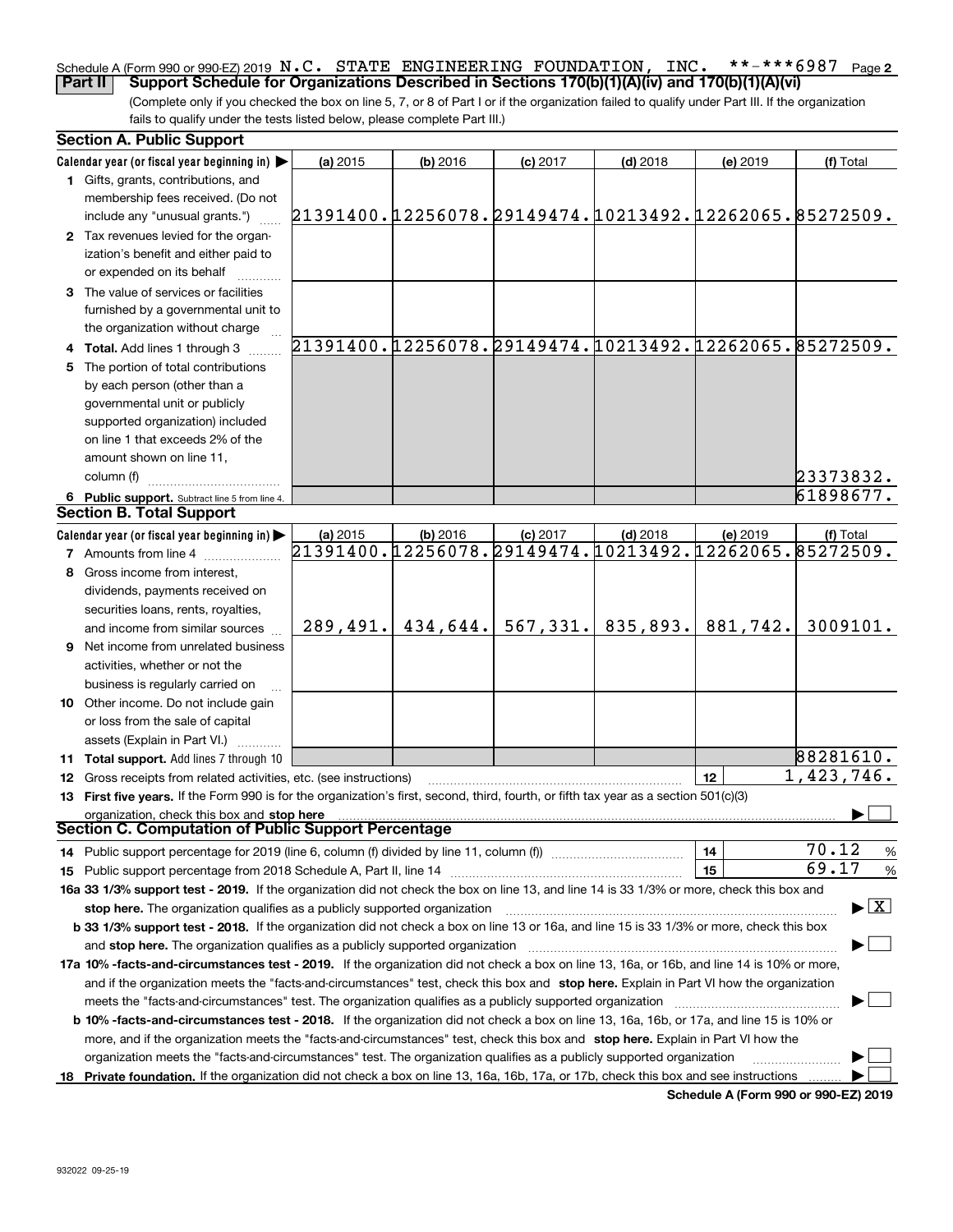#### **3** Schedule A (Form 990 or 990-EZ) 2019  $\, {\bf N}$  ,  $\, {\bf C}$  ,  $\,$  STATE  $\,$  ENGINEERING <code>FOUNDATION</code> ,  $\,$  <code>INC</code> ,  $\,$  \* \* – \* \* \* 6  $987$   $\,$  Page **Part III** | Support Schedule for Organizations Described in Section 509(a)(2)

(Complete only if you checked the box on line 10 of Part I or if the organization failed to qualify under Part II. If the organization fails to qualify under the tests listed below, please complete Part II.)

| <b>Section A. Public Support</b>                                                                                                                                                                                               |          |          |                 |            |          |             |
|--------------------------------------------------------------------------------------------------------------------------------------------------------------------------------------------------------------------------------|----------|----------|-----------------|------------|----------|-------------|
| Calendar year (or fiscal year beginning in) $\blacktriangleright$                                                                                                                                                              | (a) 2015 | (b) 2016 | $(c)$ 2017      | $(d)$ 2018 | (e) 2019 | (f) Total   |
| 1 Gifts, grants, contributions, and                                                                                                                                                                                            |          |          |                 |            |          |             |
| membership fees received. (Do not                                                                                                                                                                                              |          |          |                 |            |          |             |
| include any "unusual grants.")                                                                                                                                                                                                 |          |          |                 |            |          |             |
| <b>2</b> Gross receipts from admissions,                                                                                                                                                                                       |          |          |                 |            |          |             |
| merchandise sold or services per-                                                                                                                                                                                              |          |          |                 |            |          |             |
| formed, or facilities furnished in                                                                                                                                                                                             |          |          |                 |            |          |             |
| any activity that is related to the<br>organization's tax-exempt purpose                                                                                                                                                       |          |          |                 |            |          |             |
| 3 Gross receipts from activities that                                                                                                                                                                                          |          |          |                 |            |          |             |
|                                                                                                                                                                                                                                |          |          |                 |            |          |             |
| are not an unrelated trade or bus-                                                                                                                                                                                             |          |          |                 |            |          |             |
| iness under section 513                                                                                                                                                                                                        |          |          |                 |            |          |             |
| 4 Tax revenues levied for the organ-                                                                                                                                                                                           |          |          |                 |            |          |             |
| ization's benefit and either paid to                                                                                                                                                                                           |          |          |                 |            |          |             |
| or expended on its behalf<br>.                                                                                                                                                                                                 |          |          |                 |            |          |             |
| 5 The value of services or facilities                                                                                                                                                                                          |          |          |                 |            |          |             |
| furnished by a governmental unit to                                                                                                                                                                                            |          |          |                 |            |          |             |
| the organization without charge                                                                                                                                                                                                |          |          |                 |            |          |             |
| <b>6 Total.</b> Add lines 1 through 5                                                                                                                                                                                          |          |          |                 |            |          |             |
| 7a Amounts included on lines 1, 2, and                                                                                                                                                                                         |          |          |                 |            |          |             |
| 3 received from disqualified persons                                                                                                                                                                                           |          |          |                 |            |          |             |
| <b>b</b> Amounts included on lines 2 and 3 received                                                                                                                                                                            |          |          |                 |            |          |             |
| from other than disqualified persons that                                                                                                                                                                                      |          |          |                 |            |          |             |
| exceed the greater of \$5,000 or 1% of the<br>amount on line 13 for the year                                                                                                                                                   |          |          |                 |            |          |             |
| c Add lines 7a and 7b                                                                                                                                                                                                          |          |          |                 |            |          |             |
| 8 Public support. (Subtract line 7c from line 6.)                                                                                                                                                                              |          |          |                 |            |          |             |
| <b>Section B. Total Support</b>                                                                                                                                                                                                |          |          |                 |            |          |             |
| Calendar year (or fiscal year beginning in) $\blacktriangleright$                                                                                                                                                              | (a) 2015 | (b) 2016 | <b>(c)</b> 2017 | $(d)$ 2018 | (e) 2019 | (f) Total   |
| 9 Amounts from line 6                                                                                                                                                                                                          |          |          |                 |            |          |             |
| 10a Gross income from interest,                                                                                                                                                                                                |          |          |                 |            |          |             |
| dividends, payments received on                                                                                                                                                                                                |          |          |                 |            |          |             |
| securities loans, rents, royalties,<br>and income from similar sources                                                                                                                                                         |          |          |                 |            |          |             |
| <b>b</b> Unrelated business taxable income                                                                                                                                                                                     |          |          |                 |            |          |             |
| (less section 511 taxes) from businesses                                                                                                                                                                                       |          |          |                 |            |          |             |
|                                                                                                                                                                                                                                |          |          |                 |            |          |             |
| acquired after June 30, 1975                                                                                                                                                                                                   |          |          |                 |            |          |             |
| c Add lines 10a and 10b                                                                                                                                                                                                        |          |          |                 |            |          |             |
| 11 Net income from unrelated business<br>activities not included in line 10b.                                                                                                                                                  |          |          |                 |            |          |             |
| whether or not the business is                                                                                                                                                                                                 |          |          |                 |            |          |             |
| regularly carried on                                                                                                                                                                                                           |          |          |                 |            |          |             |
| 12 Other income. Do not include gain<br>or loss from the sale of capital                                                                                                                                                       |          |          |                 |            |          |             |
| assets (Explain in Part VI.)                                                                                                                                                                                                   |          |          |                 |            |          |             |
| <b>13</b> Total support. (Add lines 9, 10c, 11, and 12.)                                                                                                                                                                       |          |          |                 |            |          |             |
| 14 First five years. If the Form 990 is for the organization's first, second, third, fourth, or fifth tax year as a section 501(c)(3) organization,                                                                            |          |          |                 |            |          |             |
| check this box and stop here measurements are all the state of the state of the state of the state of the state of the state of the state of the state of the state of the state of the state of the state of the state of the |          |          |                 |            |          |             |
| <b>Section C. Computation of Public Support Percentage</b>                                                                                                                                                                     |          |          |                 |            |          |             |
| 15 Public support percentage for 2019 (line 8, column (f), divided by line 13, column (f))                                                                                                                                     |          |          |                 |            | 15       | %           |
| 16 Public support percentage from 2018 Schedule A, Part III, line 15                                                                                                                                                           |          |          |                 |            | 16       | %           |
| <b>Section D. Computation of Investment Income Percentage</b>                                                                                                                                                                  |          |          |                 |            |          |             |
|                                                                                                                                                                                                                                |          |          |                 |            | 17       | %           |
| <b>18</b> Investment income percentage from <b>2018</b> Schedule A, Part III, line 17                                                                                                                                          |          |          |                 |            | 18       | %           |
| 19a 33 1/3% support tests - 2019. If the organization did not check the box on line 14, and line 15 is more than 33 1/3%, and line 17 is not                                                                                   |          |          |                 |            |          |             |
| more than 33 1/3%, check this box and stop here. The organization qualifies as a publicly supported organization                                                                                                               |          |          |                 |            |          | $\sim$<br>▶ |
| b 33 1/3% support tests - 2018. If the organization did not check a box on line 14 or line 19a, and line 16 is more than 33 1/3%, and                                                                                          |          |          |                 |            |          |             |
| line 18 is not more than 33 1/3%, check this box and stop here. The organization qualifies as a publicly supported organization                                                                                                |          |          |                 |            |          |             |
|                                                                                                                                                                                                                                |          |          |                 |            |          |             |
|                                                                                                                                                                                                                                |          |          |                 |            |          |             |

**Schedule A (Form 990 or 990-EZ) 2019**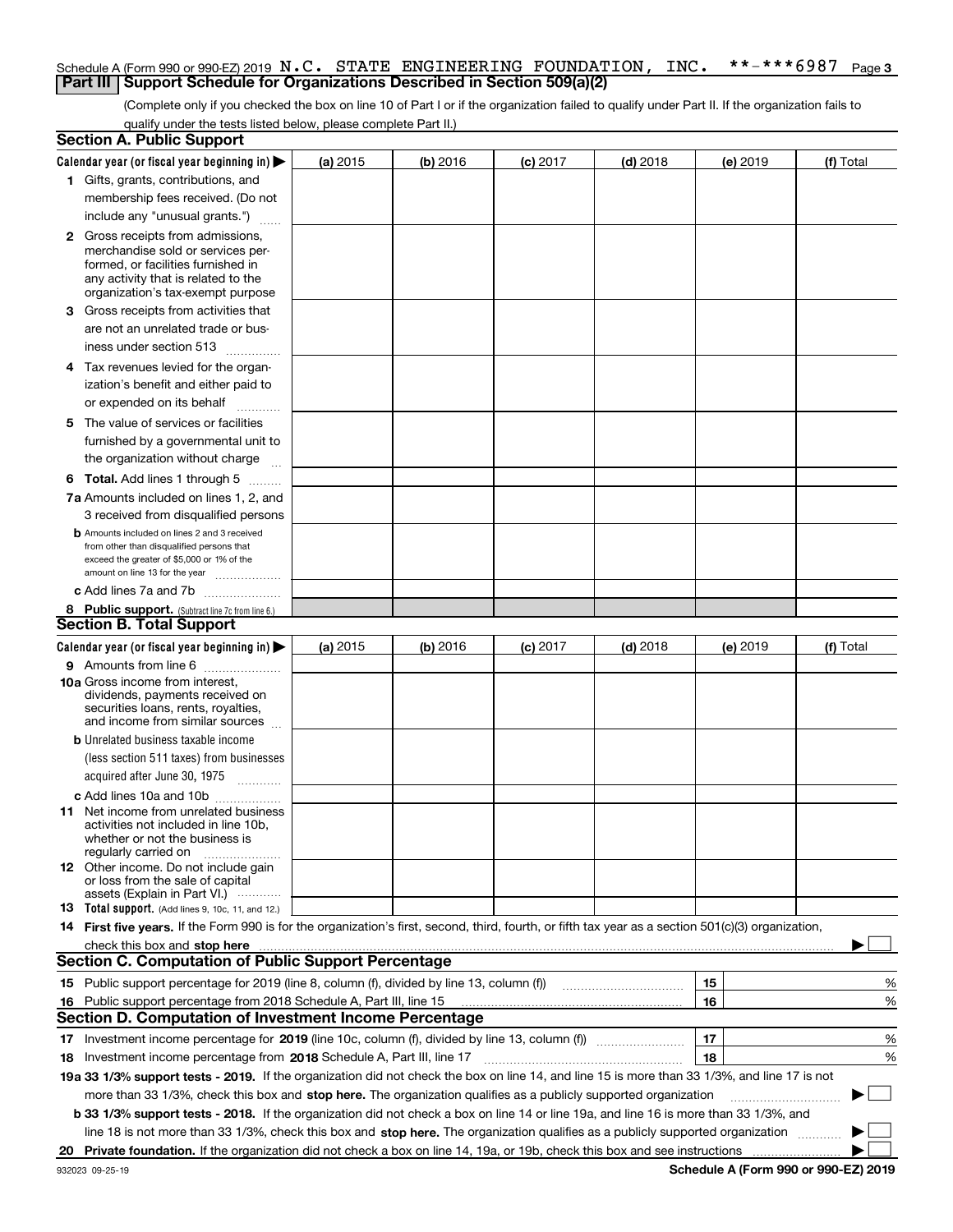#### $***$   $***$  6987 Page 4 Schedule A (Form 990 or 990-EZ) 2019  $\, {\bf N}$  ,  $\, {\bf C}$  ,  $\,$  STATE  $\,$  ENGINEERING <code>FOUNDATION</code> ,  $\,$  <code>INC</code> ,  $\,$  \* \* – \* \* \* 6  $987$   $\,$  Page

# **Part IV Supporting Organizations**

(Complete only if you checked a box in line 12 on Part I. If you checked 12a of Part I, complete Sections A and B. If you checked 12b of Part I, complete Sections A and C. If you checked 12c of Part I, complete Sections A, D, and E. If you checked 12d of Part I, complete Sections A and D, and complete Part V.)

#### **Section A. All Supporting Organizations**

- **1** Are all of the organization's supported organizations listed by name in the organization's governing documents? If "No," describe in **Part VI** how the supported organizations are designated. If designated by *class or purpose, describe the designation. If historic and continuing relationship, explain.*
- **2** Did the organization have any supported organization that does not have an IRS determination of status under section 509(a)(1) or (2)? If "Yes," explain in Part VI how the organization determined that the supported *organization was described in section 509(a)(1) or (2).*
- **3a** Did the organization have a supported organization described in section 501(c)(4), (5), or (6)? If "Yes," answer *(b) and (c) below.*
- **b** Did the organization confirm that each supported organization qualified under section 501(c)(4), (5), or (6) and satisfied the public support tests under section 509(a)(2)? If "Yes," describe in **Part VI** when and how the *organization made the determination.*
- **c**Did the organization ensure that all support to such organizations was used exclusively for section 170(c)(2)(B) purposes? If "Yes," explain in **Part VI** what controls the organization put in place to ensure such use.
- **4a***If* Was any supported organization not organized in the United States ("foreign supported organization")? *"Yes," and if you checked 12a or 12b in Part I, answer (b) and (c) below.*
- **b** Did the organization have ultimate control and discretion in deciding whether to make grants to the foreign supported organization? If "Yes," describe in **Part VI** how the organization had such control and discretion *despite being controlled or supervised by or in connection with its supported organizations.*
- **c** Did the organization support any foreign supported organization that does not have an IRS determination under sections 501(c)(3) and 509(a)(1) or (2)? If "Yes," explain in **Part VI** what controls the organization used *to ensure that all support to the foreign supported organization was used exclusively for section 170(c)(2)(B) purposes.*
- **5a***If "Yes,"* Did the organization add, substitute, or remove any supported organizations during the tax year? answer (b) and (c) below (if applicable). Also, provide detail in **Part VI,** including (i) the names and EIN *numbers of the supported organizations added, substituted, or removed; (ii) the reasons for each such action; (iii) the authority under the organization's organizing document authorizing such action; and (iv) how the action was accomplished (such as by amendment to the organizing document).*
- **b** Type I or Type II only. Was any added or substituted supported organization part of a class already designated in the organization's organizing document?
- **cSubstitutions only.**  Was the substitution the result of an event beyond the organization's control?
- **6** Did the organization provide support (whether in the form of grants or the provision of services or facilities) to **Part VI.** *If "Yes," provide detail in* support or benefit one or more of the filing organization's supported organizations? anyone other than (i) its supported organizations, (ii) individuals that are part of the charitable class benefited by one or more of its supported organizations, or (iii) other supporting organizations that also
- **7**Did the organization provide a grant, loan, compensation, or other similar payment to a substantial contributor *If "Yes," complete Part I of Schedule L (Form 990 or 990-EZ).* regard to a substantial contributor? (as defined in section 4958(c)(3)(C)), a family member of a substantial contributor, or a 35% controlled entity with
- **8** Did the organization make a loan to a disqualified person (as defined in section 4958) not described in line 7? *If "Yes," complete Part I of Schedule L (Form 990 or 990-EZ).*
- **9a** Was the organization controlled directly or indirectly at any time during the tax year by one or more in section 509(a)(1) or (2))? If "Yes," *provide detail in* <code>Part VI.</code> disqualified persons as defined in section 4946 (other than foundation managers and organizations described
- **b** Did one or more disqualified persons (as defined in line 9a) hold a controlling interest in any entity in which the supporting organization had an interest? If "Yes," provide detail in P**art VI**.
- **c**Did a disqualified person (as defined in line 9a) have an ownership interest in, or derive any personal benefit from, assets in which the supporting organization also had an interest? If "Yes," provide detail in P**art VI.**
- **10a** Was the organization subject to the excess business holdings rules of section 4943 because of section supporting organizations)? If "Yes," answer 10b below. 4943(f) (regarding certain Type II supporting organizations, and all Type III non-functionally integrated
- **b** Did the organization have any excess business holdings in the tax year? (Use Schedule C, Form 4720, to *determine whether the organization had excess business holdings.)*

**YesNo**

**1**

**10b**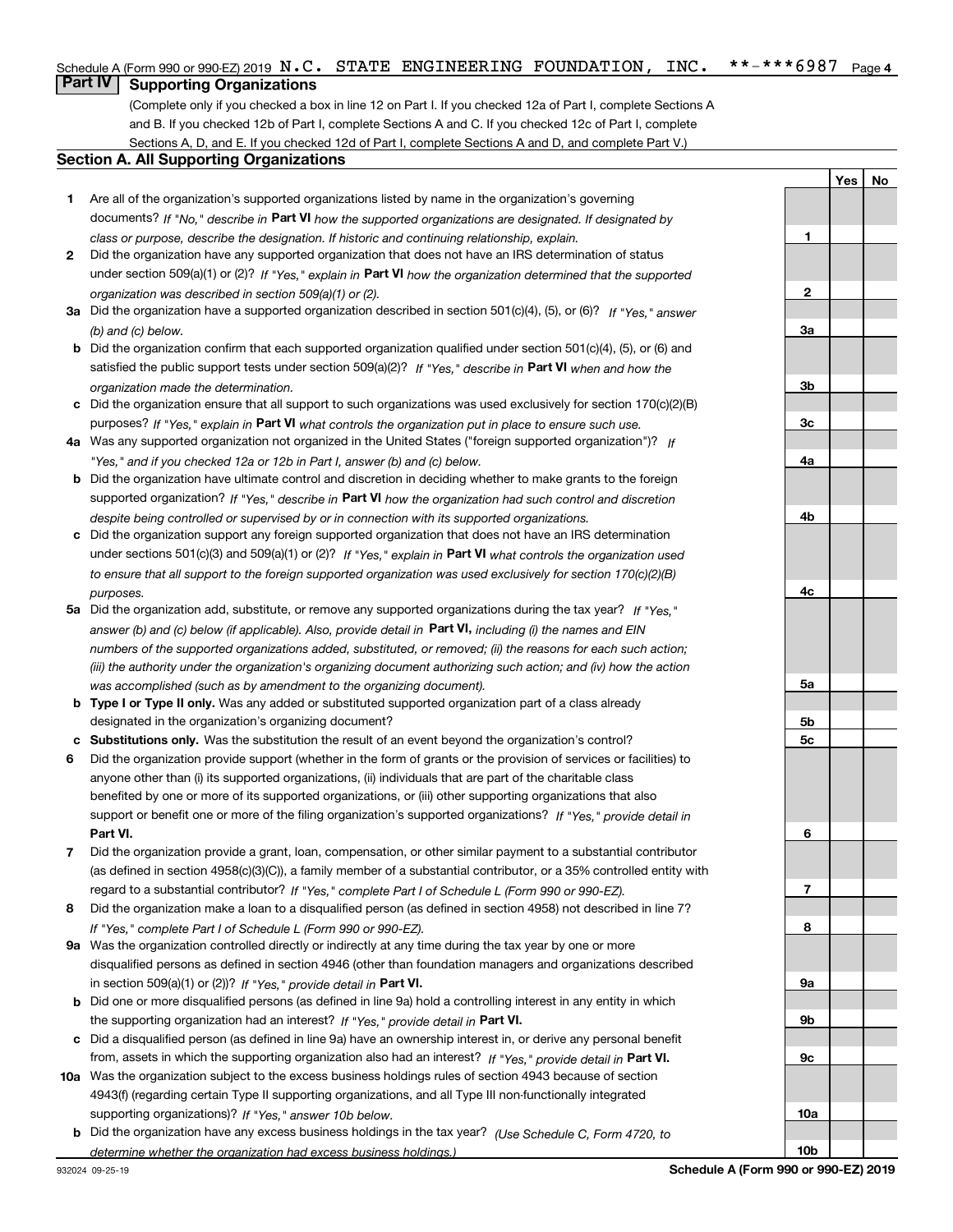### Schedule A (Form 990 or 990-EZ) 2019  $\, {\bf N}$  **. C .**  $\,$  STATE <code>ENGINEERING</code> <code>FOUNDATION</code> , <code>INC. \*\*-\*\*\*6987</code> <code>Page 5</code> **Part IV Supporting Organizations** *(continued)*

|     |                                                                                                                                   |                 | Yes | No |
|-----|-----------------------------------------------------------------------------------------------------------------------------------|-----------------|-----|----|
| 11. | Has the organization accepted a gift or contribution from any of the following persons?                                           |                 |     |    |
|     | a A person who directly or indirectly controls, either alone or together with persons described in (b) and (c)                    |                 |     |    |
|     | below, the governing body of a supported organization?                                                                            | 11a             |     |    |
|     | <b>b</b> A family member of a person described in (a) above?                                                                      | 11 <sub>b</sub> |     |    |
|     | c A 35% controlled entity of a person described in (a) or (b) above? If "Yes" to a, b, or c, provide detail in Part VI.           | 11c             |     |    |
|     | <b>Section B. Type I Supporting Organizations</b>                                                                                 |                 |     |    |
|     |                                                                                                                                   |                 | Yes | No |
| 1   | Did the directors, trustees, or membership of one or more supported organizations have the power to                               |                 |     |    |
|     | regularly appoint or elect at least a majority of the organization's directors or trustees at all times during the                |                 |     |    |
|     | tax year? If "No," describe in Part VI how the supported organization(s) effectively operated, supervised, or                     |                 |     |    |
|     |                                                                                                                                   |                 |     |    |
|     | controlled the organization's activities. If the organization had more than one supported organization,                           |                 |     |    |
|     | describe how the powers to appoint and/or remove directors or trustees were allocated among the supported                         |                 |     |    |
|     | organizations and what conditions or restrictions, if any, applied to such powers during the tax year.                            | 1               |     |    |
| 2   | Did the organization operate for the benefit of any supported organization other than the supported                               |                 |     |    |
|     | organization(s) that operated, supervised, or controlled the supporting organization? If "Yes," explain in                        |                 |     |    |
|     | Part VI how providing such benefit carried out the purposes of the supported organization(s) that operated,                       |                 |     |    |
|     | supervised, or controlled the supporting organization.                                                                            | $\mathbf{2}$    |     |    |
|     | <b>Section C. Type II Supporting Organizations</b>                                                                                |                 |     |    |
|     |                                                                                                                                   |                 | Yes | No |
| 1   | Were a majority of the organization's directors or trustees during the tax year also a majority of the directors                  |                 |     |    |
|     | or trustees of each of the organization's supported organization(s)? If "No." describe in Part VI how control                     |                 |     |    |
|     | or management of the supporting organization was vested in the same persons that controlled or managed                            |                 |     |    |
|     | the supported organization(s).                                                                                                    | 1               |     |    |
|     | <b>Section D. All Type III Supporting Organizations</b>                                                                           |                 |     |    |
|     |                                                                                                                                   |                 | Yes | No |
| 1   | Did the organization provide to each of its supported organizations, by the last day of the fifth month of the                    |                 |     |    |
|     | organization's tax year, (i) a written notice describing the type and amount of support provided during the prior tax             |                 |     |    |
|     | year, (ii) a copy of the Form 990 that was most recently filed as of the date of notification, and (iii) copies of the            |                 |     |    |
|     | organization's governing documents in effect on the date of notification, to the extent not previously provided?                  | 1               |     |    |
| 2   | Were any of the organization's officers, directors, or trustees either (i) appointed or elected by the supported                  |                 |     |    |
|     | organization(s) or (ii) serving on the governing body of a supported organization? If "No," explain in Part VI how                |                 |     |    |
|     | the organization maintained a close and continuous working relationship with the supported organization(s).                       | $\mathbf{2}$    |     |    |
| 3   | By reason of the relationship described in (2), did the organization's supported organizations have a                             |                 |     |    |
|     | significant voice in the organization's investment policies and in directing the use of the organization's                        |                 |     |    |
|     | income or assets at all times during the tax year? If "Yes," describe in Part VI the role the organization's                      |                 |     |    |
|     |                                                                                                                                   | з               |     |    |
|     | supported organizations played in this regard.<br>Section E. Type III Functionally Integrated Supporting Organizations            |                 |     |    |
|     |                                                                                                                                   |                 |     |    |
| 1   | Check the box next to the method that the organization used to satisfy the Integral Part Test during the year (see instructions). |                 |     |    |
| а   | The organization satisfied the Activities Test. Complete line 2 below.                                                            |                 |     |    |
| b   | The organization is the parent of each of its supported organizations. Complete line 3 below.                                     |                 |     |    |
| c   | The organization supported a governmental entity. Describe in Part VI how you supported a government entity (see instructions),   |                 |     |    |
| 2   | Activities Test. Answer (a) and (b) below.                                                                                        |                 | Yes | No |
| а   | Did substantially all of the organization's activities during the tax year directly further the exempt purposes of                |                 |     |    |
|     | the supported organization(s) to which the organization was responsive? If "Yes," then in Part VI identify                        |                 |     |    |
|     | those supported organizations and explain how these activities directly furthered their exempt purposes,                          |                 |     |    |
|     | how the organization was responsive to those supported organizations, and how the organization determined                         |                 |     |    |
|     | that these activities constituted substantially all of its activities.                                                            | 2a              |     |    |
|     | <b>b</b> Did the activities described in (a) constitute activities that, but for the organization's involvement, one or more      |                 |     |    |
|     | of the organization's supported organization(s) would have been engaged in? If "Yes," explain in Part VI the                      |                 |     |    |
|     | reasons for the organization's position that its supported organization(s) would have engaged in these                            |                 |     |    |
|     | activities but for the organization's involvement.                                                                                | 2b              |     |    |
| з   | Parent of Supported Organizations. Answer (a) and (b) below.                                                                      |                 |     |    |
|     | a Did the organization have the power to regularly appoint or elect a majority of the officers, directors, or                     |                 |     |    |
|     | trustees of each of the supported organizations? Provide details in Part VI.                                                      | За              |     |    |
|     | b Did the organization exercise a substantial degree of direction over the policies, programs, and activities of each             |                 |     |    |
|     | of its supported organizations? If "Yes," describe in Part VI the role played by the organization in this regard.                 | Зb              |     |    |
|     |                                                                                                                                   |                 |     |    |

**Schedule A (Form 990 or 990-EZ) 2019**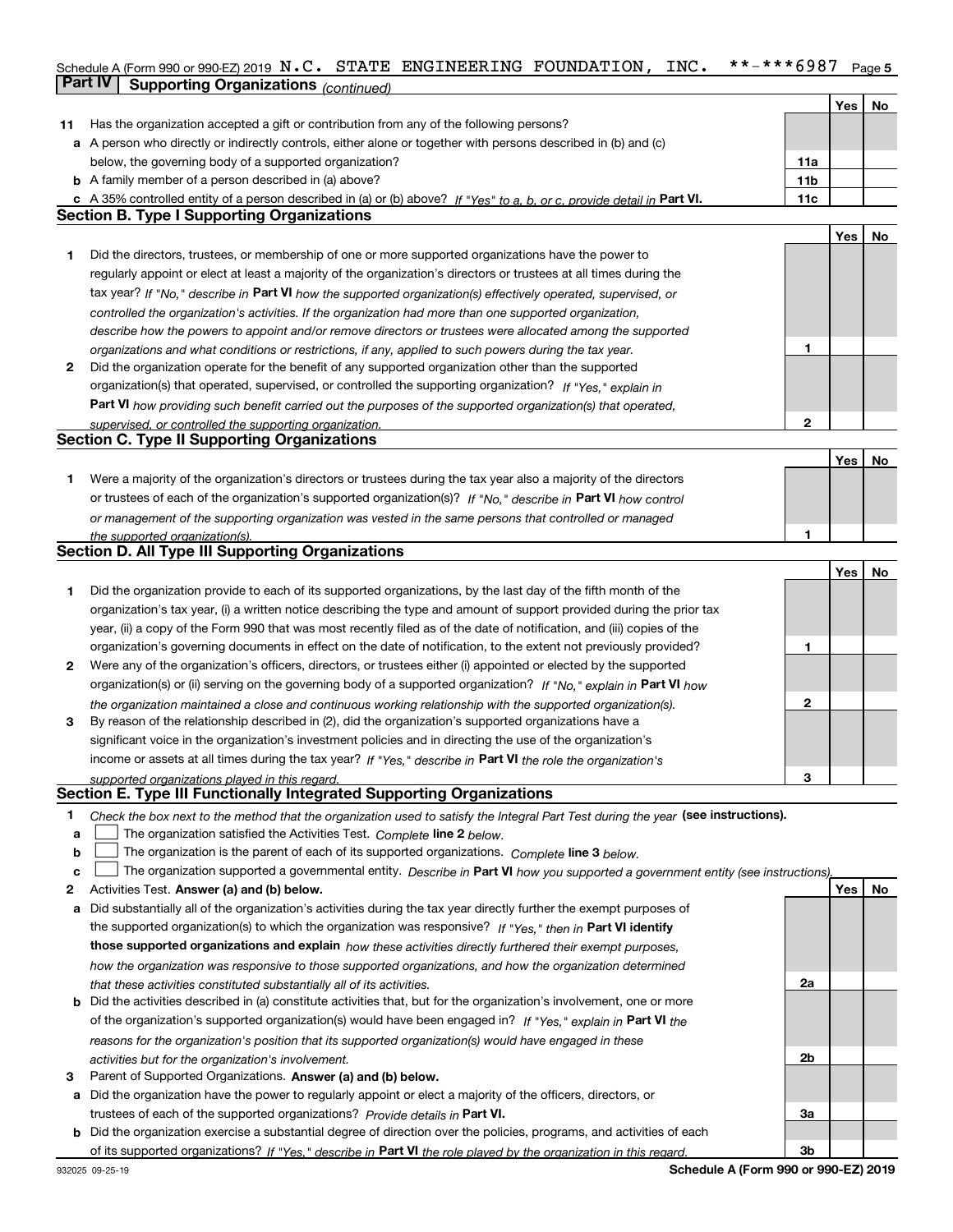|    | Schedule A (Form 990 or 990-EZ) 2019 N.C. STATE ENGINEERING FOUNDATION, INC.<br><b>Part V</b><br>Type III Non-Functionally Integrated 509(a)(3) Supporting Organizations |                |                | **-***6987<br>Page 6           |
|----|--------------------------------------------------------------------------------------------------------------------------------------------------------------------------|----------------|----------------|--------------------------------|
|    |                                                                                                                                                                          |                |                |                                |
| 1  | Check here if the organization satisfied the Integral Part Test as a qualifying trust on Nov. 20, 1970 (explain in Part VI). See instructions. Al                        |                |                |                                |
|    | other Type III non-functionally integrated supporting organizations must complete Sections A through E.<br>Section A - Adjusted Net Income                               |                | (A) Prior Year | (B) Current Year<br>(optional) |
| 1  | Net short-term capital gain                                                                                                                                              | 1              |                |                                |
| 2  | Recoveries of prior-year distributions                                                                                                                                   | $\mathbf{2}$   |                |                                |
| 3  | Other gross income (see instructions)                                                                                                                                    | 3              |                |                                |
| 4  | Add lines 1 through 3.                                                                                                                                                   | 4              |                |                                |
| 5  | Depreciation and depletion                                                                                                                                               | 5              |                |                                |
| 6  | Portion of operating expenses paid or incurred for production or                                                                                                         |                |                |                                |
|    | collection of gross income or for management, conservation, or                                                                                                           |                |                |                                |
|    | maintenance of property held for production of income (see instructions)                                                                                                 | 6              |                |                                |
| 7  | Other expenses (see instructions)                                                                                                                                        | $\overline{7}$ |                |                                |
| 8  | <b>Adjusted Net Income</b> (subtract lines 5, 6, and 7 from line 4)                                                                                                      | 8              |                |                                |
|    | <b>Section B - Minimum Asset Amount</b>                                                                                                                                  |                | (A) Prior Year | (B) Current Year<br>(optional) |
| 1. | Aggregate fair market value of all non-exempt-use assets (see                                                                                                            |                |                |                                |
|    | instructions for short tax year or assets held for part of year):                                                                                                        |                |                |                                |
|    | a Average monthly value of securities                                                                                                                                    | 1a             |                |                                |
|    | <b>b</b> Average monthly cash balances                                                                                                                                   | 1b             |                |                                |
|    | c Fair market value of other non-exempt-use assets                                                                                                                       | 1c             |                |                                |
|    | d Total (add lines 1a, 1b, and 1c)                                                                                                                                       | 1d             |                |                                |
|    | e Discount claimed for blockage or other                                                                                                                                 |                |                |                                |
|    | factors (explain in detail in Part VI):                                                                                                                                  |                |                |                                |
| 2  | Acquisition indebtedness applicable to non-exempt-use assets                                                                                                             | $\mathbf{2}$   |                |                                |
| 3  | Subtract line 2 from line 1d.                                                                                                                                            | 3              |                |                                |
| 4  | Cash deemed held for exempt use. Enter 1-1/2% of line 3 (for greater amount,                                                                                             |                |                |                                |
|    | see instructions).                                                                                                                                                       | 4              |                |                                |
| 5  | Net value of non-exempt-use assets (subtract line 4 from line 3)                                                                                                         | 5              |                |                                |
| 6  | .035. Multiply line 5 by                                                                                                                                                 | 6              |                |                                |
| 7  | Recoveries of prior-year distributions                                                                                                                                   | $\overline{7}$ |                |                                |
| 8  | Minimum Asset Amount (add line 7 to line 6)                                                                                                                              | 8              |                |                                |
|    | <b>Section C - Distributable Amount</b>                                                                                                                                  |                |                | <b>Current Year</b>            |
| 1  | Adjusted net income for prior year (from Section A, line 8, Column A)                                                                                                    | 1              |                |                                |
| 2  | Enter 85% of line 1.                                                                                                                                                     | $\mathbf{2}$   |                |                                |
| 3  | Minimum asset amount for prior year (from Section B, line 8, Column A)                                                                                                   | 3              |                |                                |
| 4  | Enter greater of line 2 or line 3.                                                                                                                                       | 4              |                |                                |
| 5  | Income tax imposed in prior year                                                                                                                                         | 5              |                |                                |
| 6  | <b>Distributable Amount.</b> Subtract line 5 from line 4, unless subject to                                                                                              |                |                |                                |
|    | emergency temporary reduction (see instructions).                                                                                                                        | 6              |                |                                |
|    |                                                                                                                                                                          |                |                |                                |

**7** Check here if the current year is the organization's first as a non-functionally integrated Type III supporting organization (see instructions).

**Schedule A (Form 990 or 990-EZ) 2019**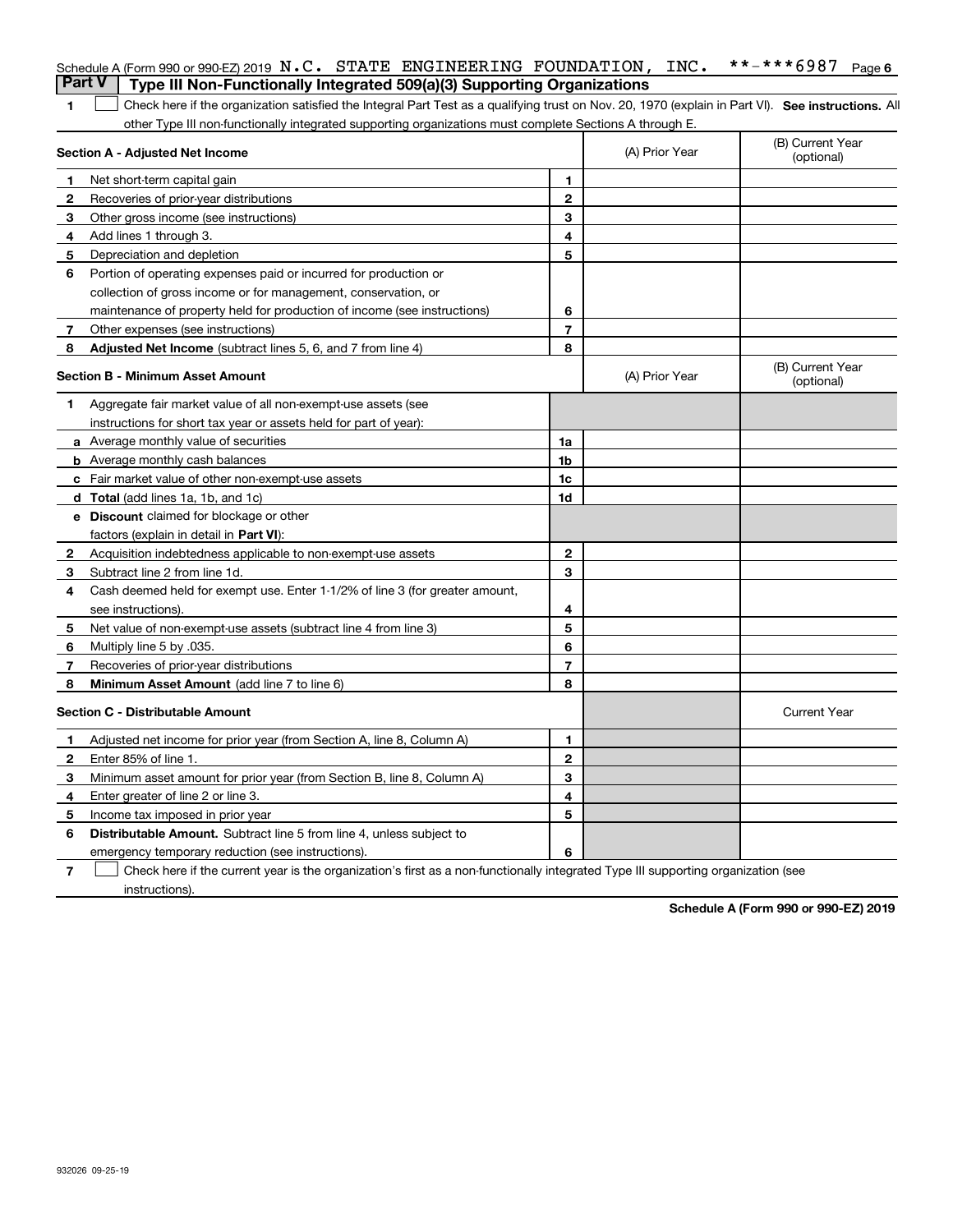### Schedule A (Form 990 or 990-EZ) 2019  $\, {\bf N}$  **. C .**  $\,$  STATE <code>ENGINEERING</code> <code>FOUNDATION</code> , <code>INC. \*\*-\*\*\*6987</code> <code>Page 7</code>

| Part V | Type III Non-Functionally Integrated 509(a)(3) Supporting Organizations                    |                             | (continued)                           |                                         |
|--------|--------------------------------------------------------------------------------------------|-----------------------------|---------------------------------------|-----------------------------------------|
|        | <b>Section D - Distributions</b>                                                           |                             |                                       | <b>Current Year</b>                     |
| 1      | Amounts paid to supported organizations to accomplish exempt purposes                      |                             |                                       |                                         |
| 2      | Amounts paid to perform activity that directly furthers exempt purposes of supported       |                             |                                       |                                         |
|        | organizations, in excess of income from activity                                           |                             |                                       |                                         |
| 3      | Administrative expenses paid to accomplish exempt purposes of supported organizations      |                             |                                       |                                         |
| 4      | Amounts paid to acquire exempt-use assets                                                  |                             |                                       |                                         |
| 5      | Qualified set-aside amounts (prior IRS approval required)                                  |                             |                                       |                                         |
| 6      | Other distributions (describe in Part VI). See instructions.                               |                             |                                       |                                         |
| 7      | Total annual distributions. Add lines 1 through 6.                                         |                             |                                       |                                         |
| 8      | Distributions to attentive supported organizations to which the organization is responsive |                             |                                       |                                         |
|        | (provide details in Part VI). See instructions.                                            |                             |                                       |                                         |
| 9      | Distributable amount for 2019 from Section C, line 6                                       |                             |                                       |                                         |
| 10     | Line 8 amount divided by line 9 amount                                                     |                             |                                       |                                         |
|        |                                                                                            | (i)                         | (ii)                                  | (iii)                                   |
|        | Section E - Distribution Allocations (see instructions)                                    | <b>Excess Distributions</b> | <b>Underdistributions</b><br>Pre-2019 | <b>Distributable</b><br>Amount for 2019 |
| 1      | Distributable amount for 2019 from Section C, line 6                                       |                             |                                       |                                         |
| 2      | Underdistributions, if any, for years prior to 2019 (reason-                               |                             |                                       |                                         |
|        | able cause required- explain in Part VI). See instructions.                                |                             |                                       |                                         |
| З      | Excess distributions carryover, if any, to 2019                                            |                             |                                       |                                         |
|        | <b>a</b> From 2014                                                                         |                             |                                       |                                         |
|        | <b>b</b> From 2015                                                                         |                             |                                       |                                         |
|        | $c$ From 2016                                                                              |                             |                                       |                                         |
|        | <b>d</b> From 2017                                                                         |                             |                                       |                                         |
|        | e From 2018                                                                                |                             |                                       |                                         |
|        | Total of lines 3a through e                                                                |                             |                                       |                                         |
|        | <b>g</b> Applied to underdistributions of prior years                                      |                             |                                       |                                         |
|        | <b>h</b> Applied to 2019 distributable amount                                              |                             |                                       |                                         |
|        | Carryover from 2014 not applied (see instructions)                                         |                             |                                       |                                         |
|        | Remainder. Subtract lines 3g, 3h, and 3i from 3f.                                          |                             |                                       |                                         |
| 4      | Distributions for 2019 from Section D,                                                     |                             |                                       |                                         |
|        | line $7:$                                                                                  |                             |                                       |                                         |
|        | <b>a</b> Applied to underdistributions of prior years                                      |                             |                                       |                                         |
|        | <b>b</b> Applied to 2019 distributable amount                                              |                             |                                       |                                         |
| c      | Remainder. Subtract lines 4a and 4b from 4.                                                |                             |                                       |                                         |
| 5      | Remaining underdistributions for years prior to 2019, if                                   |                             |                                       |                                         |
|        | any. Subtract lines 3g and 4a from line 2. For result greater                              |                             |                                       |                                         |
|        | than zero, explain in Part VI. See instructions.                                           |                             |                                       |                                         |
| 6      | Remaining underdistributions for 2019. Subtract lines 3h                                   |                             |                                       |                                         |
|        | and 4b from line 1. For result greater than zero, explain in                               |                             |                                       |                                         |
|        | Part VI. See instructions.                                                                 |                             |                                       |                                         |
| 7      | Excess distributions carryover to 2020. Add lines 3j                                       |                             |                                       |                                         |
|        | and 4c.                                                                                    |                             |                                       |                                         |
| 8      | Breakdown of line 7:                                                                       |                             |                                       |                                         |
|        | a Excess from 2015                                                                         |                             |                                       |                                         |
|        | <b>b</b> Excess from 2016                                                                  |                             |                                       |                                         |
|        | c Excess from 2017                                                                         |                             |                                       |                                         |
|        | d Excess from 2018                                                                         |                             |                                       |                                         |
|        | e Excess from 2019                                                                         |                             |                                       |                                         |

**Schedule A (Form 990 or 990-EZ) 2019**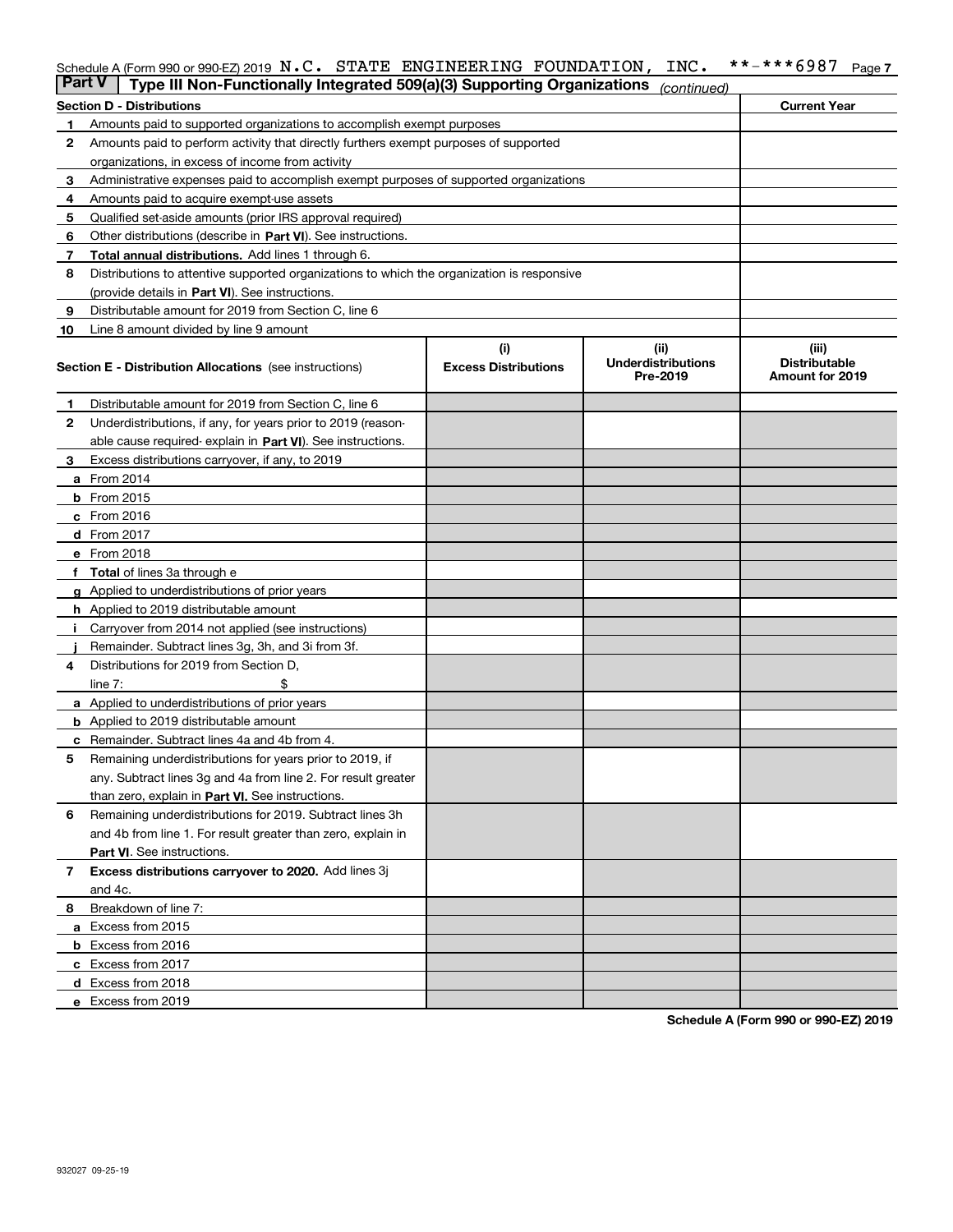|                | Schedule A (Form 990 or 990-EZ) 2019 N.C. STATE ENGINEERING FOUNDATION, INC.                                                                                                                                                                                                                     |  |  | **-***6987 Page 8 |  |
|----------------|--------------------------------------------------------------------------------------------------------------------------------------------------------------------------------------------------------------------------------------------------------------------------------------------------|--|--|-------------------|--|
| <b>Part VI</b> | Supplemental Information. Provide the explanations required by Part II, line 10; Part II, line 17a or 17b; Part III, line 12;                                                                                                                                                                    |  |  |                   |  |
|                | Part IV, Section A, lines 1, 2, 3b, 3c, 4b, 4c, 5a, 6, 9a, 9b, 9c, 11a, 11b, and 11c; Part IV, Section B, lines 1 and 2; Part IV, Section C,<br>line 1; Part IV, Section D, lines 2 and 3; Part IV, Section E, lines 1c, 2a, 2b, 3a, and 3b; Part V, line 1; Part V, Section B, line 1e; Part V, |  |  |                   |  |
|                | Section D, lines 5, 6, and 8; and Part V, Section E, lines 2, 5, and 6. Also complete this part for any additional information.                                                                                                                                                                  |  |  |                   |  |
|                | (See instructions.)                                                                                                                                                                                                                                                                              |  |  |                   |  |
|                |                                                                                                                                                                                                                                                                                                  |  |  |                   |  |
|                |                                                                                                                                                                                                                                                                                                  |  |  |                   |  |
|                |                                                                                                                                                                                                                                                                                                  |  |  |                   |  |
|                |                                                                                                                                                                                                                                                                                                  |  |  |                   |  |
|                |                                                                                                                                                                                                                                                                                                  |  |  |                   |  |
|                |                                                                                                                                                                                                                                                                                                  |  |  |                   |  |
|                |                                                                                                                                                                                                                                                                                                  |  |  |                   |  |
|                |                                                                                                                                                                                                                                                                                                  |  |  |                   |  |
|                |                                                                                                                                                                                                                                                                                                  |  |  |                   |  |
|                |                                                                                                                                                                                                                                                                                                  |  |  |                   |  |
|                |                                                                                                                                                                                                                                                                                                  |  |  |                   |  |
|                |                                                                                                                                                                                                                                                                                                  |  |  |                   |  |
|                |                                                                                                                                                                                                                                                                                                  |  |  |                   |  |
|                |                                                                                                                                                                                                                                                                                                  |  |  |                   |  |
|                |                                                                                                                                                                                                                                                                                                  |  |  |                   |  |
|                |                                                                                                                                                                                                                                                                                                  |  |  |                   |  |
|                |                                                                                                                                                                                                                                                                                                  |  |  |                   |  |
|                |                                                                                                                                                                                                                                                                                                  |  |  |                   |  |
|                |                                                                                                                                                                                                                                                                                                  |  |  |                   |  |
|                |                                                                                                                                                                                                                                                                                                  |  |  |                   |  |
|                |                                                                                                                                                                                                                                                                                                  |  |  |                   |  |
|                |                                                                                                                                                                                                                                                                                                  |  |  |                   |  |
|                |                                                                                                                                                                                                                                                                                                  |  |  |                   |  |
|                |                                                                                                                                                                                                                                                                                                  |  |  |                   |  |
|                |                                                                                                                                                                                                                                                                                                  |  |  |                   |  |
|                |                                                                                                                                                                                                                                                                                                  |  |  |                   |  |
|                |                                                                                                                                                                                                                                                                                                  |  |  |                   |  |
|                |                                                                                                                                                                                                                                                                                                  |  |  |                   |  |
|                |                                                                                                                                                                                                                                                                                                  |  |  |                   |  |
|                |                                                                                                                                                                                                                                                                                                  |  |  |                   |  |
|                |                                                                                                                                                                                                                                                                                                  |  |  |                   |  |
|                |                                                                                                                                                                                                                                                                                                  |  |  |                   |  |
|                |                                                                                                                                                                                                                                                                                                  |  |  |                   |  |
|                |                                                                                                                                                                                                                                                                                                  |  |  |                   |  |
|                |                                                                                                                                                                                                                                                                                                  |  |  |                   |  |
|                |                                                                                                                                                                                                                                                                                                  |  |  |                   |  |
|                |                                                                                                                                                                                                                                                                                                  |  |  |                   |  |
|                |                                                                                                                                                                                                                                                                                                  |  |  |                   |  |
|                |                                                                                                                                                                                                                                                                                                  |  |  |                   |  |
|                |                                                                                                                                                                                                                                                                                                  |  |  |                   |  |
|                |                                                                                                                                                                                                                                                                                                  |  |  |                   |  |
|                |                                                                                                                                                                                                                                                                                                  |  |  |                   |  |
|                |                                                                                                                                                                                                                                                                                                  |  |  |                   |  |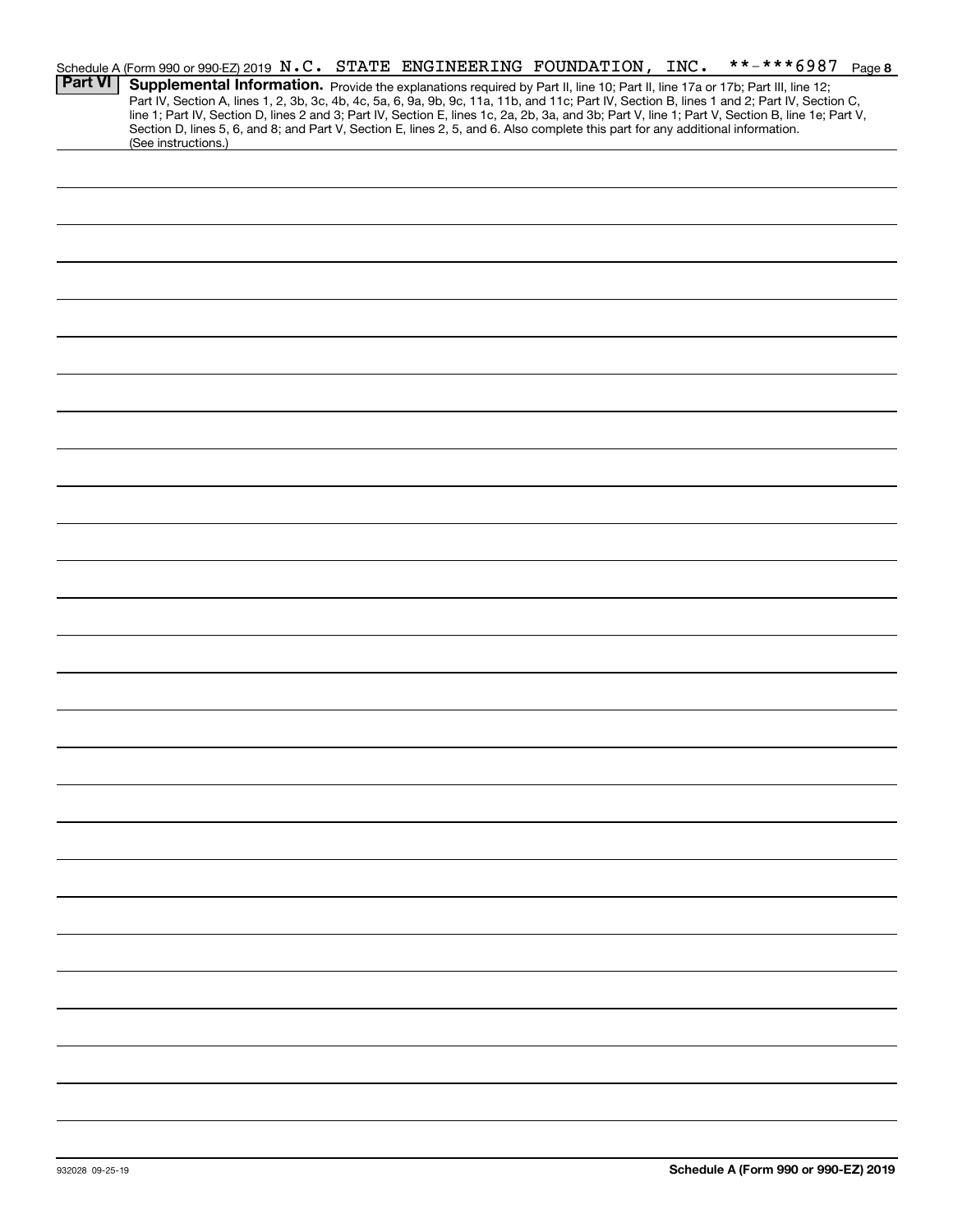Department of the Treasury Internal Revenue Service **(Form 990, 990-EZ, or 990-PF)**

Name of the organization

# **Schedule B Schedule of Contributors**

**| Attach to Form 990, Form 990-EZ, or Form 990-PF. | Go to www.irs.gov/Form990 for the latest information.** OMB No. 1545-0047

**2019**

**Employer identification number**

|                                                                                                                                                                                                                           | STATE ENGINEERING FOUNDATION,<br>N.C.<br>INC.                               | $***$ -*** 6987 |  |  |  |  |  |
|---------------------------------------------------------------------------------------------------------------------------------------------------------------------------------------------------------------------------|-----------------------------------------------------------------------------|-----------------|--|--|--|--|--|
| Organization type (check one):                                                                                                                                                                                            |                                                                             |                 |  |  |  |  |  |
| Filers of:                                                                                                                                                                                                                | Section:                                                                    |                 |  |  |  |  |  |
| Form 990 or 990-EZ                                                                                                                                                                                                        | $X$ 501(c)( 3) (enter number) organization                                  |                 |  |  |  |  |  |
|                                                                                                                                                                                                                           | $4947(a)(1)$ nonexempt charitable trust not treated as a private foundation |                 |  |  |  |  |  |
|                                                                                                                                                                                                                           | 527 political organization                                                  |                 |  |  |  |  |  |
| Form 990-PF                                                                                                                                                                                                               | 501(c)(3) exempt private foundation                                         |                 |  |  |  |  |  |
|                                                                                                                                                                                                                           | 4947(a)(1) nonexempt charitable trust treated as a private foundation       |                 |  |  |  |  |  |
|                                                                                                                                                                                                                           | 501(c)(3) taxable private foundation                                        |                 |  |  |  |  |  |
|                                                                                                                                                                                                                           |                                                                             |                 |  |  |  |  |  |
| Check if your organization is covered by the General Rule or a Special Rule.<br>Note: Only a section 501(c)(7), (8), or (10) organization can check boxes for both the General Rule and a Special Rule. See instructions. |                                                                             |                 |  |  |  |  |  |

**General Rule**

 $\mathcal{L}^{\text{max}}$ 

For an organization filing Form 990, 990-EZ, or 990-PF that received, during the year, contributions totaling \$5,000 or more (in money or property) from any one contributor. Complete Parts I and II. See instructions for determining a contributor's total contributions.

#### **Special Rules**

any one contributor, during the year, total contributions of the greater of  $\,$  (1) \$5,000; or **(2)** 2% of the amount on (i) Form 990, Part VIII, line 1h;  $\boxed{\textbf{X}}$  For an organization described in section 501(c)(3) filing Form 990 or 990-EZ that met the 33 1/3% support test of the regulations under sections 509(a)(1) and 170(b)(1)(A)(vi), that checked Schedule A (Form 990 or 990-EZ), Part II, line 13, 16a, or 16b, and that received from or (ii) Form 990-EZ, line 1. Complete Parts I and II.

year, total contributions of more than \$1,000 *exclusively* for religious, charitable, scientific, literary, or educational purposes, or for the For an organization described in section 501(c)(7), (8), or (10) filing Form 990 or 990-EZ that received from any one contributor, during the prevention of cruelty to children or animals. Complete Parts I, II, and III.  $\mathcal{L}^{\text{max}}$ 

purpose. Don't complete any of the parts unless the **General Rule** applies to this organization because it received *nonexclusively* year, contributions <sub>exclusively</sub> for religious, charitable, etc., purposes, but no such contributions totaled more than \$1,000. If this box is checked, enter here the total contributions that were received during the year for an  $\;$ exclusively religious, charitable, etc., For an organization described in section 501(c)(7), (8), or (10) filing Form 990 or 990-EZ that received from any one contributor, during the religious, charitable, etc., contributions totaling \$5,000 or more during the year  $\Box$ — $\Box$   $\Box$  $\mathcal{L}^{\text{max}}$ 

**Caution:**  An organization that isn't covered by the General Rule and/or the Special Rules doesn't file Schedule B (Form 990, 990-EZ, or 990-PF),  **must** but it answer "No" on Part IV, line 2, of its Form 990; or check the box on line H of its Form 990-EZ or on its Form 990-PF, Part I, line 2, to certify that it doesn't meet the filing requirements of Schedule B (Form 990, 990-EZ, or 990-PF).

**For Paperwork Reduction Act Notice, see the instructions for Form 990, 990-EZ, or 990-PF. Schedule B (Form 990, 990-EZ, or 990-PF) (2019)** LHA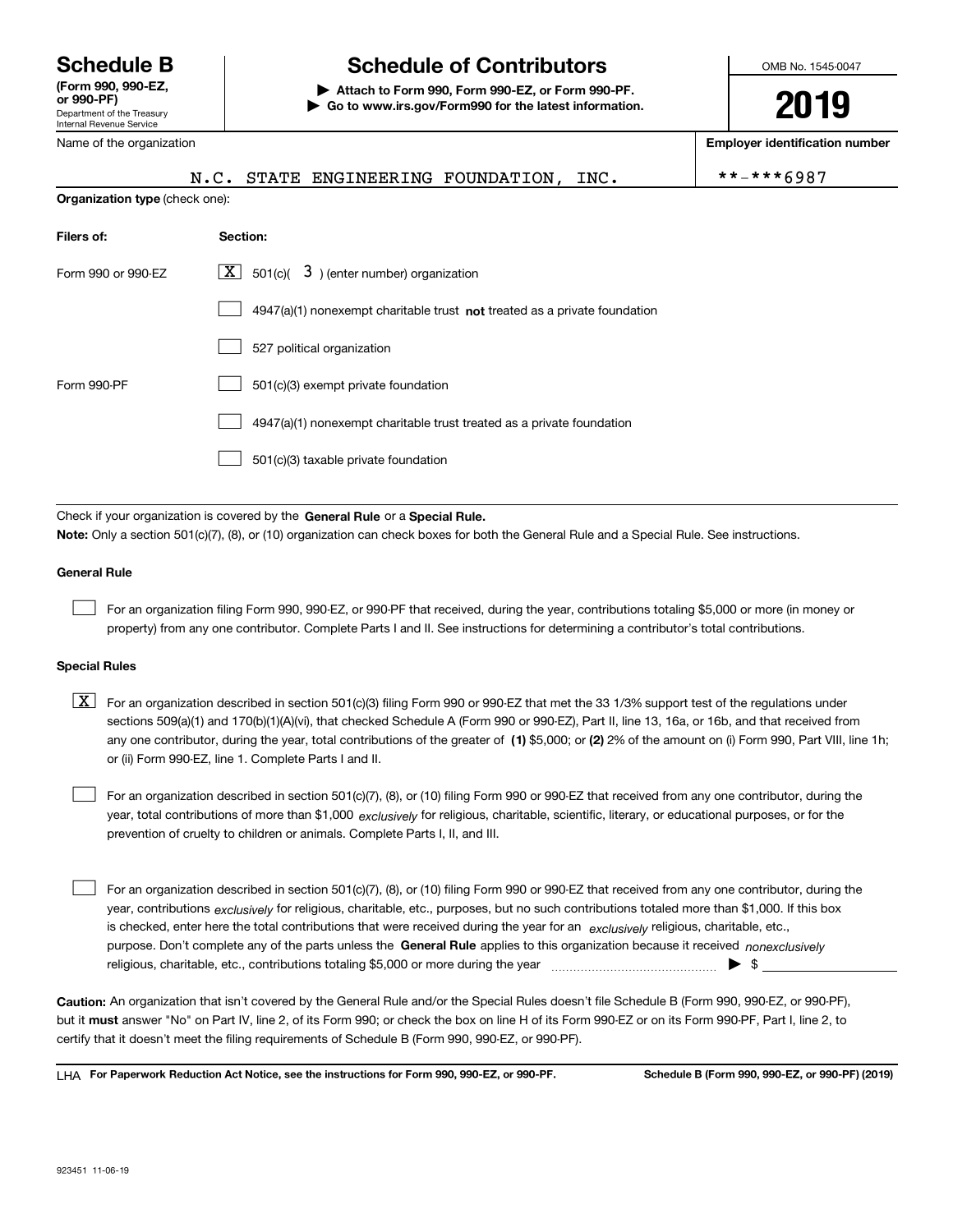Name of organization

**Employer identification number**

# N.C. STATE ENGINEERING FOUNDATION, INC.  $\vert$  \*\*-\*\*\*6987

**(a)No.(b)Name, address, and ZIP + 4 (c)Total contributions (d)Type of contribution PersonPayrollNoncash(a)No.(b)Name, address, and ZIP + 4 (c)Total contributions (d)Type of contribution PersonPayrollNoncash(a)No.(b)Name, address, and ZIP + 4 (c)Total contributions (d)Type of contribution PersonPayrollNoncash(a) No.(b) Name, address, and ZIP + 4 (c) Total contributions (d) Type of contribution PersonPayrollNoncash(a) No.(b)Name, address, and ZIP + 4 (c) Total contributions (d) Type of contribution PersonPayrollNoncash(a) No.(b)Name, address, and ZIP + 4 (c) Total contributions (d)Type of contribution PersonPayrollNoncash**Contributors (see instructions). Use duplicate copies of Part I if additional space is needed. \$(Complete Part II for noncash contributions.) \$(Complete Part II for noncash contributions.) \$(Complete Part II for noncash contributions.) \$(Complete Part II for noncash contributions.) \$(Complete Part II for noncash contributions.) \$(Complete Part II for noncash contributions.) **2** Chedule B (Form 990, 990-EZ, or 990-PF) (2019)<br> **2Part I**<br> **2Part I** Contributors (see instructions). Use duplicate copies of Part I if additional space is needed.<br> **Part I** Contributors (see instructions). Use duplica  $\boxed{\mathbf{X}}$  $\sqrt{X}$  $\boxed{\mathbf{X}}$  $|\mathbf{X}|$  $\sqrt{X}$  $\sqrt{X}$  $\lfloor x \rfloor$  $\begin{array}{c|c|c|c|c|c} 1 & \hspace{1.5cm} & \hspace{1.5cm} & \hspace{1.5cm} & \hspace{1.5cm} & \hspace{1.5cm} & \hspace{1.5cm} & \hspace{1.5cm} & \hspace{1.5cm} & \hspace{1.5cm} & \hspace{1.5cm} & \hspace{1.5cm} & \hspace{1.5cm} & \hspace{1.5cm} & \hspace{1.5cm} & \hspace{1.5cm} & \hspace{1.5cm} & \hspace{1.5cm} & \hspace{1.5cm} & \hspace{1.5cm} & \hspace{1.5cm} &$ <u>1,641,000.</u>  $2$  | Person  $\overline{\text{X}}$ 954,348.  $\overline{3}$  | Person  $\overline{X}$  $945,000.$  $4$  | Person  $\overline{\text{X}}$ 436,536. X

923452 11-06-19 **Schedule B (Form 990, 990-EZ, or 990-PF) (2019)**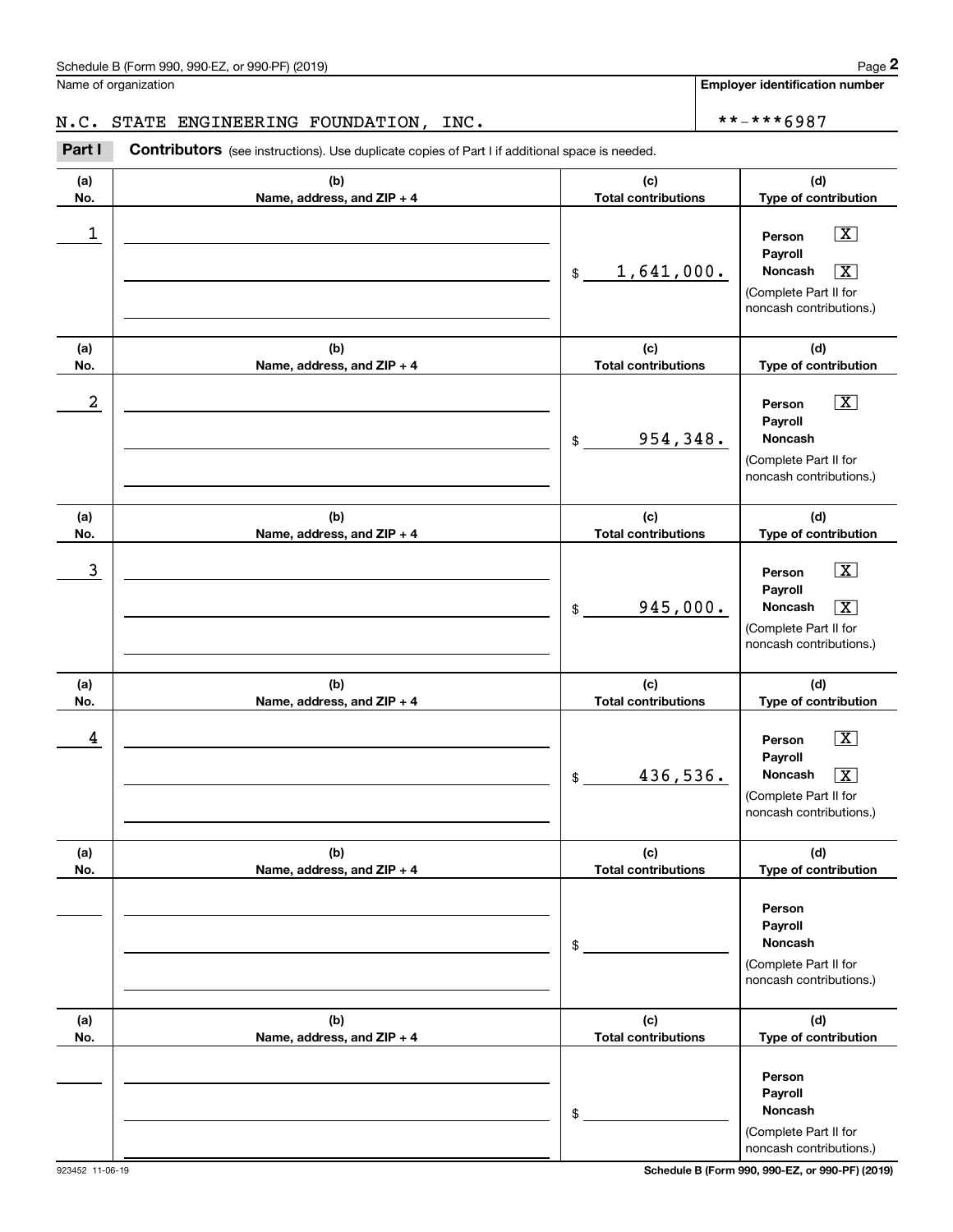**Employer identification number**

Chedule B (Form 990, 990-EZ, or 990-PF) (2019)<br>Iame of organization<br>**3Part II Noncash Property** (see instructions). Use duplicate copies of Part II if additional space is needed. N.C. STATE ENGINEERING FOUNDATION, INC. \*\*-\*\*\*6987

**(a)No.fromPart I (c)FMV (or estimate) (b)Description of noncash property given (d)Date received (a)No.fromPart I (c) FMV (or estimate) (b) Description of noncash property given (d) Date received (a)No.fromPart I (c)FMV (or estimate) (b) Description of noncash property given (d) Date received (a) No.fromPart I (c)FMV (or estimate) (b)Description of noncash property given (d)Date received (a) No.fromPart I (c)FMV (or estimate) (b)Description of noncash property given (d) Date received (a) No.fromPart I (c)FMV (or estimate) (b)Description of noncash property given (d)Date received** Noncash Property (see instructions). Use duplicate copies of Part II if additional space is needed. (See instructions.)  $\frac{1}{2}$ (See instructions.)  $$$ (See instructions.)  $$$ (See instructions.)  $$$ (See instructions.)  $\mathsf{\$}$ (See instructions.) \$1 09/17/19 3 03/26/20 171,000. REAL ESTATE 335,000. REAL ESTATE 3 100,000. 12/18/19 REAL ESTATE 3 310,000. 11/15/19 REAL ESTATE 4 334,607. 06/11/20 SECURITIES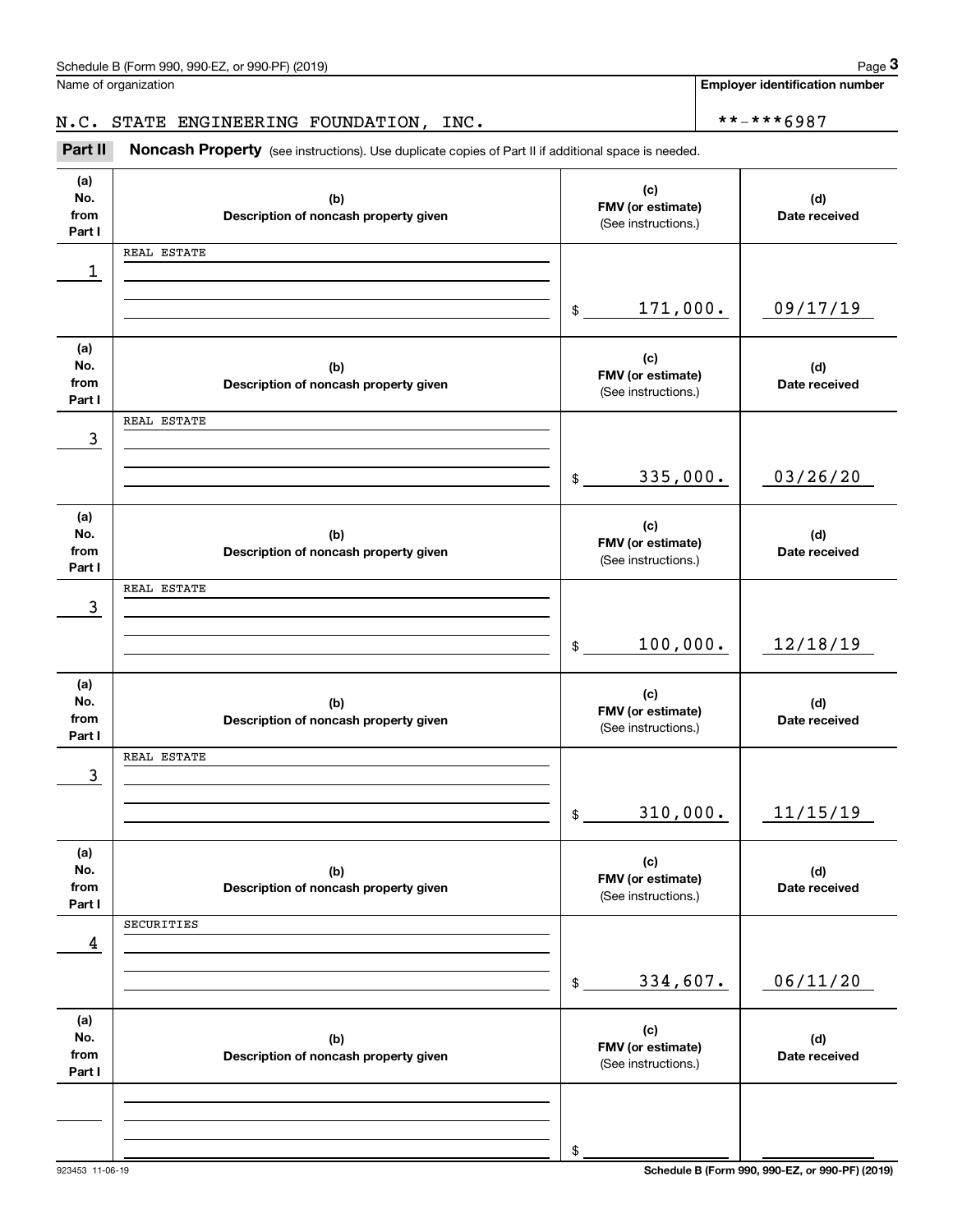|                           | Schedule B (Form 990, 990-EZ, or 990-PF) (2019)                                                                                                                                    |                      |                                                                                                                                                                | Page 4 |  |  |  |  |
|---------------------------|------------------------------------------------------------------------------------------------------------------------------------------------------------------------------------|----------------------|----------------------------------------------------------------------------------------------------------------------------------------------------------------|--------|--|--|--|--|
|                           | Name of organization                                                                                                                                                               |                      | <b>Employer identification number</b>                                                                                                                          |        |  |  |  |  |
| N.C.                      | STATE ENGINEERING FOUNDATION, INC.                                                                                                                                                 |                      | **-***6987                                                                                                                                                     |        |  |  |  |  |
| Part III                  | from any one contributor. Complete columns (a) through (e) and the following line entry. For organizations                                                                         |                      | Exclusively religious, charitable, etc., contributions to organizations described in section 501(c)(7), (8), or (10) that total more than \$1,000 for the year |        |  |  |  |  |
|                           | completing Part III, enter the total of exclusively religious, charitable, etc., contributions of $$1,000$ or less for the year. (Enter this info. once.) $\blacktriangleright$ \$ |                      |                                                                                                                                                                |        |  |  |  |  |
| (a) No.                   | Use duplicate copies of Part III if additional space is needed.                                                                                                                    |                      |                                                                                                                                                                |        |  |  |  |  |
| from<br>Part I            | (b) Purpose of gift                                                                                                                                                                | (c) Use of gift      | (d) Description of how gift is held                                                                                                                            |        |  |  |  |  |
|                           |                                                                                                                                                                                    |                      |                                                                                                                                                                |        |  |  |  |  |
|                           |                                                                                                                                                                                    |                      |                                                                                                                                                                |        |  |  |  |  |
|                           |                                                                                                                                                                                    |                      |                                                                                                                                                                |        |  |  |  |  |
|                           |                                                                                                                                                                                    | (e) Transfer of gift |                                                                                                                                                                |        |  |  |  |  |
|                           |                                                                                                                                                                                    |                      |                                                                                                                                                                |        |  |  |  |  |
|                           | Transferee's name, address, and ZIP + 4                                                                                                                                            |                      | Relationship of transferor to transferee                                                                                                                       |        |  |  |  |  |
|                           |                                                                                                                                                                                    |                      |                                                                                                                                                                |        |  |  |  |  |
|                           |                                                                                                                                                                                    |                      |                                                                                                                                                                |        |  |  |  |  |
| (a) No.                   |                                                                                                                                                                                    |                      |                                                                                                                                                                |        |  |  |  |  |
| from<br>Part I            | (b) Purpose of gift                                                                                                                                                                | (c) Use of gift      | (d) Description of how gift is held                                                                                                                            |        |  |  |  |  |
|                           |                                                                                                                                                                                    |                      |                                                                                                                                                                |        |  |  |  |  |
|                           |                                                                                                                                                                                    |                      |                                                                                                                                                                |        |  |  |  |  |
|                           |                                                                                                                                                                                    |                      |                                                                                                                                                                |        |  |  |  |  |
|                           | (e) Transfer of gift                                                                                                                                                               |                      |                                                                                                                                                                |        |  |  |  |  |
|                           | Transferee's name, address, and ZIP + 4                                                                                                                                            |                      | Relationship of transferor to transferee                                                                                                                       |        |  |  |  |  |
|                           |                                                                                                                                                                                    |                      |                                                                                                                                                                |        |  |  |  |  |
|                           |                                                                                                                                                                                    |                      |                                                                                                                                                                |        |  |  |  |  |
|                           |                                                                                                                                                                                    |                      |                                                                                                                                                                |        |  |  |  |  |
| (a) No.<br>from           | (b) Purpose of gift                                                                                                                                                                | (c) Use of gift      | (d) Description of how gift is held                                                                                                                            |        |  |  |  |  |
| Part I                    |                                                                                                                                                                                    |                      |                                                                                                                                                                |        |  |  |  |  |
|                           |                                                                                                                                                                                    |                      |                                                                                                                                                                |        |  |  |  |  |
|                           |                                                                                                                                                                                    |                      |                                                                                                                                                                |        |  |  |  |  |
|                           |                                                                                                                                                                                    | (e) Transfer of gift |                                                                                                                                                                |        |  |  |  |  |
|                           |                                                                                                                                                                                    |                      |                                                                                                                                                                |        |  |  |  |  |
|                           | Transferee's name, address, and $ZIP + 4$                                                                                                                                          |                      | Relationship of transferor to transferee                                                                                                                       |        |  |  |  |  |
|                           |                                                                                                                                                                                    |                      |                                                                                                                                                                |        |  |  |  |  |
|                           |                                                                                                                                                                                    |                      |                                                                                                                                                                |        |  |  |  |  |
|                           |                                                                                                                                                                                    |                      |                                                                                                                                                                |        |  |  |  |  |
| (a) No.<br>from<br>Part I | (b) Purpose of gift                                                                                                                                                                | (c) Use of gift      | (d) Description of how gift is held                                                                                                                            |        |  |  |  |  |
|                           |                                                                                                                                                                                    |                      |                                                                                                                                                                |        |  |  |  |  |
|                           |                                                                                                                                                                                    |                      |                                                                                                                                                                |        |  |  |  |  |
|                           |                                                                                                                                                                                    |                      |                                                                                                                                                                |        |  |  |  |  |
|                           |                                                                                                                                                                                    | (e) Transfer of gift |                                                                                                                                                                |        |  |  |  |  |
|                           | Transferee's name, address, and $ZIP + 4$                                                                                                                                          |                      | Relationship of transferor to transferee                                                                                                                       |        |  |  |  |  |
|                           |                                                                                                                                                                                    |                      |                                                                                                                                                                |        |  |  |  |  |
|                           |                                                                                                                                                                                    |                      |                                                                                                                                                                |        |  |  |  |  |
|                           |                                                                                                                                                                                    |                      |                                                                                                                                                                |        |  |  |  |  |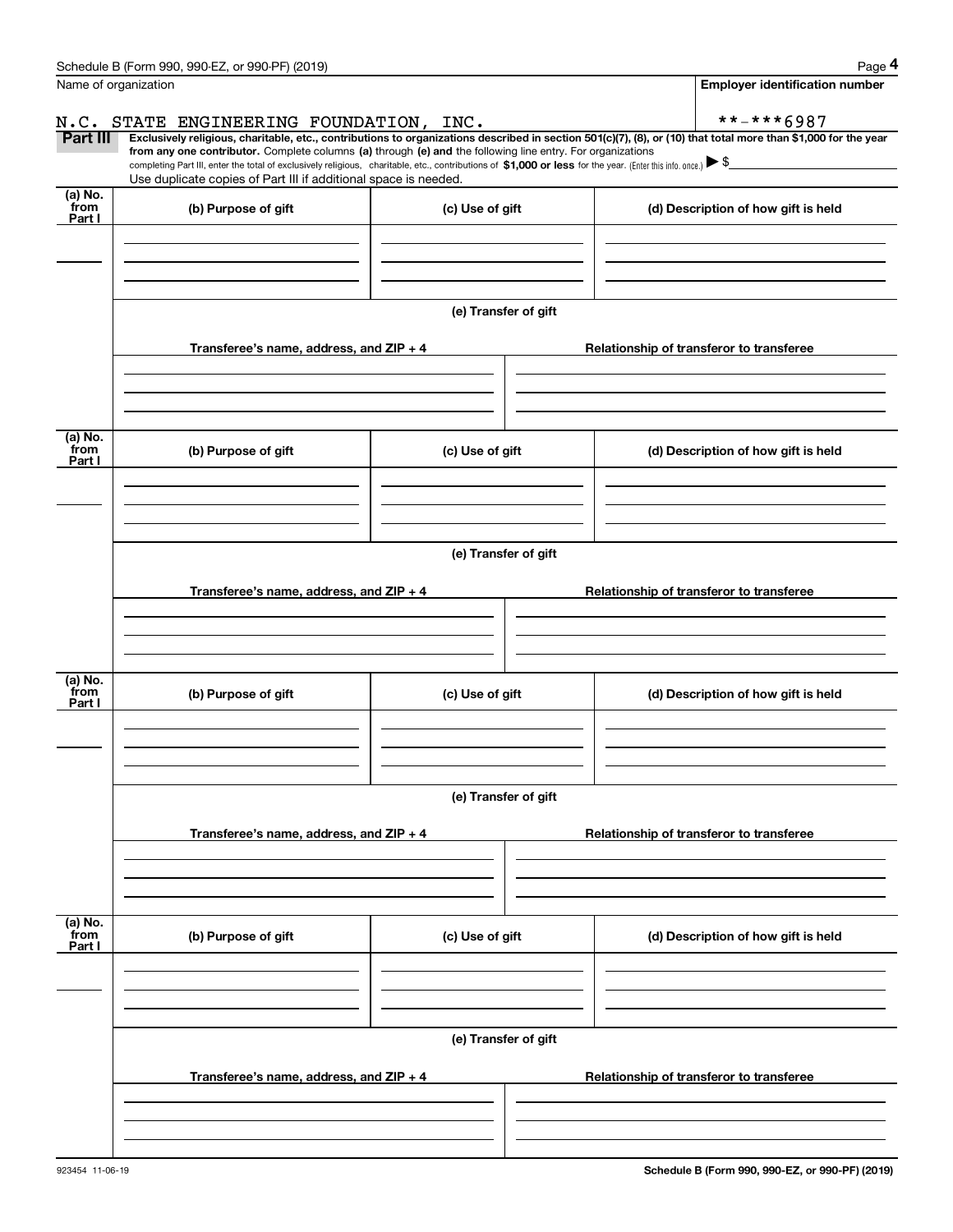| <b>SCHEDULE D</b> |  |
|-------------------|--|
|-------------------|--|

| (Form 990) |  |
|------------|--|
|------------|--|

# **SCHEDULE D Supplemental Financial Statements**

(Form 990)<br>
Pepartment of the Treasury<br>
Department of the Treasury<br>
Department of the Treasury<br>
Department of the Treasury<br> **Co to www.irs.gov/Form990 for instructions and the latest information.**<br> **Co to www.irs.gov/Form9** 



Department of the Treasury Internal Revenue Service **Name of the organization Employer identification number**

|         | N.C. STATE ENGINEERING FOUNDATION, INC.                                                                                                        |                         | **-***6987                                         |
|---------|------------------------------------------------------------------------------------------------------------------------------------------------|-------------------------|----------------------------------------------------|
| Part I  | Organizations Maintaining Donor Advised Funds or Other Similar Funds or Accounts. Complete if the                                              |                         |                                                    |
|         | organization answered "Yes" on Form 990, Part IV, line 6.                                                                                      |                         |                                                    |
|         |                                                                                                                                                | (a) Donor advised funds | (b) Funds and other accounts                       |
| 1       |                                                                                                                                                |                         |                                                    |
| 2       | Aggregate value of contributions to (during year)                                                                                              |                         |                                                    |
| з       | Aggregate value of grants from (during year)                                                                                                   |                         |                                                    |
| 4       |                                                                                                                                                |                         |                                                    |
| 5       | Did the organization inform all donors and donor advisors in writing that the assets held in donor advised funds                               |                         |                                                    |
|         |                                                                                                                                                |                         | Yes<br>No                                          |
| 6       | Did the organization inform all grantees, donors, and donor advisors in writing that grant funds can be used only                              |                         |                                                    |
|         | for charitable purposes and not for the benefit of the donor or donor advisor, or for any other purpose conferring                             |                         |                                                    |
|         |                                                                                                                                                |                         | Yes<br>No                                          |
| Part II | Conservation Easements. Complete if the organization answered "Yes" on Form 990, Part IV, line 7.                                              |                         |                                                    |
| 1.      | Purpose(s) of conservation easements held by the organization (check all that apply).                                                          |                         |                                                    |
|         | Preservation of land for public use (for example, recreation or education)                                                                     |                         | Preservation of a historically important land area |
|         | Protection of natural habitat                                                                                                                  |                         | Preservation of a certified historic structure     |
|         | Preservation of open space                                                                                                                     |                         |                                                    |
| 2       | Complete lines 2a through 2d if the organization held a qualified conservation contribution in the form of a conservation easement on the last |                         |                                                    |
|         | day of the tax year.                                                                                                                           |                         | Held at the End of the Tax Year                    |
| а       |                                                                                                                                                |                         | 2a                                                 |
| b       | Total acreage restricted by conservation easements                                                                                             |                         | 2 <sub>b</sub>                                     |
| с       | Number of conservation easements on a certified historic structure included in (a) manufacture included in (a)                                 |                         | 2c                                                 |
|         | d Number of conservation easements included in (c) acquired after 7/25/06, and not on a historic structure                                     |                         |                                                    |
|         |                                                                                                                                                |                         | 2d                                                 |
| З.      | Number of conservation easements modified, transferred, released, extinguished, or terminated by the organization during the tax               |                         |                                                    |
|         | $year \blacktriangleright$                                                                                                                     |                         |                                                    |
| 4       | Number of states where property subject to conservation easement is located >                                                                  |                         |                                                    |
| 5       | Does the organization have a written policy regarding the periodic monitoring, inspection, handling of                                         |                         |                                                    |
|         | violations, and enforcement of the conservation easements it holds?                                                                            |                         | Yes<br><b>No</b>                                   |
| 6       | Staff and volunteer hours devoted to monitoring, inspecting, handling of violations, and enforcing conservation easements during the year      |                         |                                                    |
|         |                                                                                                                                                |                         |                                                    |
| 7       | Amount of expenses incurred in monitoring, inspecting, handling of violations, and enforcing conservation easements during the year            |                         |                                                    |
|         | $\blacktriangleright$ \$                                                                                                                       |                         |                                                    |
| 8       | Does each conservation easement reported on line 2(d) above satisfy the requirements of section 170(h)(4)(B)(i)                                |                         |                                                    |
|         |                                                                                                                                                |                         | Yes<br>No                                          |
| 9       | In Part XIII, describe how the organization reports conservation easements in its revenue and expense statement and                            |                         |                                                    |
|         | balance sheet, and include, if applicable, the text of the footnote to the organization's financial statements that describes the              |                         |                                                    |
|         | organization's accounting for conservation easements.                                                                                          |                         |                                                    |
|         | Organizations Maintaining Collections of Art, Historical Treasures, or Other Similar Assets.<br>Part III                                       |                         |                                                    |
|         | Complete if the organization answered "Yes" on Form 990, Part IV, line 8.                                                                      |                         |                                                    |
|         | 1a If the organization elected, as permitted under FASB ASC 958, not to report in its revenue statement and balance sheet works                |                         |                                                    |
|         | of art, historical treasures, or other similar assets held for public exhibition, education, or research in furtherance of public              |                         |                                                    |
|         | service, provide in Part XIII the text of the footnote to its financial statements that describes these items.                                 |                         |                                                    |
| b       | If the organization elected, as permitted under FASB ASC 958, to report in its revenue statement and balance sheet works of                    |                         |                                                    |
|         | art, historical treasures, or other similar assets held for public exhibition, education, or research in furtherance of public service,        |                         |                                                    |
|         | provide the following amounts relating to these items:                                                                                         |                         |                                                    |
|         |                                                                                                                                                |                         | - \$<br>▶                                          |
|         | (ii) Assets included in Form 990, Part X                                                                                                       |                         | $\blacktriangleright$ \$                           |
| 2       | If the organization received or held works of art, historical treasures, or other similar assets for financial gain, provide                   |                         |                                                    |
|         | the following amounts required to be reported under FASB ASC 958 relating to these items:                                                      |                         |                                                    |
| а       |                                                                                                                                                |                         | $\blacktriangleright$ \$                           |
|         |                                                                                                                                                |                         | $\blacktriangleright$ \$                           |
|         |                                                                                                                                                |                         |                                                    |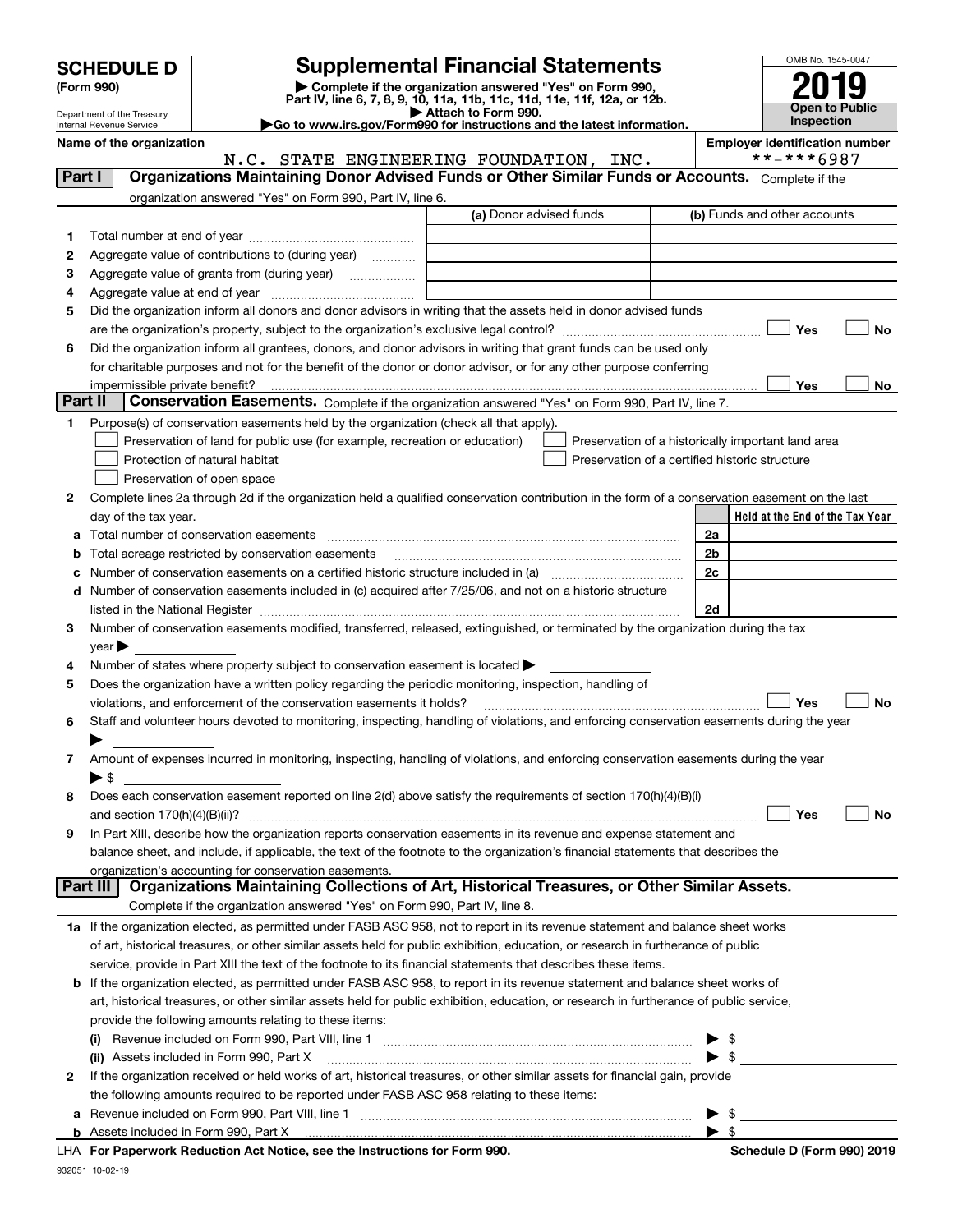|               | Schedule D (Form 990) 2019                                                                                                                                                                                                     | N.C. STATE ENGINEERING FOUNDATION, INC. |                |                                                                                                                                                                                                                                |                                            | **-***6987                 |                |                 | Page 2      |
|---------------|--------------------------------------------------------------------------------------------------------------------------------------------------------------------------------------------------------------------------------|-----------------------------------------|----------------|--------------------------------------------------------------------------------------------------------------------------------------------------------------------------------------------------------------------------------|--------------------------------------------|----------------------------|----------------|-----------------|-------------|
| Part III      | Organizations Maintaining Collections of Art, Historical Treasures, or Other Similar Assets (continued)                                                                                                                        |                                         |                |                                                                                                                                                                                                                                |                                            |                            |                |                 |             |
| 3             | Using the organization's acquisition, accession, and other records, check any of the following that make significant use of its                                                                                                |                                         |                |                                                                                                                                                                                                                                |                                            |                            |                |                 |             |
|               | collection items (check all that apply):                                                                                                                                                                                       |                                         |                |                                                                                                                                                                                                                                |                                            |                            |                |                 |             |
| a             | Public exhibition                                                                                                                                                                                                              | d                                       |                | Loan or exchange program                                                                                                                                                                                                       |                                            |                            |                |                 |             |
| b             | Scholarly research                                                                                                                                                                                                             | е                                       |                | Other and the control of the control of the control of the control of the control of the control of the control of the control of the control of the control of the control of the control of the control of the control of th |                                            |                            |                |                 |             |
| c             | Preservation for future generations                                                                                                                                                                                            |                                         |                |                                                                                                                                                                                                                                |                                            |                            |                |                 |             |
| 4             | Provide a description of the organization's collections and explain how they further the organization's exempt purpose in Part XIII.                                                                                           |                                         |                |                                                                                                                                                                                                                                |                                            |                            |                |                 |             |
| 5             | During the year, did the organization solicit or receive donations of art, historical treasures, or other similar assets                                                                                                       |                                         |                |                                                                                                                                                                                                                                |                                            |                            |                |                 |             |
|               |                                                                                                                                                                                                                                |                                         |                |                                                                                                                                                                                                                                |                                            |                            | Yes            |                 | No          |
|               | Part IV<br>Escrow and Custodial Arrangements. Complete if the organization answered "Yes" on Form 990, Part IV, line 9, or                                                                                                     |                                         |                |                                                                                                                                                                                                                                |                                            |                            |                |                 |             |
|               | reported an amount on Form 990, Part X, line 21.                                                                                                                                                                               |                                         |                |                                                                                                                                                                                                                                |                                            |                            |                |                 |             |
|               | 1a Is the organization an agent, trustee, custodian or other intermediary for contributions or other assets not included                                                                                                       |                                         |                |                                                                                                                                                                                                                                |                                            |                            |                |                 |             |
|               |                                                                                                                                                                                                                                |                                         |                |                                                                                                                                                                                                                                |                                            |                            | Yes            |                 | No          |
|               | b If "Yes," explain the arrangement in Part XIII and complete the following table:                                                                                                                                             |                                         |                |                                                                                                                                                                                                                                |                                            |                            |                |                 |             |
|               |                                                                                                                                                                                                                                |                                         |                |                                                                                                                                                                                                                                |                                            |                            |                |                 |             |
|               |                                                                                                                                                                                                                                |                                         |                |                                                                                                                                                                                                                                |                                            |                            | Amount         |                 |             |
|               | c Beginning balance measurements and the contract of the contract of the contract of the contract of the contract of the contract of the contract of the contract of the contract of the contract of the contract of the contr |                                         |                |                                                                                                                                                                                                                                | 1c                                         |                            |                |                 |             |
|               |                                                                                                                                                                                                                                |                                         |                |                                                                                                                                                                                                                                | 1d                                         |                            |                |                 |             |
|               | e Distributions during the year manufactured and an according to the year manufactured and the year manufactur                                                                                                                 |                                         |                |                                                                                                                                                                                                                                | 1e                                         |                            |                |                 |             |
| f             |                                                                                                                                                                                                                                |                                         |                |                                                                                                                                                                                                                                | 1f                                         |                            |                |                 |             |
|               | 2a Did the organization include an amount on Form 990, Part X, line 21, for escrow or custodial account liability?                                                                                                             |                                         |                |                                                                                                                                                                                                                                |                                            |                            | Yes            |                 | No          |
|               | <b>b</b> If "Yes," explain the arrangement in Part XIII. Check here if the explanation has been provided on Part XIII                                                                                                          |                                         |                |                                                                                                                                                                                                                                |                                            |                            |                |                 |             |
| <b>Part V</b> | Endowment Funds. Complete if the organization answered "Yes" on Form 990, Part IV, line 10.                                                                                                                                    |                                         |                |                                                                                                                                                                                                                                |                                            |                            |                |                 |             |
|               |                                                                                                                                                                                                                                | (a) Current year                        | (b) Prior year | (c) Two years back                                                                                                                                                                                                             | (d) Three years back   (e) Four years back |                            |                |                 |             |
|               | 90,007,030.<br>85, 273, 793.<br>77,109,266.<br>68, 442, 361.<br>1a Beginning of year balance                                                                                                                                   |                                         |                |                                                                                                                                                                                                                                |                                            |                            |                |                 | 70,278,935. |
|               | 6, 242, 586.<br>1,596,996.<br>2,662,853.<br>2,978,732.                                                                                                                                                                         |                                         |                |                                                                                                                                                                                                                                |                                            |                            |                | 1,596,105.      |             |
|               | 1,740,727.<br>6,514,624.<br>8,708,921.<br>7,881,543.<br>c Net investment earnings, gains, and losses                                                                                                                           |                                         |                |                                                                                                                                                                                                                                |                                            |                            |                | $-1, 141, 329.$ |             |
|               |                                                                                                                                                                                                                                |                                         |                |                                                                                                                                                                                                                                |                                            |                            |                |                 |             |
|               | e Other expenditures for facilities                                                                                                                                                                                            |                                         |                |                                                                                                                                                                                                                                |                                            |                            |                |                 |             |
|               | and programs                                                                                                                                                                                                                   | 3,330,273.                              | 3, 378, 383.   | 3, 207, 247.                                                                                                                                                                                                                   |                                            | 2,193,370.                 |                | 2,291,350.      |             |
|               | f Administrative expenses                                                                                                                                                                                                      |                                         |                |                                                                                                                                                                                                                                |                                            |                            |                |                 |             |
| g             | End of year balance                                                                                                                                                                                                            | 94,660,070.                             | 90,007,030.    | 85, 273, 793.                                                                                                                                                                                                                  |                                            | 77, 109, 266.              |                | 68, 442, 361.   |             |
| 2             | Provide the estimated percentage of the current year end balance (line 1g, column (a)) held as:                                                                                                                                |                                         |                |                                                                                                                                                                                                                                |                                            |                            |                |                 |             |
|               | a Board designated or quasi-endowment >                                                                                                                                                                                        | 3.53                                    | %              |                                                                                                                                                                                                                                |                                            |                            |                |                 |             |
|               | 64.28<br><b>b</b> Permanent endowment $\blacktriangleright$                                                                                                                                                                    | %                                       |                |                                                                                                                                                                                                                                |                                            |                            |                |                 |             |
|               | 32.18<br>$\%$<br>$\mathbf c$ Term endowment $\blacktriangleright$                                                                                                                                                              |                                         |                |                                                                                                                                                                                                                                |                                            |                            |                |                 |             |
|               | The percentages on lines 2a, 2b, and 2c should equal 100%.                                                                                                                                                                     |                                         |                |                                                                                                                                                                                                                                |                                            |                            |                |                 |             |
|               | 3a Are there endowment funds not in the possession of the organization that are held and administered for the organization                                                                                                     |                                         |                |                                                                                                                                                                                                                                |                                            |                            |                |                 |             |
|               | by:                                                                                                                                                                                                                            |                                         |                |                                                                                                                                                                                                                                |                                            |                            |                | Yes             | No          |
|               | (i)                                                                                                                                                                                                                            |                                         |                |                                                                                                                                                                                                                                |                                            |                            | 3a(i)          |                 | X           |
|               |                                                                                                                                                                                                                                |                                         |                |                                                                                                                                                                                                                                |                                            |                            | 3a(ii)         |                 | X           |
|               |                                                                                                                                                                                                                                |                                         |                |                                                                                                                                                                                                                                |                                            |                            | 3b             |                 |             |
| 4             | Describe in Part XIII the intended uses of the organization's endowment funds.                                                                                                                                                 |                                         |                |                                                                                                                                                                                                                                |                                            |                            |                |                 |             |
|               | Land, Buildings, and Equipment.<br><b>Part VI</b>                                                                                                                                                                              |                                         |                |                                                                                                                                                                                                                                |                                            |                            |                |                 |             |
|               | Complete if the organization answered "Yes" on Form 990, Part IV, line 11a. See Form 990, Part X, line 10.                                                                                                                     |                                         |                |                                                                                                                                                                                                                                |                                            |                            |                |                 |             |
|               |                                                                                                                                                                                                                                |                                         |                |                                                                                                                                                                                                                                |                                            |                            |                |                 |             |
|               | Description of property                                                                                                                                                                                                        | (a) Cost or other                       |                | (b) Cost or other                                                                                                                                                                                                              | (c) Accumulated                            |                            | (d) Book value |                 |             |
|               |                                                                                                                                                                                                                                | basis (investment)                      |                | basis (other)                                                                                                                                                                                                                  | depreciation                               |                            |                |                 |             |
|               |                                                                                                                                                                                                                                |                                         |                |                                                                                                                                                                                                                                |                                            |                            |                |                 |             |
|               |                                                                                                                                                                                                                                |                                         |                |                                                                                                                                                                                                                                |                                            |                            |                |                 |             |
|               |                                                                                                                                                                                                                                |                                         |                |                                                                                                                                                                                                                                |                                            |                            |                |                 |             |
|               |                                                                                                                                                                                                                                |                                         |                |                                                                                                                                                                                                                                |                                            |                            |                |                 |             |
|               |                                                                                                                                                                                                                                |                                         |                |                                                                                                                                                                                                                                |                                            |                            |                |                 |             |
|               |                                                                                                                                                                                                                                |                                         |                |                                                                                                                                                                                                                                |                                            |                            |                |                 | 0.          |
|               |                                                                                                                                                                                                                                |                                         |                |                                                                                                                                                                                                                                |                                            | Schedule D (Form 990) 2019 |                |                 |             |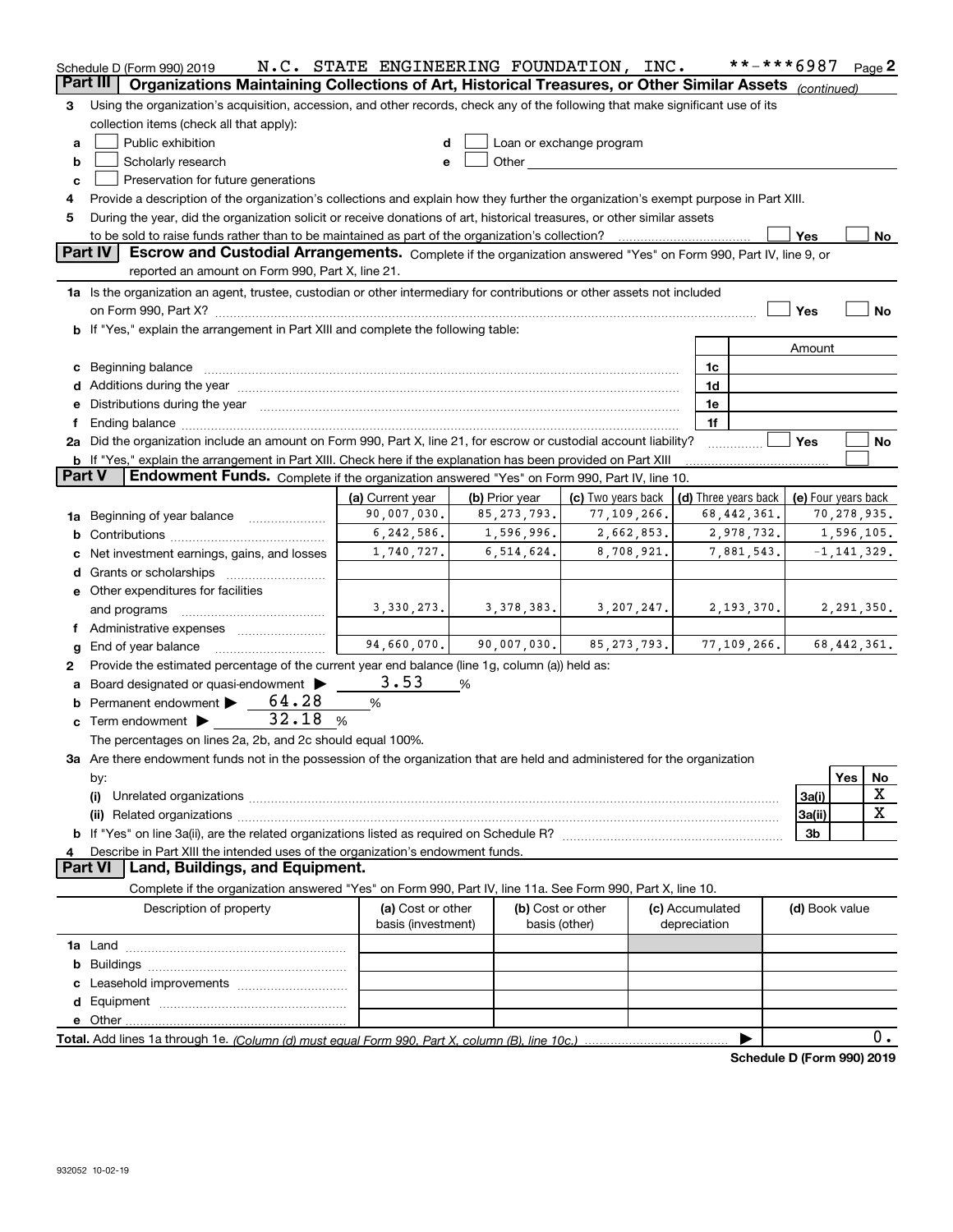| Schedule D (Form 990) 2019                      |  | N.C. STATE ENGINEERING FOUNDATION, INC. |  | **-***6987 <sub>Page</sub> 3 |  |
|-------------------------------------------------|--|-----------------------------------------|--|------------------------------|--|
| <b>Part VII</b> Investments - Other Securities. |  |                                         |  |                              |  |

Complete if the organization answered "Yes" on Form 990, Part IV, line 11b. See Form 990, Part X, line 12.

| (a) Description of security or category (including name of security)                                       | (b) Book value | (c) Method of valuation: Cost or end-of-year market value |  |  |  |  |  |
|------------------------------------------------------------------------------------------------------------|----------------|-----------------------------------------------------------|--|--|--|--|--|
| (1) Financial derivatives                                                                                  |                |                                                           |  |  |  |  |  |
| (2) Closely held equity interests                                                                          |                |                                                           |  |  |  |  |  |
| (3) Other                                                                                                  |                |                                                           |  |  |  |  |  |
| INVESTMENT<br><b>FUND</b><br>STATE<br>NC.<br>(A)                                                           | 93,548,523.    | END-OF-YEAR MARKET<br>VALUE                               |  |  |  |  |  |
| KASPICK-LIFE INCOME<br>FUNDS<br>(B)                                                                        | 1,509,744.     | END-OF-YEAR MARKET<br>VALUE                               |  |  |  |  |  |
| STIF<br>(C)                                                                                                | 138,360.       | END-OF-YEAR MARKET<br>VALUE                               |  |  |  |  |  |
| IRREVOCABLE TRUST LIFE<br>(D)                                                                              |                |                                                           |  |  |  |  |  |
| INCOME FUNDS<br>(E)                                                                                        | 89,735.        | END-OF-YEAR MARKET<br>VALUE                               |  |  |  |  |  |
| (F)                                                                                                        |                |                                                           |  |  |  |  |  |
| (G)                                                                                                        |                |                                                           |  |  |  |  |  |
| (H)                                                                                                        |                |                                                           |  |  |  |  |  |
| <b>Total.</b> (Col. (b) must equal Form 990, Part X, col. (B) line 12.) $\blacktriangleright$              | 95,286,362.    |                                                           |  |  |  |  |  |
| Part VIII Investments - Program Related.                                                                   |                |                                                           |  |  |  |  |  |
| Complete if the organization answered "Yes" on Form 990, Part IV, line 11c, See Form 990, Part X, line 13, |                |                                                           |  |  |  |  |  |

| (a) Description of investment                                       | (b) Book value | (c) Method of valuation: Cost or end-of-year market value |
|---------------------------------------------------------------------|----------------|-----------------------------------------------------------|
| (1)                                                                 |                |                                                           |
| (2)                                                                 |                |                                                           |
| $\qquad \qquad (3)$                                                 |                |                                                           |
| (4)                                                                 |                |                                                           |
| (5)                                                                 |                |                                                           |
| (6)                                                                 |                |                                                           |
| (7)                                                                 |                |                                                           |
| (8)                                                                 |                |                                                           |
| (9)                                                                 |                |                                                           |
| Total. (Col. (b) must equal Form 990, Part X, col. (B) line $13$ .) |                |                                                           |

### **Part IX Other Assets.**

Complete if the organization answered "Yes" on Form 990, Part IV, line 11d. See Form 990, Part X, line 15.

| (a) Description                                                                                                   | (b) Book value |
|-------------------------------------------------------------------------------------------------------------------|----------------|
| (1)                                                                                                               |                |
| (2)                                                                                                               |                |
| (3)                                                                                                               |                |
| (4)                                                                                                               |                |
| (5)                                                                                                               |                |
| (6)                                                                                                               |                |
| (7)                                                                                                               |                |
| (8)                                                                                                               |                |
| (9)                                                                                                               |                |
| Total. (Column (b) must equal Form 990, Part X, col. (B) line 15.)                                                |                |
| <b>Other Liabilities.</b><br><b>Part X</b>                                                                        |                |
| Complete if the organization answered "Yes" on Form 990, Part IV, line 11e or 11f. See Form 990, Part X, line 25. |                |
| (a) Description of liability<br>1.                                                                                | (b) Book value |
| Federal income taxes<br>(1)                                                                                       |                |
| FUNDS<br><b>INCOME</b><br>PAYABLE<br>LIFE<br>(2)                                                                  | 1,010,003.     |
| LIFE INC FNDS A/P-EXT MNGD<br>IRR<br>(3)                                                                          | 47,645.        |
| (4)                                                                                                               |                |
|                                                                                                                   |                |

| (5  |                             |
|-----|-----------------------------|
| (6) |                             |
|     |                             |
| (8) |                             |
| (9) |                             |
|     | 648.<br>057<br><i>ا د</i> ب |

**Total.**  *(Column (b) must equal Form 990, Part X, col. (B) line 25.)*

**2.** Liability for uncertain tax positions. In Part XIII, provide the text of the footnote to the organization's financial statements that reports the

organization's liability for uncertain tax positions under FASB ASC 740. Check here if the text of the footnote has been provided in Part XIII  $\vert$  X  $\vert$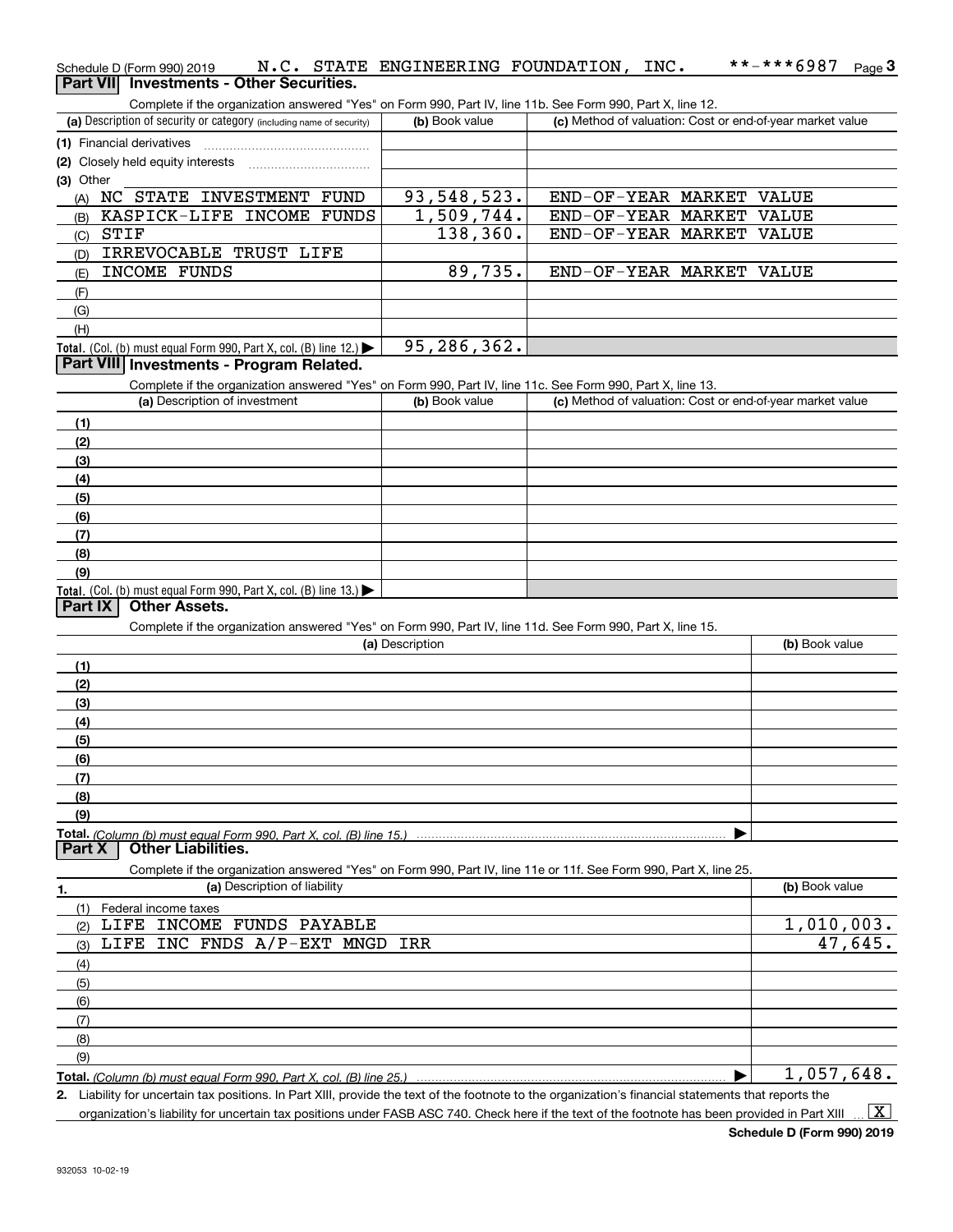|   | N.C. STATE ENGINEERING FOUNDATION, INC.<br>Schedule D (Form 990) 2019                                                                                                                                                              |                |          |                         | **-***6987<br>Page 4         |
|---|------------------------------------------------------------------------------------------------------------------------------------------------------------------------------------------------------------------------------------|----------------|----------|-------------------------|------------------------------|
|   | <b>Part XI</b><br>Reconciliation of Revenue per Audited Financial Statements With Revenue per Return.                                                                                                                              |                |          |                         |                              |
|   | Complete if the organization answered "Yes" on Form 990, Part IV, line 12a.                                                                                                                                                        |                |          |                         |                              |
| 1 | Total revenue, gains, and other support per audited financial statements                                                                                                                                                           |                |          | $\blacksquare$          | 15,928,954.                  |
| 2 | Amounts included on line 1 but not on Form 990, Part VIII, line 12:                                                                                                                                                                |                |          |                         |                              |
| a | Net unrealized gains (losses) on investments [11] matter contracts and the unrealized gains (losses) on investments                                                                                                                | 2a             | 674,677. |                         |                              |
|   |                                                                                                                                                                                                                                    | 2 <sub>b</sub> | 781,000. |                         |                              |
|   |                                                                                                                                                                                                                                    | 2c             |          |                         |                              |
| d |                                                                                                                                                                                                                                    | 2d             | 40,143.  |                         |                              |
| e | Add lines 2a through 2d                                                                                                                                                                                                            |                |          | 2e                      | 1,495,820.                   |
| 3 |                                                                                                                                                                                                                                    |                |          | $\overline{\mathbf{3}}$ | 14, 433, 134.                |
| 4 | Amounts included on Form 990, Part VIII, line 12, but not on line 1:                                                                                                                                                               |                |          |                         |                              |
| a | Investment expenses not included on Form 990, Part VIII, line 7b [111] [11] Investment expenses not included on Form 990, Part VIII, line 7b                                                                                       | 4a             | 485,182. |                         |                              |
|   |                                                                                                                                                                                                                                    | 4b             |          |                         |                              |
|   | c Add lines 4a and 4b                                                                                                                                                                                                              |                |          | 4c                      | 485, 182.                    |
|   |                                                                                                                                                                                                                                    |                |          | 5 <sup>1</sup>          | 14,918,316.                  |
|   | Part XII   Reconciliation of Expenses per Audited Financial Statements With Expenses per Return.                                                                                                                                   |                |          |                         |                              |
|   | Complete if the organization answered "Yes" on Form 990, Part IV, line 12a.                                                                                                                                                        |                |          |                         |                              |
| 1 | Total expenses and losses per audited financial statements                                                                                                                                                                         |                |          | $\blacksquare$          | 30, 218, 031.                |
| 2 | Amounts included on line 1 but not on Form 990, Part IX, line 25:                                                                                                                                                                  |                |          |                         |                              |
| a |                                                                                                                                                                                                                                    | 2a             | 781,000. |                         |                              |
| b |                                                                                                                                                                                                                                    | 2 <sub>b</sub> |          |                         |                              |
|   |                                                                                                                                                                                                                                    | 2c             |          |                         |                              |
| d |                                                                                                                                                                                                                                    | 2d             | 29,601.  |                         |                              |
| е | Add lines 2a through 2d <b>contract and all anomalisation</b> and all anomalisation of the state of the state of the state of the state of the state of the state of the state of the state of the state of the state of the state |                |          | 2e                      | $\frac{810,601}{29,407,430}$ |
| з |                                                                                                                                                                                                                                    |                |          | $\overline{\mathbf{3}}$ |                              |
| 4 | Amounts included on Form 990, Part IX, line 25, but not on line 1:                                                                                                                                                                 |                |          |                         |                              |
|   | Investment expenses not included on Form 990, Part VIII, line 7b                                                                                                                                                                   | 4a             | 485,182. |                         |                              |
|   | Other (Describe in Part XIII.)                                                                                                                                                                                                     | 4 <sub>b</sub> |          |                         |                              |
|   | Add lines 4a and 4b                                                                                                                                                                                                                |                |          | 4c                      | 485,182.                     |
| 5 |                                                                                                                                                                                                                                    |                |          | 5                       | 29,892,612.                  |
|   | Part XIII Supplemental Information.                                                                                                                                                                                                |                |          |                         |                              |
|   |                                                                                                                                                                                                                                    |                |          |                         |                              |

Provide the descriptions required for Part II, lines 3, 5, and 9; Part III, lines 1a and 4; Part IV, lines 1b and 2b; Part V, line 4; Part X, line 2; Part XI, lines 2d and 4b; and Part XII, lines 2d and 4b. Also complete this part to provide any additional information.

PART V, LINE 4:

THE FOUNDATION'S ENDOWMENT CONSISTS OF APPROXIMATELY 460 INDIVIDUAL FUNDS

ESTABLISHED FOR A VARIETY OF PURPOSES RELATED TO THE MISSION OF THE

UNIVERSITY.

PART X, LINE 2:

MANAGEMENT HAS ANALYZED THE TAX POSITIONS TAKEN BY THE FOUNDATION, AND HAS

CONCLUDED THAT AS OF JUNE 30, 2020, THERE ARE NO UNCERTAIN POSITIONS TAKEN

OR EXPECTED TO BE TAKEN THAT WOULD REQUIRE RECOGNITION OF A LIABILITY (OR

ASSET) OR DISCLOSURE IN THE ACCOMPANYING FINANCIAL STATEMENTS. THE

FOUNDATION IS SUBJECT TO ROUTINE AUDITS BY TAXING JURISDICTIONS; HOWEVER,

### THERE ARE CURRENTLY NO AUDITS FOR ANY TAX PERIODS IN PROGRESS. MANAGEMENT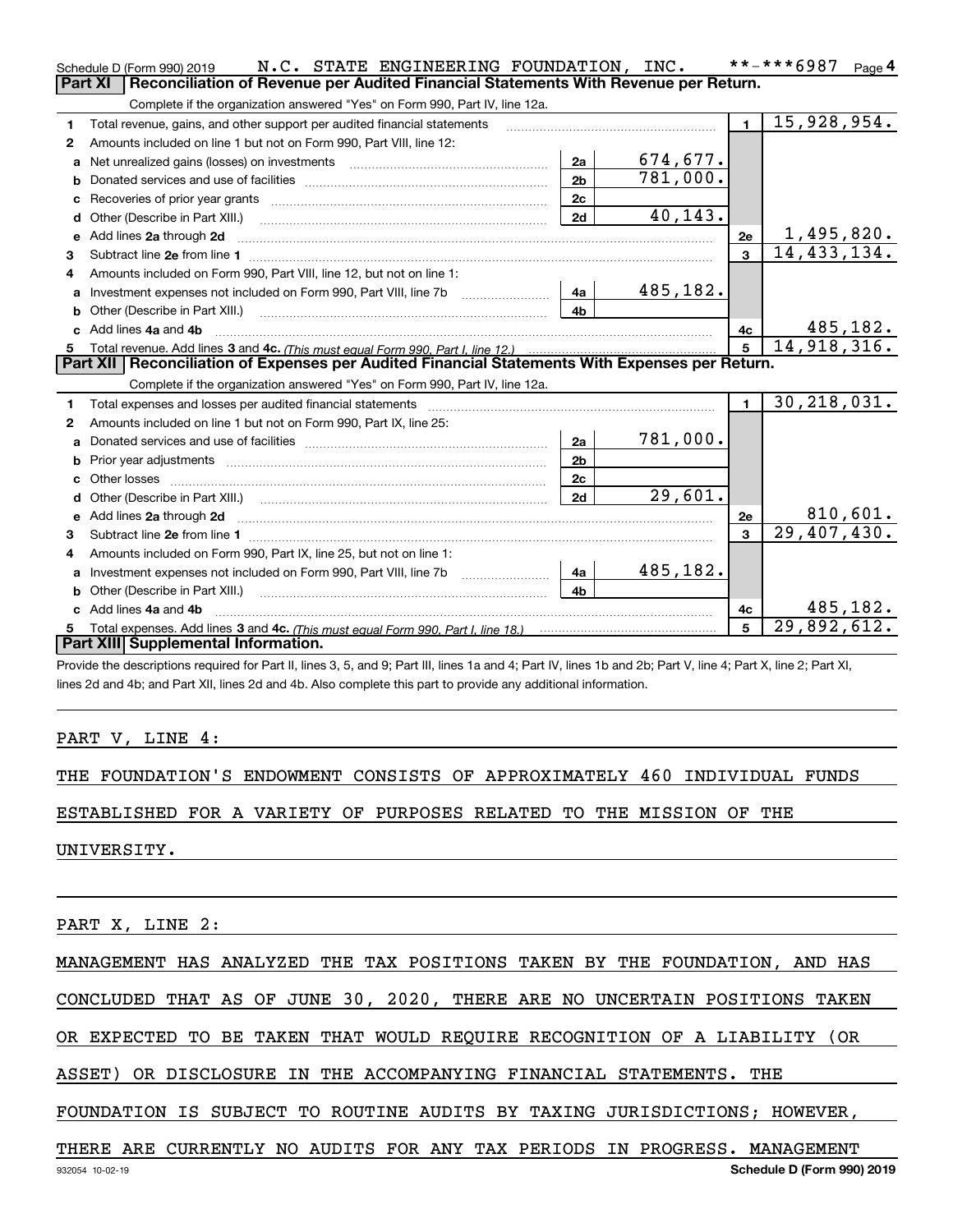| N.C. STATE ENGINEERING FOUNDATION, INC.<br>Schedule D (Form 990) 2019<br><b>Part XIII   Supplemental Information</b> (continued) | **-***6987<br>Page 5 |
|----------------------------------------------------------------------------------------------------------------------------------|----------------------|
| BELIEVES IT IS NO LONGER SUBJECT TO INCOME TAX EXAMINATIONS FOR YEARS                                                            |                      |
| PRIOR TO TAX YEAR 2016.                                                                                                          |                      |
|                                                                                                                                  |                      |
| PART XI, LINE 2D - OTHER ADJUSTMENTS:                                                                                            |                      |
| CHANGE IN VALUE OF SPLIT INTEREST AGREEMENT                                                                                      | 10,542.              |
| FUNDRAISING EXPENSES NETTED WITH REVENUE                                                                                         | 29,601.              |
| TOTAL TO SCHEDULE D, PART XI, LINE 2D                                                                                            | 40, 143.             |
| PART XII, LINE 2D - OTHER ADJUSTMENTS:                                                                                           |                      |
| FUNDRAISING EXPENSES NETTED WITH REVENUE                                                                                         | 29,601.              |
|                                                                                                                                  |                      |
|                                                                                                                                  |                      |
|                                                                                                                                  |                      |
|                                                                                                                                  |                      |
|                                                                                                                                  |                      |
|                                                                                                                                  |                      |
|                                                                                                                                  |                      |
|                                                                                                                                  |                      |
|                                                                                                                                  |                      |
|                                                                                                                                  |                      |
|                                                                                                                                  |                      |
|                                                                                                                                  |                      |
|                                                                                                                                  |                      |
|                                                                                                                                  |                      |
|                                                                                                                                  |                      |
|                                                                                                                                  |                      |
|                                                                                                                                  |                      |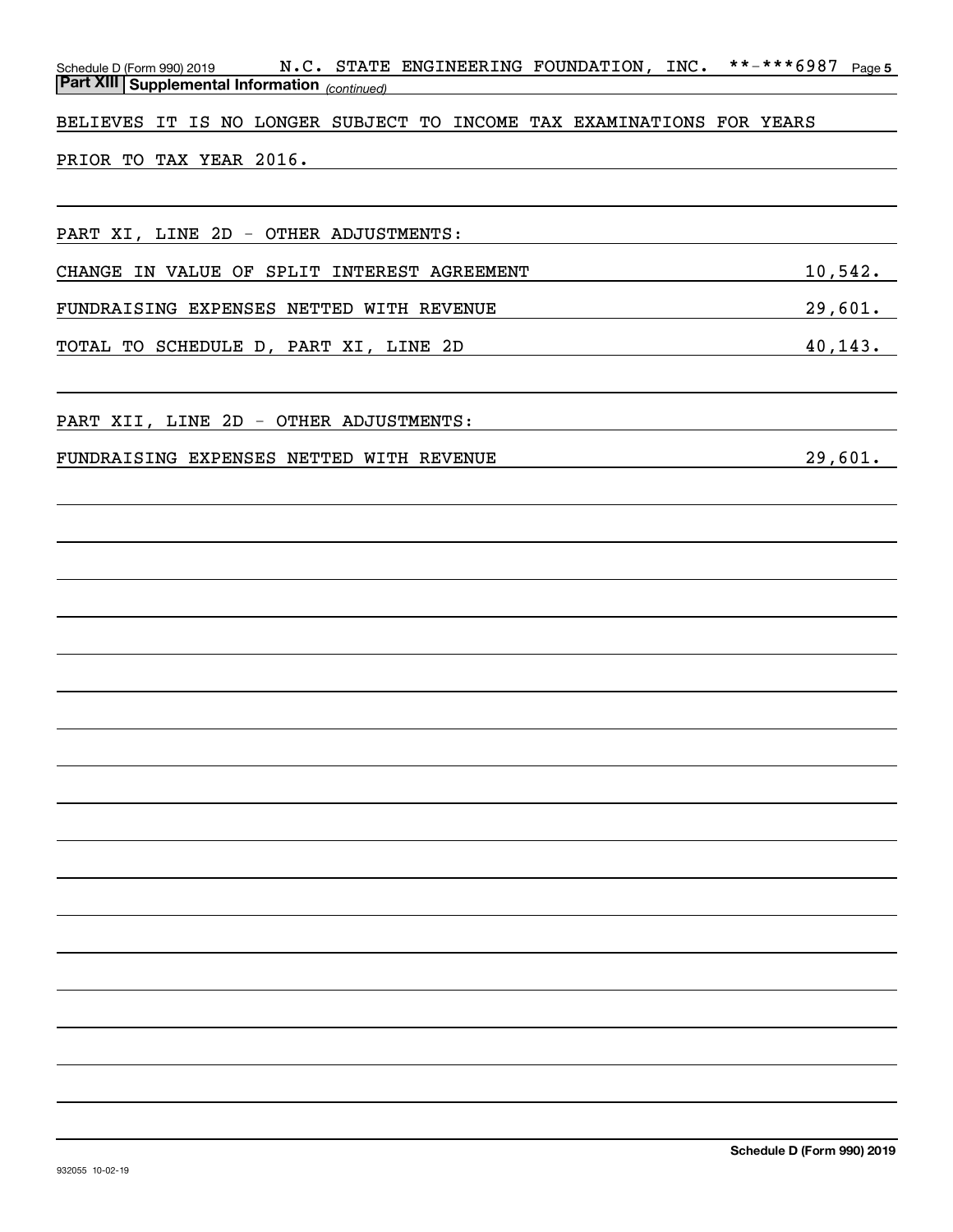| <b>SCHEDULE G</b>                                 |                                                                                                                                                                     | <b>Supplemental Information Regarding Fundraising or Gaming Activities</b>                                                                                                                                                                                  |      |                               |                                       |  |                                   | OMB No. 1545-0047                     |  |  |
|---------------------------------------------------|---------------------------------------------------------------------------------------------------------------------------------------------------------------------|-------------------------------------------------------------------------------------------------------------------------------------------------------------------------------------------------------------------------------------------------------------|------|-------------------------------|---------------------------------------|--|-----------------------------------|---------------------------------------|--|--|
| (Form 990 or 990-EZ)                              | Complete if the organization answered "Yes" on Form 990, Part IV, line 17, 18, or 19, or if the<br>organization entered more than \$15,000 on Form 990-EZ, line 6a. |                                                                                                                                                                                                                                                             | 2019 |                               |                                       |  |                                   |                                       |  |  |
| Department of the Treasury                        |                                                                                                                                                                     | Attach to Form 990 or Form 990-EZ.                                                                                                                                                                                                                          |      |                               |                                       |  |                                   | <b>Open to Public</b>                 |  |  |
| Internal Revenue Service                          |                                                                                                                                                                     | Go to www.irs.gov/Form990 for instructions and the latest information.                                                                                                                                                                                      |      |                               |                                       |  |                                   | Inspection                            |  |  |
| Name of the organization                          |                                                                                                                                                                     |                                                                                                                                                                                                                                                             |      |                               |                                       |  |                                   | <b>Employer identification number</b> |  |  |
|                                                   |                                                                                                                                                                     | N.C. STATE ENGINEERING FOUNDATION, INC.                                                                                                                                                                                                                     |      |                               |                                       |  | **-***6987                        |                                       |  |  |
| Part I                                            | Fundraising Activities. Complete if the organization answered "Yes" on Form 990, Part IV, line 17. Form 990-EZ filers are not<br>required to complete this part.    |                                                                                                                                                                                                                                                             |      |                               |                                       |  |                                   |                                       |  |  |
|                                                   |                                                                                                                                                                     | 1 Indicate whether the organization raised funds through any of the following activities. Check all that apply.                                                                                                                                             |      |                               |                                       |  |                                   |                                       |  |  |
| Mail solicitations<br>a                           |                                                                                                                                                                     | e                                                                                                                                                                                                                                                           |      |                               | Solicitation of non-government grants |  |                                   |                                       |  |  |
| b                                                 | Internet and email solicitations                                                                                                                                    |                                                                                                                                                                                                                                                             |      |                               | Solicitation of government grants     |  |                                   |                                       |  |  |
| Phone solicitations<br>c                          |                                                                                                                                                                     | Special fundraising events<br>g                                                                                                                                                                                                                             |      |                               |                                       |  |                                   |                                       |  |  |
| In-person solicitations<br>d                      |                                                                                                                                                                     |                                                                                                                                                                                                                                                             |      |                               |                                       |  |                                   |                                       |  |  |
|                                                   |                                                                                                                                                                     | 2 a Did the organization have a written or oral agreement with any individual (including officers, directors, trustees, or                                                                                                                                  |      |                               |                                       |  |                                   |                                       |  |  |
|                                                   |                                                                                                                                                                     | key employees listed in Form 990, Part VII) or entity in connection with professional fundraising services?<br><b>b</b> If "Yes," list the 10 highest paid individuals or entities (fundraisers) pursuant to agreements under which the fundraiser is to be |      |                               |                                       |  |                                   | Yes<br>No                             |  |  |
| compensated at least \$5,000 by the organization. |                                                                                                                                                                     |                                                                                                                                                                                                                                                             |      |                               |                                       |  |                                   |                                       |  |  |
|                                                   |                                                                                                                                                                     |                                                                                                                                                                                                                                                             |      |                               |                                       |  |                                   |                                       |  |  |
| (i) Name and address of individual                |                                                                                                                                                                     |                                                                                                                                                                                                                                                             |      | (iii) Did<br>fundraiser       | (iv) Gross receipts                   |  | (v) Amount paid                   | (vi) Amount paid                      |  |  |
| or entity (fundraiser)                            |                                                                                                                                                                     | (ii) Activity                                                                                                                                                                                                                                               |      | have custody<br>or control of | from activity                         |  | to (or retained by)<br>fundraiser | to (or retained by)                   |  |  |
|                                                   |                                                                                                                                                                     |                                                                                                                                                                                                                                                             |      | contributions?                |                                       |  | listed in col. (i)                | organization                          |  |  |
|                                                   |                                                                                                                                                                     |                                                                                                                                                                                                                                                             | Yes  | <b>No</b>                     |                                       |  |                                   |                                       |  |  |
|                                                   |                                                                                                                                                                     |                                                                                                                                                                                                                                                             |      |                               |                                       |  |                                   |                                       |  |  |
|                                                   |                                                                                                                                                                     |                                                                                                                                                                                                                                                             |      |                               |                                       |  |                                   |                                       |  |  |
|                                                   |                                                                                                                                                                     |                                                                                                                                                                                                                                                             |      |                               |                                       |  |                                   |                                       |  |  |
|                                                   |                                                                                                                                                                     |                                                                                                                                                                                                                                                             |      |                               |                                       |  |                                   |                                       |  |  |
|                                                   |                                                                                                                                                                     |                                                                                                                                                                                                                                                             |      |                               |                                       |  |                                   |                                       |  |  |
|                                                   |                                                                                                                                                                     |                                                                                                                                                                                                                                                             |      |                               |                                       |  |                                   |                                       |  |  |
|                                                   |                                                                                                                                                                     |                                                                                                                                                                                                                                                             |      |                               |                                       |  |                                   |                                       |  |  |
|                                                   |                                                                                                                                                                     |                                                                                                                                                                                                                                                             |      |                               |                                       |  |                                   |                                       |  |  |
|                                                   |                                                                                                                                                                     |                                                                                                                                                                                                                                                             |      |                               |                                       |  |                                   |                                       |  |  |
|                                                   |                                                                                                                                                                     |                                                                                                                                                                                                                                                             |      |                               |                                       |  |                                   |                                       |  |  |
|                                                   |                                                                                                                                                                     |                                                                                                                                                                                                                                                             |      |                               |                                       |  |                                   |                                       |  |  |
|                                                   |                                                                                                                                                                     |                                                                                                                                                                                                                                                             |      |                               |                                       |  |                                   |                                       |  |  |
|                                                   |                                                                                                                                                                     |                                                                                                                                                                                                                                                             |      |                               |                                       |  |                                   |                                       |  |  |
|                                                   |                                                                                                                                                                     |                                                                                                                                                                                                                                                             |      |                               |                                       |  |                                   |                                       |  |  |
|                                                   |                                                                                                                                                                     |                                                                                                                                                                                                                                                             |      |                               |                                       |  |                                   |                                       |  |  |
|                                                   |                                                                                                                                                                     |                                                                                                                                                                                                                                                             |      |                               |                                       |  |                                   |                                       |  |  |
| <b>Total</b>                                      |                                                                                                                                                                     |                                                                                                                                                                                                                                                             |      |                               |                                       |  |                                   |                                       |  |  |
|                                                   |                                                                                                                                                                     | 3 List all states in which the organization is registered or licensed to solicit contributions or has been notified it is exempt from registration                                                                                                          |      |                               |                                       |  |                                   |                                       |  |  |

or licensing.

AL,AK,AR,CA,CO,CT,DC,FL,GA,HI,IL,KS,KY,ME,MD,MA,MI,MN,MS,NV,NH,NJ,NM,NY,NC ND,OH,OK,OR,PA,RI,SC,TN,UT,VA,WA,WV,WI

LHA For Paperwork Reduction Act Notice, see the Instructions for Form 990 or 990-EZ. Schedule G (Form 990 or 990-EZ) 2019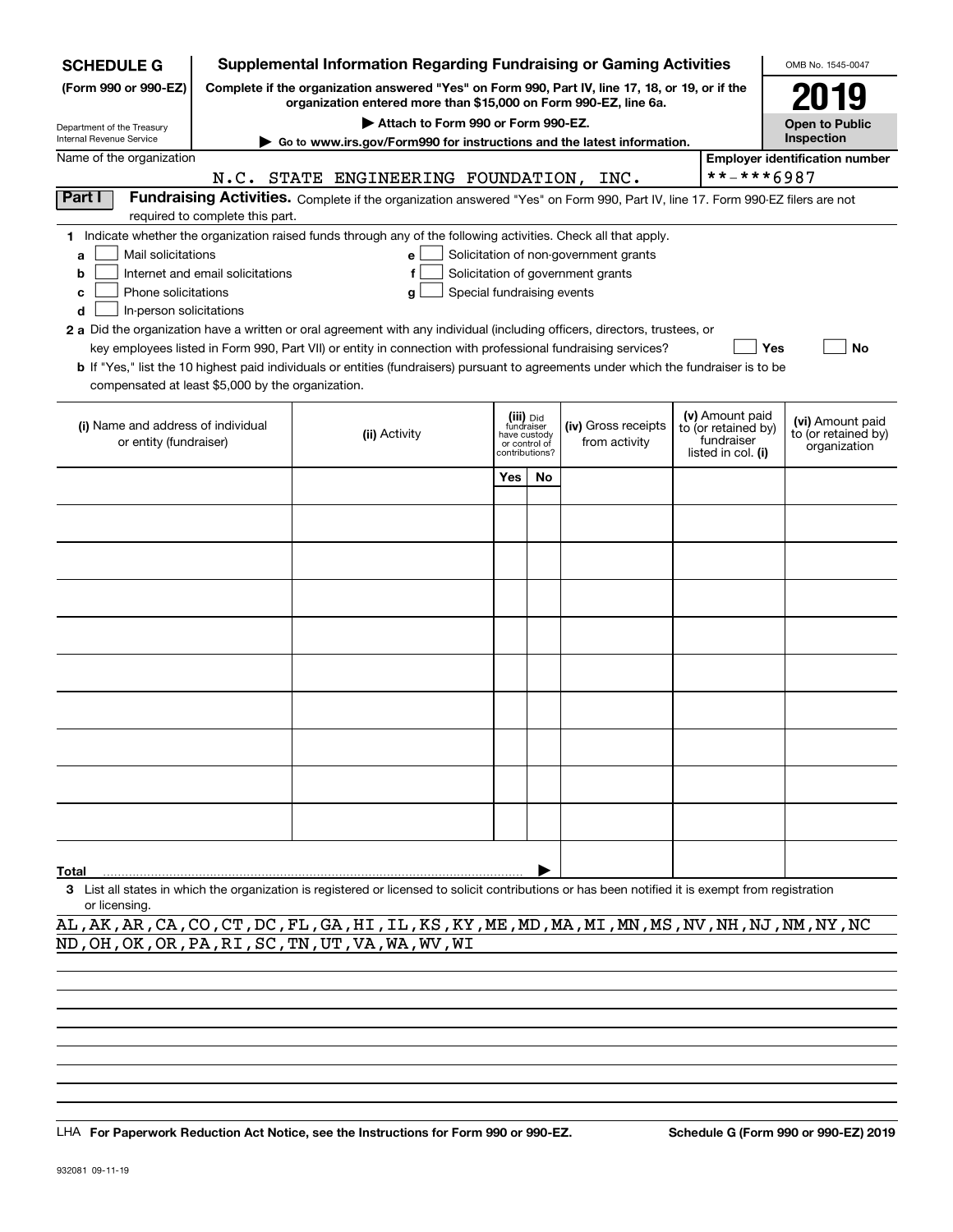**2** Schedule G (Form 990 or 990-EZ) 2019  $\, {\bf N}$  ,  $\, {\bf C}$  ,  $\,$  STATE  $\,$  ENGINEERING  $\,$  FOUNDATION ,  $\,$  INC  $_{\bullet}$   $\,$   $\,$  \* \* – \* \* \* 6987  $\,$  Page **Part II** | Fundraising Events. Complete if the organization answered "Yes" on Form 990, Part IV, line 18, or reported more than \$15,000 of fundraising event contributions and gross income on Form 990-EZ, lines 1 and 6b. List events with gross receipts greater than \$5,000.

|                        |          |                                                                                                          | (a) Event #1   | (b) Event #2            | (c) Other events<br><b>NONE</b> | (d) Total events<br>(add col. (a) through |
|------------------------|----------|----------------------------------------------------------------------------------------------------------|----------------|-------------------------|---------------------------------|-------------------------------------------|
|                        |          |                                                                                                          | ZIA LECTURE    |                         |                                 | col. (c)                                  |
|                        |          |                                                                                                          | (event type)   | (event type)            | (total number)                  |                                           |
| Revenue                |          |                                                                                                          | 48,500.        |                         |                                 | 48,500.                                   |
|                        |          |                                                                                                          | 48,500.        |                         |                                 | 48,500.                                   |
|                        |          | 3 Gross income (line 1 minus line 2)                                                                     |                |                         |                                 |                                           |
|                        |          |                                                                                                          |                |                         |                                 |                                           |
|                        | 5        |                                                                                                          |                |                         |                                 |                                           |
| Direct Expenses        |          |                                                                                                          | 1,013.         |                         |                                 | 1,013.                                    |
|                        |          | 7 Food and beverages                                                                                     | 9,224.         |                         |                                 | 9,224.                                    |
|                        | 8        |                                                                                                          |                |                         |                                 |                                           |
|                        | 9        |                                                                                                          | 19,364.        |                         |                                 | 19,364.                                   |
|                        | 10       | Direct expense summary. Add lines 4 through 9 in column (d)                                              |                |                         |                                 | 29,601.                                   |
|                        |          | 11 Net income summary. Subtract line 10 from line 3, column (d)                                          |                |                         |                                 | $-29,601.$                                |
|                        | Part III | Gaming. Complete if the organization answered "Yes" on Form 990, Part IV, line 19, or reported more than |                |                         |                                 |                                           |
|                        |          | \$15,000 on Form 990-EZ, line 6a.                                                                        |                | (b) Pull tabs/instant   |                                 | (d) Total gaming (add                     |
|                        |          |                                                                                                          | (a) Bingo      | bingo/progressive bingo | (c) Other gaming                | col. (a) through col. (c))                |
| Revenue                |          |                                                                                                          |                |                         |                                 |                                           |
|                        |          |                                                                                                          |                |                         |                                 |                                           |
|                        |          |                                                                                                          |                |                         |                                 |                                           |
|                        |          |                                                                                                          |                |                         |                                 |                                           |
| <b>Direct Expenses</b> | 3        |                                                                                                          |                |                         |                                 |                                           |
|                        | 4        |                                                                                                          |                |                         |                                 |                                           |
|                        |          |                                                                                                          |                |                         |                                 |                                           |
|                        |          | Volunteer labor                                                                                          | Yes<br>%<br>No | Yes<br>%<br>No          | Yes<br>%<br>No                  |                                           |
|                        | 7        | Direct expense summary. Add lines 2 through 5 in column (d)                                              |                |                         |                                 |                                           |
|                        | 8        |                                                                                                          |                |                         |                                 |                                           |
|                        |          |                                                                                                          |                |                         |                                 |                                           |
|                        |          | 9 Enter the state(s) in which the organization conducts gaming activities:                               |                |                         |                                 |                                           |
|                        |          |                                                                                                          |                |                         |                                 | Yes<br>No                                 |
|                        |          | <b>b</b> If "No," explain:                                                                               |                |                         |                                 |                                           |
|                        |          |                                                                                                          |                |                         |                                 |                                           |
|                        |          |                                                                                                          |                |                         |                                 |                                           |
|                        |          |                                                                                                          |                |                         |                                 | Yes<br>No                                 |
|                        |          |                                                                                                          |                |                         |                                 |                                           |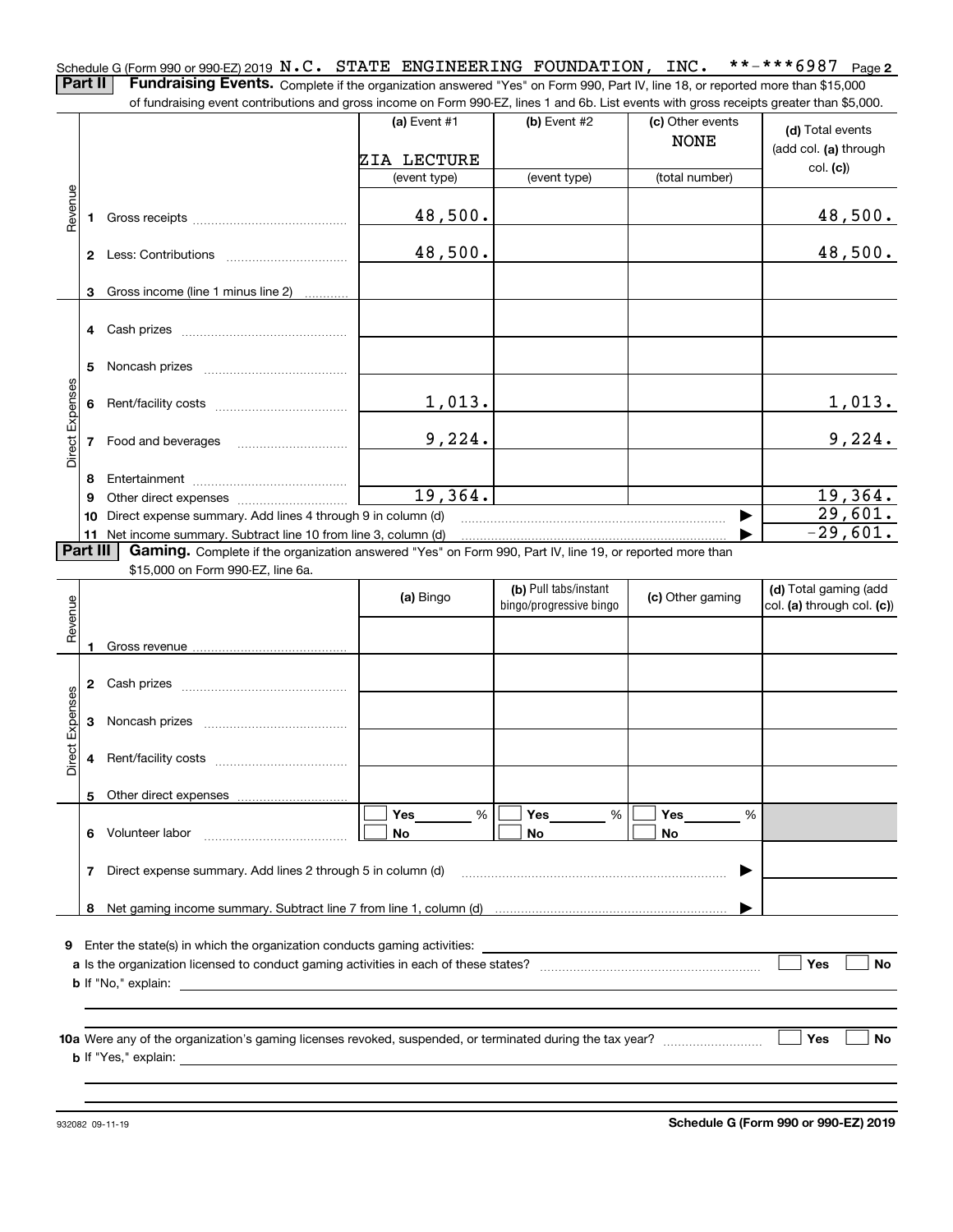|    | Schedule G (Form 990 or 990-EZ) 2019 $N.C.$ STATE ENGINEERING FOUNDATION, INC.                                                                                                                                                                                        | **-***6987      | Page 3 |
|----|-----------------------------------------------------------------------------------------------------------------------------------------------------------------------------------------------------------------------------------------------------------------------|-----------------|--------|
|    |                                                                                                                                                                                                                                                                       | Yes             | No     |
|    | 12 Is the organization a grantor, beneficiary or trustee of a trust, or a member of a partnership or other entity formed                                                                                                                                              |                 |        |
|    |                                                                                                                                                                                                                                                                       | Yes             | No     |
|    | 13 Indicate the percentage of gaming activity conducted in:                                                                                                                                                                                                           |                 |        |
|    |                                                                                                                                                                                                                                                                       | 13а             | %      |
|    | <b>b</b> An outside facility <i>www.communicality communicality communicality communicality communicality communicality communicality communicality communicality communicality communicality communicality communicality communicali</i>                             | 13 <sub>b</sub> | %      |
|    | 14 Enter the name and address of the person who prepares the organization's gaming/special events books and records:                                                                                                                                                  |                 |        |
|    |                                                                                                                                                                                                                                                                       |                 |        |
|    | Name $\blacktriangleright$<br>and the control of the control of the control of the control of the control of the control of the control of the                                                                                                                        |                 |        |
|    | <u> 1989 - Johann Harry Harry Harry Harry Harry Harry Harry Harry Harry Harry Harry Harry Harry Harry Harry Harry</u><br>Address $\blacktriangleright$                                                                                                                |                 |        |
|    | 15a Does the organization have a contract with a third party from whom the organization receives gaming revenue?                                                                                                                                                      | Yes             | No     |
|    | <b>b</b> If "Yes," enter the amount of gaming revenue received by the organization $\triangleright$ \$ ___________________ and the amount                                                                                                                             |                 |        |
|    |                                                                                                                                                                                                                                                                       |                 |        |
|    | c If "Yes," enter name and address of the third party:                                                                                                                                                                                                                |                 |        |
|    |                                                                                                                                                                                                                                                                       |                 |        |
|    | Name $\blacktriangleright$                                                                                                                                                                                                                                            |                 |        |
|    | Address $\blacktriangleright$<br><u>state and the state of the state of the state of the state of the state of the state of the state of the state of the state of the state of the state of the state of the state of the state of the state of the state of the</u> |                 |        |
| 16 | Gaming manager information:                                                                                                                                                                                                                                           |                 |        |
|    | Name $\blacktriangleright$                                                                                                                                                                                                                                            |                 |        |
|    |                                                                                                                                                                                                                                                                       |                 |        |
|    | Gaming manager compensation > \$                                                                                                                                                                                                                                      |                 |        |
|    |                                                                                                                                                                                                                                                                       |                 |        |
|    | Description of services provided $\blacktriangleright$ $\bot$                                                                                                                                                                                                         |                 |        |
|    |                                                                                                                                                                                                                                                                       |                 |        |
|    |                                                                                                                                                                                                                                                                       |                 |        |
|    | Director/officer<br>Employee<br>Independent contractor                                                                                                                                                                                                                |                 |        |
|    | <b>17</b> Mandatory distributions:                                                                                                                                                                                                                                    |                 |        |
|    | a Is the organization required under state law to make charitable distributions from the gaming proceeds to                                                                                                                                                           |                 |        |
|    |                                                                                                                                                                                                                                                                       | Yes             | No     |
|    | retain the state gaming license?                                                                                                                                                                                                                                      |                 |        |
|    | <b>b</b> Enter the amount of distributions required under state law to be distributed to other exempt organizations or spent in the                                                                                                                                   |                 |        |
|    | organization's own exempt activities during the tax year $\triangleright$ \$<br><b>Part IV</b>                                                                                                                                                                        |                 |        |
|    | Supplemental Information. Provide the explanations required by Part I, line 2b, columns (iii) and (v); and Part III, lines 9, 9b, 10b,<br>15b, 15c, 16, and 17b, as applicable. Also provide any additional information. See instructions.                            |                 |        |
|    |                                                                                                                                                                                                                                                                       |                 |        |
|    |                                                                                                                                                                                                                                                                       |                 |        |
|    |                                                                                                                                                                                                                                                                       |                 |        |
|    |                                                                                                                                                                                                                                                                       |                 |        |
|    |                                                                                                                                                                                                                                                                       |                 |        |
|    |                                                                                                                                                                                                                                                                       |                 |        |
|    |                                                                                                                                                                                                                                                                       |                 |        |
|    |                                                                                                                                                                                                                                                                       |                 |        |
|    |                                                                                                                                                                                                                                                                       |                 |        |
|    |                                                                                                                                                                                                                                                                       |                 |        |
|    |                                                                                                                                                                                                                                                                       |                 |        |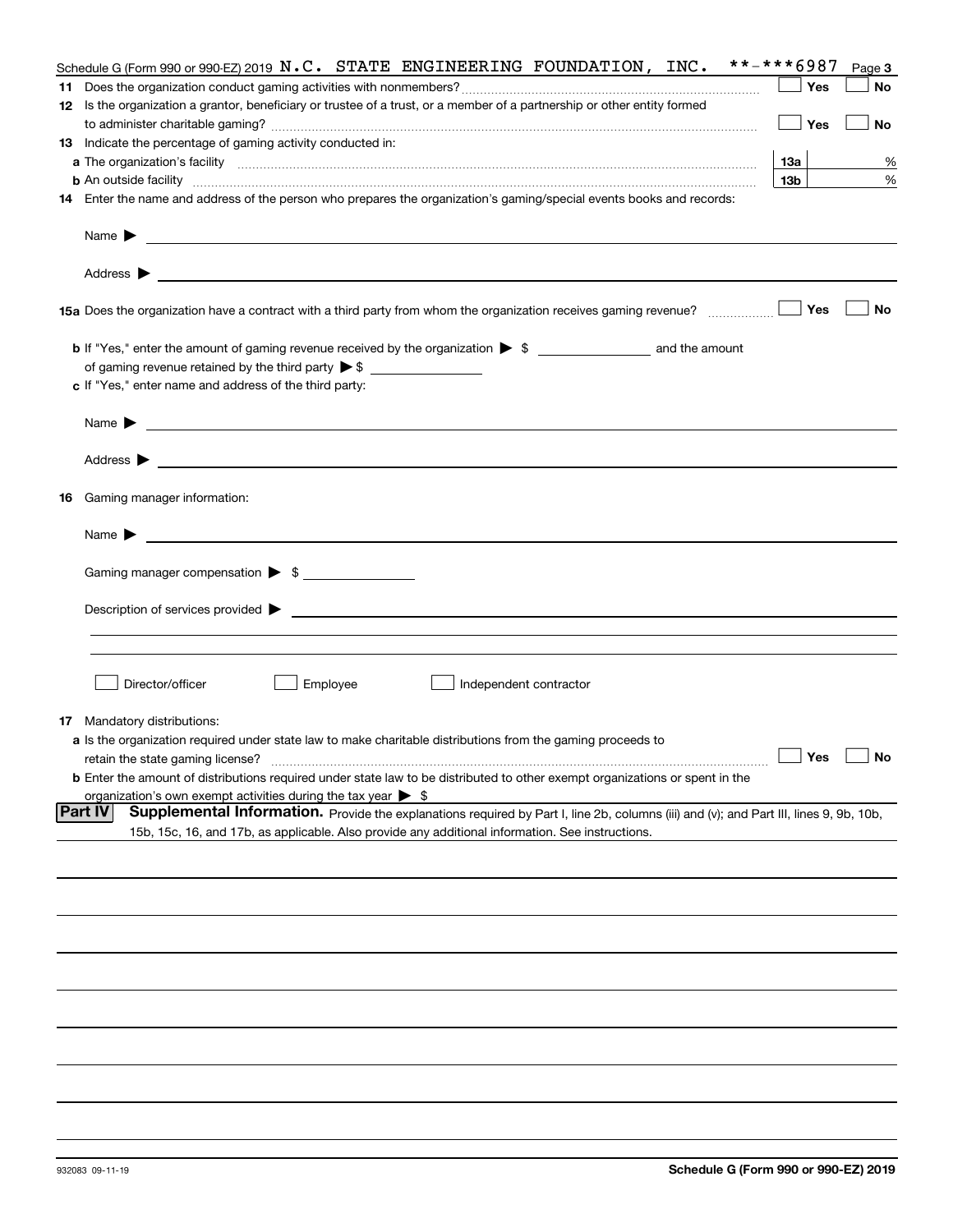|  |  | Schedule G (Form 990 or 990-EZ) $N.C.$ STATE ENGINEERING FOUNDATION, INC.<br><b>Part IV</b> Supplemental Information (continued) |  | **-***6987 Page 4 |  |
|--|--|----------------------------------------------------------------------------------------------------------------------------------|--|-------------------|--|
|  |  |                                                                                                                                  |  |                   |  |
|  |  |                                                                                                                                  |  |                   |  |
|  |  |                                                                                                                                  |  |                   |  |
|  |  |                                                                                                                                  |  |                   |  |
|  |  |                                                                                                                                  |  |                   |  |
|  |  |                                                                                                                                  |  |                   |  |
|  |  |                                                                                                                                  |  |                   |  |
|  |  |                                                                                                                                  |  |                   |  |
|  |  |                                                                                                                                  |  |                   |  |
|  |  |                                                                                                                                  |  |                   |  |
|  |  |                                                                                                                                  |  |                   |  |
|  |  |                                                                                                                                  |  |                   |  |
|  |  |                                                                                                                                  |  |                   |  |
|  |  |                                                                                                                                  |  |                   |  |
|  |  |                                                                                                                                  |  |                   |  |
|  |  |                                                                                                                                  |  |                   |  |
|  |  |                                                                                                                                  |  |                   |  |
|  |  |                                                                                                                                  |  |                   |  |
|  |  |                                                                                                                                  |  |                   |  |
|  |  |                                                                                                                                  |  |                   |  |
|  |  |                                                                                                                                  |  |                   |  |
|  |  |                                                                                                                                  |  |                   |  |
|  |  |                                                                                                                                  |  |                   |  |
|  |  |                                                                                                                                  |  |                   |  |
|  |  |                                                                                                                                  |  |                   |  |
|  |  |                                                                                                                                  |  |                   |  |
|  |  |                                                                                                                                  |  |                   |  |
|  |  |                                                                                                                                  |  |                   |  |
|  |  |                                                                                                                                  |  |                   |  |
|  |  |                                                                                                                                  |  |                   |  |
|  |  |                                                                                                                                  |  |                   |  |
|  |  |                                                                                                                                  |  |                   |  |
|  |  |                                                                                                                                  |  |                   |  |
|  |  |                                                                                                                                  |  |                   |  |
|  |  |                                                                                                                                  |  |                   |  |
|  |  |                                                                                                                                  |  |                   |  |
|  |  |                                                                                                                                  |  |                   |  |
|  |  |                                                                                                                                  |  |                   |  |
|  |  |                                                                                                                                  |  |                   |  |
|  |  |                                                                                                                                  |  |                   |  |
|  |  |                                                                                                                                  |  |                   |  |
|  |  |                                                                                                                                  |  |                   |  |
|  |  |                                                                                                                                  |  |                   |  |
|  |  |                                                                                                                                  |  |                   |  |
|  |  |                                                                                                                                  |  |                   |  |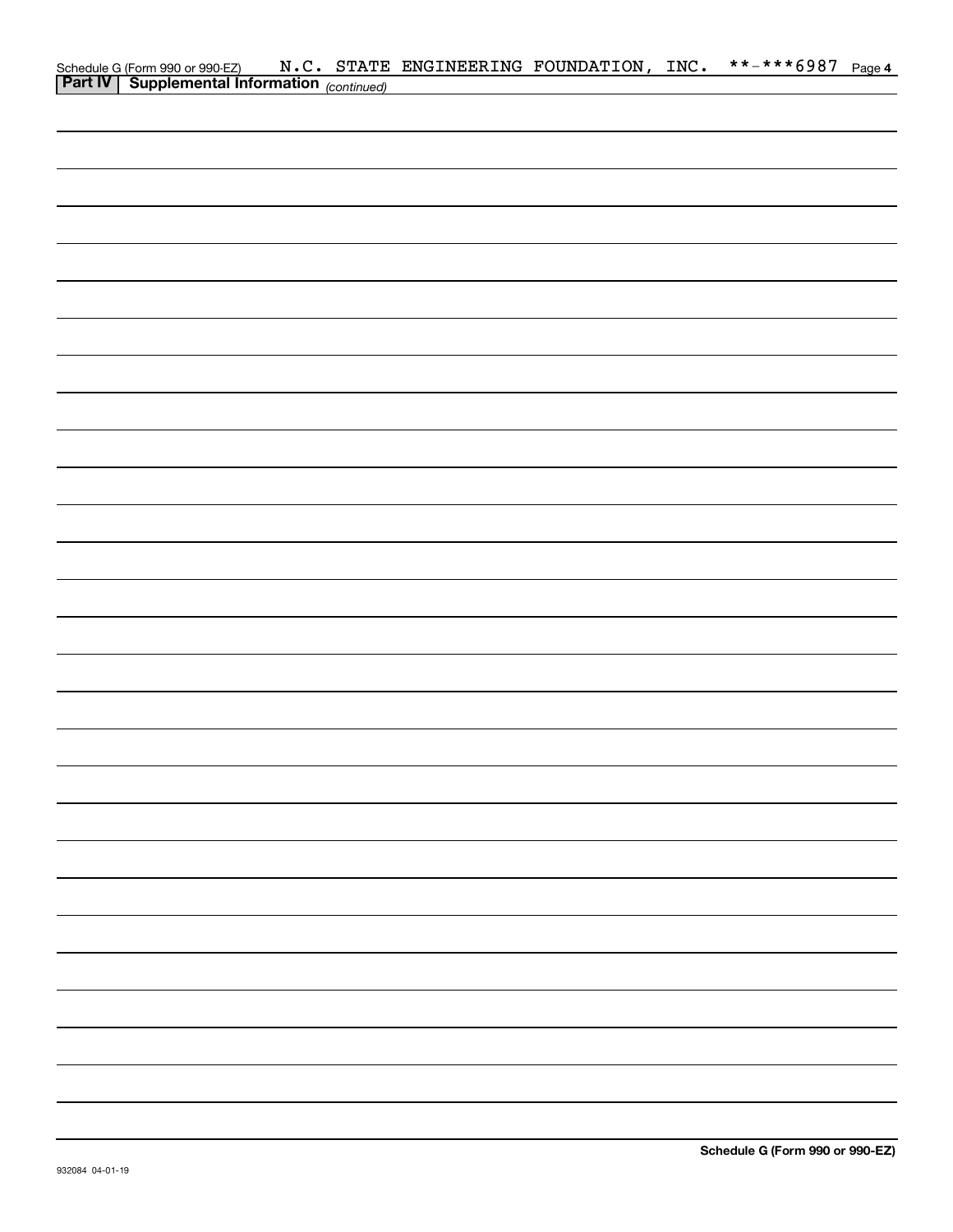| <b>SCHEDULE I</b>                                                                                                                                                                       |                                         | <b>Grants and Other Assistance to Organizations,</b>                                                                                  |                                                       |                                         |                                                                |                                          | OMB No. 1545-0047                                                                  |
|-----------------------------------------------------------------------------------------------------------------------------------------------------------------------------------------|-----------------------------------------|---------------------------------------------------------------------------------------------------------------------------------------|-------------------------------------------------------|-----------------------------------------|----------------------------------------------------------------|------------------------------------------|------------------------------------------------------------------------------------|
| (Form 990)                                                                                                                                                                              |                                         | Governments, and Individuals in the United States<br>Complete if the organization answered "Yes" on Form 990, Part IV, line 21 or 22. |                                                       |                                         |                                                                |                                          | 2019                                                                               |
| Department of the Treasury                                                                                                                                                              |                                         |                                                                                                                                       | Attach to Form 990.                                   |                                         |                                                                |                                          | <b>Open to Public</b>                                                              |
| Internal Revenue Service                                                                                                                                                                |                                         |                                                                                                                                       | Go to www.irs.gov/Form990 for the latest information. |                                         |                                                                |                                          | <b>Inspection</b>                                                                  |
| Name of the organization                                                                                                                                                                | N.C. STATE ENGINEERING FOUNDATION, INC. |                                                                                                                                       |                                                       |                                         |                                                                |                                          | <b>Employer identification number</b><br>**-***6987                                |
| Part I<br><b>General Information on Grants and Assistance</b>                                                                                                                           |                                         |                                                                                                                                       |                                                       |                                         |                                                                |                                          |                                                                                    |
| Does the organization maintain records to substantiate the amount of the grants or assistance, the grantees' eligibility for the grants or assistance, and the selection<br>$\mathbf 1$ |                                         |                                                                                                                                       |                                                       |                                         |                                                                |                                          | $\boxed{\text{X}}$ Yes<br>$ $ No                                                   |
| Describe in Part IV the organization's procedures for monitoring the use of grant funds in the United States.<br>$\mathbf{2}$                                                           |                                         |                                                                                                                                       |                                                       |                                         |                                                                |                                          |                                                                                    |
| Part II<br>Grants and Other Assistance to Domestic Organizations and Domestic Governments. Complete if the organization answered "Yes" on Form 990, Part IV, line 21, for any           |                                         |                                                                                                                                       |                                                       |                                         |                                                                |                                          |                                                                                    |
| recipient that received more than \$5,000. Part II can be duplicated if additional space is needed.<br><b>1 (a)</b> Name and address of organization<br>or government                   | $(b)$ EIN                               | (c) IRC section<br>(if applicable)                                                                                                    | (d) Amount of<br>cash grant                           | (e) Amount of<br>non-cash<br>assistance | (f) Method of<br>valuation (book,<br>FMV, appraisal,<br>other) | (g) Description of<br>noncash assistance | (h) Purpose of grant<br>or assistance                                              |
| NORTH CAROLINA STATE UNIVERSITY<br>NCSU BOX 7205<br>RALEIGH, NC 27695                                                                                                                   | **_*******                              | 170(C)(1)                                                                                                                             | 3,498,888,                                            |                                         | 0. BOOK                                                        | N/A                                      | SCHOLARSHIPS, FACULTY<br>SUPPORT, DEPARTMENTAL<br>SUPPORT, AND FACILITY<br>SUPPORT |
|                                                                                                                                                                                         |                                         |                                                                                                                                       |                                                       |                                         |                                                                |                                          |                                                                                    |
| $\mathbf{2}$<br>Enter total number of other organizations listed in the line 1 table<br>3<br>LHA For Paperwork Reduction Act Notice, see the Instructions for Form 990.                 |                                         |                                                                                                                                       |                                                       |                                         |                                                                |                                          | 1.<br>Schedule I (Form 990) (2019)                                                 |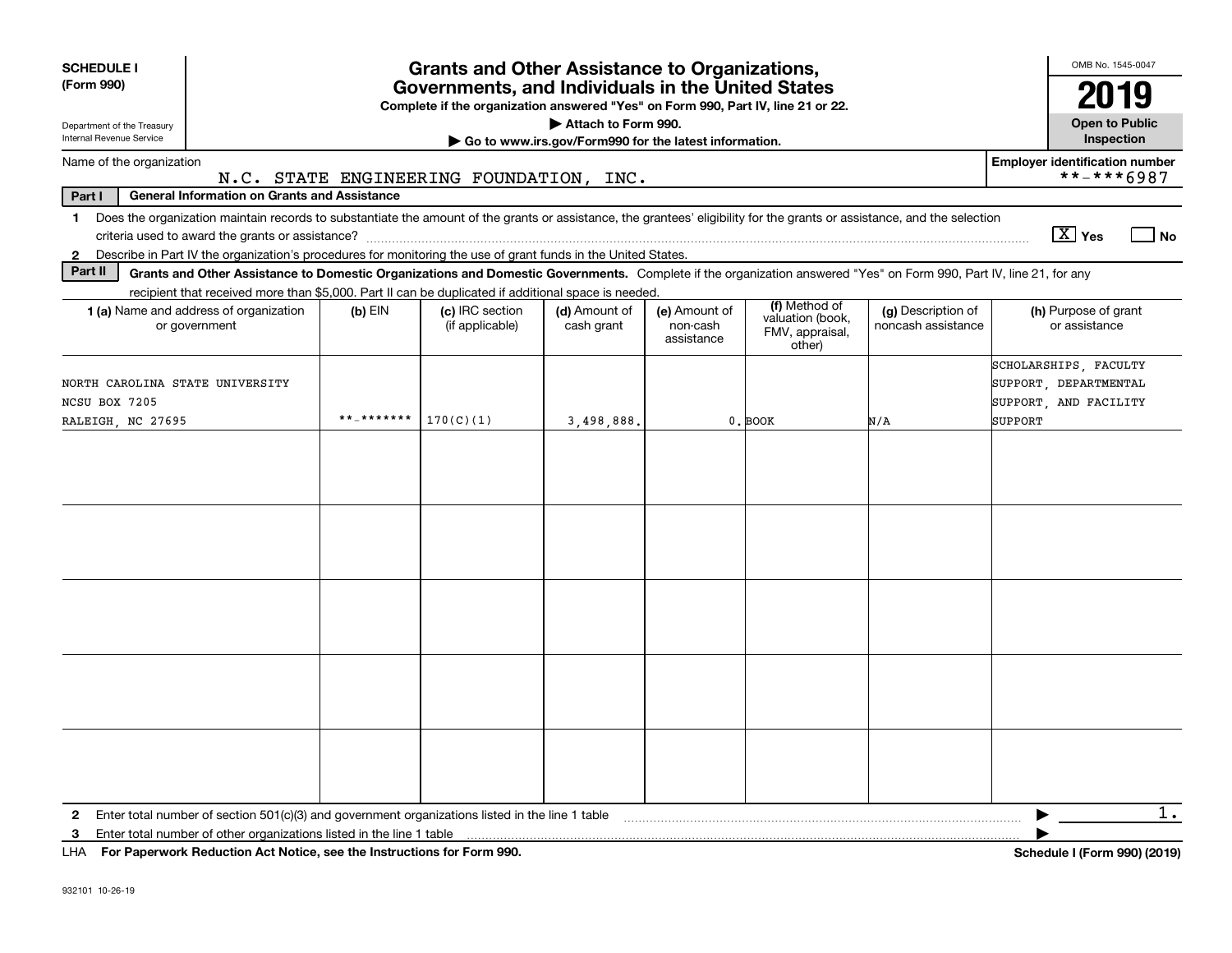#### Schedule I (Form 990) (2019) N.C. STATE ENGINEERING FOUNDATION, INC. \* \* – \* \* \* 6 9 8 7 Page

**Part III | Grants and Other Assistance to Domestic Individuals. Complete if the organization answered "Yes" on Form 990, Part IV, line 22.** Part III can be duplicated if additional space is needed.

| (a) Type of grant or assistance | (b) Number of<br>recipients | (c) Amount of<br>cash grant | (d) Amount of non-<br>cash assistance | (e) Method of valuation<br>(book, FMV, appraisal, other) | (f) Description of noncash assistance |
|---------------------------------|-----------------------------|-----------------------------|---------------------------------------|----------------------------------------------------------|---------------------------------------|
|                                 |                             |                             |                                       |                                                          |                                       |
|                                 |                             |                             |                                       |                                                          |                                       |
|                                 |                             |                             |                                       |                                                          |                                       |
|                                 |                             |                             |                                       |                                                          |                                       |
|                                 |                             |                             |                                       |                                                          |                                       |
|                                 |                             |                             |                                       |                                                          |                                       |
|                                 |                             |                             |                                       |                                                          |                                       |
|                                 |                             |                             |                                       |                                                          |                                       |
|                                 |                             |                             |                                       |                                                          |                                       |
|                                 |                             |                             |                                       |                                                          |                                       |

Part IV | Supplemental Information. Provide the information required in Part I, line 2; Part III, column (b); and any other additional information.

PART I, LINE 2:

GRANTS REPRESENT REIMBURSEMENT OF EXPENSES PROCESSED THROUGH THE

UNIVERSITY'S ACCOUNTING SYSTEMS, AND ARE SUBJECT TO UNIVERSITY AND STATE OF

NORTH CAROLINA GUIDELINES, IN ADDITION TO ANY RESTRICTIONS PLACED DIRECTLY

BY DONORS.

**2**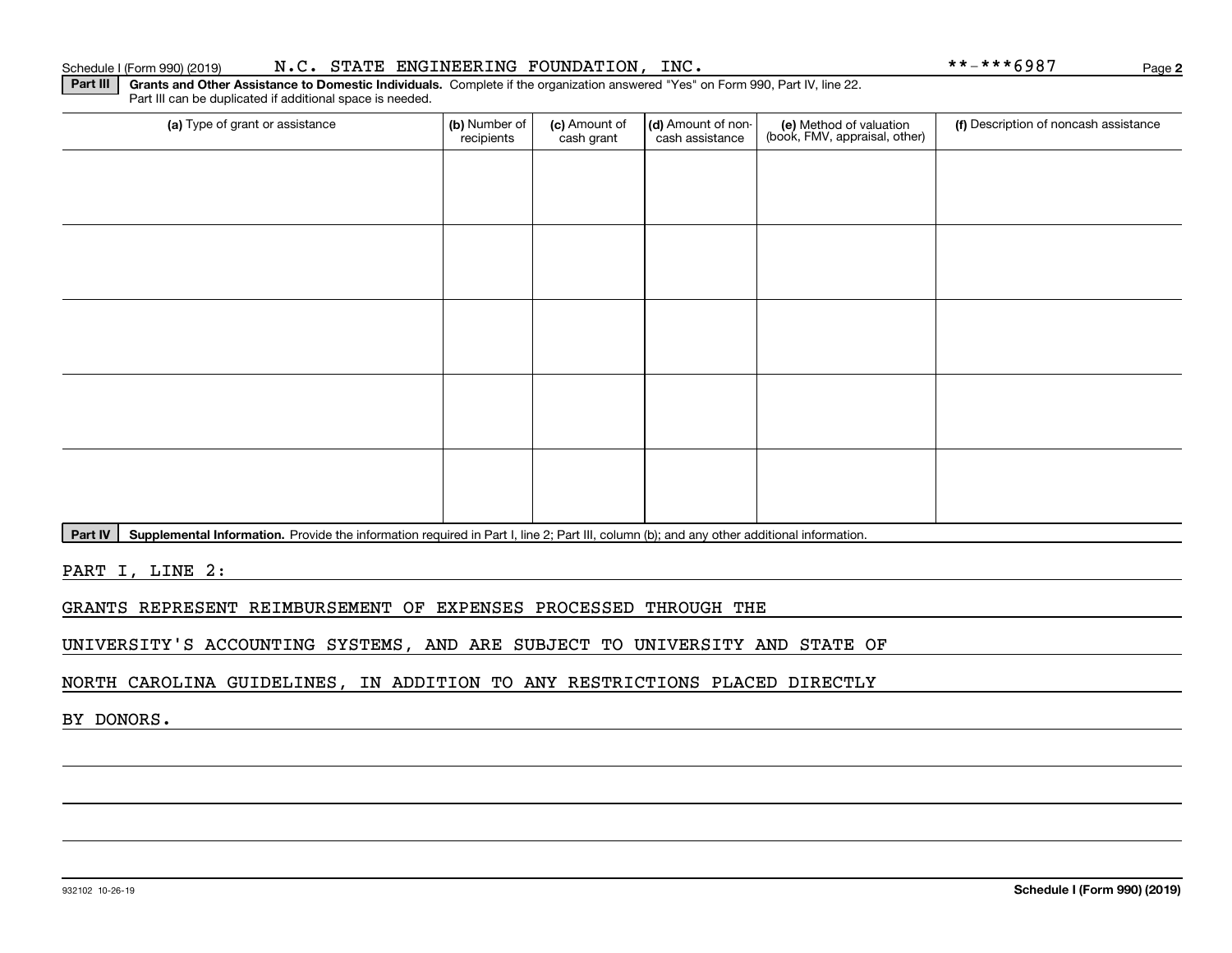|   | <b>Compensation Information</b><br><b>SCHEDULE J</b>                                                                             |                                       |              | OMB No. 1545-0047     |             |
|---|----------------------------------------------------------------------------------------------------------------------------------|---------------------------------------|--------------|-----------------------|-------------|
|   | (Form 990)<br>For certain Officers, Directors, Trustees, Key Employees, and Highest                                              |                                       | 2019         |                       |             |
|   | <b>Compensated Employees</b>                                                                                                     |                                       |              |                       |             |
|   | Complete if the organization answered "Yes" on Form 990, Part IV, line 23.<br>Attach to Form 990.                                |                                       |              | <b>Open to Public</b> |             |
|   | Department of the Treasury<br>Go to www.irs.gov/Form990 for instructions and the latest information.<br>Internal Revenue Service |                                       | Inspection   |                       |             |
|   | Name of the organization                                                                                                         | <b>Employer identification number</b> |              |                       |             |
|   | N.C. STATE ENGINEERING FOUNDATION, INC.                                                                                          | **-***6987                            |              |                       |             |
|   | <b>Questions Regarding Compensation</b><br>Part I                                                                                |                                       |              |                       |             |
|   |                                                                                                                                  |                                       |              | Yes                   | No          |
|   | Check the appropriate box(es) if the organization provided any of the following to or for a person listed on Form 990,           |                                       |              |                       |             |
|   | Part VII, Section A, line 1a. Complete Part III to provide any relevant information regarding these items.                       |                                       |              |                       |             |
|   | First-class or charter travel<br>Housing allowance or residence for personal use                                                 |                                       |              |                       |             |
|   | Travel for companions<br>Payments for business use of personal residence                                                         |                                       |              |                       |             |
|   | Health or social club dues or initiation fees<br>Tax indemnification and gross-up payments                                       |                                       |              |                       |             |
|   | Discretionary spending account<br>Personal services (such as maid, chauffeur, chef)                                              |                                       |              |                       |             |
|   |                                                                                                                                  |                                       |              |                       |             |
| b | If any of the boxes on line 1a are checked, did the organization follow a written policy regarding payment or                    |                                       |              |                       |             |
|   | reimbursement or provision of all of the expenses described above? If "No," complete Part III to explain                         |                                       | 1b           |                       |             |
| 2 | Did the organization require substantiation prior to reimbursing or allowing expenses incurred by all directors,                 |                                       |              |                       |             |
|   |                                                                                                                                  |                                       | $\mathbf{2}$ |                       |             |
|   |                                                                                                                                  |                                       |              |                       |             |
| з | Indicate which, if any, of the following the organization used to establish the compensation of the organization's               |                                       |              |                       |             |
|   | CEO/Executive Director. Check all that apply. Do not check any boxes for methods used by a related organization to               |                                       |              |                       |             |
|   | establish compensation of the CEO/Executive Director, but explain in Part III.                                                   |                                       |              |                       |             |
|   | Compensation committee<br>Written employment contract                                                                            |                                       |              |                       |             |
|   | Compensation survey or study<br>Independent compensation consultant                                                              |                                       |              |                       |             |
|   | $\boxed{\textbf{X}}$ Approval by the board or compensation committee<br>Form 990 of other organizations                          |                                       |              |                       |             |
|   |                                                                                                                                  |                                       |              |                       |             |
| 4 | During the year, did any person listed on Form 990, Part VII, Section A, line 1a, with respect to the filing                     |                                       |              |                       |             |
|   | organization or a related organization:                                                                                          |                                       |              |                       |             |
| а | Receive a severance payment or change-of-control payment?                                                                        |                                       | 4a           |                       | х           |
|   |                                                                                                                                  |                                       | 4b           |                       | $\mathbf X$ |
| с |                                                                                                                                  |                                       | 4c           |                       | X           |
|   | If "Yes" to any of lines 4a-c, list the persons and provide the applicable amounts for each item in Part III.                    |                                       |              |                       |             |
|   |                                                                                                                                  |                                       |              |                       |             |
|   | Only section 501(c)(3), 501(c)(4), and 501(c)(29) organizations must complete lines 5-9.                                         |                                       |              |                       |             |
|   | For persons listed on Form 990, Part VII, Section A, line 1a, did the organization pay or accrue any compensation                |                                       |              |                       |             |
|   | contingent on the revenues of:                                                                                                   |                                       |              |                       |             |
| a |                                                                                                                                  |                                       | 5а           |                       | х<br>X      |
|   |                                                                                                                                  |                                       | 5b           |                       |             |
|   | If "Yes" on line 5a or 5b, describe in Part III.                                                                                 |                                       |              |                       |             |
|   | 6 For persons listed on Form 990, Part VII, Section A, line 1a, did the organization pay or accrue any compensation              |                                       |              |                       |             |
|   | contingent on the net earnings of:                                                                                               |                                       |              |                       | х           |
| a | The organization? <b>With the organization? Constitution of the organization</b> of the organization?                            |                                       | 6a           |                       | X           |
|   |                                                                                                                                  |                                       | 6b           |                       |             |
|   | If "Yes" on line 6a or 6b, describe in Part III.                                                                                 |                                       |              |                       |             |
|   | 7 For persons listed on Form 990, Part VII, Section A, line 1a, did the organization provide any nonfixed payments               |                                       |              |                       | x           |
|   | Were any amounts reported on Form 990, Part VII, paid or accrued pursuant to a contract that was subject to the                  |                                       | 7            |                       |             |
| 8 |                                                                                                                                  |                                       | 8            |                       | x           |
|   | initial contract exception described in Regulations section 53.4958-4(a)(3)? If "Yes," describe in Part III                      |                                       |              |                       |             |
| 9 | If "Yes" on line 8, did the organization also follow the rebuttable presumption procedure described in                           |                                       |              |                       |             |
|   | $\cdot$ $\cdot$ $\cdot$ $\cdot$ $\cdot$ $\cdot$ $\cdot$ $\cdot$                                                                  |                                       | 9            |                       |             |

LHA For Paperwork Reduction Act Notice, see the Instructions for Form 990. Schedule J (Form 990) 2019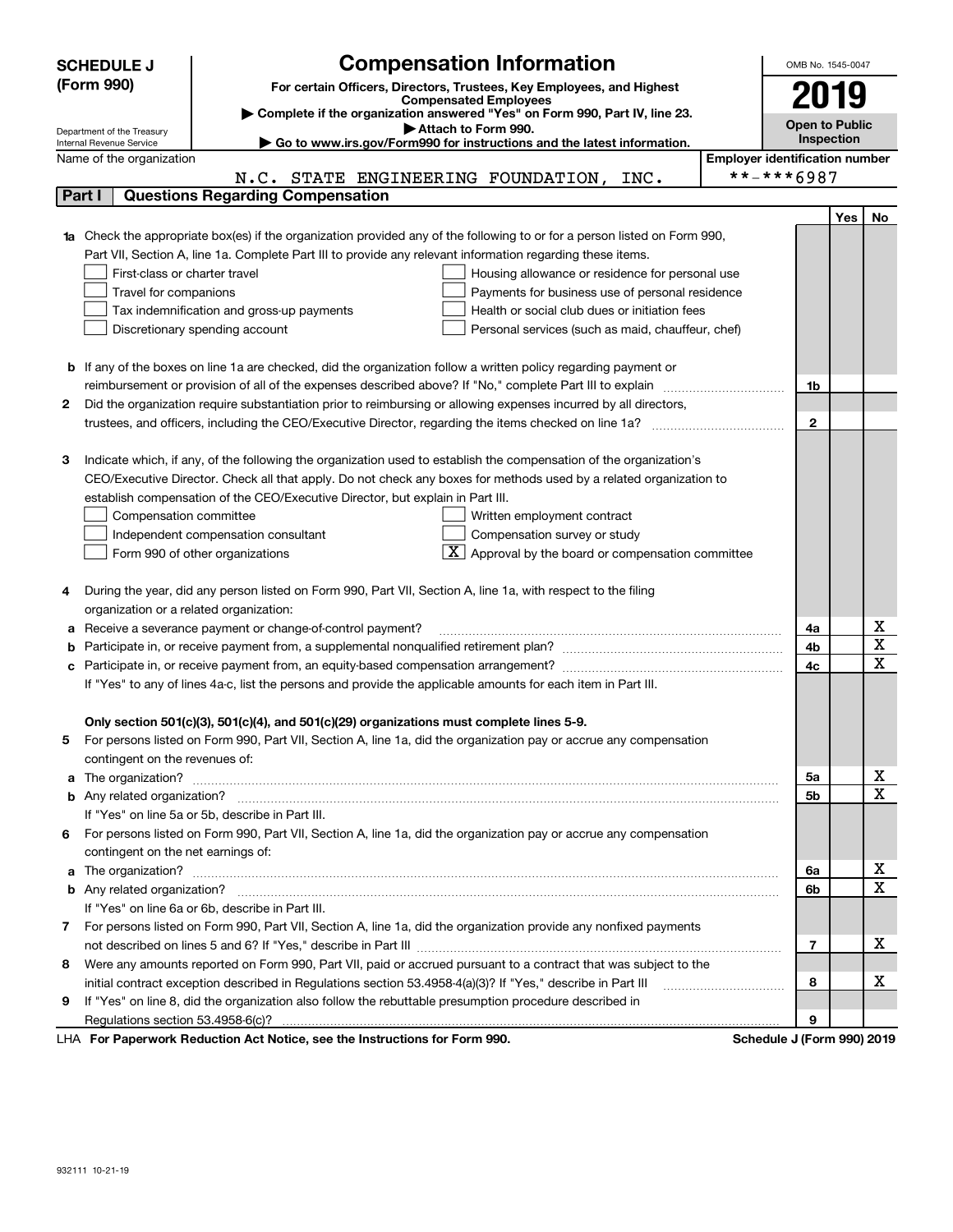#### N.C. STATE ENGINEERING FOUNDATION, INC. \*\*-\*\*\*6987

# **Part II Officers, Directors, Trustees, Key Employees, and Highest Compensated Employees.**  Schedule J (Form 990) 2019 Page Use duplicate copies if additional space is needed.

For each individual whose compensation must be reported on Schedule J, report compensation from the organization on row (i) and from related organizations, described in the instructions, on row (ii). Do not list any individuals that aren't listed on Form 990, Part VII.

**Note:**  The sum of columns (B)(i)-(iii) for each listed individual must equal the total amount of Form 990, Part VII, Section A, line 1a, applicable column (D) and (E) amounts for that individual.

|                          |      |                          | (B) Breakdown of W-2 and/or 1099-MISC compensation |                                           | (C) Retirement and             | (D) Nontaxable | (E) Total of columns | (F) Compensation                                           |
|--------------------------|------|--------------------------|----------------------------------------------------|-------------------------------------------|--------------------------------|----------------|----------------------|------------------------------------------------------------|
| (A) Name and Title       |      | (i) Base<br>compensation | (ii) Bonus &<br>incentive<br>compensation          | (iii) Other<br>reportable<br>compensation | other deferred<br>compensation | benefits       | $(B)(i)-(D)$         | in column (B)<br>reported as deferred<br>on prior Form 990 |
| DELEHANTY<br>ERIN<br>(1) | (i)  | $\overline{0}$ .         | $\overline{0}$ .                                   | $\overline{0}$ .                          | $\overline{0}$ .               | 0.             | $\overline{0}$ .     | 0.                                                         |
| ASSISTANT TREASURER      | (ii) | 136,856.                 | $\overline{0}$ .                                   | $\overline{0}$ .                          | 26,408.                        | 6, 237.        | 169,501.             | 0.                                                         |
| GRIFFIN R LAMB<br>(2)    | (i)  | 0.                       | $\overline{0}$ .                                   | $\overline{0}$ .                          | $\overline{0}$ .               | 0.             | 0.                   | $\overline{0}$ .                                           |
| <b>SECRETARY</b>         | (ii) | 135,000.                 | $\overline{0}$ .                                   | 10,000.                                   | 17,381.                        | 4, 163.        | 166,544.             | $\overline{0}$ .                                           |
| (3) MARY T PELOQUIN-DODD | (i)  | 0.                       | $\overline{0}$ .                                   | 0.                                        | $\overline{0}$ .               | 0.             | 0.                   | $\overline{0}$ .                                           |
| TREASURER                | (ii) | 324,921.                 | $\overline{0}$ .                                   | $\overline{0}$ .                          | 37,284.                        | 6, 237.        | 368,442.             | $\overline{0}$ .                                           |
|                          | (i)  |                          |                                                    |                                           |                                |                |                      |                                                            |
|                          | (ii) |                          |                                                    |                                           |                                |                |                      |                                                            |
|                          | (i)  |                          |                                                    |                                           |                                |                |                      |                                                            |
|                          | (ii) |                          |                                                    |                                           |                                |                |                      |                                                            |
|                          | (i)  |                          |                                                    |                                           |                                |                |                      |                                                            |
|                          | (ii) |                          |                                                    |                                           |                                |                |                      |                                                            |
|                          | (i)  |                          |                                                    |                                           |                                |                |                      |                                                            |
|                          | (ii) |                          |                                                    |                                           |                                |                |                      |                                                            |
|                          | (i)  |                          |                                                    |                                           |                                |                |                      |                                                            |
|                          | (ii) |                          |                                                    |                                           |                                |                |                      |                                                            |
|                          | (i)  |                          |                                                    |                                           |                                |                |                      |                                                            |
|                          | (ii) |                          |                                                    |                                           |                                |                |                      |                                                            |
|                          | (i)  |                          |                                                    |                                           |                                |                |                      |                                                            |
|                          | (ii) |                          |                                                    |                                           |                                |                |                      |                                                            |
|                          | (i)  |                          |                                                    |                                           |                                |                |                      |                                                            |
|                          | (ii) |                          |                                                    |                                           |                                |                |                      |                                                            |
|                          | (i)  |                          |                                                    |                                           |                                |                |                      |                                                            |
|                          | (ii) |                          |                                                    |                                           |                                |                |                      |                                                            |
|                          | (i)  |                          |                                                    |                                           |                                |                |                      |                                                            |
|                          | (ii) |                          |                                                    |                                           |                                |                |                      |                                                            |
|                          | (i)  |                          |                                                    |                                           |                                |                |                      |                                                            |
|                          | (ii) |                          |                                                    |                                           |                                |                |                      |                                                            |
|                          | (i)  |                          |                                                    |                                           |                                |                |                      |                                                            |
|                          | (ii) |                          |                                                    |                                           |                                |                |                      |                                                            |
|                          | (i)  |                          |                                                    |                                           |                                |                |                      |                                                            |
|                          | (ii) |                          |                                                    |                                           |                                |                |                      |                                                            |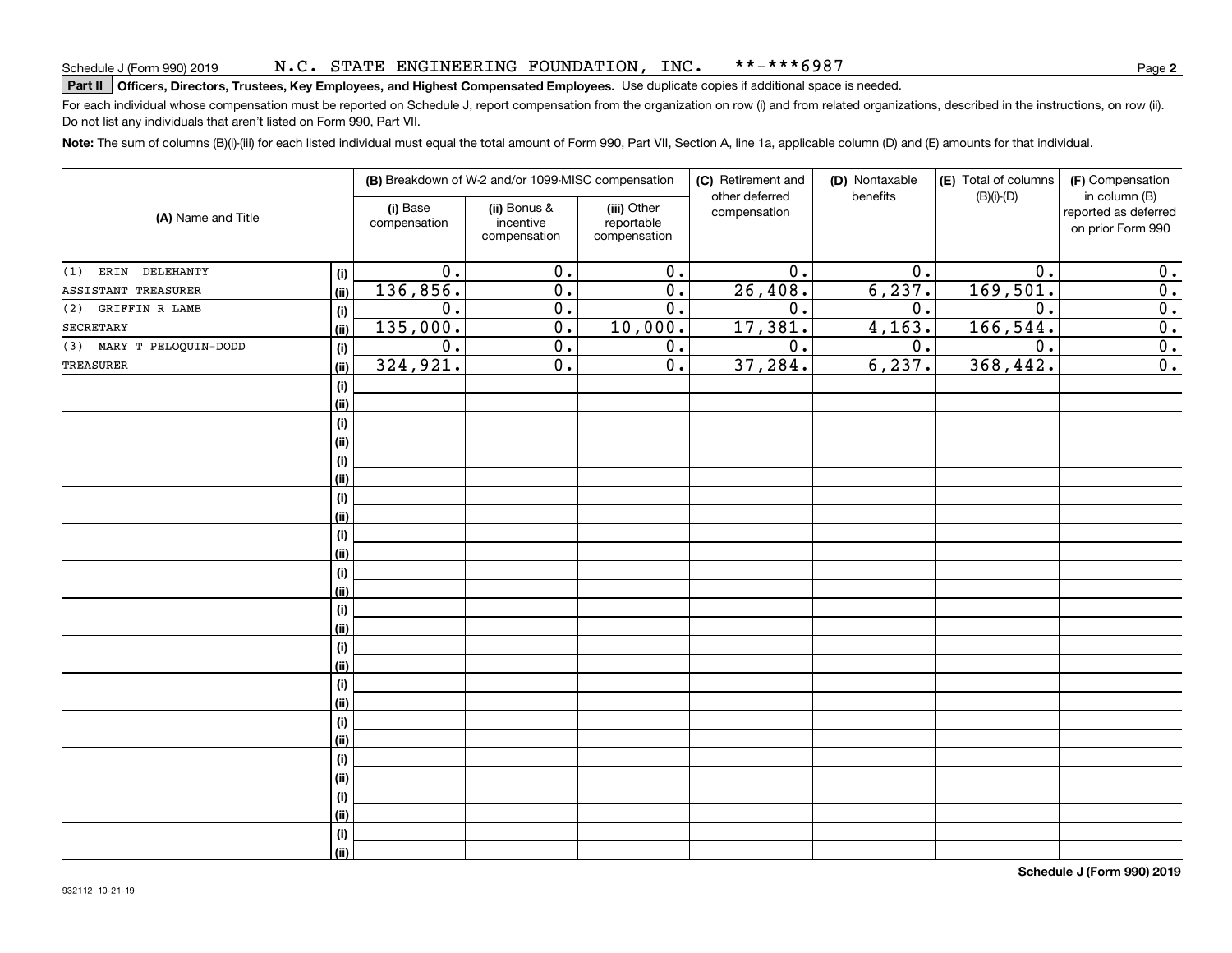**Part III Supplemental Information**

### SCHEDULE J, PART II - COMPENSATION FROM RELATED ORGANIZATIONS

#### THE BOARD MEMBERS THAT ARE COMPENSATED RECEIVE COMPENSATION FROM NC

STATE UNIVERSITY, A  $170(C)(1)$  ORGANIZATION RELATED TO THE N.C. STATE

#### ENGINEERING FOUNDATION.

Page 3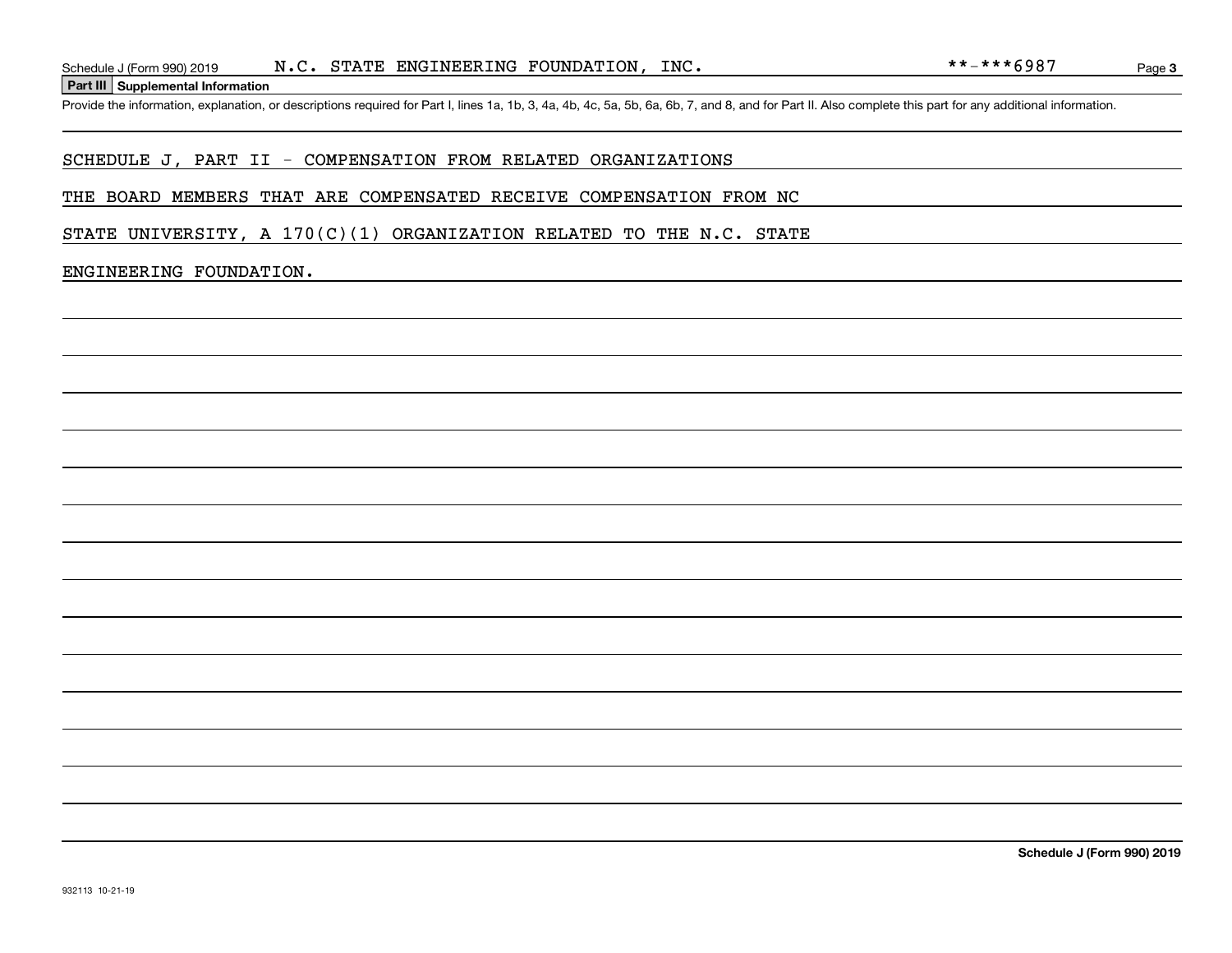### **SCHEDULE M (Form 990)**

# **Noncash Contributions**

OMB No. 1545-0047

| Department of the Treasury      |  |
|---------------------------------|--|
| <b>Internal Revenue Service</b> |  |

**Complete if the organizations answered "Yes" on Form 990, Part IV, lines 29 or 30.** <sup>J</sup>**2019 Attach to Form 990.** J

**Open to Public Inspection**

|  | Name of the organization |
|--|--------------------------|
|--|--------------------------|

 **Go to www.irs.gov/Form990 for instructions and the latest information.** J N.C. STATE ENGINEERING FOUNDATION, INC.

| <b>Employer identification number</b> |
|---------------------------------------|
| **-***6987                            |

| <b>Part I</b> | <b>Types of Property</b>                                                                                                       |                               |                                      |                                                    |                                                              |     |         |    |
|---------------|--------------------------------------------------------------------------------------------------------------------------------|-------------------------------|--------------------------------------|----------------------------------------------------|--------------------------------------------------------------|-----|---------|----|
|               |                                                                                                                                | (a)<br>Check if<br>applicable | (b)<br>Number of<br>contributions or | (c)<br>Noncash contribution<br>amounts reported on | (d)<br>Method of determining<br>noncash contribution amounts |     |         |    |
|               |                                                                                                                                |                               |                                      | litems contributed Form 990, Part VIII, line 1g    |                                                              |     |         |    |
| 1             |                                                                                                                                |                               |                                      |                                                    |                                                              |     |         |    |
| 2             |                                                                                                                                |                               |                                      |                                                    |                                                              |     |         |    |
| 3             | Art - Fractional interests                                                                                                     |                               |                                      |                                                    |                                                              |     |         |    |
| 4             | Books and publications                                                                                                         |                               |                                      |                                                    |                                                              |     |         |    |
| 5             | Clothing and household goods                                                                                                   |                               |                                      |                                                    |                                                              |     |         |    |
| 6             |                                                                                                                                |                               |                                      |                                                    |                                                              |     |         |    |
| 7             |                                                                                                                                |                               |                                      |                                                    |                                                              |     |         |    |
| 8             |                                                                                                                                | $\mathbf x$                   | 27                                   |                                                    | 1,062,300.FAIR MARKET VALUE                                  |     |         |    |
| 9             | Securities - Publicly traded                                                                                                   |                               |                                      |                                                    |                                                              |     |         |    |
| 10            | Securities - Closely held stock                                                                                                |                               |                                      |                                                    |                                                              |     |         |    |
| 11            | Securities - Partnership, LLC, or<br>trust interests                                                                           |                               |                                      |                                                    |                                                              |     |         |    |
| 12            |                                                                                                                                |                               |                                      |                                                    |                                                              |     |         |    |
| 13            | Qualified conservation contribution -                                                                                          |                               |                                      |                                                    |                                                              |     |         |    |
|               | Historic structures                                                                                                            |                               |                                      |                                                    |                                                              |     |         |    |
| 14            | Qualified conservation contribution - Other                                                                                    |                               |                                      |                                                    |                                                              |     |         |    |
| 15            |                                                                                                                                |                               |                                      |                                                    |                                                              |     |         |    |
| 16            | Real estate - Commercial                                                                                                       |                               |                                      |                                                    |                                                              |     |         |    |
| 17            |                                                                                                                                | $\mathbf X$                   | 4                                    |                                                    | 916,000. FAIR MARKET VALUE                                   |     |         |    |
| 18            |                                                                                                                                |                               |                                      |                                                    |                                                              |     |         |    |
| 19            |                                                                                                                                |                               |                                      |                                                    |                                                              |     |         |    |
| 20            | Drugs and medical supplies                                                                                                     |                               |                                      |                                                    |                                                              |     |         |    |
| 21            |                                                                                                                                |                               |                                      |                                                    |                                                              |     |         |    |
| 22            |                                                                                                                                |                               |                                      |                                                    |                                                              |     |         |    |
| 23            |                                                                                                                                |                               |                                      |                                                    |                                                              |     |         |    |
| 24            |                                                                                                                                |                               |                                      |                                                    |                                                              |     |         |    |
| 25            | Other $\blacktriangleright$<br>$\overline{\phantom{a}}$                                                                        |                               |                                      |                                                    |                                                              |     |         |    |
| 26            | $\overline{\phantom{a}}$ )<br>Other $\blacktriangleright$                                                                      |                               |                                      |                                                    |                                                              |     |         |    |
| 27            | Other $\blacktriangleright$                                                                                                    |                               |                                      |                                                    |                                                              |     |         |    |
| 28            | Other $\blacktriangleright$                                                                                                    |                               |                                      |                                                    |                                                              |     |         |    |
| 29            | Number of Forms 8283 received by the organization during the tax year for contributions                                        |                               |                                      |                                                    |                                                              |     |         |    |
|               | for which the organization completed Form 8283, Part IV, Donee Acknowledgement                                                 |                               |                                      | 29                                                 |                                                              |     |         |    |
|               |                                                                                                                                |                               |                                      |                                                    |                                                              |     | Yes $ $ | No |
|               | 30a During the year, did the organization receive by contribution any property reported in Part I, lines 1 through 28, that it |                               |                                      |                                                    |                                                              |     |         |    |
|               | must hold for at least three years from the date of the initial contribution, and which isn't required to be used for          |                               |                                      |                                                    |                                                              |     |         |    |
|               | exempt purposes for the entire holding period?                                                                                 |                               |                                      |                                                    |                                                              | 30a |         | х  |
|               | <b>b</b> If "Yes," describe the arrangement in Part II.                                                                        |                               |                                      |                                                    |                                                              |     |         |    |
| 31            | Does the organization have a gift acceptance policy that requires the review of any nonstandard contributions?                 |                               |                                      |                                                    |                                                              | 31  | x       |    |
|               | 32a Does the organization hire or use third parties or related organizations to solicit, process, or sell noncash              |                               |                                      |                                                    |                                                              |     |         |    |
|               | contributions?                                                                                                                 |                               |                                      |                                                    |                                                              | 32a |         | х  |
|               | <b>b</b> If "Yes," describe in Part II.                                                                                        |                               |                                      |                                                    |                                                              |     |         |    |
| 33            | If the organization didn't report an amount in column (c) for a type of property for which column (a) is checked,              |                               |                                      |                                                    |                                                              |     |         |    |

describe in Part II.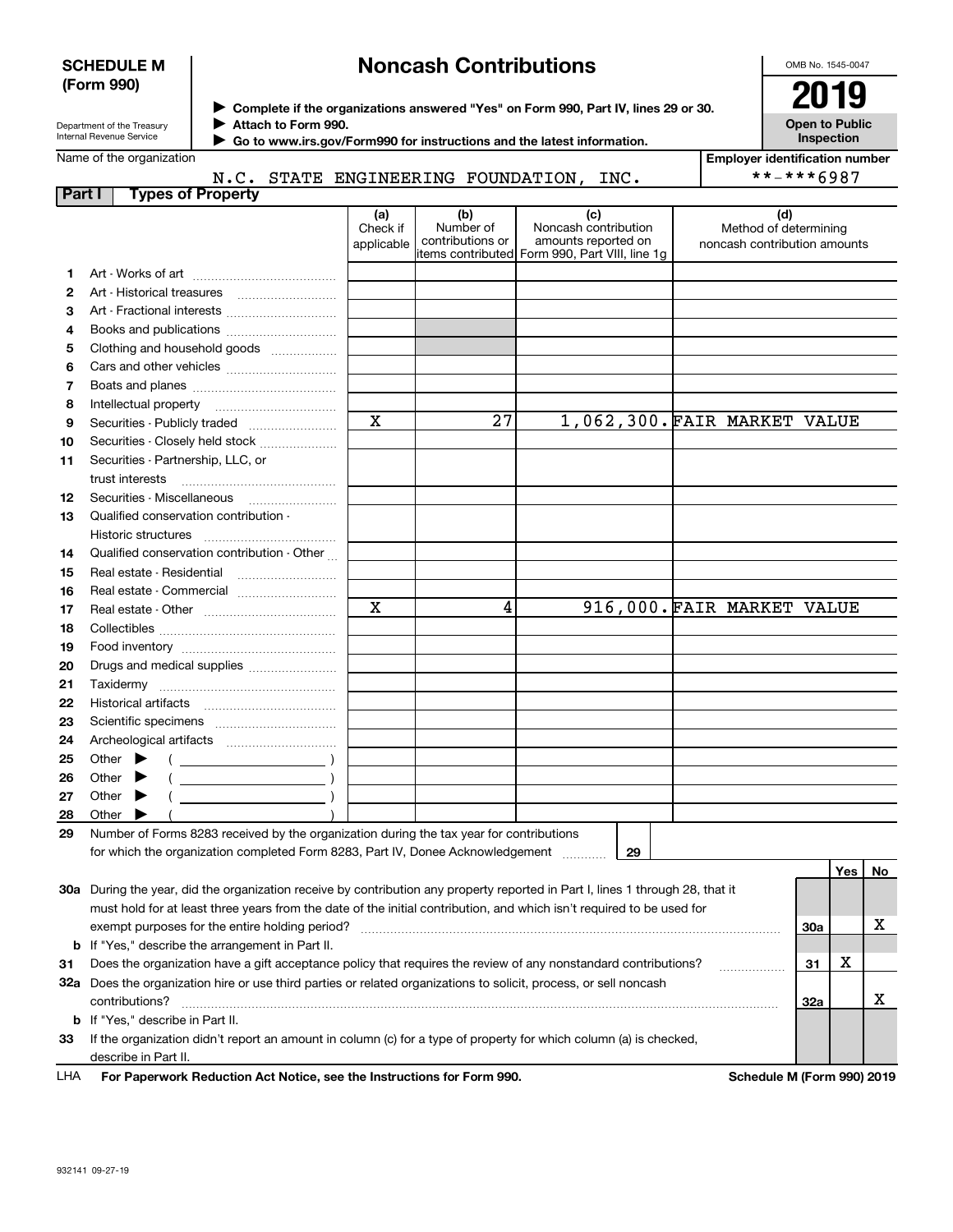|                | Schedule M (Form 990) 2019 N.C. STATE ENGINEERING FOUNDATION, INC. |  |  |  | **-***6987                                                                                                                                                                                                                          | Page 2 |
|----------------|--------------------------------------------------------------------|--|--|--|-------------------------------------------------------------------------------------------------------------------------------------------------------------------------------------------------------------------------------------|--------|
| <b>Part II</b> | this part for any additional information.                          |  |  |  | <b>Supplemental Information.</b> Provide the information required by Part I, lines 30b, 32b, and 33, and whether the organization is reporting in Part I, column (b), the number of contributions, the number of items received, or |        |
|                |                                                                    |  |  |  |                                                                                                                                                                                                                                     |        |
|                |                                                                    |  |  |  |                                                                                                                                                                                                                                     |        |
|                |                                                                    |  |  |  |                                                                                                                                                                                                                                     |        |
|                |                                                                    |  |  |  |                                                                                                                                                                                                                                     |        |
|                |                                                                    |  |  |  |                                                                                                                                                                                                                                     |        |
|                |                                                                    |  |  |  |                                                                                                                                                                                                                                     |        |
|                |                                                                    |  |  |  |                                                                                                                                                                                                                                     |        |
|                |                                                                    |  |  |  |                                                                                                                                                                                                                                     |        |
|                |                                                                    |  |  |  |                                                                                                                                                                                                                                     |        |
|                |                                                                    |  |  |  |                                                                                                                                                                                                                                     |        |
|                |                                                                    |  |  |  |                                                                                                                                                                                                                                     |        |
|                |                                                                    |  |  |  |                                                                                                                                                                                                                                     |        |
|                |                                                                    |  |  |  |                                                                                                                                                                                                                                     |        |
|                |                                                                    |  |  |  |                                                                                                                                                                                                                                     |        |
|                |                                                                    |  |  |  |                                                                                                                                                                                                                                     |        |
|                |                                                                    |  |  |  |                                                                                                                                                                                                                                     |        |
|                |                                                                    |  |  |  |                                                                                                                                                                                                                                     |        |
|                |                                                                    |  |  |  |                                                                                                                                                                                                                                     |        |
|                |                                                                    |  |  |  |                                                                                                                                                                                                                                     |        |
|                |                                                                    |  |  |  |                                                                                                                                                                                                                                     |        |
|                |                                                                    |  |  |  |                                                                                                                                                                                                                                     |        |
|                |                                                                    |  |  |  |                                                                                                                                                                                                                                     |        |
|                |                                                                    |  |  |  |                                                                                                                                                                                                                                     |        |
|                |                                                                    |  |  |  |                                                                                                                                                                                                                                     |        |
|                |                                                                    |  |  |  |                                                                                                                                                                                                                                     |        |
|                |                                                                    |  |  |  |                                                                                                                                                                                                                                     |        |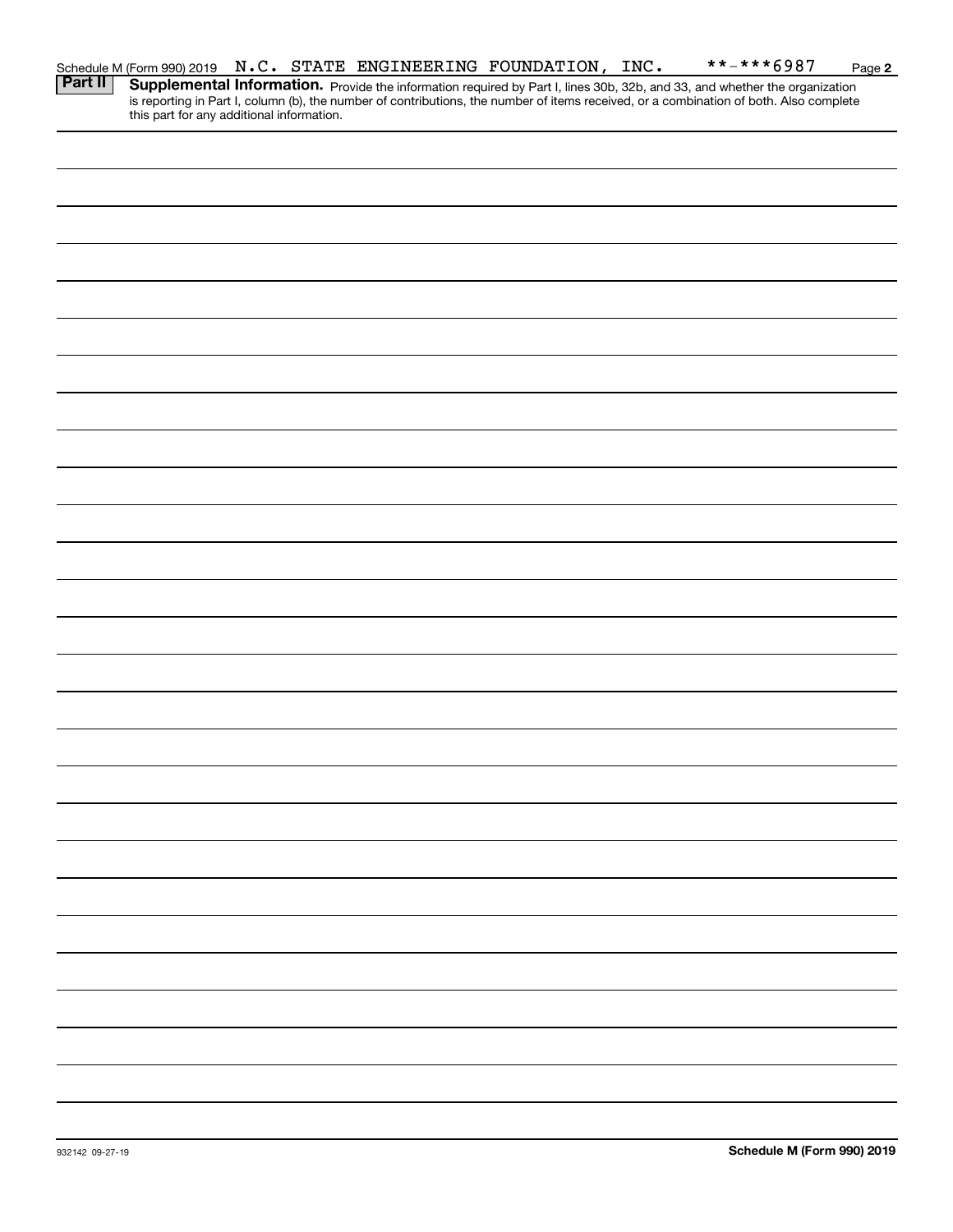**(Form 990 or 990-EZ)**

Department of the Treasury Internal Revenue Service Name of the organization

**Complete to provide information for responses to specific questions on Form 990 or 990-EZ or to provide any additional information. | Attach to Form 990 or 990-EZ. | Go to www.irs.gov/Form990 for the latest information. SCHEDULE O Supplemental Information to Form 990 or 990-EZ**



**Employer identification number**<br>\*\*-\*\*\*6987

### FORM 990, PART I, LINE 1, DESCRIPTION OF ORGANIZATION MISSION:

AIDS AND PROMOTES, BY FINANCIAL ASSISTANCE AND OTHERWISE, EDUCATIONAL,

N.C. STATE ENGINEERING FOUNDATION, INC.

RESEARCH, AND EXTENSION IN THE COLLEGE OF ENGINEERING AT NORTH CAROLINA

STATE UNIVERSITY

FORM 990, PART VI, SECTION A, LINE 1:

THE EXECUTIVE COMMITTEE CONSISTS OF THE OFFICERS, THE IMMEDIATE PAST PRESIDENT, AND THE CHAIRMAN OF EACH STANDING COMMITTEE OF THE BOARD PROVIDED THE IMMEDIATE PAST PRESIDENT, SECRETARY, AND TREASURER OF THE FOUNDATION SHALL BE NON-VOTING MEMBERS OF THE EXECUTIVE COMMITTEE AND SERVE IN AN ADVISORY CAPACITY ONLY, UNLESS THE IMMEDIATE PAST PRESIDENT IS ALSO A MEMBER OF THE BOARD IN WHICH CASE THAT INDIVIDUAL WILL BE A VOTING MEMBER OF THE EXECUTIVE COMMITTEE. THE EXECUTIVE COMMITTEE SHALL EXERCISE ALL OF THE POWERS OF THE FOUNDATION IN THE INTERIM BETWEEN MEETINGS OF THE BOARD, INCLUDING ALL OF THE POWERS THAT HAVE BEEN CONFERRED UPON IT OR UPON THE BOARD, EXCEPT THAT THE EXECUTIVE COMMITTEE SHALL HAVE NO POWER OR AUTHORITY TO (A) AUTHORIZE DISTRIBUTIONS; (B) APPROVE DISSOLUTION, MERGER OR SALE, PLEDGE OR TRANSFER OF ALL OR SUBSTANTIALLY ALL OF THE FOUNDATION'S ASSETS; (C) ELECT, APPOINT OR REMOVE DIRECTORS, FILL VACANCIES ON THE BOARD OR ANY OF ITS COMMITTEES; OR (D) ADOPT, AMEND OR REPEAL THE ARTICLES OR CERTIFICATE OF INCORPORATION OR THESE BYLAWS. THE PRESENCE OF FOUR (4) VOTING MEMBERS OF THE EXECUTIVE COMMITTEE AT ANY REGULAR OR SPECIAL MEETING OF SAID COMMITTEE SHALL CONSTITUTE A QUORUM FOR THE TRANSACTION OF BUSINESS.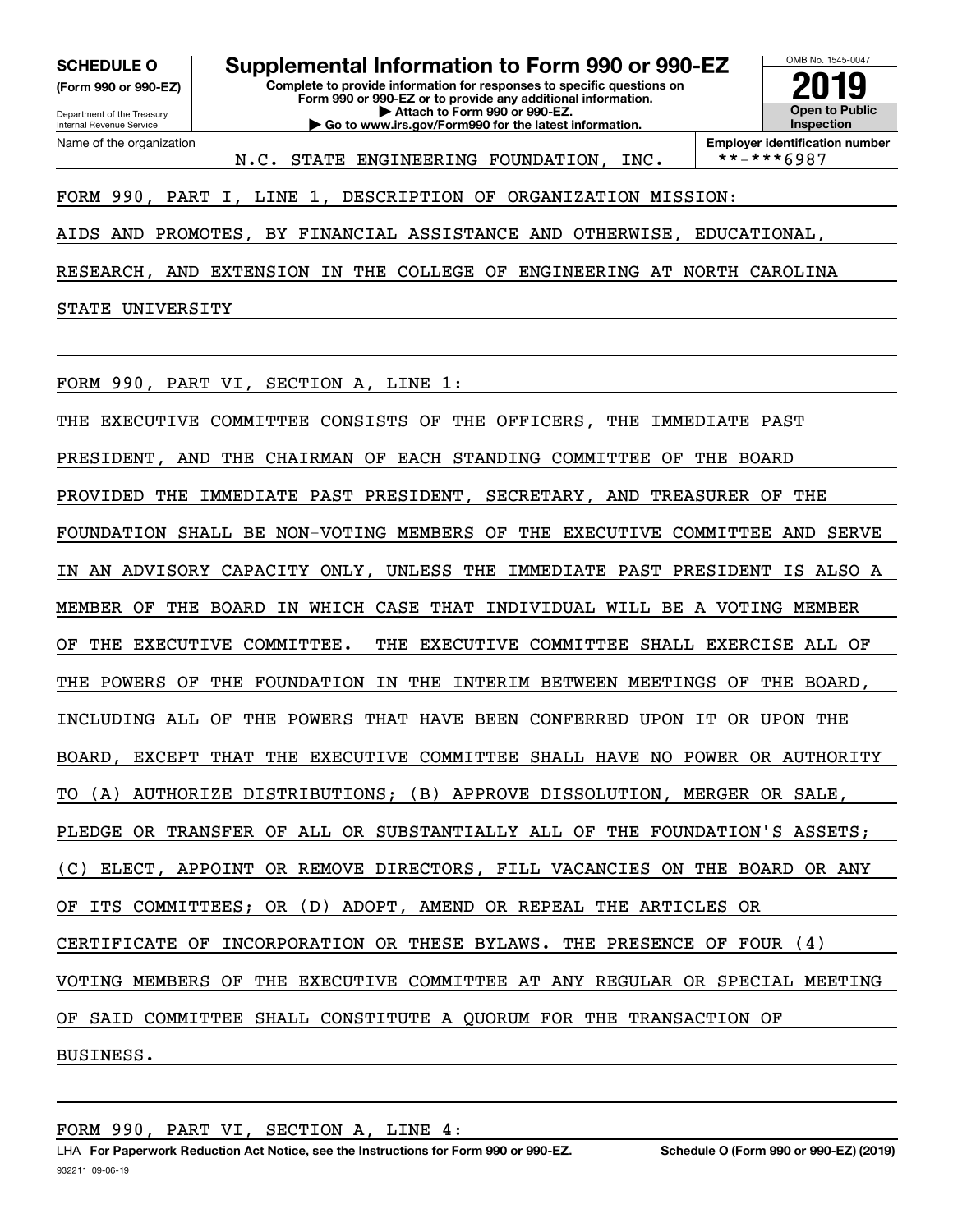| Schedule O (Form 990 or 990-EZ) (2019)                                                 | Page 2                                              |
|----------------------------------------------------------------------------------------|-----------------------------------------------------|
| Name of the organization<br>STATE ENGINEERING FOUNDATION,<br>N.C.<br>INC.              | <b>Employer identification number</b><br>**-***6987 |
| SECTION<br>(E)<br>STANDING<br>COMMITTEES:<br>ARTICLE<br>IX,<br>$\overline{\mathbf{3}}$ |                                                     |
| <b>NEW VERSION</b>                                                                     |                                                     |
| WHOSE PURPOSE<br>ALUMNI ENGAGEMENT COMMITTEE,<br>IS<br>COLLEGE<br>AND                  | TO<br>SUPPORT<br>THE                                |
| FOUNDATION IN RESPECT TO EVENTS,<br>THE<br>ALUMNI<br>WORK<br>OF                        | COMMUNICATIONS AND                                  |
| OTHER ACTIVITIES DESIGNED<br>TO RAISE AWARENESS OF<br>THE FOUNDATION AND               | THE<br>WAY                                          |
| SUPPORTS THE NCSU COLLEGE OF ENGINEERING.<br>FOUNDATION<br>THE                         | SUPPORT MAY                                         |
| INCLUDE<br>DEVELOPING ALUMNI ENGAGEMENT PLANS, MENTORING THE                           | YOUNG ALUMNI                                        |
| OR SIMILAR ORGANIZATIONS AND<br>THEIR<br>ADVISORY BOARD<br>(YAAB)                      | WORK WITH<br><b>CURRENT</b>                         |
| SOUNDING BOARD FOR COLLEGE-WIDE<br>STUDENTS,<br>AND<br>SERVING<br>AS A                 | ALUMNI<br>MARKETING                                 |
| INITIATIVES.                                                                           |                                                     |

#### CURRENT VERSION

COLLEGE RELATIONS COMMITTEE, WHOSE PURPOSE IS TO EXERCISE RESPONSIBILITY FOR EVENTS AND OTHER ACTIVITIES DESIGNED TO RAISE AWARENESS OF THE FOUNDATION AND THE WAY THE FOUNDATION SUPPORTS THE COLLEGE OF ENGINEERING, NCSU, WHICH MAY INCLUDE COORDINATING STUDENT RECRUITING EVENT CO-HOSTS, ASSISTING WITH THE CREATION AND MARKETING OF FOUNDATION SCHOLARSHIPS AND FACULTY AWARDS AND EXPLORING NEW LINKAGES WITH STUDENTS, FACULTY, AND YOUNG ALUMNI; AND

FORM 990, PART VI, SECTION B, LINE 11B:

A DRAFT FORM 990 IS DISTRIBUTED TO BOARD MEMBERS FOR THEIR REVIEW PRIOR TO FILING.

FORM 990, PART VI, SECTION B, LINE 12C:

IF ANY MATTER SHOULD COME BEFORE THE BOARD, OR ANY OF ITS COMMITTEES, IN

SUCH A WAY AS TO GIVE RISE TO A CONFLICT OF INTEREST UNDER N.C. GEN. STAT.

932212 09-06-19 **Schedule O (Form 990 or 990-EZ) (2019)** 55A-8-31 (AS AMENDED FROM TIME TO TIME OR THE CORRESPONDING PROVISION OF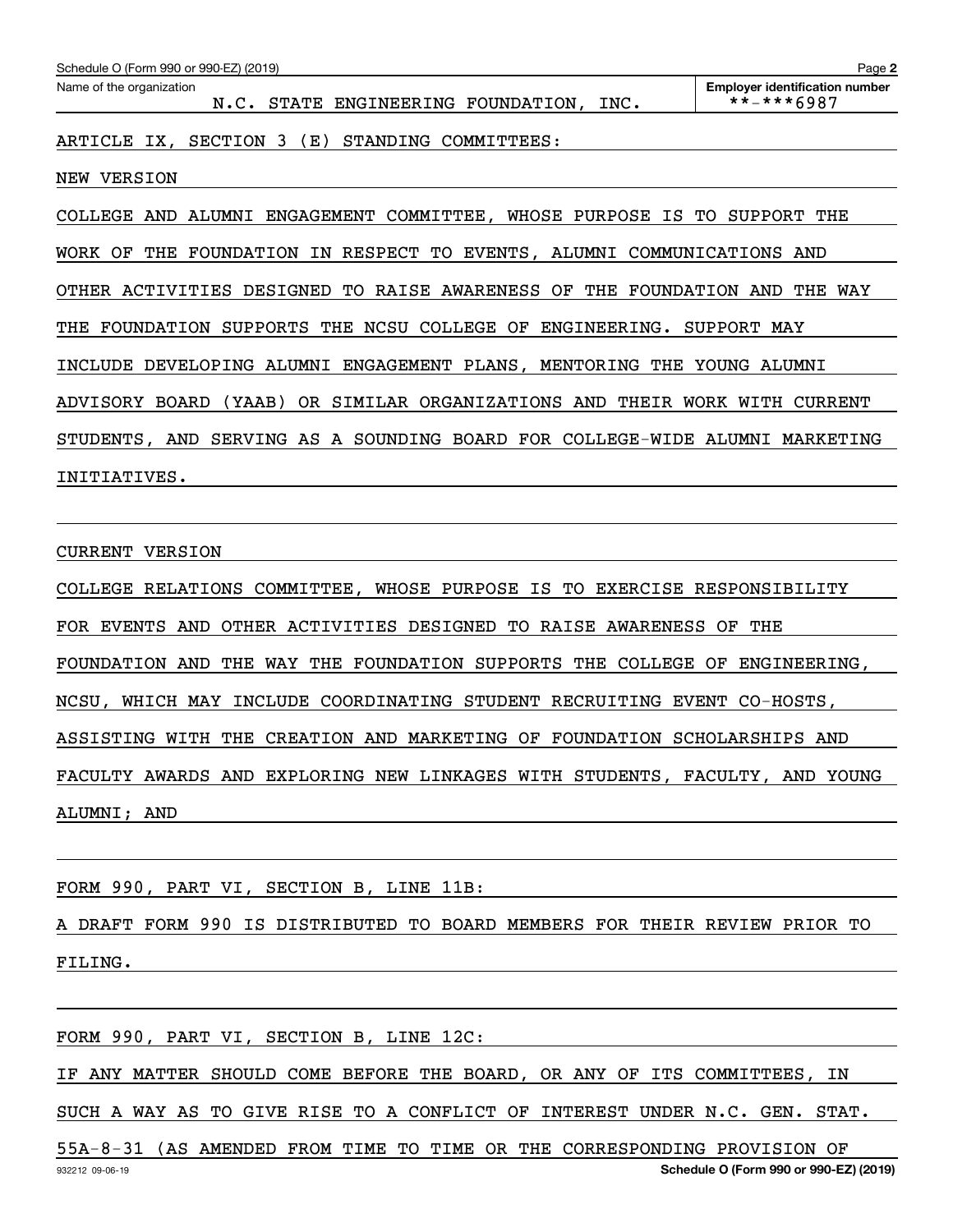| Schedule O (Form 990 or 990-EZ) (2019)                                       | Page 2                                              |
|------------------------------------------------------------------------------|-----------------------------------------------------|
| Name of the organization<br>N.C. STATE ENGINEERING FOUNDATION, INC.          | <b>Employer identification number</b><br>**-***6987 |
| ANY FUTURE LAW), ANY INTERESTED DIRECTOR SHALL MAKE FULL DISCLOSURE OF THE   |                                                     |
| MATERIAL FACTS OF THE MATTER AND THE DIRECTOR'S INTEREST INVOLVING THE       |                                                     |
| CONFLICT AND, IF REQUESTED, THE INTERESTED DIRECTOR WITHDRAW FROM THE        |                                                     |
| MEETING FOR SO LONG AS THE MATTER SHALL CONTINUE UNDER DISCUSSION, EXCEPT    |                                                     |
| TO ANSWER ANY QUESTIONS THAT MIGHT BE ASKED REGARDING THE SITUATION. IF      |                                                     |
| THE MATTER INVOLVES AN ITEM OF BUSINESS FOR WHICH A SPECIAL MEETING WAS      |                                                     |
| CALLED, THE INTERESTED DIRECTOR SHALL NOT BE COUNTED TO ESTABLISH A QUORUM,  |                                                     |
| NOR SHALL THE INTERESTED DIRECTOR PARTICIPATE IN THE DELIBERATION OR VOTE    |                                                     |
| ON IT. FURTHERMORE, ANY CORPORATE TRANSACTION IN WHICH A DIRECTOR HAS A      |                                                     |
| DIRECT OR INDIRECT INTEREST MUST BE AUTHORIZED, RATIFIED OR APPROVED IN      |                                                     |
| GOOD FAITH BY A MAJORITY, NOT LESS THAN TWO OF THE DIRECTORS WHO HAVE NO     |                                                     |
| DIRECT OR INDIRECT INTEREST IN THE TRANSACTION EVEN THOUGH LESS THAN A       |                                                     |
| QUORUM; PROVIDED, HOWEVER, NO SUCH TRANSACTION SHALL BE AUTHORIZED,          |                                                     |
| APPROVED, OR RATIFIED BY A SINGLE DIRECTOR. FOR PURPOSES OF THIS POLICY, A   |                                                     |
| DIRECTOR HAS AN INDIRECT INTEREST IN A TRANSACTION IF: (A) ANOTHER ENTITY    |                                                     |
| IN WHICH HE/SHE IS A GENERAL PARTNER IS A PARTY TO THE TRANSACTION; OR (B)   |                                                     |
| ANOTHER ENTITY OF WHICH HE/SHE IS A DIRECTOR, OFFICER, OR TRUSTEE IS A PARTY |                                                     |
| TO THE TRANSACTION AND THE TRANSACTION IS OR SHOULD BE CONSIDERED BY THE     |                                                     |
| BOARD OF THE FOUNDATION. ALL CONFLICTS OF INTEREST SHALL BE DETERMINED,      |                                                     |
| ADDRESSED AND RESOLVED IN ACCORDANCE WITH N.C. GEN. STAT. 55A-8-31, AS       |                                                     |
| AMENDED FROM TIME TO TIME AND THE CORRESPONDING PROVISION OF ANY FUTURE      |                                                     |
| LAW.                                                                         |                                                     |
|                                                                              |                                                     |

FORM 990, PART VI, SECTION B, LINE 15: THE BOARD OF DIRECTORS AND OFFICERS OF N.C. STATE ENGINEERING FOUNDATION THAT DO RECEIVE COMPENSATION ARE COMPENSATED BY NC STATE UNIVERSITY, A 170(C)(1) ORGANIZATION RELATED TO N.C. STATE ENGINEERING FOUNDATION. NC STATE UNIVERSITY SETS THE COMPENSATION OF THESE EMPLOYEES BY ACQUIRING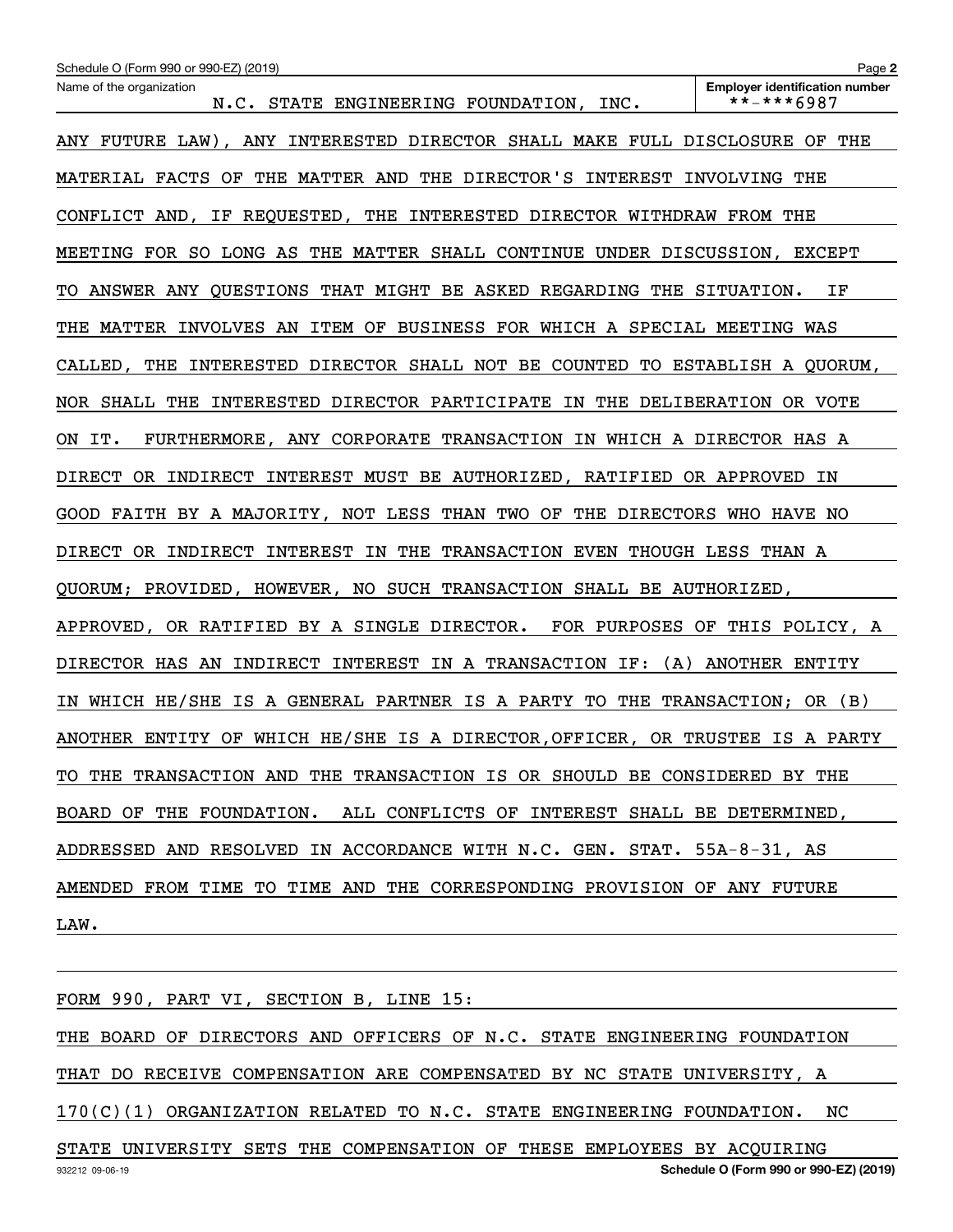| $0$ .<br>MANAGEMENT AND GENERAL EXPENSES<br>Schedule O (Form 990 or 990-EZ) (2019)<br>932212 09-06-19    |
|----------------------------------------------------------------------------------------------------------|
| 34,251.<br>PROGRAM SERVICE EXPENSES                                                                      |
| CONTRACTED SERVICES:                                                                                     |
| 60,466.<br>TOTAL EXPENSES                                                                                |
| 6,447.<br>FUNDRAISING EXPENSES                                                                           |
| 0.<br>MANAGEMENT AND GENERAL EXPENSES                                                                    |
| 54,019.<br>PROGRAM SERVICE EXPENSES                                                                      |
| EDUCATIONAL EQUIPMENT:                                                                                   |
| 127,951.<br>TOTAL EXPENSES                                                                               |
| 23,625.<br>FUNDRAISING EXPENSES                                                                          |
| 0.<br>MANAGEMENT AND GENERAL EXPENSES                                                                    |
| 104, 326.<br>PROGRAM SERVICE EXPENSES                                                                    |
| EQUIPMENT RENTAL & MAINTENANCE:                                                                          |
| FORM 990, PART IX, LINE 24E, ALL OTHER FUNCTIONAL EXPENSES:                                              |
|                                                                                                          |
| OTHER GOVERNING DOCUMENTS ARE MADE AVAILABLE UPON REQUEST.<br>FOUNDATION-INC.                            |
| HTTP://FOUNDATIONSACCOUNTING.OFA.NCSU.EDU/FOUNDATIONS/NC-STATE-ENGINEERING-                              |
| FORM 990, PART VI, SECTION C, LINE 19:<br>THE AUDITED FINANCIAL STATEMENTS ARE AVAILABLE ON THE WEBSITE: |
| 15, 1987) IS NOT PUBLICLY AVAILABLE.                                                                     |
| THE 990 IS LISTED ON THE WEBSITE. FORM 1023 (WHICH WAS FILED PRIOR TO JULY                               |
| FORM 990, PART VI, SECTION C, LINE 18:                                                                   |
|                                                                                                          |
| WITH CONTEMPORANEOUS SUBSTANTIATION OF THE DECISION.                                                     |

Echedule O (Form 990 or 990-EZ) (2019)<br>Name of the organization **number** Name of the organization **page Name of the organization number** 

N.C. STATE ENGINEERING FOUNDATION, INC. | \*\*-\*\*\*6987

COMPARABILITY DATA WHICH IS REVIEWED AND APPROVED BY INDEPENDENT PERSONS

**2**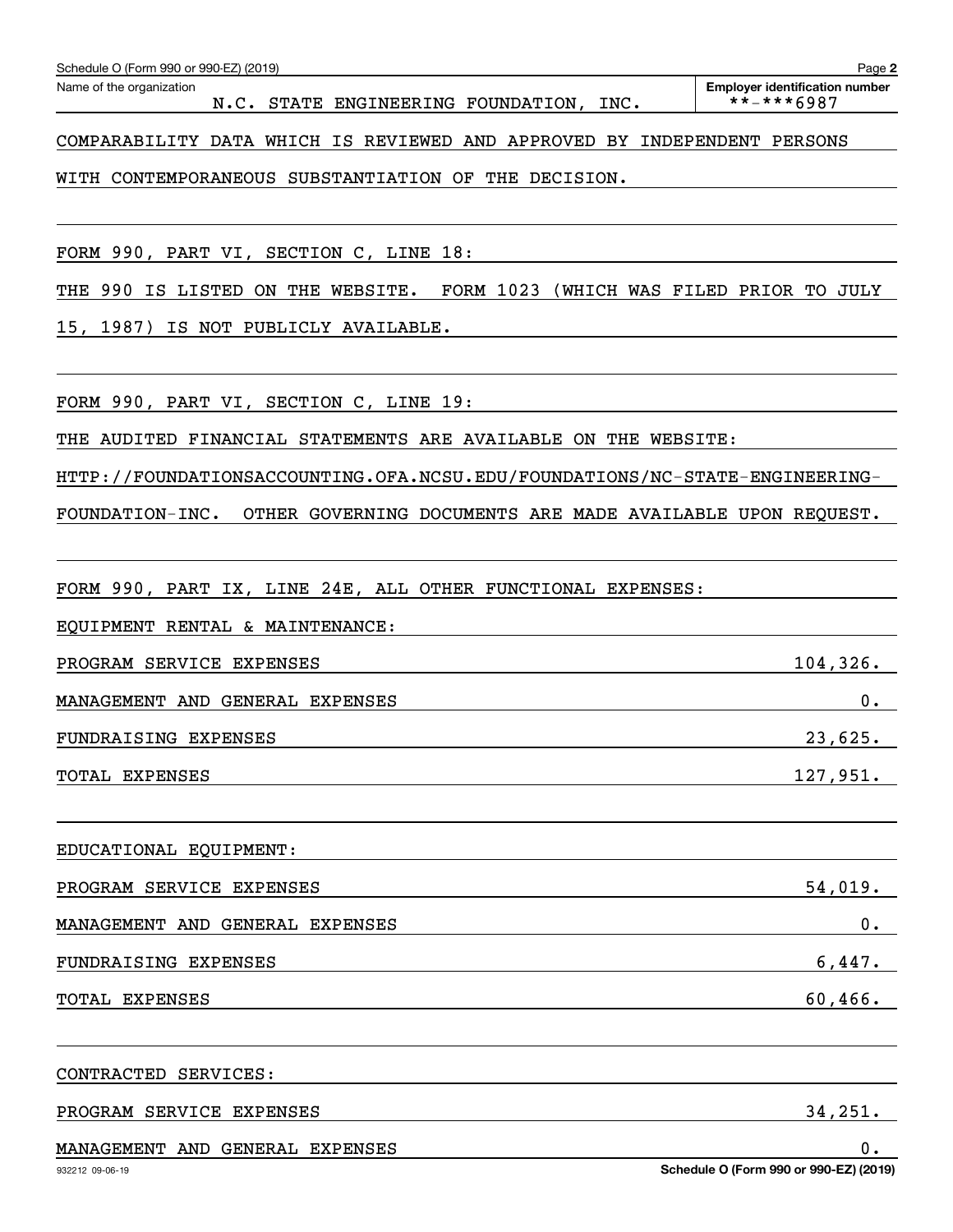| Schedule O (Form 990 or 990-EZ) (2019)                                                                                                                                                                                                          | Page 2                                                                     |
|-------------------------------------------------------------------------------------------------------------------------------------------------------------------------------------------------------------------------------------------------|----------------------------------------------------------------------------|
| Name of the organization<br>N.C. STATE ENGINEERING FOUNDATION, INC.                                                                                                                                                                             | <b>Employer identification number</b><br>$******6987$                      |
| FUNDRAISING EXPENSES                                                                                                                                                                                                                            | 2,604.                                                                     |
| TOTAL EXPENSES<br>the control of the control of the control of the control of the control of the control of the control of the control of the control of the control of the control of the control of the control of the control of the control | 36,855.                                                                    |
| DUES & SUBSCRIPTIONS:                                                                                                                                                                                                                           |                                                                            |
| PROGRAM SERVICE EXPENSES<br><u> 1989 - Johann Stoff, amerikansk politiker (d. 1989)</u>                                                                                                                                                         | 31,943.                                                                    |
| MANAGEMENT AND GENERAL EXPENSES                                                                                                                                                                                                                 | 0.                                                                         |
| FUNDRAISING EXPENSES                                                                                                                                                                                                                            | 3,509.                                                                     |
| TOTAL EXPENSES<br><u> 1989 - Johann Stoff, deutscher Stoff, der Stoff, der Stoff, der Stoff, der Stoff, der Stoff, der Stoff, der S</u>                                                                                                         | 35,452.                                                                    |
| TOTAL OTHER EXPENSES ON FORM 990, PART IX, LINE 24E, COL A 260,724.                                                                                                                                                                             |                                                                            |
| FORM 990, PART XI, LINE 9, CHANGES IN NET ASSETS:                                                                                                                                                                                               | the control of the control of the control of the control of the control of |
| CHANGE IN VALUE OF SPLIT INTEREST AGREEMENT<br><u> 1989 - Johann Barn, fransk politik (</u>                                                                                                                                                     | $10,542$ .                                                                 |
| TRANSFERS OF FUNDS FROM ASSOCIATED ENTITIES                                                                                                                                                                                                     | 8,736.                                                                     |
| TOTAL TO FORM 990, PART XI, LINE 9                                                                                                                                                                                                              | 19,278.                                                                    |
| PAGE 1, ITEM J - WEBSITE                                                                                                                                                                                                                        |                                                                            |
| HTTP://FOUNDATIONSACCOUNTING.OFA.NCSU.EDU/FOUNDATIONS/NC-                                                                                                                                                                                       |                                                                            |
| STATE-ENGINEERING-FOUNDATION-INC                                                                                                                                                                                                                |                                                                            |
|                                                                                                                                                                                                                                                 |                                                                            |
|                                                                                                                                                                                                                                                 |                                                                            |
|                                                                                                                                                                                                                                                 |                                                                            |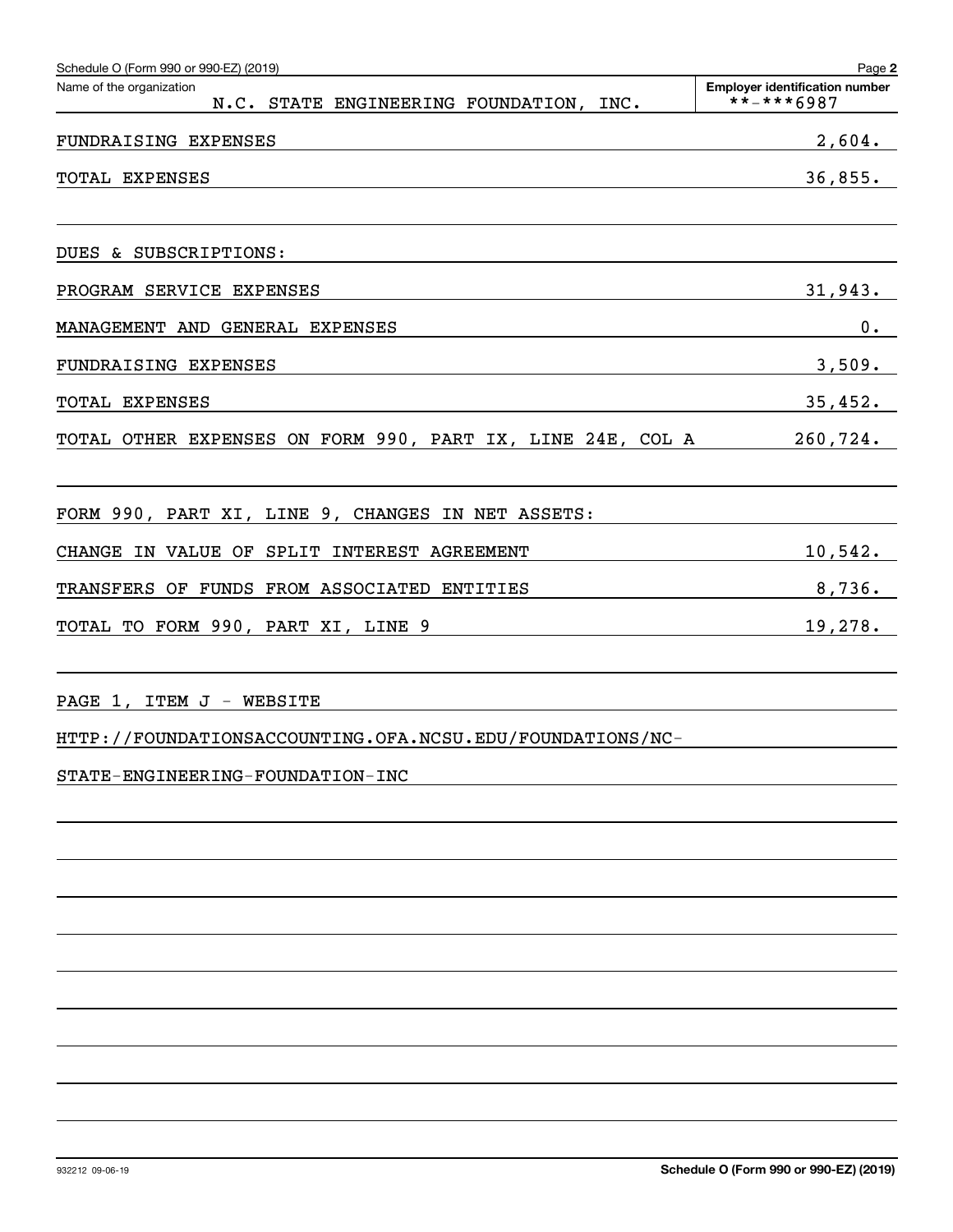| <b>SCHEDULE R</b>         |  |
|---------------------------|--|
| $\sim$ 0.00<br>$\sqrt{2}$ |  |

**(Form 990)**

## **Related Organizations and Unrelated Partnerships**

**Complete if the organization answered "Yes" on Form 990, Part IV, line 33, 34, 35b, 36, or 37.** |

**Attach to Form 990.**  |

OMB No. 1545-0047

**Open to Public 2019**

**Employer identification number**

\*\*-\*\*\*6987

Department of the Treasury Internal Revenue Service

# **| Go to www.irs.gov/Form990 for instructions and the latest information. Inspection**

Name of the organization

#### N.C. STATE ENGINEERING FOUNDATION, INC.

**Part I Identification of Disregarded Entities.**  Complete if the organization answered "Yes" on Form 990, Part IV, line 33.

| (a)<br>Name, address, and EIN (if applicable)<br>of disregarded entity | (b)<br>Primary activity | (c)<br>Legal domicile (state or<br>foreign country) | (d)<br>Total income | (e)<br>End-of-year assets | (f)<br>Direct controlling<br>entity |
|------------------------------------------------------------------------|-------------------------|-----------------------------------------------------|---------------------|---------------------------|-------------------------------------|
|                                                                        |                         |                                                     |                     |                           |                                     |
|                                                                        |                         |                                                     |                     |                           |                                     |
|                                                                        |                         |                                                     |                     |                           |                                     |
|                                                                        |                         |                                                     |                     |                           |                                     |

#### **Identification of Related Tax-Exempt Organizations.** Complete if the organization answered "Yes" on Form 990, Part IV, line 34, because it had one or more related tax-exempt **Part II** organizations during the tax year.

| (a)<br>Name, address, and EIN<br>of related organization            | (b)<br>Primary activity   | (c)<br>Legal domicile (state or<br>foreign country) | (d)<br>Exempt Code<br>section | (e)<br>Public charity<br>status (if section | (f)<br>Direct controlling<br>entity | $(g)$<br>Section 512(b)(13) | controlled<br>entity? |
|---------------------------------------------------------------------|---------------------------|-----------------------------------------------------|-------------------------------|---------------------------------------------|-------------------------------------|-----------------------------|-----------------------|
|                                                                     |                           |                                                     |                               | 501(c)(3))                                  |                                     | Yes                         | No                    |
| NORTH CAROLINA STATE UNIVERSITY FOUNDATION.                         | SUPPORTS THE VARIOUS      |                                                     |                               |                                             |                                     |                             |                       |
| INC - 56-6049503, NCSU BOX 7207, RALEIGH, NC                        | COLLEGES WITHIN THE       |                                                     |                               | 170(B)(1)(A)                                |                                     |                             |                       |
| 27695                                                               | UNIVERSITY                | NORTH CAROLINA                                      | 501(C)(3)                     | (IV)                                        | N/A                                 |                             | A                     |
| NC STATE INVESTMENT FUND, INC. - 31-1607634                         | INVESTS FUNDS OF NC STATE |                                                     |                               |                                             |                                     |                             |                       |
| NCSU BOX 7207                                                       | UNIVERSITY ENDOWMENT AND  |                                                     |                               |                                             |                                     |                             |                       |
| RALEIGH, NC 27695                                                   | RELATED ENTITIES          | NORTH CAROLINA                                      | 501(C)(3)                     | 509(A)(3)                                   | N/A                                 |                             | x                     |
| NORTH CAROLINA STATE UNIVERSITY - 56-6000756                        |                           |                                                     |                               |                                             |                                     |                             |                       |
| NCSU BOX 7205                                                       |                           |                                                     |                               |                                             |                                     |                             |                       |
| RALEIGH, NC 27695                                                   | EDUCATION                 | NORTH CAROLINA                                      | 170(C)(1)                     |                                             | N/A                                 |                             | х                     |
| NORTH CAROLINA STATE UNIVERSITY ALUMNI<br>PROMOTES ALUMNI AFFAIRS & |                           |                                                     |                               |                                             |                                     |                             |                       |
| ASSOCIATION INC - 56-6035544 NCSU BOX<br>AWARENESS OF NCSU IN THE   |                           |                                                     |                               | 170(B)(1)(A)                                |                                     |                             |                       |
| 7207, RALEIGH, NC 27695                                             | COMMUNITY                 | NORTH CAROLINA                                      | 501(C)(3)                     | (IV)                                        | N/A                                 |                             | A                     |

**For Paperwork Reduction Act Notice, see the Instructions for Form 990. Schedule R (Form 990) 2019**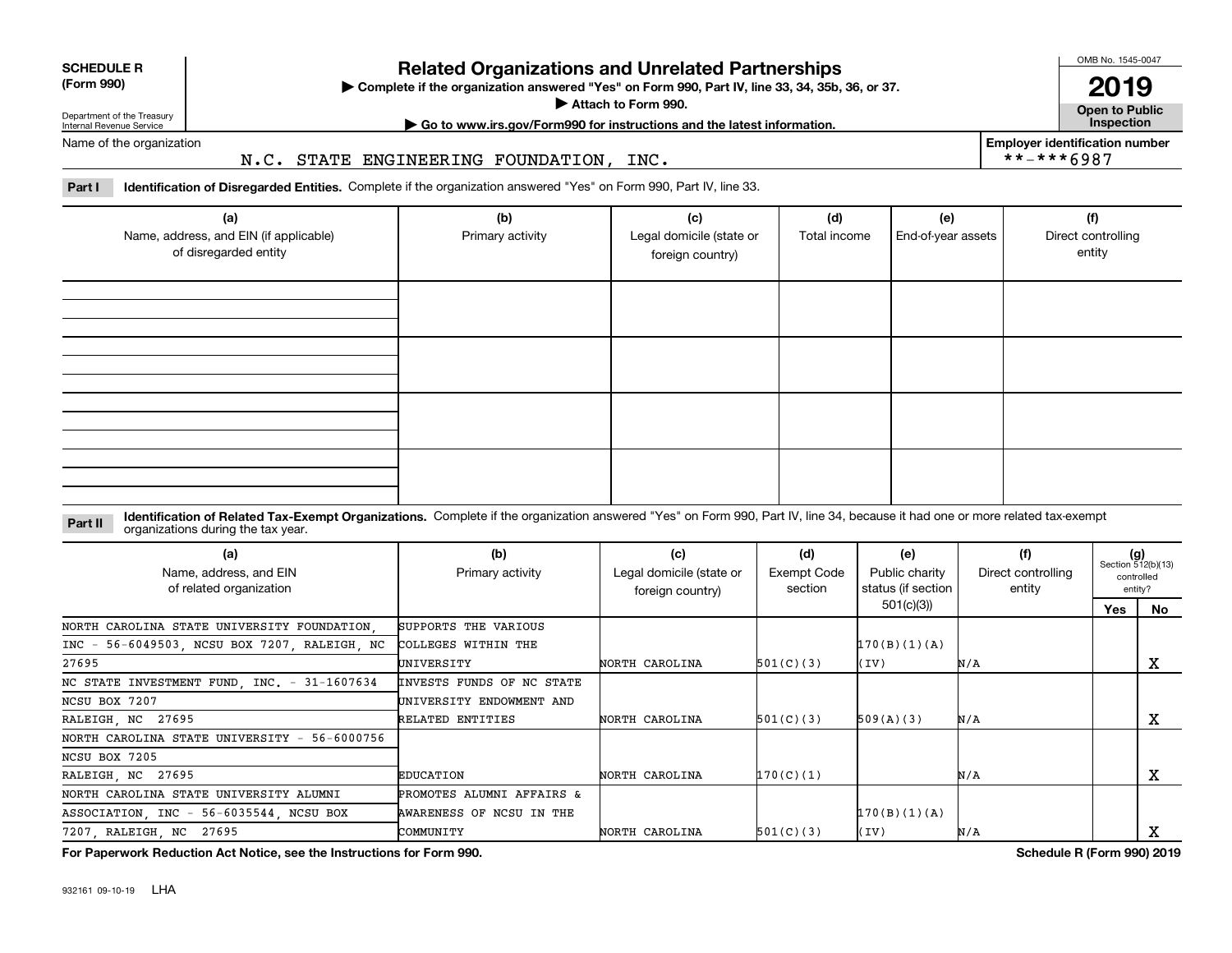### **Part II Continuation of Identification of Related Tax-Exempt Organizations**

| (a)                                          | (b)                        | (c)                      | (d)                | (e)                | (f)                | $(g)$<br>Section 512(b)(13) |    |
|----------------------------------------------|----------------------------|--------------------------|--------------------|--------------------|--------------------|-----------------------------|----|
| Name, address, and EIN                       | Primary activity           | Legal domicile (state or | <b>Exempt Code</b> | Public charity     | Direct controlling | controlled                  |    |
| of related organization                      |                            | foreign country)         | section            | status (if section | entity             | organization?               |    |
|                                              |                            |                          |                    | 501(c)(3)          |                    | Yes                         | No |
| THE NORTH CAROLINA AGRICULTURAL FOUNDATION   | SUPPORTS THE COLLEGE OF    |                          |                    |                    |                    |                             |    |
| INC - 56-6049304, NCSU BOX 7207, RALEIGH, NC | AGRICULTURE & LIFE         |                          |                    | 170(B)(1)(A)       |                    |                             |    |
| 27695                                        | SCIENCES AT NCSU           | NORTH CAROLINA           | 501(C)(3)          | (IV)               | N/A                |                             | X  |
| NC STATE UNIVERSITY COLLEGE OF SCIENCES      |                            |                          |                    |                    |                    |                             |    |
| FOUNDATION, INC - 58-1524289, NCSU BOX 7207, | SUPPORTS THE COLLEGE OF    |                          |                    | 170(B)(1)(A)       |                    |                             |    |
| RALEIGH NC 27695                             | SCIENCES AT NCSU           | NORTH CAROLINA           | 501(C)(3)          | (IV)               | N/A                |                             | x  |
| NORTH CAROLINA TOBACCO FOUNDATION -          |                            |                          |                    |                    |                    |                             |    |
| 59-1715828, NCSU BOX 7207, RALEIGH, NC       | SUPPORTS THE TOBACCO       |                          |                    | 170(B)(1)(A)       |                    |                             |    |
| 27695                                        | CURRICULUM AT NCSU         | NORTH CAROLINA           | 501(C)(3)          | (IV)               | N/A                |                             | X  |
| NORTH CAROLINA VETERINARY MEDICAL            |                            |                          |                    |                    |                    |                             |    |
| FOUNDATION, INC - 58-1344473, NCSU BOX 7207, | SUPPORT ORGANIZATION OF NC |                          |                    | 170(B)(1)(A)       |                    |                             |    |
| RALEIGH, NC 27695                            | STATE UNIVERSITY           | NORTH CAROLINA           | 501(C)(3)          | (IV)               | N/A                |                             | X  |
| NC STATE NATURAL RESOURCES FOUNDATION, INC - |                            |                          |                    |                    |                    |                             |    |
| 56-0653350, NCSU BOX 7207, RALEIGH, NC       | SUPPORT ORGANIZATION OF NC |                          |                    | 170(B)(1)(A)       |                    |                             |    |
| 27695                                        | STATE UNIVERSITY           | NORTH CAROLINA           | 501(C)(3)          | (IV)               | N/A                |                             | X  |
| NC STATE UNIVERSITY PARTNERSHIP CORPORATION  |                            |                          |                    |                    |                    |                             |    |
| - 56-1444287, NCSU BOX 7207, RALEIGH, NC     | SUPPORT ORGANIZATION OF NC |                          |                    |                    |                    |                             |    |
| 27695                                        | STATE UNIVERSITY           | NORTH CAROLINA           | 501(C)(3)          | 509(A)(3)          | N/A                |                             | X  |
| NC STATE UNIVERSITY STUDENT AID ASSOCIATION. |                            |                          |                    |                    |                    |                             |    |
| INC - 56-0650623, PO BOX 37100, RALEIGH, NC  | SUPPORTS ATHLETIC PROGRAM  |                          |                    | 170(B)(1)(A)       |                    |                             |    |
| 27627                                        | AT NCSU                    | NORTH CAROLINA           | 501(C)(3)          | (IV)               | N/A                |                             | X  |
| NORTH CAROLINA TEXTILE FOUNDATION, INC -     | AIDS EDUCATION AND         |                          |                    |                    |                    |                             |    |
| 56-6045324, NCSU BOX 8301, RALEIGH, NC       | RESEARCH IN THE COLLEGE OF |                          |                    | 170(B)(1)(A)       |                    |                             |    |
| 27695                                        | TEXTILES OF NCSU           | NORTH CAROLINA           | 501(C)(3)          | (IV)               | N/A                |                             | X  |
|                                              |                            |                          |                    |                    |                    |                             |    |
|                                              |                            |                          |                    |                    |                    |                             |    |
|                                              |                            |                          |                    |                    |                    |                             |    |
|                                              |                            |                          |                    |                    |                    |                             |    |
|                                              |                            |                          |                    |                    |                    |                             |    |
|                                              |                            |                          |                    |                    |                    |                             |    |
|                                              |                            |                          |                    |                    |                    |                             |    |
|                                              |                            |                          |                    |                    |                    |                             |    |
|                                              |                            |                          |                    |                    |                    |                             |    |
|                                              |                            |                          |                    |                    |                    |                             |    |
|                                              |                            |                          |                    |                    |                    |                             |    |
|                                              |                            |                          |                    |                    |                    |                             |    |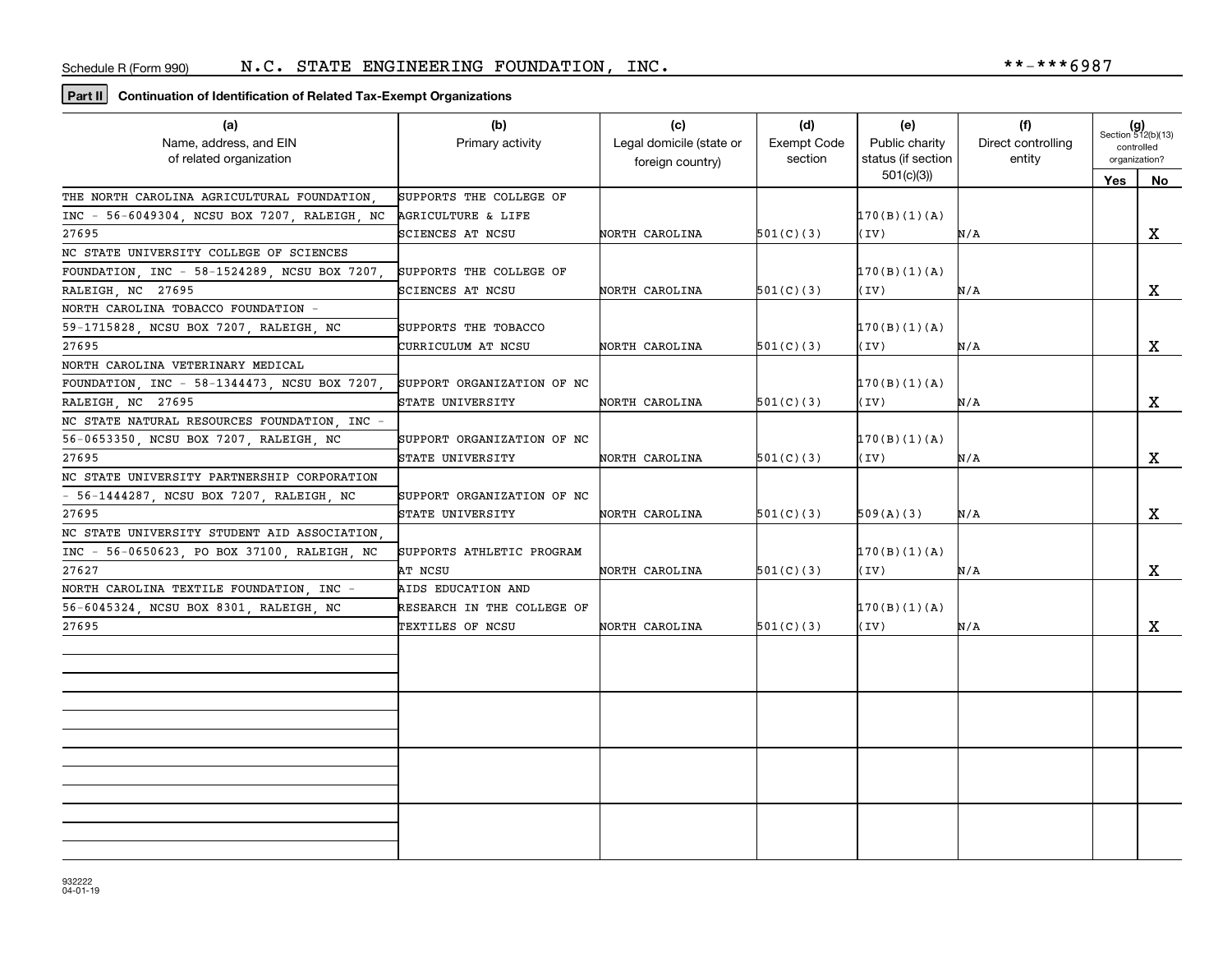#### Schedule R (Form 990) 2019 Page N.C. STATE ENGINEERING FOUNDATION, INC. \*\*-\*\*\*6987

**2**

**Identification of Related Organizations Taxable as a Partnership.** Complete if the organization answered "Yes" on Form 990, Part IV, line 34, because it had one or more related **Part III** organizations treated as a partnership during the tax year.

| (a)                     | (b)              | (c)                 | (d)                | (e)                                                                                        | (f)            | (g)         |         | (h)              | (i)                                                              | (j) | (k)                                                       |
|-------------------------|------------------|---------------------|--------------------|--------------------------------------------------------------------------------------------|----------------|-------------|---------|------------------|------------------------------------------------------------------|-----|-----------------------------------------------------------|
| Name, address, and EIN  | Primary activity | Legal<br>domicile   | Direct controlling | Predominant income<br>(related, unrelated,<br>excluded from tax under<br>sections 512-514) | Share of total | Share of    |         | Disproportionate | Code V-UBI                                                       |     | General or Percentage<br>managing<br>partner?<br>partner? |
| of related organization |                  | (state or           | entity             |                                                                                            | income         | end-of-year |         | allocations?     |                                                                  |     |                                                           |
|                         |                  | foreign<br>country) |                    |                                                                                            |                | assets      | Yes $ $ | No               | amount in box<br>20 of Schedule<br>K-1 (Form 1065) <b>Yes No</b> |     |                                                           |
|                         |                  |                     |                    |                                                                                            |                |             |         |                  |                                                                  |     |                                                           |
|                         |                  |                     |                    |                                                                                            |                |             |         |                  |                                                                  |     |                                                           |
|                         |                  |                     |                    |                                                                                            |                |             |         |                  |                                                                  |     |                                                           |
|                         |                  |                     |                    |                                                                                            |                |             |         |                  |                                                                  |     |                                                           |
|                         |                  |                     |                    |                                                                                            |                |             |         |                  |                                                                  |     |                                                           |
|                         |                  |                     |                    |                                                                                            |                |             |         |                  |                                                                  |     |                                                           |
|                         |                  |                     |                    |                                                                                            |                |             |         |                  |                                                                  |     |                                                           |
|                         |                  |                     |                    |                                                                                            |                |             |         |                  |                                                                  |     |                                                           |
|                         |                  |                     |                    |                                                                                            |                |             |         |                  |                                                                  |     |                                                           |
|                         |                  |                     |                    |                                                                                            |                |             |         |                  |                                                                  |     |                                                           |
|                         |                  |                     |                    |                                                                                            |                |             |         |                  |                                                                  |     |                                                           |
|                         |                  |                     |                    |                                                                                            |                |             |         |                  |                                                                  |     |                                                           |
|                         |                  |                     |                    |                                                                                            |                |             |         |                  |                                                                  |     |                                                           |
|                         |                  |                     |                    |                                                                                            |                |             |         |                  |                                                                  |     |                                                           |
|                         |                  |                     |                    |                                                                                            |                |             |         |                  |                                                                  |     |                                                           |
|                         |                  |                     |                    |                                                                                            |                |             |         |                  |                                                                  |     |                                                           |
|                         |                  |                     |                    |                                                                                            |                |             |         |                  |                                                                  |     |                                                           |
|                         |                  |                     |                    |                                                                                            |                |             |         |                  |                                                                  |     |                                                           |
|                         |                  |                     |                    |                                                                                            |                |             |         |                  |                                                                  |     |                                                           |
|                         |                  |                     |                    |                                                                                            |                |             |         |                  |                                                                  |     |                                                           |

**Identification of Related Organizations Taxable as a Corporation or Trust.** Complete if the organization answered "Yes" on Form 990, Part IV, line 34, because it had one or more related **Part IV** organizations treated as a corporation or trust during the tax year.

| (a)<br>Name, address, and EIN<br>of related organization | (b)<br>Primary activity | (d)<br>(c)<br>Direct controlling<br>Legal domicile<br>(state or<br>entity<br>foreign |     | (e)<br>Type of entity<br>(C corp, S corp,<br>or trust) | (f)<br>Share of total<br>income | (g)<br>Share of<br>end-of-year<br>assets | (h)<br>Percentage<br>ownership | (i)<br>Section<br>512(b)(13)<br>controlled | entity?     |
|----------------------------------------------------------|-------------------------|--------------------------------------------------------------------------------------|-----|--------------------------------------------------------|---------------------------------|------------------------------------------|--------------------------------|--------------------------------------------|-------------|
|                                                          |                         | country)                                                                             |     |                                                        |                                 |                                          |                                | Yes No                                     |             |
|                                                          |                         |                                                                                      |     |                                                        |                                 |                                          |                                |                                            |             |
| CHARITABLE REMAINDER TRUSTS (6)                          | ASSET INVESTMENT        | NC                                                                                   | N/A | TRUST                                                  |                                 |                                          |                                |                                            | X           |
| CHARITABLE REMAINDER TRUSTS -<br>EXTERNALLY              |                         |                                                                                      |     |                                                        |                                 |                                          |                                |                                            |             |
| MANAGED (1)                                              | ASSET INVESTMENT        | NC                                                                                   | N/A | TRUST                                                  |                                 |                                          |                                |                                            | $\mathbf X$ |
|                                                          |                         |                                                                                      |     |                                                        |                                 |                                          |                                |                                            |             |
|                                                          |                         |                                                                                      |     |                                                        |                                 |                                          |                                |                                            |             |
|                                                          |                         |                                                                                      |     |                                                        |                                 |                                          |                                |                                            |             |
|                                                          |                         |                                                                                      |     |                                                        |                                 |                                          |                                |                                            |             |
|                                                          |                         |                                                                                      |     |                                                        |                                 |                                          |                                |                                            |             |
|                                                          |                         |                                                                                      |     |                                                        |                                 |                                          |                                |                                            |             |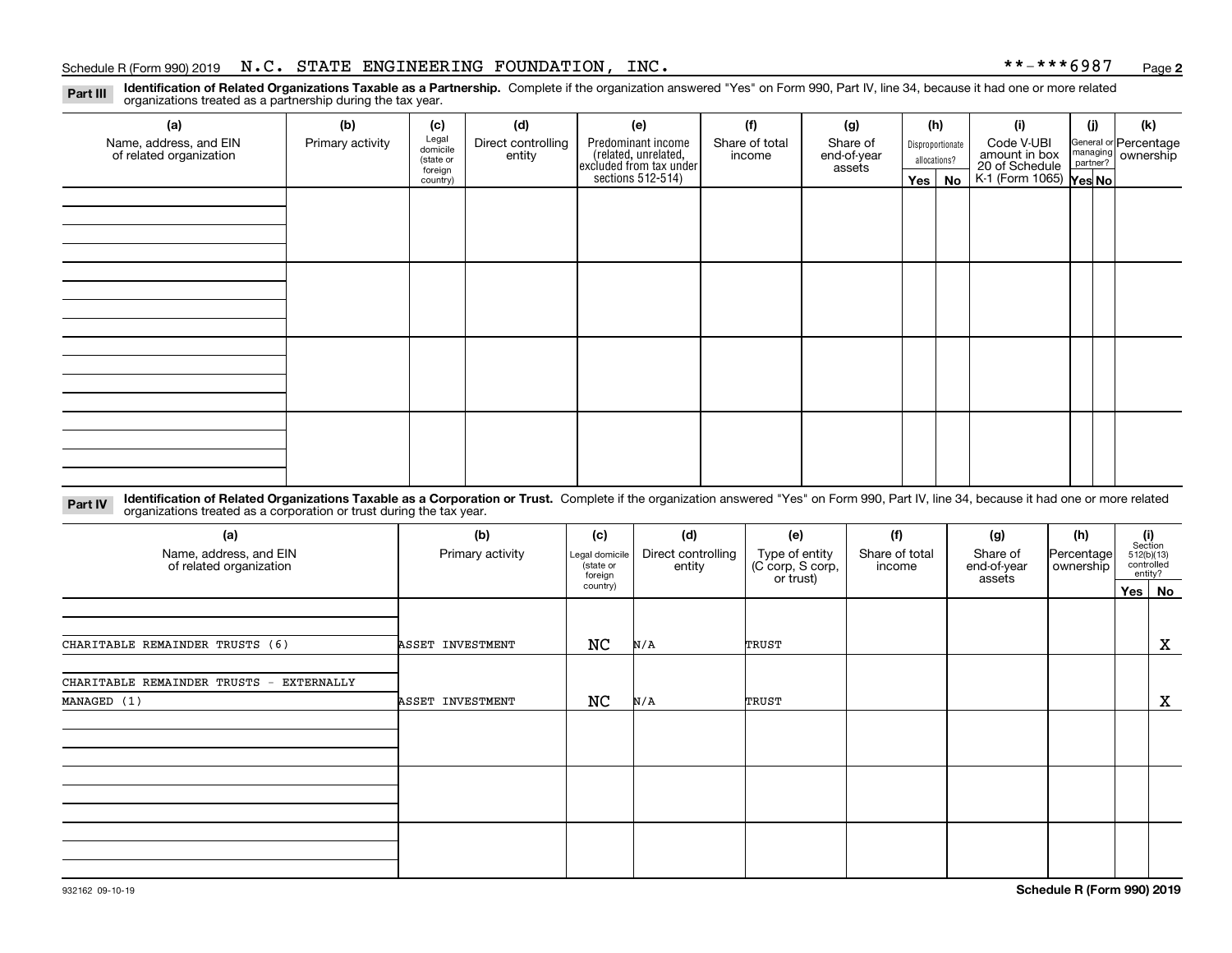#### Schedule R (Form 990) 2019 Page N.C. STATE ENGINEERING FOUNDATION, INC. \*\*-\*\*\*6987

**Part V** T**ransactions With Related Organizations.** Complete if the organization answered "Yes" on Form 990, Part IV, line 34, 35b, or 36.

| Note: Complete line 1 if any entity is listed in Parts II, III, or IV of this schedule.                                                                                                                                        |                 | Yes | l No                    |
|--------------------------------------------------------------------------------------------------------------------------------------------------------------------------------------------------------------------------------|-----------------|-----|-------------------------|
| During the tax year, did the organization engage in any of the following transactions with one or more related organizations listed in Parts II-IV?                                                                            |                 |     |                         |
|                                                                                                                                                                                                                                | 1a              |     | $\overline{\mathbf{x}}$ |
| <b>b</b> Gift, grant, or capital contribution to related organization(s)                                                                                                                                                       | 1b              | x   |                         |
|                                                                                                                                                                                                                                | 1 <sub>c</sub>  |     | $\mathbf X$             |
|                                                                                                                                                                                                                                | 1 <sub>d</sub>  |     | X                       |
|                                                                                                                                                                                                                                | 1e              |     | X                       |
|                                                                                                                                                                                                                                |                 |     |                         |
| Dividends from related organization(s) manufactured and contract and contract and contract and contract and contract and contract and contract and contract and contract and contract and contract and contract and contract a | 1f              |     | X                       |
|                                                                                                                                                                                                                                | 1g              |     | X                       |
| h Purchase of assets from related organization(s) manufactured and content to content the content of assets from related organization(s)                                                                                       | 1h              |     | $\mathbf X$             |
| Exchange of assets with related organization(s) www.assettion.com/www.assettion.com/www.assettion.com/www.assettion.com/www.assettion.com/www.assettion.com/www.assettion.com/www.assettion.com/www.assettion.com/www.assettio | 1i              |     | $\mathbf X$             |
|                                                                                                                                                                                                                                | 1i              |     | X                       |
|                                                                                                                                                                                                                                |                 |     |                         |
| k Lease of facilities, equipment, or other assets from related organization(s) manufaction content and content to content and an analyzing content and an analyzing content and an analyzing content and content and content a | 1k              |     | X                       |
|                                                                                                                                                                                                                                | 11              |     | X                       |
| m Performance of services or membership or fundraising solicitations by related organization(s)                                                                                                                                | 1 <sub>m</sub>  | X   |                         |
|                                                                                                                                                                                                                                | 1n              | X   |                         |
| <b>o</b> Sharing of paid employees with related organization(s)                                                                                                                                                                | 10 <sub>o</sub> | Χ   |                         |
|                                                                                                                                                                                                                                |                 |     |                         |
|                                                                                                                                                                                                                                | 1p              | X   |                         |
|                                                                                                                                                                                                                                | 1 <sub>q</sub>  | X   |                         |
|                                                                                                                                                                                                                                |                 |     |                         |
| r Other transfer of cash or property to related organization(s)                                                                                                                                                                | 1r              |     | X                       |
|                                                                                                                                                                                                                                | 1s              | X   |                         |
| 2 If the answer to any of the above is "Yes," see the instructions for information on who must complete this line, including covered relationships and transaction thresholds.                                                 |                 |     |                         |

|     | (a)<br>Name of related organization | (b)<br>Transaction<br>type (a-s) | (c)<br>Amount involved | (d)<br>Method of determining amount involved |
|-----|-------------------------------------|----------------------------------|------------------------|----------------------------------------------|
| (1) |                                     |                                  |                        |                                              |
| (2) |                                     |                                  |                        |                                              |
| (3) |                                     |                                  |                        |                                              |
| (4) |                                     |                                  |                        |                                              |
| (5) |                                     |                                  |                        |                                              |
| (6) |                                     |                                  |                        |                                              |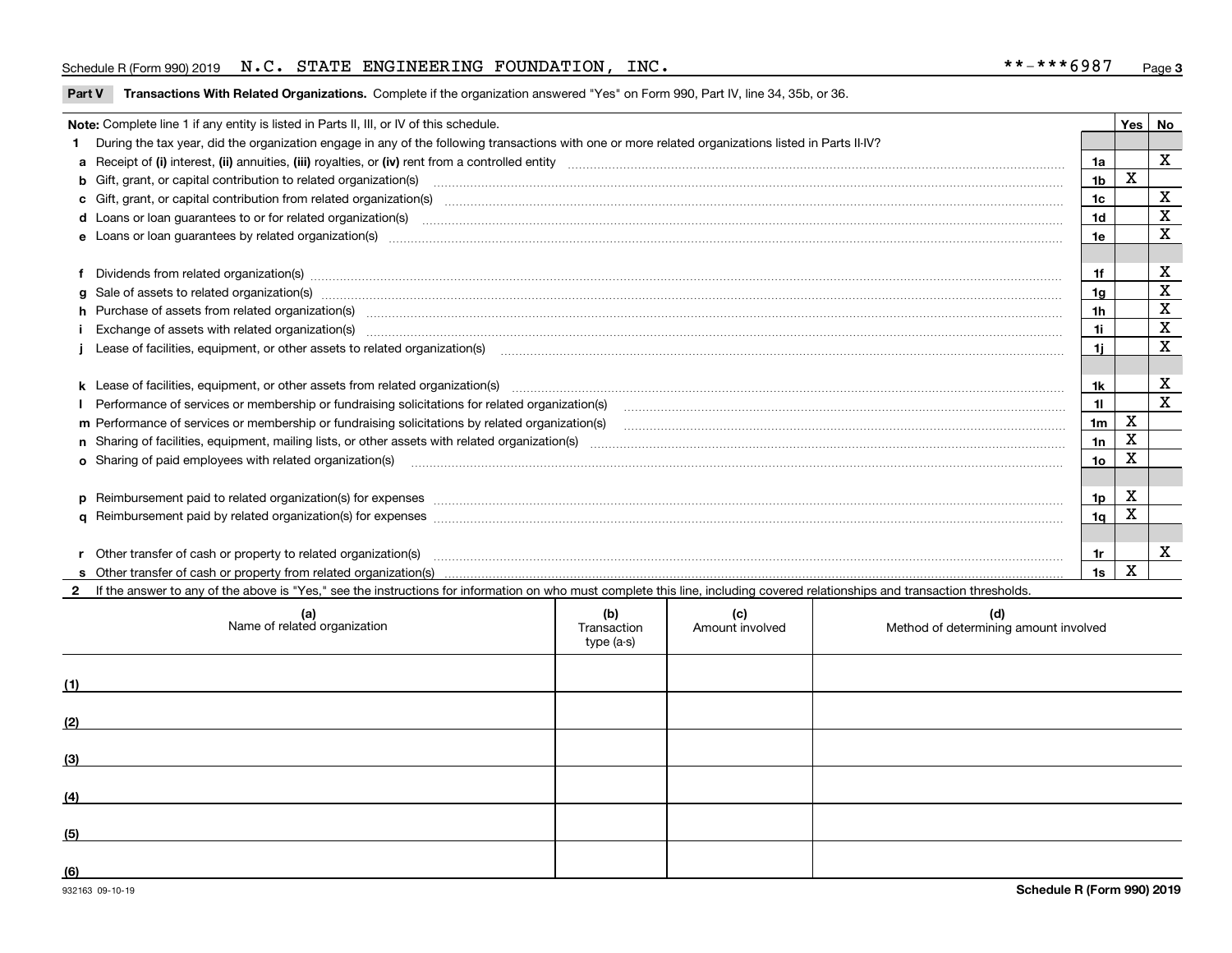#### Schedule R (Form 990) 2019 Page N.C. STATE ENGINEERING FOUNDATION, INC. \*\*-\*\*\*6987

#### **4**

#### **Part VI Unrelated Organizations Taxable as a Partnership. Complete if the organization answered "Yes" on Form 990, Part IV, line 37.**

Provide the following information for each entity taxed as a partnership through which the organization conducted more than five percent of its activities (measured by total assets or gross revenue) that was not a related organization. See instructions regarding exclusion for certain investment partnerships.

| (a)<br>Name, address, and EIN<br>of entity | $\tilde{}$<br>(b)<br>Primary activity | (c)<br>Legal domicile<br>(state or foreign<br>country) | (d)<br>Predominant income<br>(related, unrelated,<br>excluded from tax under<br>sections 512-514) | $(e)$<br>Are all<br>$\begin{array}{c}\n\text{partners} \sec.\n\phantom{00000}\n501(c)(3)\n\phantom{00000}\n\phantom{000000}\n\end{array}$<br>Yes No | (f)<br>Share of<br>total<br>income | (g)<br>Share of<br>end-of-year<br>assets | (h)<br>Disproportionate<br>allocations?<br>Yes No | (i)<br>Code V-UBI<br>amount in box 20 managing<br>of Schedule K-1<br>(Form 1065)<br>$\overline{Yes}$ No | (i)<br>Yes No | $(\mathsf{k})$ |
|--------------------------------------------|---------------------------------------|--------------------------------------------------------|---------------------------------------------------------------------------------------------------|-----------------------------------------------------------------------------------------------------------------------------------------------------|------------------------------------|------------------------------------------|---------------------------------------------------|---------------------------------------------------------------------------------------------------------|---------------|----------------|
|                                            |                                       |                                                        |                                                                                                   |                                                                                                                                                     |                                    |                                          |                                                   |                                                                                                         |               |                |
|                                            |                                       |                                                        |                                                                                                   |                                                                                                                                                     |                                    |                                          |                                                   |                                                                                                         |               |                |
|                                            |                                       |                                                        |                                                                                                   |                                                                                                                                                     |                                    |                                          |                                                   |                                                                                                         |               |                |
|                                            |                                       |                                                        |                                                                                                   |                                                                                                                                                     |                                    |                                          |                                                   |                                                                                                         |               |                |
|                                            |                                       |                                                        |                                                                                                   |                                                                                                                                                     |                                    |                                          |                                                   |                                                                                                         |               |                |
|                                            |                                       |                                                        |                                                                                                   |                                                                                                                                                     |                                    |                                          |                                                   |                                                                                                         |               |                |
|                                            |                                       |                                                        |                                                                                                   |                                                                                                                                                     |                                    |                                          |                                                   |                                                                                                         |               |                |
|                                            |                                       |                                                        |                                                                                                   |                                                                                                                                                     |                                    |                                          |                                                   |                                                                                                         |               |                |

**Schedule R (Form 990) 2019**